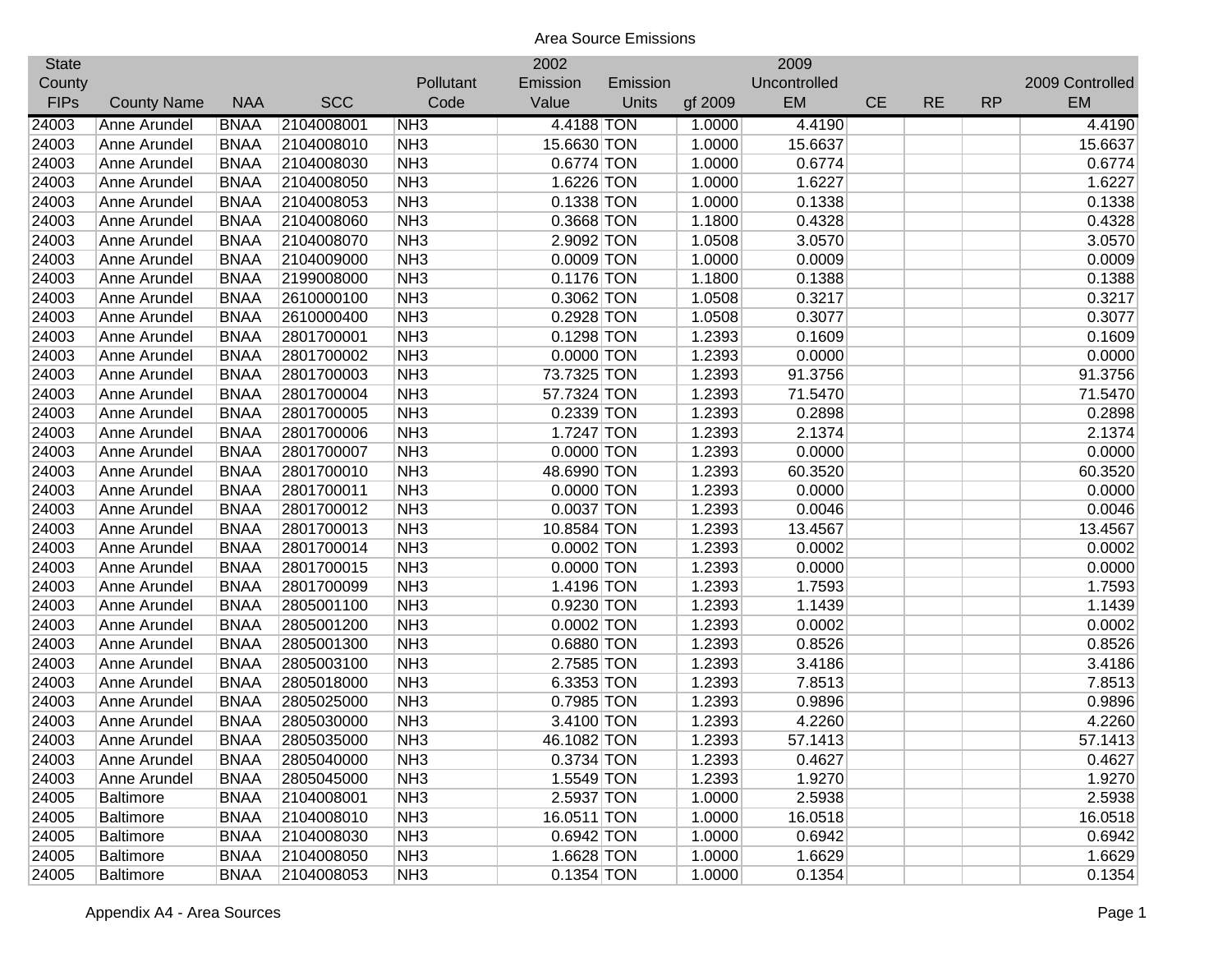| <b>State</b> |                    |             |            |                 | 2002         |              |         | 2009         |           |           |           |                 |
|--------------|--------------------|-------------|------------|-----------------|--------------|--------------|---------|--------------|-----------|-----------|-----------|-----------------|
| County       |                    |             |            | Pollutant       | Emission     | Emission     |         | Uncontrolled |           |           |           | 2009 Controlled |
| <b>FIPs</b>  | <b>County Name</b> | <b>NAA</b>  | <b>SCC</b> | Code            | Value        | <b>Units</b> | gf 2009 | EM           | <b>CE</b> | <b>RE</b> | <b>RP</b> | <b>EM</b>       |
| 24005        | <b>Baltimore</b>   | <b>BNAA</b> | 2104008060 | NH <sub>3</sub> | 0.3690 TON   |              | 1.1800  | 0.4354       |           |           |           | 0.4354          |
| 24005        | <b>Baltimore</b>   | <b>BNAA</b> | 2104008070 | NH <sub>3</sub> | 4.8863 TON   |              | 1.0586  | 5.1726       |           |           |           | 5.1726          |
| 24005        | <b>Baltimore</b>   | <b>BNAA</b> | 2104009000 | NH <sub>3</sub> | $0.0005$ TON |              | 1.0000  | 0.0005       |           |           |           | 0.0005          |
| 24005        | <b>Baltimore</b>   | <b>BNAA</b> | 2199008000 | NH <sub>3</sub> | $0.1183$ TON |              | 1.1800  | 0.1396       |           |           |           | 0.1396          |
| 24005        | <b>Baltimore</b>   | <b>BNAA</b> | 2610000100 | NH <sub>3</sub> | 0.3238 TON   |              | 1.0586  | 0.3428       |           |           |           | 0.3428          |
| 24005        | <b>Baltimore</b>   | <b>BNAA</b> | 2610000400 | NH <sub>3</sub> | $0.3113$ TON |              | 1.0586  | 0.3295       |           |           |           | 0.3295          |
| 24005        | Baltimore          | <b>BNAA</b> | 2801700001 | NH <sub>3</sub> | 0.1298 TON   |              | 1.2393  | 0.1609       |           |           |           | 0.1609          |
| 24005        | <b>Baltimore</b>   | <b>BNAA</b> | 2801700002 | NH <sub>3</sub> | $0.0000$ TON |              | 1.2393  | 0.0000       |           |           |           | 0.0000          |
| 24005        | <b>Baltimore</b>   | <b>BNAA</b> | 2801700003 | NH <sub>3</sub> | 56.0171 TON  |              | 1.2393  | 69.4212      |           |           |           | 69.4212         |
| 24005        | <b>Baltimore</b>   | <b>BNAA</b> | 2801700004 | NH <sub>3</sub> | 7.5320 TON   |              | 1.2393  | 9.3344       |           |           |           | 9.3344          |
| 24005        | <b>Baltimore</b>   | <b>BNAA</b> | 2801700005 | NH <sub>3</sub> | $0.0593$ TON |              | 1.2393  | 0.0735       |           |           |           | 0.0735          |
| 24005        | <b>Baltimore</b>   | <b>BNAA</b> | 2801700006 | NH <sub>3</sub> | 4.3767 TON   |              | 1.2393  | 5.4240       |           |           |           | 5.4240          |
| 24005        | <b>Baltimore</b>   | <b>BNAA</b> | 2801700007 | NH <sub>3</sub> | $0.0000$ TON |              | 1.2393  | 0.0000       |           |           |           | 0.0000          |
| 24005        | <b>Baltimore</b>   | <b>BNAA</b> | 2801700010 | NH <sub>3</sub> | 22.4931 TON  |              | 1.2393  | 27.8754      |           |           |           | 27.8754         |
| 24005        | <b>Baltimore</b>   | <b>BNAA</b> | 2801700011 | NH <sub>3</sub> | $0.0000$ TON |              | 1.2393  | 0.0000       |           |           |           | 0.0000          |
| 24005        | <b>Baltimore</b>   | <b>BNAA</b> | 2801700012 | NH <sub>3</sub> | $0.0000$ TON |              | 1.2393  | 0.0000       |           |           |           | 0.0000          |
| 24005        | <b>Baltimore</b>   | <b>BNAA</b> | 2801700013 | NH <sub>3</sub> | 18.0832 TON  |              | 1.2393  | 22.4102      |           |           |           | 22.4102         |
| 24005        | <b>Baltimore</b>   | <b>BNAA</b> | 2801700014 | NH <sub>3</sub> | $0.5216$ TON |              | 1.2393  | 0.6464       |           |           |           | 0.6464          |
| 24005        | Baltimore          | <b>BNAA</b> | 2801700015 | NH <sub>3</sub> | 1.8598 TON   |              | 1.2393  | 2.3048       |           |           |           | 2.3048          |
| 24005        | <b>Baltimore</b>   | <b>BNAA</b> | 2801700099 | NH <sub>3</sub> | 10.8608 TON  |              | 1.2393  | 13.4597      |           |           |           | 13.4597         |
| 24005        | <b>Baltimore</b>   | <b>BNAA</b> | 2805001100 | NH <sub>3</sub> | 10.4440 TON  |              | 1.2393  | 12.9431      |           |           |           | 12.9431         |
| 24005        | <b>Baltimore</b>   | <b>BNAA</b> | 2805001200 | NH <sub>3</sub> | $0.0015$ TON |              | 1.2393  | 0.0019       |           |           |           | 0.0019          |
| 24005        | <b>Baltimore</b>   | <b>BNAA</b> | 2805001300 | NH <sub>3</sub> | 7.7860 TON   |              | 1.2393  | 9.6491       |           |           |           | 9.6491          |
| 24005        | <b>Baltimore</b>   | <b>BNAA</b> | 2805003100 | NH <sub>3</sub> | 24.0590 TON  |              | 1.2393  | 29.8160      |           |           |           | 29.8160         |
| 24005        | <b>Baltimore</b>   | <b>BNAA</b> | 2805019100 | NH <sub>3</sub> | 1.7540 TON   |              | 1.2393  | 2.1737       |           |           |           | 2.1737          |
| 24005        | <b>Baltimore</b>   | <b>BNAA</b> | 2805019200 | NH <sub>3</sub> | 4.8975 TON   |              | 1.2393  | 6.0694       |           |           |           | 6.0694          |
| 24005        | <b>Baltimore</b>   | <b>BNAA</b> | 2805019300 | NH <sub>3</sub> | 0.4740 TON   |              | 1.2393  | 0.5874       |           |           |           | 0.5874          |
| 24005        | <b>Baltimore</b>   | <b>BNAA</b> | 2805021100 | NH <sub>3</sub> | 20.6425 TON  |              | 1.2393  | 25.5820      |           |           |           | 25.5820         |
| 24005        | <b>Baltimore</b>   | <b>BNAA</b> | 2805021200 | NH <sub>3</sub> | 22.3690 TON  |              | 1.2393  | 27.7216      |           |           |           | 27.7216         |
| 24005        | <b>Baltimore</b>   | <b>BNAA</b> | 2805021300 | NH <sub>3</sub> | 45.5910 TON  |              | 1.2393  | 56.5003      |           |           |           | 56.5003         |
| 24005        | <b>Baltimore</b>   | <b>BNAA</b> | 2805022100 | NH <sub>3</sub> | 2.2300 TON   |              | 1.2393  | 2.7636       |           |           |           | 2.7636          |
| 24005        | <b>Baltimore</b>   | <b>BNAA</b> | 2805022200 | NH <sub>3</sub> | $0.0910$ TON |              | 1.2393  | 0.1128       |           |           |           | 0.1128          |
| 24005        | <b>Baltimore</b>   | <b>BNAA</b> | 2805022300 | NH <sub>3</sub> | 1.2580 TON   |              | 1.2393  | 1.5590       |           |           |           | 1.5590          |
| 24005        | <b>Baltimore</b>   | <b>BNAA</b> | 2805023100 | NH <sub>3</sub> | 15.6105 TON  |              | 1.2393  | 19.3459      |           |           |           | 19.3459         |
| 24005        | Baltimore          | <b>BNAA</b> | 2805023200 | NH <sub>3</sub> | $0.2370$ TON |              | 1.2393  | 0.2937       |           |           |           | 0.2937          |
| 24005        | <b>Baltimore</b>   | <b>BNAA</b> | 2805023300 | NH <sub>3</sub> | 20.2980 TON  |              | 1.2393  | 25.1550      |           |           |           | 25.1550         |
| 24005        | <b>Baltimore</b>   | <b>BNAA</b> | 2805025000 | NH <sub>3</sub> | 9.7325 TON   |              | 1.2393  | 12.0613      |           |           |           | 12.0613         |
| 24005        | <b>Baltimore</b>   | <b>BNAA</b> | 2805030000 | NH <sub>3</sub> | 3.0055 TON   |              | 1.2393  | 3.7247       |           |           |           | 3.7247          |
| 24005        | <b>Baltimore</b>   | <b>BNAA</b> | 2805035000 | NH3             | 83.4060 TON  |              | 1.2393  | 103.3638     |           |           |           | 103.3638        |
| 24005        | Baltimore          | <b>BNAA</b> | 2805040000 | NH3             | 4.9408 TON   |              | 1.2393  | 6.1230       |           |           |           | 6.1230          |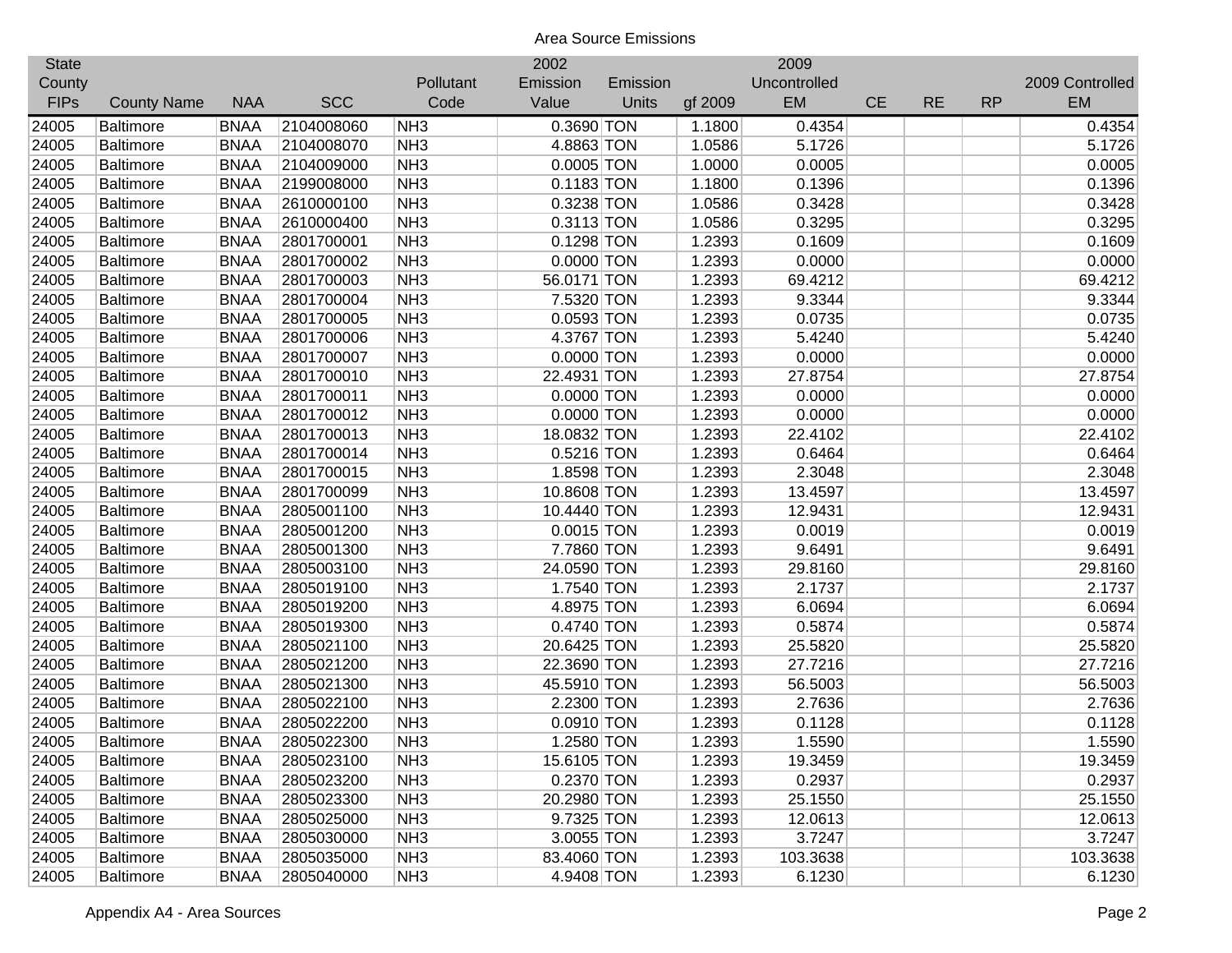| <b>State</b> |                    |             |            |                 | 2002         |          |         | 2009         |           |           |           |                 |
|--------------|--------------------|-------------|------------|-----------------|--------------|----------|---------|--------------|-----------|-----------|-----------|-----------------|
| County       |                    |             |            | Pollutant       | Emission     | Emission |         | Uncontrolled |           |           |           | 2009 Controlled |
| <b>FIPs</b>  | <b>County Name</b> | <b>NAA</b>  | <b>SCC</b> | Code            | Value        | Units    | gf 2009 | EM           | <b>CE</b> | <b>RE</b> | <b>RP</b> | <b>EM</b>       |
| 24005        | <b>Baltimore</b>   | <b>BNAA</b> | 2805045000 | NH <sub>3</sub> | 1.5549 TON   |          | 1.2393  | 1.9270       |           |           |           | 1.9270          |
| 24013        | Carroll            | <b>BNAA</b> | 2104008001 | NH <sub>3</sub> | 1.7280 TON   |          | 1.0000  | 1.7280       |           |           |           | 1.7280          |
| 24013        | Carroll            | <b>BNAA</b> | 2104008010 | NH <sub>3</sub> | 4.2347 TON   |          | 1.0000  | 4.2349       |           |           |           | 4.2349          |
| 24013        | Carroll            | <b>BNAA</b> | 2104008030 | NH <sub>3</sub> | $0.1831$ TON |          | 1.0000  | 0.1832       |           |           |           | 0.1832          |
| 24013        | Carroll            | <b>BNAA</b> | 2104008050 | NH <sub>3</sub> | 0.4387 TON   |          | 1.0000  | 0.4387       |           |           |           | 0.4387          |
| 24013        | Carroll            | <b>BNAA</b> | 2104008053 | NH <sub>3</sub> | 0.2469 TON   |          | 1.0000  | 0.2469       |           |           |           | 0.2469          |
| 24013        | Carroll            | <b>BNAA</b> | 2104008060 | NH <sub>3</sub> | 0.6971 TON   |          | 1.1800  | 0.8225       |           |           |           | 0.8225          |
| 24013        | Carroll            | <b>BNAA</b> | 2104008070 | NH <sub>3</sub> | 1.1326 TON   |          | 1.1220  | 1.2708       |           |           |           | 1.2708          |
| 24013        | Carroll            | <b>BNAA</b> | 2104009000 | NH <sub>3</sub> | $0.0003$ TON |          | 1.0000  | 0.0003       |           |           |           | 0.0003          |
| 24013        | Carroll            | <b>BNAA</b> | 2199008000 | NH <sub>3</sub> | 0.2235 TON   |          | 1.1800  | 0.2637       |           |           |           | 0.2637          |
| 24013        | Carroll            | <b>BNAA</b> | 2610000100 | NH <sub>3</sub> | $0.0146$ TON |          | 1.1220  | 0.0164       |           |           |           | 0.0164          |
| 24013        | Carroll            | <b>BNAA</b> | 2610000400 | NH <sub>3</sub> | $0.0162$ TON |          | 1.1220  | 0.0182       |           |           |           | 0.0182          |
| 24013        | Carroll            | <b>BNAA</b> | 2801700001 | NH <sub>3</sub> | $0.1298$ TON |          | 1.2393  | 0.1609       |           |           |           | 0.1609          |
| 24013        | Carroll            | <b>BNAA</b> | 2801700002 | NH <sub>3</sub> | $0.0000$ TON |          | 1.2393  | 0.0000       |           |           |           | 0.0000          |
| 24013        | Carroll            | <b>BNAA</b> | 2801700003 | NH <sub>3</sub> | 441.1338 TON |          | 1.2393  | 546.6909     |           |           |           | 546.6909        |
| 24013        | Carroll            | <b>BNAA</b> | 2801700004 | NH <sub>3</sub> | 246.9111 TON |          | 1.2393  | 305.9933     |           |           |           | 305.9933        |
| 24013        | Carroll            | <b>BNAA</b> | 2801700005 | NH <sub>3</sub> | 4.0996 TON   |          | 1.2393  | 5.0806       |           |           |           | 5.0806          |
| 24013        | Carroll            | <b>BNAA</b> | 2801700006 | NH <sub>3</sub> | 32.6284 TON  |          | 1.2393  | 40.4359      |           |           |           | 40.4359         |
| 24013        | Carroll            | <b>BNAA</b> | 2801700007 | NH <sub>3</sub> | $0.0000$ TON |          | 1.2393  | 0.0000       |           |           |           | 0.0000          |
| 24013        | Carroll            | <b>BNAA</b> | 2801700010 | NH <sub>3</sub> | 19.6619 TON  |          | 1.2393  | 24.3667      |           |           |           | 24.3667         |
| 24013        | Carroll            | <b>BNAA</b> | 2801700011 | NH <sub>3</sub> | $0.0000$ TON |          | 1.2393  | 0.0000       |           |           |           | 0.0000          |
| 24013        | Carroll            | <b>BNAA</b> | 2801700012 | NH <sub>3</sub> | $0.0000$ TON |          | 1.2393  | 0.0000       |           |           |           | 0.0000          |
| 24013        | Carroll            | <b>BNAA</b> | 2801700013 | NH <sub>3</sub> | 50.1254 TON  |          | 1.2393  | 62.1197      |           |           |           | 62.1197         |
| 24013        | Carroll            | <b>BNAA</b> | 2801700014 | NH <sub>3</sub> | 2.0716 TON   |          | 1.2393  | 2.5673       |           |           |           | 2.5673          |
| 24013        | Carroll            | <b>BNAA</b> | 2801700015 | NH <sub>3</sub> | 0.2975 TON   |          | 1.2393  | 0.3686       |           |           |           | 0.3686          |
| 24013        | Carroll            | <b>BNAA</b> | 2801700099 | NH <sub>3</sub> | 1.4206 TON   |          | 1.2393  | 1.7606       |           |           |           | 1.7606          |
| 24013        | Carroll            | <b>BNAA</b> | 2805001100 | NH <sub>3</sub> | 17.1955 TON  |          | 1.2393  | 21.3101      |           |           |           | 21.3101         |
| 24013        | Carroll            | <b>BNAA</b> | 2805001200 | NH <sub>3</sub> | $0.0030$ TON |          | 1.2393  | 0.0037       |           |           |           | 0.0037          |
| 24013        | Carroll            | <b>BNAA</b> | 2805001300 | NH <sub>3</sub> | 12.8195 TON  |          | 1.2393  | 15.8870      |           |           |           | 15.8870         |
| 24013        | Carroll            | <b>BNAA</b> | 2805003100 | NH <sub>3</sub> | 62.8095 TON  |          | 1.2393  | 77.8389      |           |           |           | 77.8389         |
| 24013        | Carroll            | <b>BNAA</b> | 2805007100 | NH <sub>3</sub> | 329.6345 TON |          | 1.2393  | 408.5113     |           |           |           | 408.5113        |
| 24013        | Carroll            | <b>BNAA</b> | 2805007300 | NH <sub>3</sub> | 14.7660 TON  |          | 1.2393  | 18.2993      |           |           |           | 18.2993         |
| 24013        | Carroll            | <b>BNAA</b> | 2805008100 | NH <sub>3</sub> | 4.8735 TON   |          | 1.2393  | 6.0397       |           |           |           | 6.0397          |
| 24013        | Carroll            | <b>BNAA</b> | 2805008200 | NH <sub>3</sub> | 16.7405 TON  |          | 1.2393  | 20.7463      |           |           |           | 20.7463         |
| 24013        | Carroll            | <b>BNAA</b> | 2805008300 | NH <sub>3</sub> | 2.8375 TON   |          | 1.2393  | 3.5165       |           |           |           | 3.5165          |
| 24013        | Carroll            | <b>BNAA</b> | 2805009100 | NH <sub>3</sub> | 1.3475 TON   |          | 1.2393  | 1.6699       |           |           |           | 1.6699          |
| 24013        | Carroll            | <b>BNAA</b> | 2805009200 | NH <sub>3</sub> | 0.2190 TON   |          | 1.2393  | 0.2714       |           |           |           | 0.2714          |
| 24013        | Carroll            | <b>BNAA</b> | 2805009300 | NH <sub>3</sub> | 1.0855 TON   |          | 1.2393  | 1.3452       |           |           |           | 1.3452          |
| 24013        | Carroll            | <b>BNAA</b> | 2805010100 | NH <sub>3</sub> | 0.0470 TON   |          | 1.2393  | 0.0582       |           |           |           | 0.0582          |
| 24013        | Carroll            | <b>BNAA</b> | 2805010200 | NH <sub>3</sub> | 0.0075 TON   |          | 1.2393  | 0.0093       |           |           |           | 0.0093          |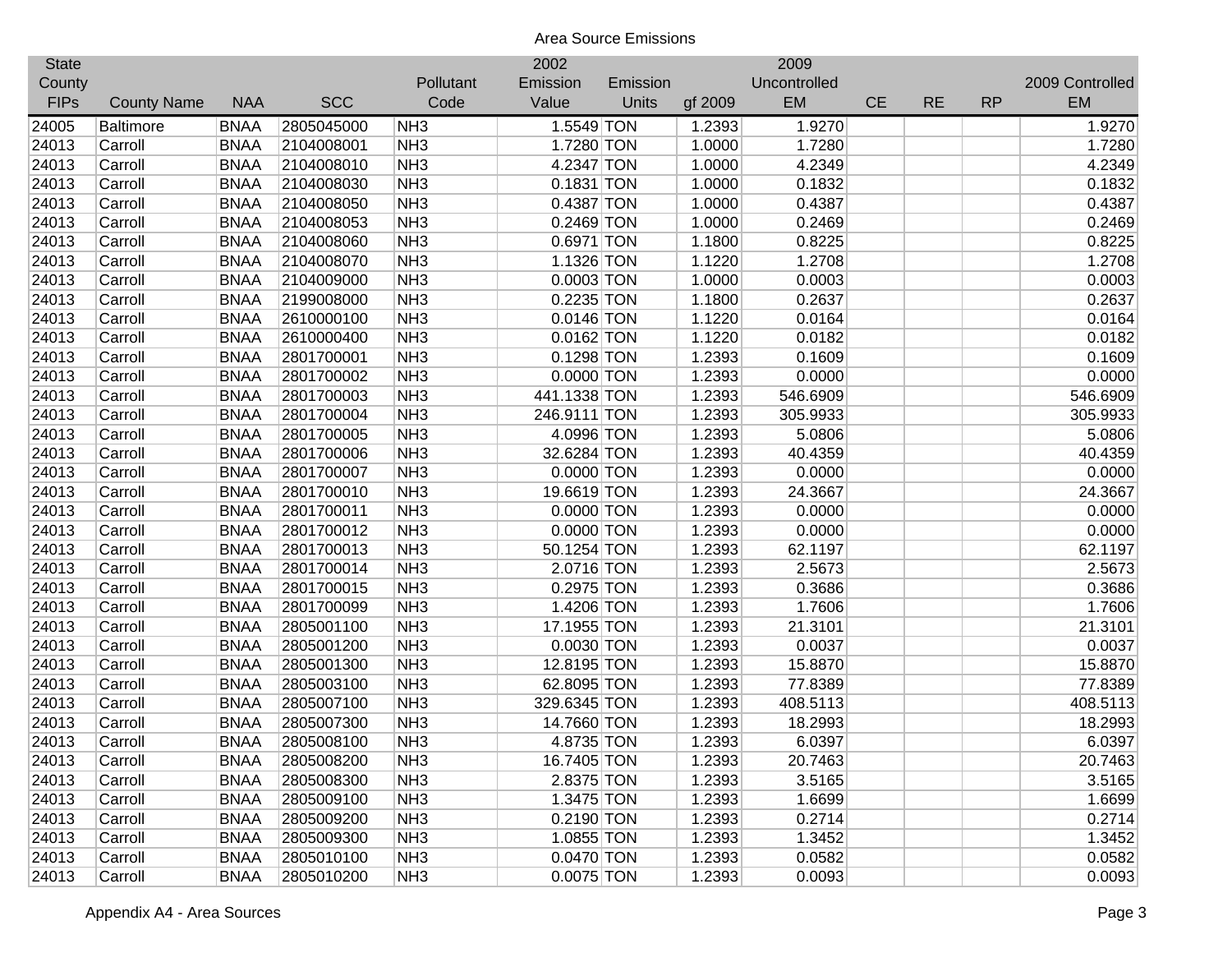| <b>State</b> |                    |             |            |                 | 2002                    |          |         | 2009         |           |           |           |                 |
|--------------|--------------------|-------------|------------|-----------------|-------------------------|----------|---------|--------------|-----------|-----------|-----------|-----------------|
| County       |                    |             |            | Pollutant       | Emission                | Emission |         | Uncontrolled |           |           |           | 2009 Controlled |
| <b>FIPs</b>  | <b>County Name</b> | <b>NAA</b>  | <b>SCC</b> | Code            | Value                   | Units    | gf 2009 | EM           | <b>CE</b> | <b>RE</b> | <b>RP</b> | <b>EM</b>       |
| 24013        | Carroll            | <b>BNAA</b> | 2805010300 | NH <sub>3</sub> | 0.0380 TON              |          | 1.2393  | 0.0471       |           |           |           | 0.0471          |
| 24013        | Carroll            | <b>BNAA</b> | 2805019100 | NH <sub>3</sub> | 6.1020 TON              |          | 1.2393  | 7.5621       |           |           |           | 7.5621          |
| 24013        | Carroll            | <b>BNAA</b> | 2805019200 | NH <sub>3</sub> | 17.0405 TON             |          | 1.2393  | 21.1180      |           |           |           | 21.1180         |
| 24013        | Carroll            | <b>BNAA</b> | 2805019300 | NH <sub>3</sub> | 1.6485 TON              |          | 1.2393  | 2.0430       |           |           |           | 2.0430          |
| 24013        | Carroll            | <b>BNAA</b> | 2805021100 | NH <sub>3</sub> | 71.8220 TON             |          | 1.2393  | 89.0080      |           |           |           | 89.0080         |
| 24013        | Carroll            | <b>BNAA</b> | 2805021200 | NH <sub>3</sub> | 77.8290 TON             |          | 1.2393  | 96.4524      |           |           |           | 96.4524         |
| 24013        | Carroll            | <b>BNAA</b> | 2805021300 | NH <sub>3</sub> | 158.6210 TON            |          | 1.2393  | 196.5767     |           |           |           | 196.5767        |
| 24013        | Carroll            | <b>BNAA</b> | 2805022100 | NH <sub>3</sub> | 7.7585 TON              |          | 1.2393  | 9.6150       |           |           |           | 9.6150          |
| 24013        | Carroll            | <b>BNAA</b> | 2805022200 | NH <sub>3</sub> | 0.3170 TON              |          | 1.2393  | 0.3929       |           |           |           | 0.3929          |
| 24013        | Carroll            | <b>BNAA</b> | 2805022300 | NH <sub>3</sub> | 4.3765 TON              |          | 1.2393  | 5.4237       |           |           |           | 5.4237          |
| 24013        | Carroll            | <b>BNAA</b> | 2805023100 | NH <sub>3</sub> | 54.3125 TON             |          | 1.2393  | 67.3087      |           |           |           | 67.3087         |
| 24013        | Carroll            | <b>BNAA</b> | 2805023200 | NH <sub>3</sub> | 0.8240 TON              |          | 1.2393  | 1.0212       |           |           |           | 1.0212          |
| 24013        | Carroll            | <b>BNAA</b> | 2805023300 | NH <sub>3</sub> | 70.6215 TON             |          | 1.2393  | 87.5202      |           |           |           | 87.5202         |
| 24013        | Carroll            | <b>BNAA</b> | 2805035000 | NH <sub>3</sub> | 63.4355 TON             |          | 1.2393  | 78.6147      |           |           |           | 78.6147         |
| 24013        | Carroll            | <b>BNAA</b> | 2805039100 | NH <sub>3</sub> | 4.0630 TON              |          | 1.2393  | 5.0352       |           |           |           | 5.0352          |
| 24013        | Carroll            | <b>BNAA</b> | 2805039200 | NH <sub>3</sub> | 9.8330 TON              |          | 1.2393  | 12.1859      |           |           |           | 12.1859         |
| 24013        | Carroll            | <b>BNAA</b> | 2805039300 | NH <sub>3</sub> | 0.9235 TON              |          | 1.2393  | 1.1445       |           |           |           | 1.1445          |
| 24013        | Carroll            | <b>BNAA</b> | 2805040000 | NH <sub>3</sub> | 4.3503 TON              |          | 1.2393  | 5.3913       |           |           |           | 5.3913          |
| 24013        | Carroll            | <b>BNAA</b> | 2805045000 | NH <sub>3</sub> | 4.4076 TON              |          | 1.2393  | 5.4623       |           |           |           | 5.4623          |
| 24013        | Carroll            | <b>BNAA</b> | 2805047100 | NH <sub>3</sub> | 13.9060 TON             |          | 1.2393  | 17.2335      |           |           |           | 17.2335         |
| 24013        | Carroll            | <b>BNAA</b> | 2805047300 | NH <sub>3</sub> | 8.1740 TON              |          | 1.2393  | 10.1299      |           |           |           | 10.1299         |
| 24013        | Carroll            | <b>BNAA</b> | 2805053100 | NH <sub>3</sub> | $0.1310$ TON            |          | 1.2393  | 0.1623       |           |           |           | 0.1623          |
| 24025        | Harford            | <b>BNAA</b> | 2104008001 | NH <sub>3</sub> | 1.6274 TON              |          | 1.0000  | 1.6274       |           |           |           | 1.6274          |
| 24025        | Harford            | <b>BNAA</b> | 2104008010 | NH <sub>3</sub> | 4.6158 TON              |          | 1.0000  | 4.6160       |           |           |           | 4.6160          |
| 24025        | Harford            | <b>BNAA</b> | 2104008030 | NH <sub>3</sub> | 0.1996 TON              |          | 1.0000  | 0.1996       |           |           |           | 0.1996          |
| 24025        | Harford            | <b>BNAA</b> | 2104008050 | NH <sub>3</sub> | 0.4782 TON              |          | 1.0000  | 0.4782       |           |           |           | 0.4782          |
| 24025        | Harford            | <b>BNAA</b> | 2104008053 | NH <sub>3</sub> | $0.1440$ TON            |          | 1.0000  | 0.1440       |           |           |           | 0.1440          |
| 24025        | Harford            | <b>BNAA</b> | 2104008060 | NH <sub>3</sub> | $0.4005$ TON            |          | 1.1800  | 0.4725       |           |           |           | 0.4725          |
| 24025        | Harford            | <b>BNAA</b> | 2104008070 | NH <sub>3</sub> | 1.5270 TON              |          | 1.1141  | 1.7012       |           |           |           | 1.7012          |
| 24025        | Harford            | <b>BNAA</b> | 2104009000 | NH <sub>3</sub> | $0.0003$ TON            |          | 1.0000  | 0.0003       |           |           |           | 0.0003          |
| 24025        | Harford            | <b>BNAA</b> | 2199008000 | NH <sub>3</sub> | $0.1284$ TON            |          | 1.1800  | 0.1515       |           |           |           | 0.1515          |
| 24025        | Harford            | <b>BNAA</b> | 2610000100 | NH <sub>3</sub> | 0.3582 TON              |          | 1.1141  | 0.3991       |           |           |           | 0.3991          |
| 24025        | Harford            | <b>BNAA</b> | 2610000400 | NH <sub>3</sub> | 0.0374 TON              |          | 1.1141  | 0.0416       |           |           |           | 0.0416          |
| 24025        | Harford            | <b>BNAA</b> | 2801700001 | NH <sub>3</sub> | $\overline{0.1298}$ TON |          | 1.2393  | 0.1609       |           |           |           | 0.1609          |
| 24025        | Harford            | <b>BNAA</b> | 2801700002 | NH <sub>3</sub> | $0.0000$ TON            |          | 1.2393  | 0.0000       |           |           |           | 0.0000          |
| 24025        | Harford            | <b>BNAA</b> | 2801700003 | NH <sub>3</sub> | 214.5450 TON            |          | 1.2393  | 265.8825     |           |           |           | 265.8825        |
| 24025        | Harford            | <b>BNAA</b> | 2801700004 | NH <sub>3</sub> | 78.1561 TON             |          | 1.2393  | 96.8577      |           |           |           | 96.8577         |
| 24025        | Harford            | <b>BNAA</b> | 2801700005 | NH <sub>3</sub> | $0.0004$ TON            |          | 1.2393  | 0.0005       |           |           |           | 0.0005          |
| 24025        | Harford            | <b>BNAA</b> | 2801700006 | NH <sub>3</sub> | 6.2861 TON              |          | 1.2393  | 7.7903       |           |           |           | 7.7903          |
| 24025        | Harford            | <b>BNAA</b> | 2801700007 | NH <sub>3</sub> | $0.0000$ TON            |          | 1.2393  | 0.0000       |           |           |           | 0.0000          |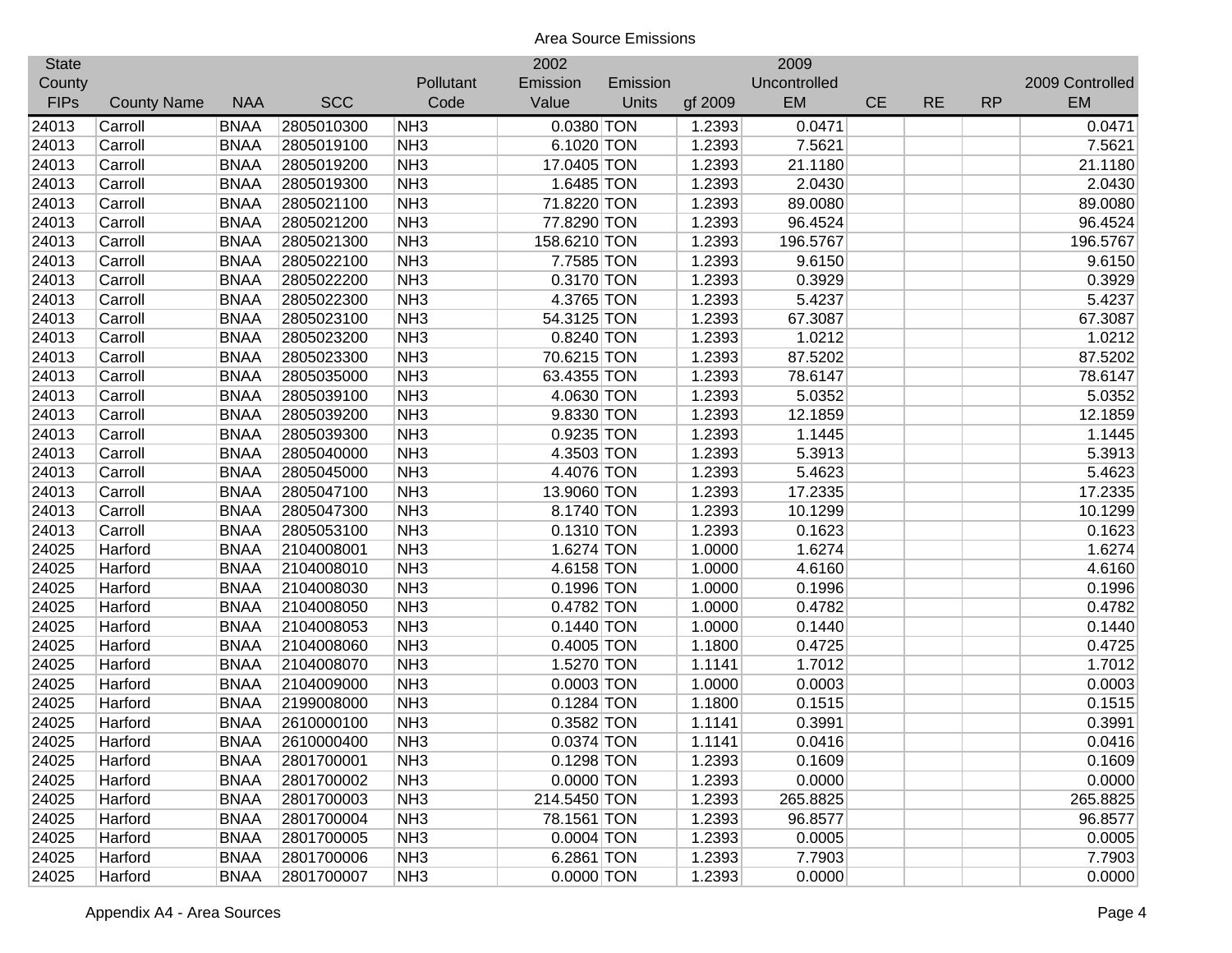| <b>State</b> |                    |             |            |                 | 2002         |          |         | 2009         |           |           |           |                 |
|--------------|--------------------|-------------|------------|-----------------|--------------|----------|---------|--------------|-----------|-----------|-----------|-----------------|
| County       |                    |             |            | Pollutant       | Emission     | Emission |         | Uncontrolled |           |           |           | 2009 Controlled |
| <b>FIPs</b>  | <b>County Name</b> | <b>NAA</b>  | <b>SCC</b> | Code            | Value        | Units    | gf 2009 | EM           | <b>CE</b> | <b>RE</b> | <b>RP</b> | <b>EM</b>       |
| 24025        | Harford            | <b>BNAA</b> | 2801700010 | NH <sub>3</sub> | 16.6591 TON  |          | 1.2393  | 20.6454      |           |           |           | 20.6454         |
| 24025        | Harford            | <b>BNAA</b> | 2801700011 | NH <sub>3</sub> | $0.0000$ TON |          | 1.2393  | 0.0000       |           |           |           | 0.0000          |
| 24025        | Harford            | <b>BNAA</b> | 2801700012 | NH <sub>3</sub> | 0.0000 TON   |          | 1.2393  | 0.0000       |           |           |           | 0.0000          |
| 24025        | Harford            | <b>BNAA</b> | 2801700013 | NH <sub>3</sub> | 21.9409 TON  |          | 1.2393  | 27.1911      |           |           |           | 27.1911         |
| 24025        | Harford            | <b>BNAA</b> | 2801700014 | NH <sub>3</sub> | 0.5807 TON   |          | 1.2393  | 0.7197       |           |           |           | 0.7197          |
| 24025        | Harford            | <b>BNAA</b> | 2801700015 | NH <sub>3</sub> | 0.3273 TON   |          | 1.2393  | 0.4057       |           |           |           | 0.4057          |
| 24025        | Harford            | <b>BNAA</b> | 2801700099 | NH <sub>3</sub> | 7.0004 TON   |          | 1.2393  | 8.6755       |           |           |           | 8.6755          |
| 24025        | Harford            | <b>BNAA</b> | 2805001100 | NH <sub>3</sub> | 13.5805 TON  |          | 1.2393  | 16.8301      |           |           |           | 16.8301         |
| 24025        | Harford            | <b>BNAA</b> | 2805001200 | NH <sub>3</sub> | $0.0020$ TON |          | 1.2393  | 0.0025       |           |           |           | 0.0025          |
| 24025        | Harford            | <b>BNAA</b> | 2805001300 | NH <sub>3</sub> | 10.1245 TON  |          | 1.2393  | 12.5471      |           |           |           | 12.5471         |
| 24025        | Harford            | <b>BNAA</b> | 2805003100 | NH <sub>3</sub> | 41.9440 TON  |          | 1.2393  | 51.9806      |           |           |           | 51.9806         |
| 24025        | Harford            | <b>BNAA</b> | 2805019100 | NH <sub>3</sub> | 3.0135 TON   |          | 1.2393  | 3.7346       |           |           |           | 3.7346          |
| 24025        | Harford            | <b>BNAA</b> | 2805019200 | NH <sub>3</sub> | 8.4160 TON   |          | 1.2393  | 10.4298      |           |           |           | 10.4298         |
| 24025        | Harford            | <b>BNAA</b> | 2805019300 | NH <sub>3</sub> | $0.8140$ TON |          | 1.2393  | 1.0088       |           |           |           | 1.0088          |
| 24025        | Harford            | <b>BNAA</b> | 2805021100 | NH <sub>3</sub> | 35.4715 TON  |          | 1.2393  | 43.9593      |           |           |           | 43.9593         |
| 24025        | Harford            | <b>BNAA</b> | 2805021200 | NH <sub>3</sub> | 38.4380 TON  |          | 1.2393  | 47.6357      |           |           |           | 47.6357         |
| 24025        | Harford            | <b>BNAA</b> | 2805021300 | NH <sub>3</sub> | 78.3400 TON  |          | 1.2393  | 97.0856      |           |           |           | 97.0856         |
| 24025        | Harford            | <b>BNAA</b> | 2805022100 | NH <sub>3</sub> | 3.8315 TON   |          | 1.2393  | 4.7483       |           |           |           | 4.7483          |
| 24025        | Harford            | <b>BNAA</b> | 2805022200 | NH <sub>3</sub> | $0.1565$ TON |          | 1.2393  | 0.1939       |           |           |           | 0.1939          |
| 24025        | Harford            | <b>BNAA</b> | 2805022300 | NH <sub>3</sub> | $2.1615$ TON |          | 1.2393  | 2.6787       |           |           |           | 2.6787          |
| 24025        | Harford            | <b>BNAA</b> | 2805023100 | NH <sub>3</sub> | 26.8240 TON  |          | 1.2393  | 33.2426      |           |           |           | 33.2426         |
| 24025        | Harford            | <b>BNAA</b> | 2805023200 | NH <sub>3</sub> | 0.4070 TON   |          | 1.2393  | 0.5044       |           |           |           | 0.5044          |
| 24025        | Harford            | <b>BNAA</b> | 2805023300 | NH <sub>3</sub> | 34.8785 TON  |          | 1.2393  | 43.2244      |           |           |           | 43.2244         |
| 24025        | Harford            | <b>BNAA</b> | 2805025000 | NH <sub>3</sub> | 11.9360 TON  |          | 1.2393  | 14.7921      |           |           |           | 14.7921         |
| 24025        | Harford            | <b>BNAA</b> | 2805030000 | NH <sub>3</sub> | 3.1765 TON   |          | 1.2393  | 3.9366       |           |           |           | 3.9366          |
| 24025        | Harford            | <b>BNAA</b> | 2805035000 | NH <sub>3</sub> | 52.7161 TON  |          | 1.2393  | 65.3303      |           |           |           | 65.3303         |
| 24025        | Harford            | <b>BNAA</b> | 2805040000 | NH <sub>3</sub> | 4.6447 TON   |          | 1.2393  | 5.7561       |           |           |           | 5.7561          |
| 24025        | Harford            | <b>BNAA</b> | 2805045000 | NH <sub>3</sub> | 3.1294 TON   |          | 1.2393  | 3.8782       |           |           |           | 3.8782          |
| 24027        | Howard             | <b>BNAA</b> | 2104008001 | NH <sub>3</sub> | 1.0747 TON   |          | 1.0000  | 1.0747       |           |           |           | 1.0747          |
| 24027        | Howard             | <b>BNAA</b> | 2104008010 | NH <sub>3</sub> | 3.6330 TON   |          | 1.0000  | 3.6331       |           |           |           | 3.6331          |
| 24027        | Howard             | <b>BNAA</b> | 2104008030 | NH <sub>3</sub> | $0.1571$ TON |          | 1.0000  | 0.1571       |           |           |           | 0.1571          |
| 24027        | Howard             | <b>BNAA</b> | 2104008050 | NH <sub>3</sub> | 0.3764 TON   |          | 1.0000  | 0.3764       |           |           |           | 0.3764          |
| 24027        | Howard             | <b>BNAA</b> | 2104008053 | NH <sub>3</sub> | $0.0474$ TON |          | 1.0000  | 0.0474       |           |           |           | 0.0474          |
| 24027        | Howard             | <b>BNAA</b> | 2104008060 | NH <sub>3</sub> | 0.1328 TON   |          | 1.1800  | 0.1567       |           |           |           | 0.1567          |
| 24027        | Howard             | <b>BNAA</b> | 2104008070 | NH <sub>3</sub> | 1.5565 TON   |          | 1.1161  | 1.7372       |           |           |           | 1.7372          |
| 24027        | Howard             | <b>BNAA</b> | 2104009000 | NH <sub>3</sub> | $0.0002$ TON |          | 1.0000  | 0.0002       |           |           |           | 0.0002          |
| 24027        | Howard             | <b>BNAA</b> | 2199008000 | NH <sub>3</sub> | $0.0426$ TON |          | 1.1800  | 0.0502       |           |           |           | 0.0502          |
| 24027        | Howard             | <b>BNAA</b> | 2610000100 | NH <sub>3</sub> | $0.1668$ TON |          | 1.1161  | 0.1862       |           |           |           | 0.1862          |
| 24027        | Howard             | <b>BNAA</b> | 2610000400 | NH <sub>3</sub> | $0.1604$ TON |          | 1.1161  | 0.1790       |           |           |           | 0.1790          |
| 24027        | Howard             | <b>BNAA</b> | 2801700001 | NH <sub>3</sub> | 0.1298 TON   |          | 1.2393  | 0.1609       |           |           |           | 0.1609          |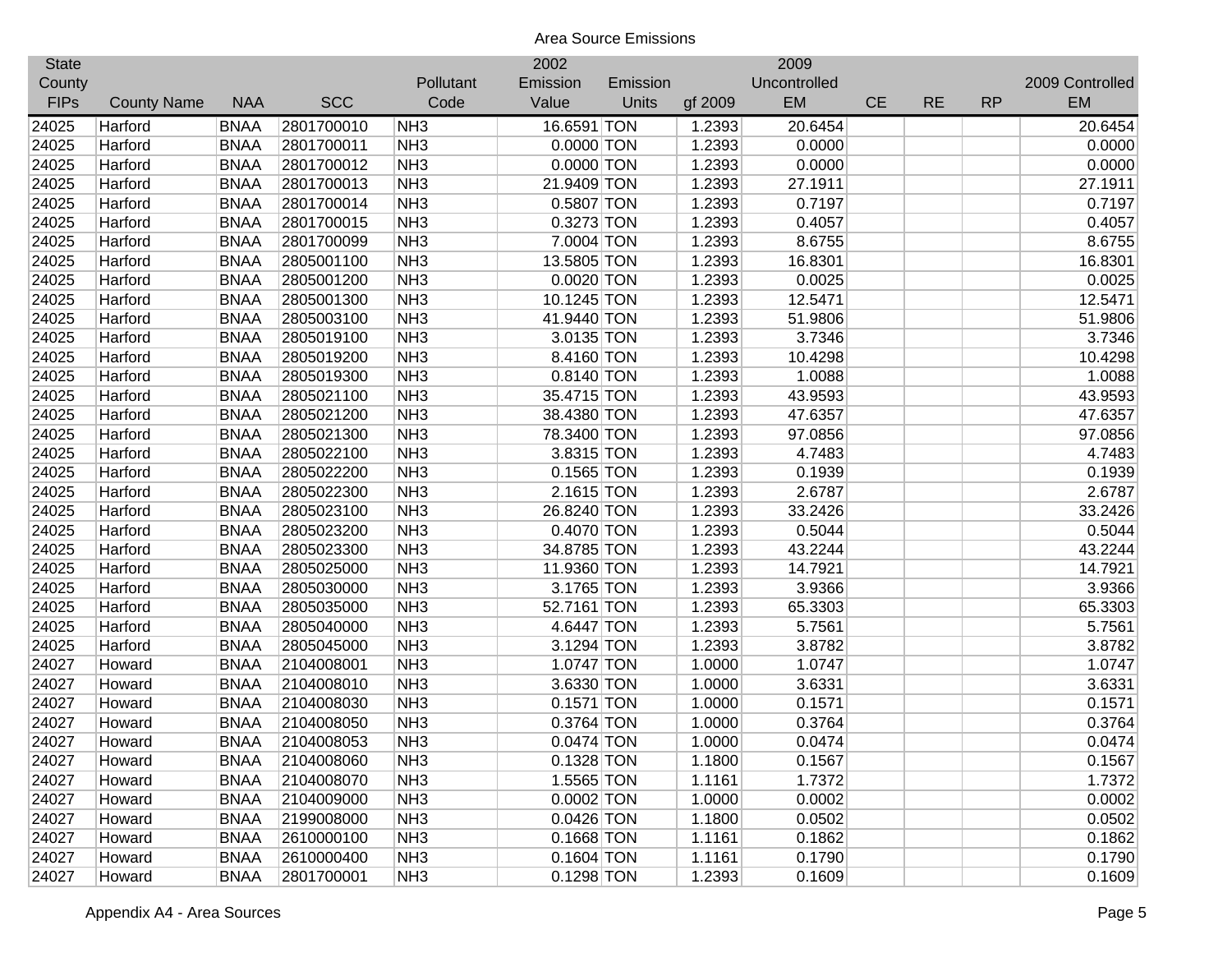| <b>State</b> |                       |             |            |                 | 2002         |          |         | 2009         |           |           |           |                 |
|--------------|-----------------------|-------------|------------|-----------------|--------------|----------|---------|--------------|-----------|-----------|-----------|-----------------|
| County       |                       |             |            | Pollutant       | Emission     | Emission |         | Uncontrolled |           |           |           | 2009 Controlled |
| <b>FIPs</b>  | <b>County Name</b>    | <b>NAA</b>  | <b>SCC</b> | Code            | Value        | Units    | gf 2009 | EM           | <b>CE</b> | <b>RE</b> | <b>RP</b> | <b>EM</b>       |
| 24027        | Howard                | <b>BNAA</b> | 2801700002 | NH <sub>3</sub> | $0.0000$ TON |          | 1.2393  | 0.0000       |           |           |           | 0.0000          |
| 24027        | Howard                | <b>BNAA</b> | 2801700003 | NH <sub>3</sub> | 23.7802 TON  |          | 1.2393  | 29.4704      |           |           |           | 29.4704         |
| 24027        | Howard                | <b>BNAA</b> | 2801700004 | NH <sub>3</sub> | 2.7772 TON   |          | 1.2393  | 3.4417       |           |           |           | 3.4417          |
| 24027        | Howard                | <b>BNAA</b> | 2801700005 | NH <sub>3</sub> | $0.0000$ TON |          | 1.2393  | 0.0000       |           |           |           | 0.0000          |
| 24027        | Howard                | <b>BNAA</b> | 2801700006 | NH <sub>3</sub> | $0.0000$ TON |          | 1.2393  | 0.0000       |           |           |           | 0.0000          |
| 24027        | Howard                | <b>BNAA</b> | 2801700007 | NH <sub>3</sub> | 0.0000 TON   |          | 1.2393  | 0.0000       |           |           |           | 0.0000          |
| 24027        | Howard                | <b>BNAA</b> | 2801700010 | NH <sub>3</sub> | 15.0861 TON  |          | 1.2393  | 18.6960      |           |           |           | 18.6960         |
| 24027        | Howard                | <b>BNAA</b> | 2801700011 | NH <sub>3</sub> | $0.0000$ TON |          | 1.2393  | 0.0000       |           |           |           | 0.0000          |
| 24027        | Howard                | <b>BNAA</b> | 2801700012 | NH <sub>3</sub> | $0.0000$ TON |          | 1.2393  | 0.0000       |           |           |           | 0.0000          |
| 24027        | Howard                | <b>BNAA</b> | 2801700013 | NH <sub>3</sub> | 0.3659 TON   |          | 1.2393  | 0.4534       |           |           |           | 0.4534          |
| 24027        | Howard                | <b>BNAA</b> | 2801700014 | NH <sub>3</sub> | $0.1606$ TON |          | 1.2393  | 0.1991       |           |           |           | 0.1991          |
| 24027        | Howard                | <b>BNAA</b> | 2801700015 | NH <sub>3</sub> | $0.0000$ TON |          | 1.2393  | 0.0000       |           |           |           | 0.0000          |
| 24027        | Howard                | <b>BNAA</b> | 2801700099 | NH <sub>3</sub> | 0.1286 TON   |          | 1.2393  | 0.1594       |           |           |           | 0.1594          |
| 24027        | Howard                | <b>BNAA</b> | 2805001100 | NH <sub>3</sub> | 6.8850 TON   |          | 1.2393  | 8.5325       |           |           |           | 8.5325          |
| 24027        | Howard                | <b>BNAA</b> | 2805001200 | NH <sub>3</sub> | $0.0010$ TON |          | 1.2393  | 0.0012       |           |           |           | 0.0012          |
| 24027        | Howard                | <b>BNAA</b> | 2805001300 | NH <sub>3</sub> | 5.1325 TON   |          | 1.2393  | 6.3606       |           |           |           | 6.3606          |
| 24027        | Howard                | <b>BNAA</b> | 2805003100 | NH <sub>3</sub> | 17.7460 TON  |          | 1.2393  | 21.9924      |           |           |           | 21.9924         |
| 24027        | Howard                | <b>BNAA</b> | 2805019100 | NH <sub>3</sub> | 0.8305 TON   |          | 1.2393  | 1.0292       |           |           |           | 1.0292          |
| 24027        | Howard                | <b>BNAA</b> | 2805019200 | NH <sub>3</sub> | 2.3200 TON   |          | 1.2393  | 2.8751       |           |           |           | 2.8751          |
| 24027        | Howard                | <b>BNAA</b> | 2805019300 | NH <sub>3</sub> | $0.2245$ TON |          | 1.2393  | 0.2782       |           |           |           | 0.2782          |
| 24027        | Howard                | <b>BNAA</b> | 2805021100 | NH <sub>3</sub> | 9.7775 TON   |          | 1.2393  | 12.1171      |           |           |           | 12.1171         |
| 24027        | Howard                | <b>BNAA</b> | 2805021200 | NH <sub>3</sub> | 10.5950 TON  |          | 1.2393  | 13.1302      |           |           |           | 13.1302         |
| 24027        | Howard                | <b>BNAA</b> | 2805021300 | NH <sub>3</sub> | 21.5935 TON  |          | 1.2393  | 26.7605      |           |           |           | 26.7605         |
| 24027        | Howard                | <b>BNAA</b> | 2805022100 | NH <sub>3</sub> | 1.0560 TON   |          | 1.2393  | 1.3087       |           |           |           | 1.3087          |
| 24027        | Howard                | <b>BNAA</b> | 2805022200 | NH <sub>3</sub> | $0.0430$ TON |          | 1.2393  | 0.0533       |           |           |           | 0.0533          |
| 24027        | Howard                | <b>BNAA</b> | 2805022300 | NH <sub>3</sub> | $0.5960$ TON |          | 1.2393  | 0.7386       |           |           |           | 0.7386          |
| 24027        | Howard                | <b>BNAA</b> | 2805023100 | NH <sub>3</sub> | 7.3940 TON   |          | 1.2393  | 9.1633       |           |           |           | 9.1633          |
| 24027        | Howard                | <b>BNAA</b> | 2805023200 | NH <sub>3</sub> | $0.1120$ TON |          | 1.2393  | 0.1388       |           |           |           | 0.1388          |
| 24027        | Howard                | <b>BNAA</b> | 2805023300 | NH <sub>3</sub> | 9.6140 TON   |          | 1.2393  | 11.9145      |           |           |           | 11.9145         |
| 24027        | Howard                | <b>BNAA</b> | 2805025000 | NH <sub>3</sub> | 10.4065 TON  |          | 1.2393  | 12.8966      |           |           |           | 12.8966         |
| 24027        | Howard                | <b>BNAA</b> | 2805030000 | NH <sub>3</sub> | 3.0055 TON   |          | 1.2393  | 3.7247       |           |           |           | 3.7247          |
| 24027        | Howard                | <b>BNAA</b> | 2805035000 | NH <sub>3</sub> | 30.3081 TON  |          | 1.2393  | 37.5604      |           |           |           | 37.5604         |
| 24027        | Howard                | <b>BNAA</b> | 2805040000 | NH <sub>3</sub> | 0.7845 TON   |          | 1.2393  | 0.9723       |           |           |           | 0.9723          |
| 24027        | Howard                | <b>BNAA</b> | 2805045000 | NH <sub>3</sub> | 1.1019 TON   |          | 1.2393  | 1.3656       |           |           |           | 1.3656          |
| 24510        | <b>Baltimore City</b> | <b>BNAA</b> | 2104008001 | NH <sub>3</sub> | $0.4815$ TON |          | 1.0000  | 0.4815       |           |           |           | 0.4815          |
| 24510        | <b>Baltimore City</b> | <b>BNAA</b> | 2104008010 | NH <sub>3</sub> | 0.7816 TON   |          | 1.0000  | 0.7816       |           |           |           | 0.7816          |
| 24510        | <b>Baltimore City</b> | <b>BNAA</b> | 2104008030 | NH <sub>3</sub> | 0.0338 TON   |          | 1.0000  | 0.0338       |           |           |           | 0.0338          |
| 24510        | <b>Baltimore City</b> | <b>BNAA</b> | 2104008050 | NH <sub>3</sub> | $0.0810$ TON |          | 1.0000  | 0.0810       |           |           |           | 0.0810          |
| 24510        | <b>Baltimore City</b> | <b>BNAA</b> | 2104008053 | NH3             | $0.0157$ TON |          | 1.0000  | 0.0157       |           |           |           | 0.0157          |
| 24510        | <b>Baltimore City</b> | <b>BNAA</b> | 2104008060 | NH <sub>3</sub> | 0.0411 TON   |          | 1.1800  | 0.0485       |           |           |           | 0.0485          |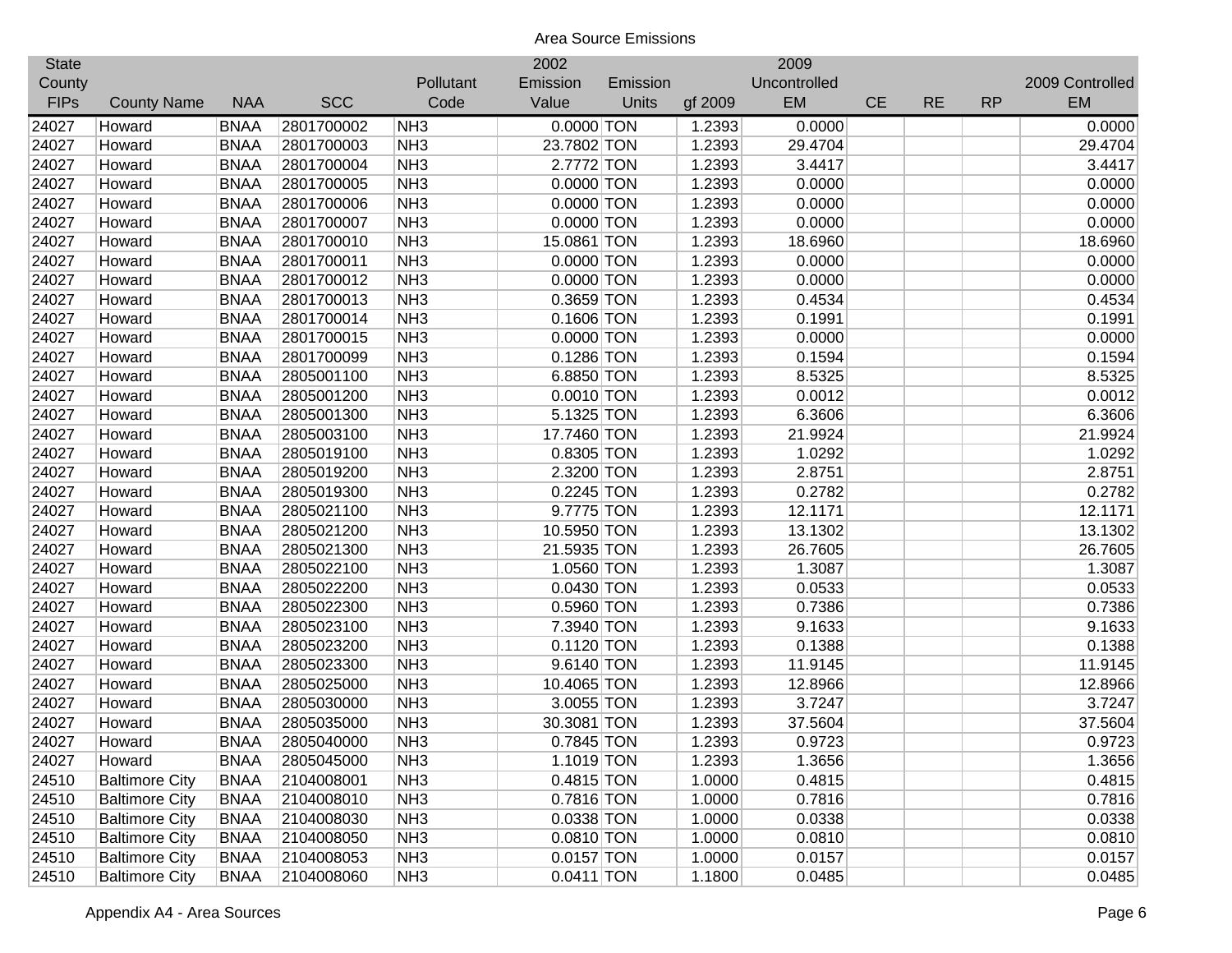| <b>State</b> |                       |             |            |                  | 2002         |              |         | 2009         |           |           |           |                 |
|--------------|-----------------------|-------------|------------|------------------|--------------|--------------|---------|--------------|-----------|-----------|-----------|-----------------|
| County       |                       |             |            | <b>Pollutant</b> | Emission     | Emission     |         | Uncontrolled |           |           |           | 2009 Controlled |
| <b>FIPs</b>  | <b>County Name</b>    | <b>NAA</b>  | <b>SCC</b> | Code             | Value        | <b>Units</b> | gf 2009 | <b>EM</b>    | <b>CE</b> | <b>RE</b> | <b>RP</b> | <b>EM</b>       |
| 24510        | <b>Baltimore City</b> | <b>BNAA</b> | 2104008070 | NH3              | 4.3470 TON   |              | 1.0109  | 4.3943       |           |           |           | 4.3943          |
| 24510        | <b>Baltimore City</b> | <b>BNAA</b> | 2104009000 | NH <sub>3</sub>  | $0.0001$ TON |              | 1.0000  | 0.0001       |           |           |           | 0.0001          |
| 24510        | <b>Baltimore City</b> | <b>BNAA</b> | 2199008000 | NH <sub>3</sub>  | 0.0132 TON   |              | 1.1800  | 0.0156       |           |           |           | 0.0156          |
| 24510        | <b>Baltimore City</b> | <b>BNAA</b> | 2610000100 | NH3              | 0.0000 TON   |              | 1.0109  | 0.0000       |           |           |           | 0.0000          |
| 24510        | <b>Baltimore City</b> | <b>BNAA</b> | 2610000400 | NH <sub>3</sub>  | $0.0000$ TON |              | 1.0109  | 0.0000       |           |           |           | 0.0000          |
| 24510        | <b>Baltimore City</b> | <b>BNAA</b> | 2801700001 | NH3              | 0.1298 TON   |              | 1.2393  | 0.1609       |           |           |           | 0.1609          |
| 24510        | <b>Baltimore City</b> | <b>BNAA</b> | 2801700002 | NH3              | $0.0000$ TON |              | 1.2393  | 0.0000       |           |           |           | 0.0000          |
| 24510        | <b>Baltimore City</b> | <b>BNAA</b> | 2801700003 | NH <sub>3</sub>  | 0.0861 TON   |              | 1.2393  | 0.1067       |           |           |           | 0.1067          |
| 24510        | <b>Baltimore City</b> | <b>BNAA</b> | 2801700004 | NH <sub>3</sub>  | 2.3539 TON   |              | 1.2393  | 2.9171       |           |           |           | 2.9171          |
| 24510        | <b>Baltimore City</b> | <b>BNAA</b> | 2801700005 | NH <sub>3</sub>  | $0.0495$ TON |              | 1.2393  | 0.0614       |           |           |           | 0.0614          |
| 24510        | <b>Baltimore City</b> | <b>BNAA</b> | 2801700006 | NH <sub>3</sub>  | 0.0000 TON   |              | 1.2393  | 0.0000       |           |           |           | 0.0000          |
| 24510        | <b>Baltimore City</b> | <b>BNAA</b> | 2801700007 | NH3              | $0.0038$ TON |              | 1.2393  | 0.0047       |           |           |           | 0.0047          |
| 24510        | <b>Baltimore City</b> | <b>BNAA</b> | 2801700010 | NH <sub>3</sub>  | 7.8835 TON   |              | 1.2393  | 9.7699       |           |           |           | 9.7699          |
| 24510        | <b>Baltimore City</b> | <b>BNAA</b> | 2801700011 | NH3              | 0.0000 TON   |              | 1.2393  | 0.0000       |           |           |           | 0.0000          |
| 24510        | <b>Baltimore City</b> | <b>BNAA</b> | 2801700012 | NH <sub>3</sub>  | 0.0000 TON   |              | 1.2393  | 0.0000       |           |           |           | 0.0000          |
| 24510        | <b>Baltimore City</b> | <b>BNAA</b> | 2801700013 | NH3              | 28.1162 TON  |              | 1.2393  | 34.8440      |           |           |           | 34.8440         |
| 24510        | <b>Baltimore City</b> | <b>BNAA</b> | 2801700014 | NH3              | 24.7687 TON  |              | 1.2393  | 30.6955      |           |           |           | 30.6955         |
| 24510        | <b>Baltimore City</b> | <b>BNAA</b> | 2801700015 | NH <sub>3</sub>  | 0.0000 TON   |              | 1.2393  | 0.0000       |           |           |           | 0.0000          |
| 24510        | <b>Baltimore City</b> | <b>BNAA</b> | 2801700099 | NH <sub>3</sub>  | 0.1280 TON   |              | 1.2393  | 0.1586       |           |           |           | 0.1586          |
|              |                       |             |            | <b>NH3 Total</b> | 3,553.54     |              |         | 4,385.06     |           |           |           | 4,385.06        |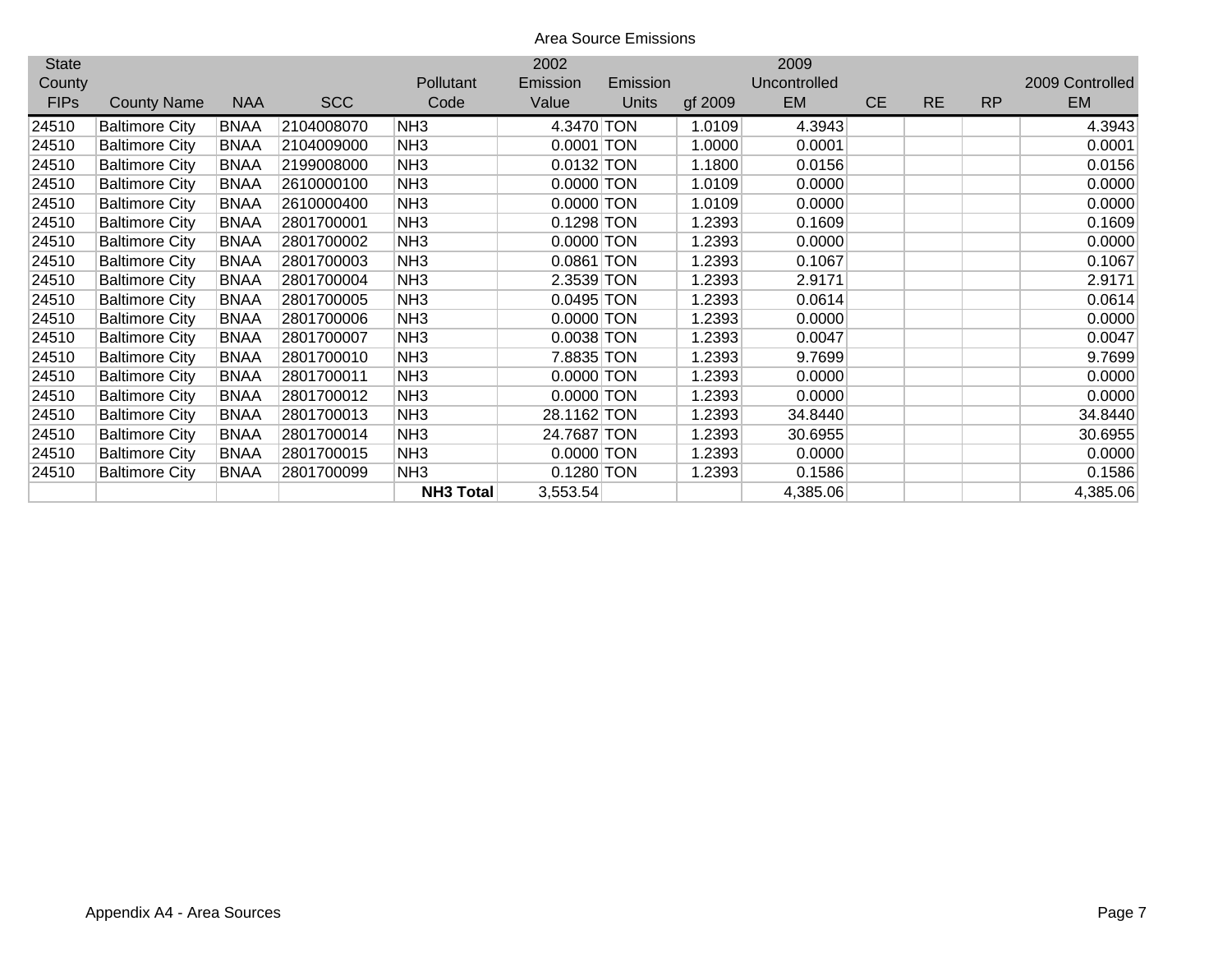| <b>State</b> |                    |             |            |            | 2002         |          |         | 2009         |           |           |           |                 |
|--------------|--------------------|-------------|------------|------------|--------------|----------|---------|--------------|-----------|-----------|-----------|-----------------|
| County       |                    |             |            | Pollutant  | Emission     | Emission |         | Uncontrolled |           |           |           | 2009 Controlled |
| <b>FIPs</b>  | <b>County Name</b> | <b>NAA</b>  | <b>SCC</b> | Code       | Value        | Units    | gf 2009 | EM           | <b>CE</b> | <b>RE</b> | <b>RP</b> | <b>EM</b>       |
| 24003        | Anne Arundel       | <b>BNAA</b> | 2102004000 | <b>NOX</b> | 27.1000 TON  |          | 1.0857  | 29.4223      |           |           |           | 29.4223         |
| 24003        | Anne Arundel       | <b>BNAA</b> | 2102005000 | <b>NOX</b> | 49.8100 TON  |          | 1.0857  | 54.0784      |           |           |           | 54.0784         |
| 24003        | Anne Arundel       | <b>BNAA</b> | 2103002000 | <b>NOX</b> | 4.2906 TON   |          | 1.0857  | 4.6583       |           |           |           | 4.6583          |
| 24003        | Anne Arundel       | <b>BNAA</b> | 2103004000 | <b>NOX</b> | 103.8600 TON |          | 1.0857  | 112.7601     |           |           |           | 112.7601        |
| 24003        | Anne Arundel       | <b>BNAA</b> | 2103005000 | <b>NOX</b> | 7.8800 TON   |          | 1.0857  | 8.5553       |           |           |           | 8.5553          |
| 24003        | Anne Arundel       | <b>BNAA</b> | 2103006000 | <b>NOX</b> | 167.4809 TON |          | 1.0857  | 181.8330     |           |           |           | 181.8330        |
| 24003        | Anne Arundel       | <b>BNAA</b> | 2103007000 | <b>NOX</b> | 4.4984 TON   |          | 1.0857  | 4.8839       |           |           |           | 4.8839          |
| 24003        | Anne Arundel       | <b>BNAA</b> | 2103011000 | <b>NOX</b> | 7.3900 TON   |          | 1.0857  | 8.0233       |           |           |           | 8.0233          |
| 24003        | Anne Arundel       | <b>BNAA</b> | 2104002000 | <b>NOX</b> | 0.9958 TON   |          | 1.0000  | 0.9958       |           |           |           | 0.9958          |
| 24003        | Anne Arundel       | <b>BNAA</b> | 2104004000 | <b>NOX</b> | 164.6000 TON |          | 1.0848  | 178.5600     |           |           |           | 178.5600        |
| 24003        | Anne Arundel       | <b>BNAA</b> | 2104006000 | <b>NOX</b> | 237.6275 TON |          | 1.0848  | 257.7810     |           |           |           | 257.7810        |
| 24003        | Anne Arundel       | <b>BNAA</b> | 2104007000 | <b>NOX</b> | 25.4407 TON  |          | 1.0848  | 27.5983      |           |           |           | 27.5983         |
| 24003        | Anne Arundel       | <b>BNAA</b> | 2104008001 | <b>NOX</b> | 7.1037 TON   |          | 1.0000  | 7.1040       |           |           |           | 7.1040          |
| 24003        | Anne Arundel       | <b>BNAA</b> | 2104008010 | <b>NOX</b> | 23.5867 TON  |          | 1.0000  | 23.5876      |           |           |           | 23.5876         |
| 24003        | Anne Arundel       | <b>BNAA</b> | 2104008030 | <b>NOX</b> | 1.5047 TON   |          | 1.0000  | 1.5048       |           |           |           | 1.5048          |
| 24003        | Anne Arundel       | <b>BNAA</b> | 2104008050 | <b>NOX</b> | 4.1106 TON   |          | 1.0000  | 4.1108       |           |           |           | 4.1108          |
| 24003        | Anne Arundel       | <b>BNAA</b> | 2104008053 | <b>NOX</b> | 1.6967 TON   |          | 1.0000  | 1.6968       |           |           |           | 1.6968          |
| 24003        | Anne Arundel       | <b>BNAA</b> | 2104008060 | <b>NOX</b> | 0.5298 TON   |          | 1.1800  | 0.6252       |           |           |           | 0.6252          |
| 24003        | Anne Arundel       | <b>BNAA</b> | 2104008070 | <b>NOX</b> | 4.2021 TON   |          | 1.0508  | 4.4157       |           |           |           | 4.4157          |
| 24003        | Anne Arundel       | <b>BNAA</b> | 2104009000 | <b>NOX</b> | 1.4038 TON   |          | 1.0000  | 1.4038       |           |           |           | 1.4038          |
| 24003        | Anne Arundel       | <b>BNAA</b> | 2104011000 | <b>NOX</b> | 11.6500 TON  |          | 1.0848  | 12.6381      |           |           |           | 12.6381         |
| 24003        | Anne Arundel       | <b>BNAA</b> | 2199008000 | <b>NOX</b> | 0.1096 TON   |          | 1.1800  | 0.1293       |           |           |           | 0.1293          |
| 24003        | Anne Arundel       | <b>BNAA</b> | 2601000000 | <b>NOX</b> | 0.3630 TON   |          | 1.0000  | 0.3630       |           |           |           | 0.3630          |
| 24003        | Anne Arundel       | <b>BNAA</b> | 2610000100 | <b>NOX</b> | 1.5065 TON   |          | 1.0508  | 1.5831       |           |           |           | 1.5831          |
| 24003        | Anne Arundel       | <b>BNAA</b> | 2610000400 | <b>NOX</b> | 1.1621 TON   |          | 1.0508  | 1.2211       |           |           |           | 1.2211          |
| 24003        | Anne Arundel       | <b>BNAA</b> | 2610000500 | <b>NOX</b> | 193.3200 TON |          | 1.0508  | 203.1430     |           |           |           | 203.1430        |
| 24003        | Anne Arundel       | <b>BNAA</b> | 2610030000 | <b>NOX</b> | 2.5091 TON   |          | 1.0508  | 2.6366       |           |           |           | 2.6366          |
| 24003        | Anne Arundel       | <b>BNAA</b> | 2810001000 | <b>NOX</b> | 0.0066 TON   |          | 1.0000  | 0.0066       |           |           |           | 0.0066          |
| 24003        | Anne Arundel       | <b>BNAA</b> | 2810005000 | <b>NOX</b> | $0.0000$ TON |          | 1.0000  | 0.0000       |           |           |           | 0.0000          |
| 24003        | Anne Arundel       | <b>BNAA</b> | 2810015000 | <b>NOX</b> | 0.0000 TON   |          | 1.0000  | 0.0000       |           |           |           | 0.0000          |
| 24003        | Anne Arundel       | <b>BNAA</b> | 2810030000 | <b>NOX</b> | $0.4057$ TON |          | 1.0508  | 0.4263       |           |           |           | 0.4263          |
| 24003        | Anne Arundel       | <b>BNAA</b> | 2810050000 | <b>NOX</b> | 0.2500 TON   |          | 1.0508  | 0.2627       |           |           |           | 0.2627          |
| 24005        | <b>Baltimore</b>   | <b>BNAA</b> | 2102004000 | <b>NOX</b> | 34.0800 TON  |          | 1.1566  | 39.4184      |           |           |           | 39.4184         |
| 24005        | <b>Baltimore</b>   | <b>BNAA</b> | 2102005000 | <b>NOX</b> | 62.6400 TON  |          | 1.1566  | 72.4521      |           |           |           | 72.4521         |
| 24005        | <b>Baltimore</b>   | <b>BNAA</b> | 2103002000 | <b>NOX</b> | 12.8718 TON  |          | 1.1566  | 14.8881      |           |           |           | 14.8881         |
| 24005        | <b>Baltimore</b>   | <b>BNAA</b> | 2103004000 | <b>NOX</b> | 130.6000 TON |          | 1.1566  | 151.0576     |           |           |           | 151.0576        |
| 24005        | <b>Baltimore</b>   | <b>BNAA</b> | 2103005000 | <b>NOX</b> | 9.9100 TON   |          | 1.1566  | 11.4623      |           |           |           | 11.4623         |
| 24005        | <b>Baltimore</b>   | <b>BNAA</b> | 2103006000 | <b>NOX</b> | 373.0859 TON |          | 1.1566  | 431.5274     |           |           |           | 431.5274        |
| 24005        | <b>Baltimore</b>   | <b>BNAA</b> | 2103007000 | <b>NOX</b> | 4.6539 TON   |          | 1.1566  | 5.3829       |           |           |           | 5.3829          |
| 24005        | Baltimore          | <b>BNAA</b> | 2103011000 | <b>NOX</b> | 9.2900 TON   |          | 1.1566  | 10.7452      |           |           |           | 10.7452         |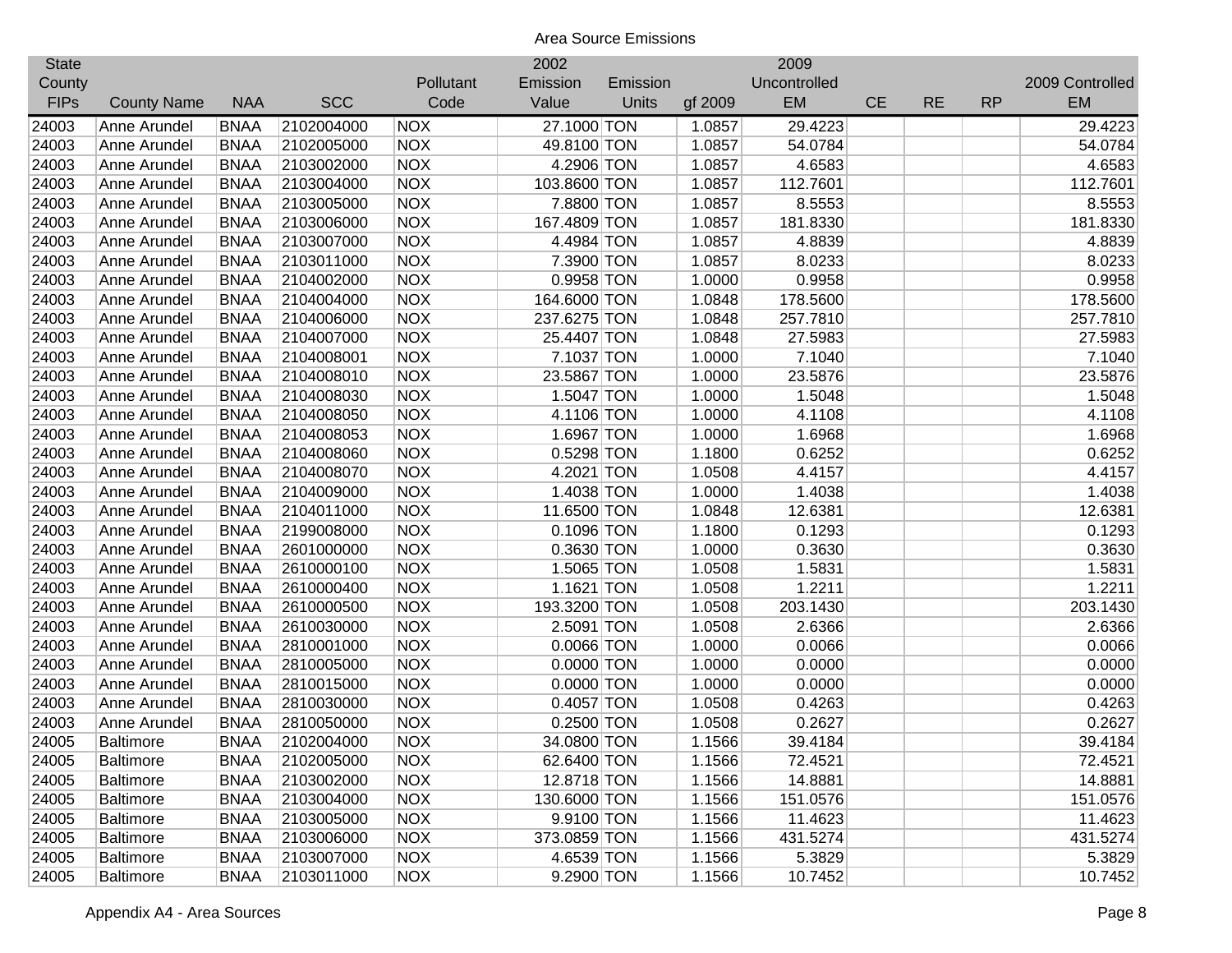| <b>State</b> |                    |             |            |            | 2002         |          |         | 2009         |           |           |           |                 |
|--------------|--------------------|-------------|------------|------------|--------------|----------|---------|--------------|-----------|-----------|-----------|-----------------|
| County       |                    |             |            | Pollutant  | Emission     | Emission |         | Uncontrolled |           |           |           | 2009 Controlled |
| <b>FIPs</b>  | <b>County Name</b> | <b>NAA</b>  | <b>SCC</b> | Code       | Value        | Units    | gf 2009 | EM           | <b>CE</b> | <b>RE</b> | <b>RP</b> | <b>EM</b>       |
| 24005        | <b>Baltimore</b>   | <b>BNAA</b> | 2104002000 | <b>NOX</b> | 1.7672 TON   |          | 1.0000  | 1.7672       |           |           |           | 1.7672          |
| 24005        | <b>Baltimore</b>   | <b>BNAA</b> | 2104004000 | <b>NOX</b> | 206.9900 TON |          | 1.0677  | 221.0107     |           |           |           | 221.0107        |
| 24005        | <b>Baltimore</b>   | <b>BNAA</b> | 2104006000 | <b>NOX</b> | 634.6213 TON |          | 1.0677  | 677.6083     |           |           |           | 677.6083        |
| 24005        | <b>Baltimore</b>   | <b>BNAA</b> | 2104007000 | <b>NOX</b> | 26.3198 TON  |          | 1.0677  | 28.1026      |           |           |           | 28.1026         |
| 24005        | <b>Baltimore</b>   | <b>BNAA</b> | 2104008001 | <b>NOX</b> | 4.1697 TON   |          | 1.0000  | 4.1699       |           |           |           | 4.1699          |
| 24005        | <b>Baltimore</b>   | <b>BNAA</b> | 2104008010 | <b>NOX</b> | 24.1711 TON  |          | 1.0000  | 24.1721      |           |           |           | 24.1721         |
| 24005        | <b>Baltimore</b>   | <b>BNAA</b> | 2104008030 | <b>NOX</b> | 1.5420 TON   |          | 1.0000  | 1.5421       |           |           |           | 1.5421          |
| 24005        | <b>Baltimore</b>   | <b>BNAA</b> | 2104008050 | <b>NOX</b> | 4.2125 TON   |          | 1.0000  | 4.2127       |           |           |           | 4.2127          |
| 24005        | <b>Baltimore</b>   | <b>BNAA</b> | 2104008053 | <b>NOX</b> | 1.7175 TON   |          | 1.0000  | 1.7176       |           |           |           | 1.7176          |
| 24005        | <b>Baltimore</b>   | <b>BNAA</b> | 2104008060 | <b>NOX</b> | 0.5330 TON   |          | 1.1800  | 0.6289       |           |           |           | 0.6289          |
| 24005        | <b>Baltimore</b>   | <b>BNAA</b> | 2104008070 | <b>NOX</b> | 7.0580 TON   |          | 1.0586  | 7.4716       |           |           |           | 7.4716          |
| 24005        | <b>Baltimore</b>   | <b>BNAA</b> | 2104009000 | <b>NOX</b> | 0.8240 TON   |          | 1.0000  | 0.8240       |           |           |           | 0.8240          |
| 24005        | <b>Baltimore</b>   | <b>BNAA</b> | 2104011000 | <b>NOX</b> | 14.6600 TON  |          | 1.0586  | 15.5189      |           |           |           | 15.5189         |
| 24005        | <b>Baltimore</b>   | <b>BNAA</b> | 2199008000 | <b>NOX</b> | $0.1102$ TON |          | 1.1800  | 0.1301       |           |           |           | 0.1301          |
| 24005        | <b>Baltimore</b>   | <b>BNAA</b> | 2601000000 | <b>NOX</b> | 7.4310 TON   |          | 1.0000  | 7.4310       |           |           |           | 7.4310          |
| 24005        | <b>Baltimore</b>   | <b>BNAA</b> | 2610000100 | <b>NOX</b> | 1.5932 TON   |          | 1.0586  | 1.6866       |           |           |           | 1.6866          |
| 24005        | <b>Baltimore</b>   | <b>BNAA</b> | 2610000400 | <b>NOX</b> | 1.2351 TON   |          | 1.0586  | 1.3075       |           |           |           | 1.3075          |
| 24005        | <b>Baltimore</b>   | <b>BNAA</b> | 2610000500 | <b>NOX</b> | 267.9600 TON |          | 1.0586  | 283.6589     |           |           |           | 283.6589        |
| 24005        | <b>Baltimore</b>   | <b>BNAA</b> | 2610030000 | <b>NOX</b> | 5.0484 TON   |          | 1.0586  | 5.3442       |           |           |           | 5.3442          |
| 24005        | <b>Baltimore</b>   | <b>BNAA</b> | 2810001000 | <b>NOX</b> | 0.4026 TON   |          | 1.0000  | 0.4026       |           |           |           | 0.4026          |
| 24005        | <b>Baltimore</b>   | <b>BNAA</b> | 2810005000 | <b>NOX</b> | $0.0000$ TON |          | 1.0000  | 0.0000       |           |           |           | 0.0000          |
| 24005        | <b>Baltimore</b>   | <b>BNAA</b> | 2810015000 | <b>NOX</b> | $0.0000$ TON |          | 1.0000  | 0.0000       |           |           |           | 0.0000          |
| 24005        | <b>Baltimore</b>   | <b>BNAA</b> | 2810030000 | <b>NOX</b> | $0.5241$ TON |          | 1.0586  | 0.5548       |           |           |           | 0.5548          |
| 24005        | <b>Baltimore</b>   | <b>BNAA</b> | 2810050000 | <b>NOX</b> | 0.3000 TON   |          | 1.0586  | 0.3176       |           |           |           | 0.3176          |
| 24013        | Carroll            | <b>BNAA</b> | 2102004000 | <b>NOX</b> | 16.7600 TON  |          | 1.1030  | 18.4858      |           |           |           | 18.4858         |
| 24013        | Carroll            | <b>BNAA</b> | 2102005000 | <b>NOX</b> | 30.8000 TON  |          | 1.1030  | 33.9715      |           |           |           | 33.9715         |
| 24013        | Carroll            | <b>BNAA</b> | 2103002000 | <b>NOX</b> | 4.2906 TON   |          | 1.1030  | 4.7324       |           |           |           | 4.7324          |
| 24013        | Carroll            | <b>BNAA</b> | 2103004000 | <b>NOX</b> | 64.2100 TON  |          | 1.1030  | 70.8217      |           |           |           | 70.8217         |
| 24013        | Carroll            | <b>BNAA</b> | 2103005000 | <b>NOX</b> | 4.8700 TON   |          | 1.1030  | 5.3715       |           |           |           | 5.3715          |
| 24013        | Carroll            | <b>BNAA</b> | 2103006000 | <b>NOX</b> | 35.1264 TON  |          | 1.1030  | 38.7434      |           |           |           | 38.7434         |
| 24013        | Carroll            | <b>BNAA</b> | 2103007000 | <b>NOX</b> | 1.7588 TON   |          | 1.1030  | 1.9399       |           |           |           | 1.9399          |
| 24013        | Carroll            | <b>BNAA</b> | 2103011000 | <b>NOX</b> | 4.5700 TON   |          | 1.1030  | 5.0406       |           |           |           | 5.0406          |
| 24013        | Carroll            | <b>BNAA</b> | 2104002000 | <b>NOX</b> | 0.8789 TON   |          | 1.0000  | 0.8789       |           |           |           | 0.8789          |
| 24013        | Carroll            | <b>BNAA</b> | 2104004000 | <b>NOX</b> | 101.7600 TON |          | 1.1352  | 115.5205     |           |           |           | 115.5205        |
| 24013        | Carroll            | <b>BNAA</b> | 2104006000 | <b>NOX</b> | 36.8764 TON  |          | 1.1352  | 41.8631      |           |           |           | 41.8631         |
| 24013        | Carroll            | <b>BNAA</b> | 2104007000 | <b>NOX</b> | 9.9469 TON   |          | 1.1352  | 11.2920      |           |           |           | 11.2920         |
| 24013        | Carroll            | <b>BNAA</b> | 2104008001 | <b>NOX</b> | 2.7779 TON   |          | 1.0000  | 2.7780       |           |           |           | 2.7780          |
| 24013        | Carroll            | <b>BNAA</b> | 2104008010 | <b>NOX</b> | 6.3770 TON   |          | 1.0000  | 6.3772       |           |           |           | 6.3772          |
| 24013        | Carroll            | <b>BNAA</b> | 2104008030 | <b>NOX</b> | 0.4068 TON   |          | 1.0000  | 0.4068       |           |           |           | 0.4068          |
| 24013        | Carroll            | <b>BNAA</b> | 2104008050 | <b>NOX</b> | 1.1114 TON   |          | 1.0000  | 1.1114       |           |           |           | 1.1114          |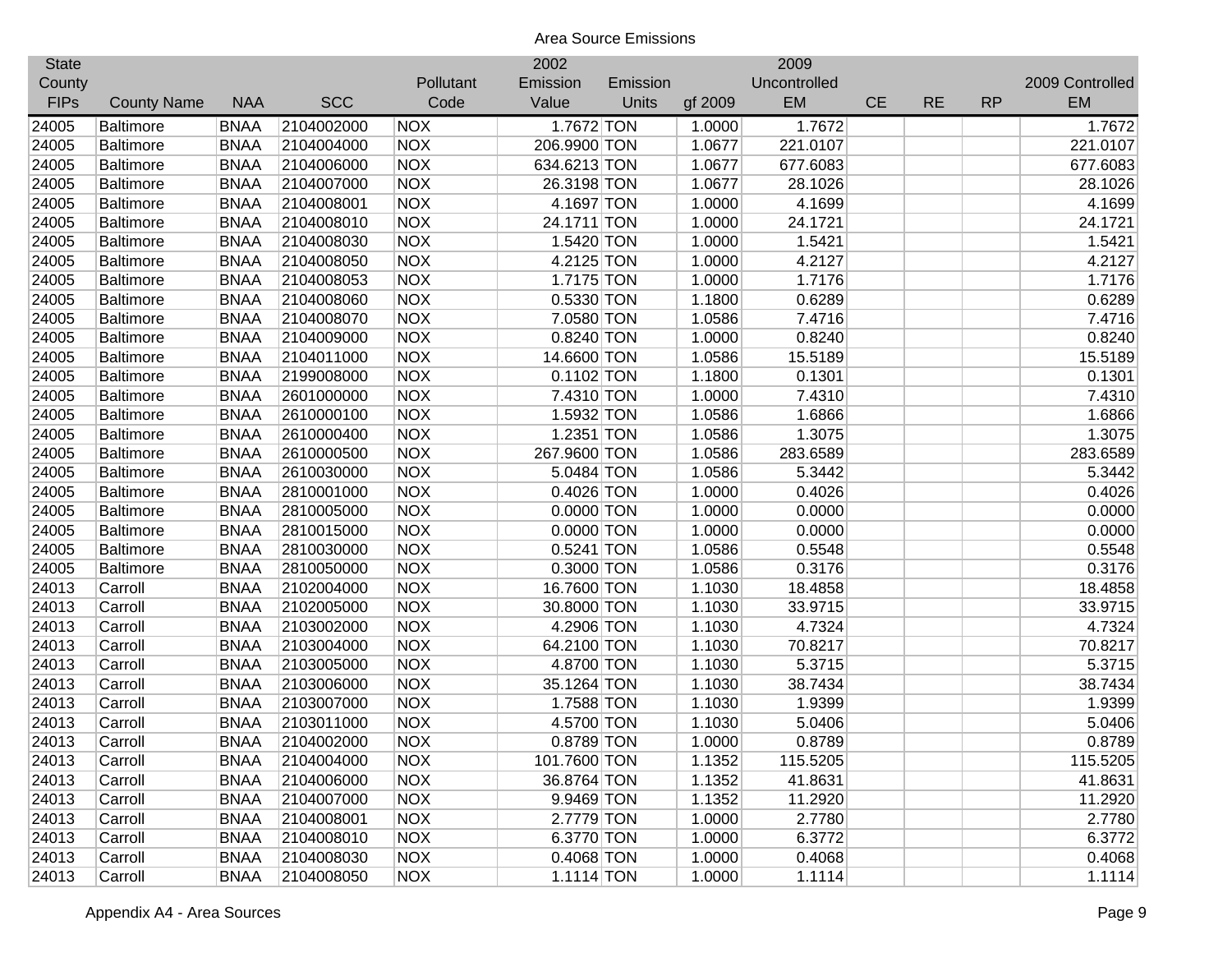| <b>State</b> |                    |             |            |            | 2002         |          |         | 2009         |           |           |           |                 |
|--------------|--------------------|-------------|------------|------------|--------------|----------|---------|--------------|-----------|-----------|-----------|-----------------|
| County       |                    |             |            | Pollutant  | Emission     | Emission |         | Uncontrolled |           |           |           | 2009 Controlled |
| <b>FIPs</b>  | <b>County Name</b> | <b>NAA</b>  | <b>SCC</b> | Code       | Value        | Units    | gf 2009 | <b>EM</b>    | <b>CE</b> | <b>RE</b> | <b>RP</b> | <b>EM</b>       |
| 24013        | Carroll            | <b>BNAA</b> | 2104008053 | <b>NOX</b> | 3.1315 TON   |          | 1.0000  | 3.1316       |           |           |           | 3.1316          |
| 24013        | Carroll            | <b>BNAA</b> | 2104008060 | <b>NOX</b> | 1.0069 TON   |          | 1.1800  | 1.1881       |           |           |           | 1.1881          |
| 24013        | Carroll            | <b>BNAA</b> | 2104008070 | <b>NOX</b> | 1.6360 TON   |          | 1.1220  | 1.8357       |           |           |           | 1.8357          |
| 24013        | Carroll            | <b>BNAA</b> | 2104009000 | <b>NOX</b> | 0.5489 TON   |          | 1.0000  | 0.5489       |           |           |           | 0.5489          |
| 24013        | Carroll            | <b>BNAA</b> | 2104011000 | <b>NOX</b> | 7.2000 TON   |          | 1.1352  | 8.1736       |           |           |           | 8.1736          |
| 24013        | Carroll            | <b>BNAA</b> | 2199008000 | <b>NOX</b> | 0.2082 TON   |          | 1.1800  | 0.2457       |           |           |           | 0.2457          |
| 24013        | Carroll            | <b>BNAA</b> | 2601000000 | <b>NOX</b> | $0.1000$ TON |          | 1.0000  | 0.1000       |           |           |           | 0.1000          |
| 24013        | Carroll            | <b>BNAA</b> | 2610000100 | <b>NOX</b> | 0.0721 TON   |          | 1.1220  | 0.0809       |           |           |           | 0.0809          |
| 24013        | Carroll            | <b>BNAA</b> | 2610000400 | <b>NOX</b> | $0.0642$ TON |          | 1.1220  | 0.0721       |           |           |           | 0.0721          |
| 24013        | Carroll            | <b>BNAA</b> | 2610000500 | <b>NOX</b> | 105.1500 TON |          | 1.1220  | 117.9813     |           |           |           | 117.9813        |
| 24013        | Carroll            | <b>BNAA</b> | 2610030000 | <b>NOX</b> | 0.5320 TON   |          | 1.1220  | 0.5969       |           |           |           | 0.5969          |
| 24013        | Carroll            | <b>BNAA</b> | 2810001000 | <b>NOX</b> | $0.0440$ TON |          | 1.0000  | 0.0440       |           |           |           | 0.0440          |
| 24013        | Carroll            | <b>BNAA</b> | 2810005000 | <b>NOX</b> | $0.0000$ TON |          | 1.0000  | 0.0000       |           |           |           | 0.0000          |
| 24013        | Carroll            | <b>BNAA</b> | 2810015000 | <b>NOX</b> | $0.0000$ TON |          | 1.0000  | 0.0000       |           |           |           | 0.0000          |
| 24013        | Carroll            | <b>BNAA</b> | 2810030000 | <b>NOX</b> | $0.1570$ TON |          | 1.1220  | 0.1761       |           |           |           | 0.1761          |
| 24013        | Carroll            | <b>BNAA</b> | 2810050000 | <b>NOX</b> | 0.0400 TON   |          | 1.1220  | 0.0449       |           |           |           | 0.0449          |
| 24025        | Harford            | <b>BNAA</b> | 2102004000 | <b>NOX</b> | 14.9200 TON  |          | 1.1667  | 17.4067      |           |           |           | 17.4067         |
| 24025        | Harford            | <b>BNAA</b> | 2102005000 | <b>NOX</b> | 27.4200 TON  |          | 1.1667  | 31.9900      |           |           |           | 31.9900         |
| 24025        | Harford            | <b>BNAA</b> | 2103002000 | <b>NOX</b> | 4.2906 TON   |          | 1.1667  | 5.0057       |           |           |           | 5.0057          |
| 24025        | Harford            | <b>BNAA</b> | 2103004000 | <b>NOX</b> | 57.1600 TON  |          | 1.1667  | 66.6867      |           |           |           | 66.6867         |
| 24025        | Harford            | <b>BNAA</b> | 2103005000 | <b>NOX</b> | 4.3400 TON   |          | 1.1667  | 5.0633       |           |           |           | 5.0633          |
| 24025        | Harford            | <b>BNAA</b> | 2103006000 | <b>NOX</b> | 71.7051 TON  |          | 1.1667  | 83.6559      |           |           |           | 83.6559         |
| 24025        | Harford            | <b>BNAA</b> | 2103007000 | <b>NOX</b> | 3.8960 TON   |          | 1.1667  | 4.5453       |           |           |           | 4.5453          |
| 24025        | Harford            | <b>BNAA</b> | 2103011000 | <b>NOX</b> | 4.0700 TON   |          | 1.1667  | 4.7483       |           |           |           | 4.7483          |
| 24025        | Harford            | <b>BNAA</b> | 2104002000 | <b>NOX</b> | 1.3539 TON   |          | 1.0000  | 1.3539       |           |           |           | 1.3539          |
| 24025        | Harford            | <b>BNAA</b> | 2104004000 | <b>NOX</b> | 90.5900 TON  |          | 1.1399  | 103.2592     |           |           |           | 103.2592        |
| 24025        | Harford            | <b>BNAA</b> | 2104006000 | <b>NOX</b> | 99.1594 TON  |          | 1.1399  | 113.0271     |           |           |           | 113.0271        |
| 24025        | Harford            | <b>BNAA</b> | 2104007000 | <b>NOX</b> | 22.0336 TON  |          | 1.1399  | 25.1150      |           |           |           | 25.1150         |
| 24025        | Harford            | <b>BNAA</b> | 2104008001 | <b>NOX</b> | 2.6162 TON   |          | 1.0000  | 2.6163       |           |           |           | 2.6163          |
| 24025        | Harford            | <b>BNAA</b> | 2104008010 | <b>NOX</b> | 6.9508 TON   |          | 1.0000  | 6.9511       |           |           |           | 6.9511          |
| 24025        | Harford            | <b>BNAA</b> | 2104008030 | <b>NOX</b> | 0.4434 TON   |          | 1.0000  | 0.4435       |           |           |           | 0.4435          |
| 24025        | Harford            | <b>BNAA</b> | 2104008050 | <b>NOX</b> | 1.2114 TON   |          | 1.0000  | 1.2114       |           |           |           | 1.2114          |
| 24025        | Harford            | <b>BNAA</b> | 2104008053 | <b>NOX</b> | 1.8262 TON   |          | 1.0000  | 1.8262       |           |           |           | 1.8262          |
| 24025        | Harford            | <b>BNAA</b> | 2104008060 | <b>NOX</b> | 0.5784 TON   |          | 1.1800  | 0.6826       |           |           |           | 0.6826          |
| 24025        | Harford            | <b>BNAA</b> | 2104008070 | <b>NOX</b> | 2.2057 TON   |          | 1.1141  | 2.4573       |           |           |           | 2.4573          |
| 24025        | Harford            | <b>BNAA</b> | 2104009000 | <b>NOX</b> | $0.5170$ TON |          | 1.0000  | 0.5170       |           |           |           | 0.5170          |
| 24025        | Harford            | <b>BNAA</b> | 2104011000 | <b>NOX</b> | 6.4100 TON   |          | 1.1141  | 7.1411       |           |           |           | 7.1411          |
| 24025        | Harford            | <b>BNAA</b> | 2199008000 | <b>NOX</b> | $0.1196$ TON |          | 1.1800  | 0.1411       |           |           |           | 0.1411          |
| 24025        | Harford            | <b>BNAA</b> | 2601000000 | <b>NOX</b> | 198.0125 TON |          | 1.0000  | 198.0125     |           |           |           | 198.0125        |
| 24025        | Harford            | <b>BNAA</b> | 2610000100 | <b>NOX</b> | 1.7626 TON   |          | 1.1141  | 1.9636       |           |           |           | 1.9636          |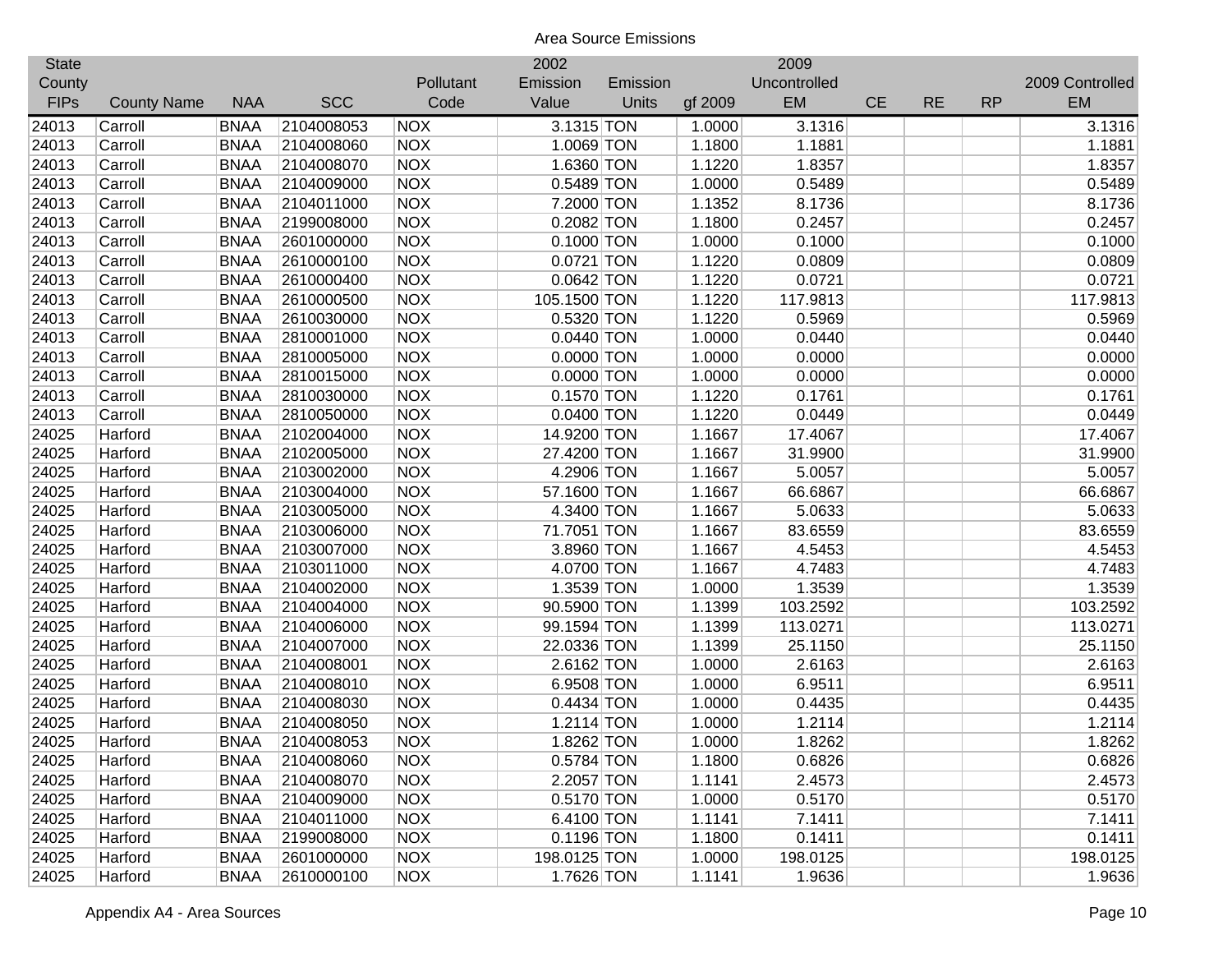| <b>State</b> |                    |             |            |            | 2002         |          |         | 2009         |           |           |           |                 |
|--------------|--------------------|-------------|------------|------------|--------------|----------|---------|--------------|-----------|-----------|-----------|-----------------|
| County       |                    |             |            | Pollutant  | Emission     | Emission |         | Uncontrolled |           |           |           | 2009 Controlled |
| <b>FIPs</b>  | <b>County Name</b> | <b>NAA</b>  | <b>SCC</b> | Code       | Value        | Units    | gf 2009 | EM           | <b>CE</b> | <b>RE</b> | <b>RP</b> | <b>EM</b>       |
| 24025        | Harford            | <b>BNAA</b> | 2610000400 | <b>NOX</b> | $0.1483$ TON |          | 1.1141  | 0.1652       |           |           |           | 0.1652          |
| 24025        | Harford            | <b>BNAA</b> | 2610000500 | <b>NOX</b> | 133.9800 TON |          | 1.1141  | 149.2609     |           |           |           | 149.2609        |
| 24025        | Harford            | <b>BNAA</b> | 2610030000 | <b>NOX</b> | $0.0084$ TON |          | 1.1141  | 0.0094       |           |           |           | 0.0094          |
| 24025        | Harford            | <b>BNAA</b> | 2810001000 | <b>NOX</b> | $0.3124$ TON |          | 1.0000  | 0.3124       |           |           |           | 0.3124          |
| 24025        | Harford            | <b>BNAA</b> | 2810005000 | <b>NOX</b> | $0.0000$ TON |          | 1.0000  | 0.0000       |           |           |           | 0.0000          |
| 24025        | Harford            | <b>BNAA</b> | 2810015000 | <b>NOX</b> | $0.0000$ TON |          | 1.0000  | 0.0000       |           |           |           | 0.0000          |
| 24025        | Harford            | <b>BNAA</b> | 2810030000 | <b>NOX</b> | 0.1586 TON   |          | 1.1141  | 0.1767       |           |           |           | 0.1767          |
| 24025        | Harford            | <b>BNAA</b> | 2810050000 | <b>NOX</b> | 0.0600 TON   |          | 1.1141  | 0.0668       |           |           |           | 0.0668          |
| 24027        | Howard             | <b>BNAA</b> | 2102004000 | <b>NOX</b> | 6.9600 TON   |          | 1.0289  | 7.1610       |           |           |           | 7.1610          |
| 24027        | Howard             | <b>BNAA</b> | 2102005000 | <b>NOX</b> | 12.7900 TON  |          | 1.0289  | 13.1594      |           |           |           | 13.1594         |
| 24027        | Howard             | <b>BNAA</b> | 2103002000 | <b>NOX</b> | 4.2906 TON   |          | 1.0289  | 4.4145       |           |           |           | 4.4145          |
| 24027        | Howard             | <b>BNAA</b> | 2103004000 | <b>NOX</b> | 26.6600 TON  |          | 1.0289  | 27.4300      |           |           |           | 27.4300         |
| 24027        | Howard             | <b>BNAA</b> | 2103005000 | <b>NOX</b> | 2.0200 TON   |          | 1.0289  | 2.0783       |           |           |           | 2.0783          |
| 24027        | Howard             | <b>BNAA</b> | 2103006000 | <b>NOX</b> | 105.9192 TON |          | 1.0289  | 108.9782     |           |           |           | 108.9782        |
| 24027        | Howard             | <b>BNAA</b> | 2103007000 | <b>NOX</b> | 2.1936 TON   |          | 1.0289  | 2.2569       |           |           |           | 2.2569          |
| 24027        | Howard             | <b>BNAA</b> | 2103011000 | <b>NOX</b> | 1.9000 TON   |          | 1.0289  | 1.9549       |           |           |           | 1.9549          |
| 24027        | Howard             | <b>BNAA</b> | 2104002000 | <b>NOX</b> | $0.0000$ TON |          | 1.0000  | 0.0000       |           |           |           | 0.0000          |
| 24027        | Howard             | <b>BNAA</b> | 2104004000 | <b>NOX</b> | 42.2600 TON  |          | 1.1310  | 47.7967      |           |           |           | 47.7967         |
| 24027        | Howard             | <b>BNAA</b> | 2104006000 | <b>NOX</b> | 142.5472 TON |          | 1.1310  | 161.2229     |           |           |           | 161.2229        |
| 24027        | Howard             | <b>BNAA</b> | 2104007000 | <b>NOX</b> | 12.4055 TON  |          | 1.1310  | 14.0308      |           |           |           | 14.0308         |
| 24027        | Howard             | <b>BNAA</b> | 2104008001 | <b>NOX</b> | 1.7277 TON   |          | 1.0000  | 1.7277       |           |           |           | 1.7277          |
| 24027        | Howard             | <b>BNAA</b> | 2104008010 | <b>NOX</b> | 5.4709 TON   |          | 1.0000  | 5.4711       |           |           |           | 5.4711          |
| 24027        | Howard             | <b>BNAA</b> | 2104008030 | <b>NOX</b> | 0.3490 TON   |          | 1.0000  | 0.3490       |           |           |           | 0.3490          |
| 24027        | Howard             | <b>BNAA</b> | 2104008050 | <b>NOX</b> | $0.9535$ TON |          | 1.0000  | 0.9535       |           |           |           | 0.9535          |
| 24027        | Howard             | <b>BNAA</b> | 2104008053 | <b>NOX</b> | 0.6007 TON   |          | 1.0000  | 0.6008       |           |           |           | 0.6008          |
| 24027        | Howard             | <b>BNAA</b> | 2104008060 | <b>NOX</b> | $0.1918$ TON |          | 1.1800  | 0.2264       |           |           |           | 0.2264          |
| 24027        | Howard             | <b>BNAA</b> | 2104008070 | <b>NOX</b> | 2.2482 TON   |          | 1.1161  | 2.5093       |           |           |           | 2.5093          |
| 24027        | Howard             | <b>BNAA</b> | 2104009000 | <b>NOX</b> | $0.3414$ TON |          | 1.0000  | 0.3414       |           |           |           | 0.3414          |
| 24027        | Howard             | <b>BNAA</b> | 2104011000 | <b>NOX</b> | 2.9900 TON   |          | 1.1310  | 3.3817       |           |           |           | 3.3817          |
| 24027        | Howard             | <b>BNAA</b> | 2199008000 | <b>NOX</b> | 0.0397 TON   |          | 1.1800  | 0.0468       |           |           |           | 0.0468          |
| 24027        | Howard             | <b>BNAA</b> | 2601000000 | <b>NOX</b> | $0.0610$ TON |          | 1.0000  | 0.0610       |           |           |           | 0.0610          |
| 24027        | Howard             | <b>BNAA</b> | 2610000100 | <b>NOX</b> | 0.8210 TON   |          | 1.1161  | 0.9164       |           |           |           | 0.9164          |
| 24027        | Howard             | <b>BNAA</b> | 2610000400 | <b>NOX</b> | 0.6365 TON   |          | 1.1161  | 0.7104       |           |           |           | 0.7104          |
| 24027        | Howard             | <b>BNAA</b> | 2610000500 | <b>NOX</b> | 66.2600 TON  |          | 1.1161  | 73.9548      |           |           |           | 73.9548         |
| 24027        | Howard             | <b>BNAA</b> | 2610030000 | <b>NOX</b> | 3.1446 TON   |          | 1.1161  | 3.5098       |           |           |           | 3.5098          |
| 24027        | Howard             | <b>BNAA</b> | 2810001000 | <b>NOX</b> | $0.0440$ TON |          | 1.0000  | 0.0440       |           |           |           | 0.0440          |
| 24027        | Howard             | <b>BNAA</b> | 2810005000 | <b>NOX</b> | $0.0000$ TON |          | 1.0000  | 0.0000       |           |           |           | 0.0000          |
| 24027        | Howard             | <b>BNAA</b> | 2810015000 | <b>NOX</b> | $0.0000$ TON |          | 1.0000  | 0.0000       |           |           |           | 0.0000          |
| 24027        | Howard             | <b>BNAA</b> | 2810030000 | <b>NOX</b> | $0.1433$ TON |          | 1.1161  | 0.1599       |           |           |           | 0.1599          |
| 24027        | Howard             | <b>BNAA</b> | 2810050000 | <b>NOX</b> | 0.0700 TON   |          | 1.1161  | 0.0781       |           |           |           | 0.0781          |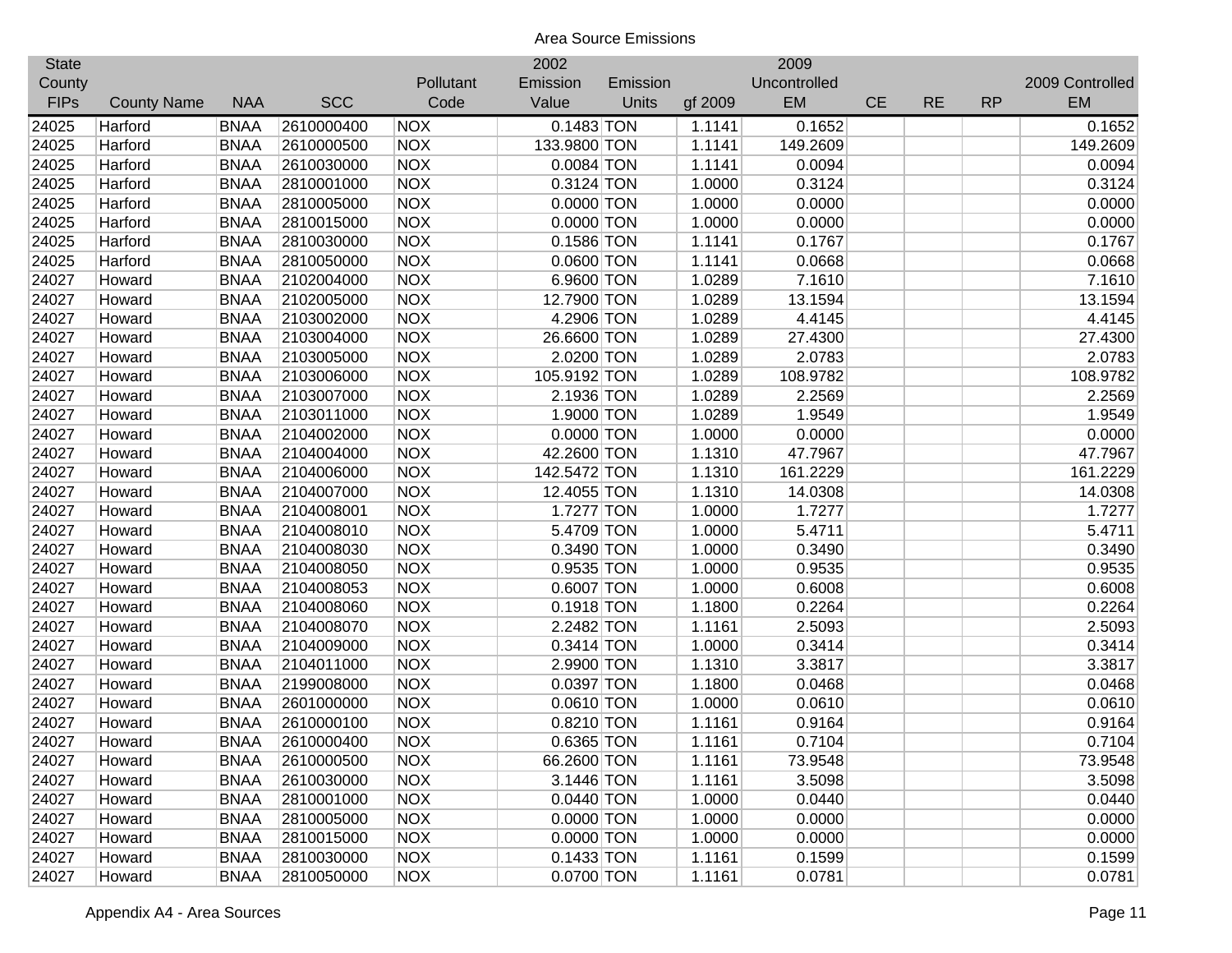| <b>State</b> |                       |             |            |                  | 2002           |          |         | 2009         |           |           |           |                 |
|--------------|-----------------------|-------------|------------|------------------|----------------|----------|---------|--------------|-----------|-----------|-----------|-----------------|
| County       |                       |             |            | Pollutant        | Emission       | Emission |         | Uncontrolled |           |           |           | 2009 Controlled |
| <b>FIPs</b>  | <b>County Name</b>    | <b>NAA</b>  | <b>SCC</b> | Code             | Value          | Units    | gf 2009 | EM           | <b>CE</b> | <b>RE</b> | <b>RP</b> | EM              |
| 24510        | <b>Baltimore City</b> | <b>BNAA</b> | 2102004000 | <b>NOX</b>       | 31.7600 TON    |          | 1.0639  | 33.7881      |           |           |           | 33.7881         |
| 24510        | <b>Baltimore City</b> | <b>BNAA</b> | 2102005000 | <b>NOX</b>       | 58.3800 TON    |          | 1.0639  | 62.1081      |           |           |           | 62.1081         |
| 24510        | <b>Baltimore City</b> | <b>BNAA</b> | 2103002000 | <b>NOX</b>       | 4.2906 TON     |          | 1.0639  | 4.5646       |           |           |           | 4.5646          |
| 24510        | <b>Baltimore City</b> | <b>BNAA</b> | 2103004000 | <b>NOX</b>       | 121.7200 TON   |          | 1.0639  | 129.4929     |           |           |           | 129.4929        |
| 24510        | <b>Baltimore City</b> | <b>BNAA</b> | 2103005000 | <b>NOX</b>       | 9.2400 TON     |          | 1.0639  | 9.8301       |           |           |           | 9.8301          |
| 24510        | <b>Baltimore City</b> | <b>BNAA</b> | 2103006000 | <b>NOX</b>       | 389.7358 TON   |          | 1.0639  | 414.6238     |           |           |           | 414.6238        |
| 24510        | <b>Baltimore City</b> | <b>BNAA</b> | 2103007000 | <b>NOX</b>       | 5.2782 TON     |          | 1.0639  | 5.6153       |           |           |           | 5.6153          |
| 24510        | <b>Baltimore City</b> | <b>BNAA</b> | 2103011000 | <b>NOX</b>       | 8.6600 TON     |          | 1.0639  | 9.2130       |           |           |           | 9.2130          |
| 24510        | <b>Baltimore City</b> | <b>BNAA</b> | 2104002000 | <b>NOX</b>       | 1.2843 TON     |          | 1.0000  | 1.2843       |           |           |           | 1.2843          |
| 24510        | <b>Baltimore City</b> | <b>BNAA</b> | 2104004000 | <b>NOX</b>       | 192.9100 TON   |          | 1.0272  | 198.1572     |           |           |           | 198.1572        |
| 24510        | <b>Baltimore City</b> | <b>BNAA</b> | 2104006000 | <b>NOX</b>       | 680.6838 TON   |          | 1.0272  | 699.1987     |           |           |           | 699.1987        |
| 24510        | <b>Baltimore City</b> | <b>BNAA</b> | 2104007000 | <b>NOX</b>       | 29.8508 TON    |          | 1.0272  | 30.6628      |           |           |           | 30.6628         |
| 24510        | <b>Baltimore City</b> | <b>BNAA</b> | 2104008001 | <b>NOX</b>       | 0.7740 TON     |          | 1.0000  | 0.7740       |           |           |           | 0.7740          |
| 24510        | <b>Baltimore City</b> | <b>BNAA</b> | 2104008010 | <b>NOX</b>       | 1.1769 TON     |          | 1.0000  | 1.1770       |           |           |           | 1.1770          |
| 24510        | <b>Baltimore City</b> | <b>BNAA</b> | 2104008030 | <b>NOX</b>       | 0.0751 TON     |          | 1.0000  | 0.0751       |           |           |           | 0.0751          |
| 24510        | <b>Baltimore City</b> | <b>BNAA</b> | 2104008050 | <b>NOX</b>       | 0.2051 TON     |          | 1.0000  | 0.2051       |           |           |           | 0.2051          |
| 24510        | <b>Baltimore City</b> | <b>BNAA</b> | 2104008053 | <b>NOX</b>       | $0.1997$ TON   |          | 1.0000  | 0.1997       |           |           |           | 0.1997          |
| 24510        | <b>Baltimore City</b> | <b>BNAA</b> | 2104008060 | <b>NOX</b>       | $0.0594$ TON   |          | 1.1800  | 0.0701       |           |           |           | 0.0701          |
| 24510        | <b>Baltimore City</b> | <b>BNAA</b> | 2104008070 | <b>NOX</b>       | 6.2790 TON     |          | 1.0109  | 6.3474       |           |           |           | 6.3474          |
| 24510        | <b>Baltimore City</b> | <b>BNAA</b> | 2104009000 | <b>NOX</b>       | $0.1529$ TON   |          | 1.0000  | 0.1530       |           |           |           | 0.1530          |
| 24510        | <b>Baltimore City</b> | <b>BNAA</b> | 2104011000 | <b>NOX</b>       | 13.6600 TON    |          | 1.0272  | 14.0316      |           |           |           | 14.0316         |
| 24510        | <b>Baltimore City</b> | <b>BNAA</b> | 2199008000 | <b>NOX</b>       | $0.0123$ TON   |          | 1.1800  | 0.0145       |           |           |           | 0.0145          |
| 24510        | <b>Baltimore City</b> | <b>BNAA</b> | 2601000000 | <b>NOX</b>       | 1,197.0815 TON |          | 1.0000  | 1,197.0815   |           |           |           | 1,197.0815      |
| 24510        | <b>Baltimore City</b> | <b>BNAA</b> | 2610000100 | <b>NOX</b>       | $0.0000$ TON   |          | 1.0109  | 0.0000       |           |           |           | 0.0000          |
| 24510        | <b>Baltimore City</b> | <b>BNAA</b> | 2610000400 | <b>NOX</b>       | $0.0000$ TON   |          | 1.0109  | 0.0000       |           |           |           | 0.0000          |
| 24510        | <b>Baltimore City</b> | <b>BNAA</b> | 2610000500 | <b>NOX</b>       | 63.3400 TON    |          | 1.0109  | 64.0297      |           |           |           | 64.0297         |
| 24510        | <b>Baltimore City</b> | <b>BNAA</b> | 2610030000 | <b>NOX</b>       | $0.0000$ TON   |          | 1.0109  | 0.0000       |           |           |           | 0.0000          |
| 24510        | <b>Baltimore City</b> | <b>BNAA</b> | 2810001000 | <b>NOX</b>       | $0.0000$ TON   |          | 1.0000  | 0.0000       |           |           |           | 0.0000          |
| 24510        | <b>Baltimore City</b> | <b>BNAA</b> | 2810005000 | <b>NOX</b>       | $0.0000$ TON   |          | 1.0000  | 0.0000       |           |           |           | 0.0000          |
| 24510        | <b>Baltimore City</b> | <b>BNAA</b> | 2810015000 | <b>NOX</b>       | $0.0000$ TON   |          | 1.0000  | 0.0000       |           |           |           | 0.0000          |
| 24510        | <b>Baltimore City</b> | <b>BNAA</b> | 2810030000 | <b>NOX</b>       | 1.9207 TON     |          | 1.0109  | 1.9416       |           |           |           | 1.9416          |
| 24510        | <b>Baltimore City</b> | <b>BNAA</b> | 2810050000 | <b>NOX</b>       | 0.4500 TON     |          | 1.0109  | 0.4549       |           |           |           | 0.4549          |
|              |                       |             |            | <b>NOX Total</b> | 7,372.61       |          |         | 7,862.51     |           |           |           | 7,862.51        |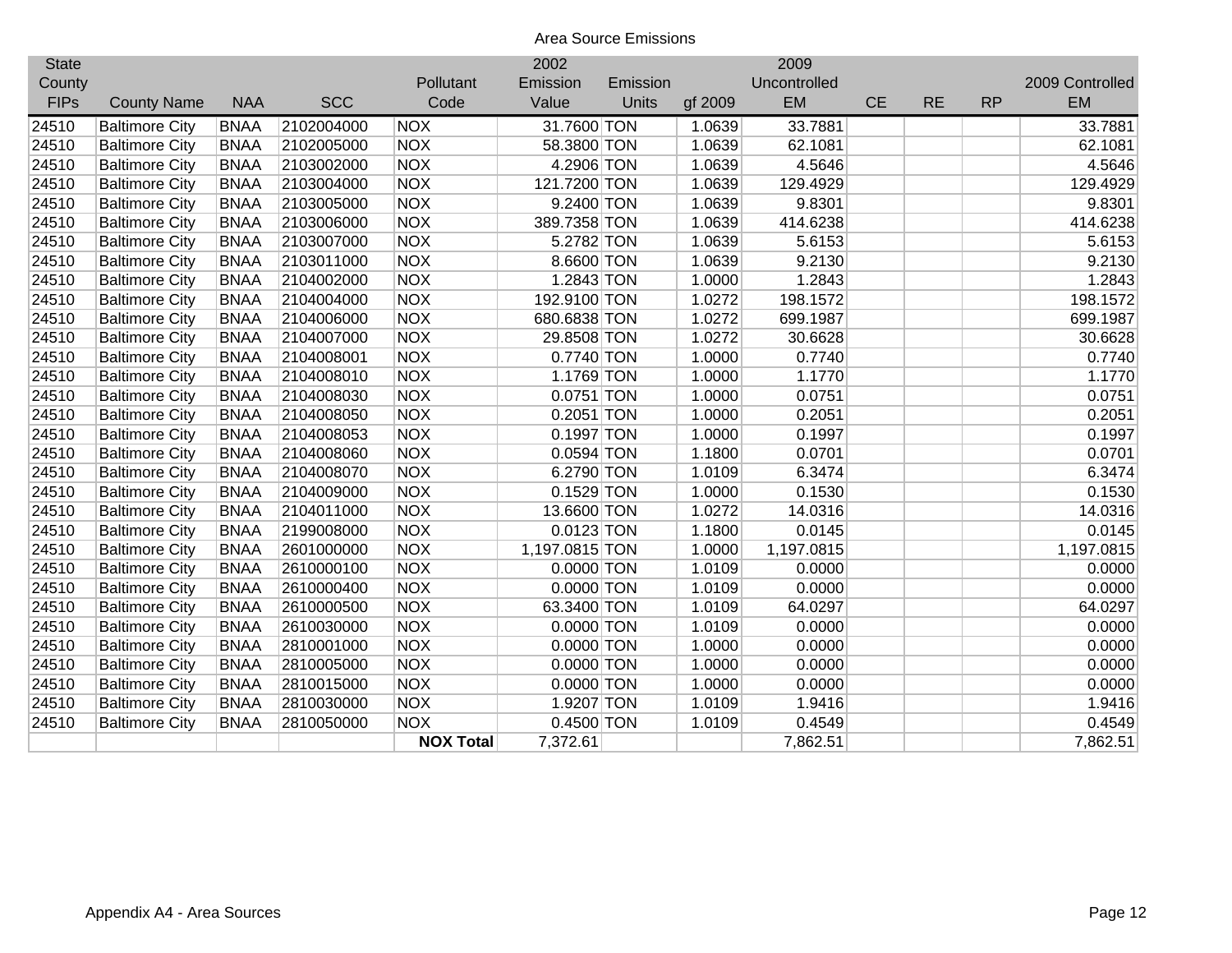| <b>State</b> |                    |             |            |               | 2002         |          |         | 2009         |           |           |           |                 |
|--------------|--------------------|-------------|------------|---------------|--------------|----------|---------|--------------|-----------|-----------|-----------|-----------------|
| County       |                    |             |            | Pollutant     | Emission     | Emission |         | Uncontrolled |           |           |           | 2009 Controlled |
| <b>FIPs</b>  | <b>County Name</b> | <b>NAA</b>  | <b>SCC</b> | Code          | Value        | Units    | gf 2009 | EM           | <b>CE</b> | <b>RE</b> | <b>RP</b> | <b>EM</b>       |
| 24003        | Anne Arundel       | <b>BNAA</b> | 2102004000 | PM-CON        | 1.7680 TON   |          | 1.0857  | 1.9195       |           |           |           | 1.9195          |
| 24003        | Anne Arundel       | <b>BNAA</b> | 2102005000 | <b>PM-CON</b> | 1.3591 TON   |          | 1.0857  | 1.4755       |           |           |           | 1.4755          |
| 24003        | Anne Arundel       | <b>BNAA</b> | 2103002000 | PM-CON        | 0.5235 TON   |          | 1.0857  | 0.5683       |           |           |           | 0.5683          |
| 24003        | Anne Arundel       | <b>BNAA</b> | 2103004000 | PM-CON        | 6.7528 TON   |          | 1.0857  | 7.3314       |           |           |           | 7.3314          |
| 24003        | Anne Arundel       | <b>BNAA</b> | 2103005000 | PM-CON        | $0.2142$ TON |          | 1.0857  | 0.2325       |           |           |           | 0.2325          |
| 24003        | Anne Arundel       | <b>BNAA</b> | 2103006000 | PM-CON        | 10.1558 TON  |          | 1.0857  | 11.0260      |           |           |           | 11.0260         |
| 24003        | Anne Arundel       | <b>BNAA</b> | 2103007000 | PM-CON        | $0.1335$ TON |          | 1.0857  | 0.1449       |           |           |           | 0.1449          |
| 24003        | Anne Arundel       | <b>BNAA</b> | 2103011000 | PM-CON        | $0.4815$ TON |          | 1.0857  | 0.5227       |           |           |           | 0.5227          |
| 24003        | Anne Arundel       | <b>BNAA</b> | 2104002000 | PM-CON        | $0.1138$ TON |          | 1.0000  | 0.1138       |           |           |           | 0.1138          |
| 24003        | Anne Arundel       | <b>BNAA</b> | 2104004000 | PM-CON        | 11.8926 TON  |          | 1.0848  | 12.9012      |           |           |           | 12.9012         |
| 24003        | Anne Arundel       | <b>BNAA</b> | 2104006000 | PM-CON        | 14.4093 TON  |          | 1.0848  | 15.6314      |           |           |           | 15.6314         |
| 24003        | Anne Arundel       | <b>BNAA</b> | 2104007000 | <b>PM-CON</b> | 0.7568 TON   |          | 1.0848  | 0.8210       |           |           |           | 0.8210          |
| 24003        | Anne Arundel       | <b>BNAA</b> | 2104008001 | <b>PM-CON</b> | $0.0000$ TON |          | 1.0000  | 0.0000       |           |           |           | 0.0000          |
| 24003        | Anne Arundel       | <b>BNAA</b> | 2104008010 | <b>PM-CON</b> | $0.0000$ TON |          | 1.0000  | 0.0000       |           |           |           | 0.0000          |
| 24003        | Anne Arundel       | <b>BNAA</b> | 2104008030 | <b>PM-CON</b> | $0.0000$ TON |          | 1.0000  | 0.0000       |           |           |           | 0.0000          |
| 24003        | Anne Arundel       | <b>BNAA</b> | 2104008050 | PM-CON        | $0.0000$ TON |          | 1.0000  | 0.0000       |           |           |           | 0.0000          |
| 24003        | Anne Arundel       | <b>BNAA</b> | 2104008053 | PM-CON        | $0.0000$ TON |          | 1.0000  | 0.0000       |           |           |           | 0.0000          |
| 24003        | Anne Arundel       | <b>BNAA</b> | 2104008060 | <b>PM-CON</b> | $0.0000$ TON |          | 1.1800  | 0.0000       |           |           |           | 0.0000          |
| 24003        | Anne Arundel       | <b>BNAA</b> | 2104008070 | PM-CON        | $0.0000$ TON |          | 1.0508  | 0.0000       |           |           |           | 0.0000          |
| 24003        | Anne Arundel       | <b>BNAA</b> | 2104009000 | PM-CON        | $0.0000$ TON |          | 1.0000  | 0.0000       |           |           |           | 0.0000          |
| 24003        | Anne Arundel       | <b>BNAA</b> | 2104011000 | PM-CON        | 0.8426 TON   |          | 1.0848  | 0.9141       |           |           |           | 0.9141          |
| 24003        | Anne Arundel       | <b>BNAA</b> | 2294000000 | PM-CON        | $0.0000$ TON |          | 1.1580  | 0.0000       |           |           |           | 0.0000          |
| 24003        | Anne Arundel       | <b>BNAA</b> | 2296000000 | PM-CON        | $0.0000$ TON |          | 1.0909  | 0.0000       |           |           |           | 0.0000          |
| 24003        | Anne Arundel       | <b>BNAA</b> | 2302002100 | PM-CON        | $0.0000$ TON |          | 1.0348  | 0.0000       |           |           |           | 0.0000          |
| 24003        | Anne Arundel       | <b>BNAA</b> | 2302002200 | PM-CON        | $0.0000$ TON |          | 1.0348  | 0.0000       |           |           |           | 0.0000          |
| 24003        | Anne Arundel       | <b>BNAA</b> | 2302003100 | PM-CON        | $0.0000$ TON |          | 1.0348  | 0.0000       |           |           |           | 0.0000          |
| 24003        | Anne Arundel       | <b>BNAA</b> | 2302003200 | PM-CON        | $0.0000$ TON |          | 1.0348  | 0.0000       |           |           |           | 0.0000          |
| 24003        | Anne Arundel       | <b>BNAA</b> | 2311010000 | PM-CON        | $0.0000$ TON |          | 1.0848  | 0.0000       |           |           |           | 0.0000          |
| 24003        | Anne Arundel       | <b>BNAA</b> | 2311020000 | PM-CON        | $0.0000$ TON |          | 1.0848  | 0.0000       |           |           |           | 0.0000          |
| 24003        | Anne Arundel       | <b>BNAA</b> | 2311030000 | PM-CON        | $0.0000$ TON |          | 1.1480  | 0.0000       |           |           |           | 0.0000          |
| 24003        | Anne Arundel       | <b>BNAA</b> | 2601000000 | PM-CON        | $0.0000$ TON |          | 1.0000  | 0.0000       |           |           |           | 0.0000          |
| 24003        | Anne Arundel       | <b>BNAA</b> | 2610000100 | PM-CON        | $0.0000$ TON |          | 1.0508  | 0.0000       |           |           |           | 0.0000          |
| 24003        | Anne Arundel       | <b>BNAA</b> | 2610000400 | PM-CON        | $0.0000$ TON |          | 1.0508  | 0.0000       |           |           |           | 0.0000          |
| 24003        | Anne Arundel       | <b>BNAA</b> | 2610000500 | <b>PM-CON</b> | $0.0000$ TON |          | 1.0508  | 0.0000       |           |           |           | 0.0000          |
| 24003        | Anne Arundel       | <b>BNAA</b> | 2610030000 | <b>PM-CON</b> | $0.0000$ TON |          | 1.0508  | 0.0000       |           |           |           | 0.0000          |
| 24003        | Anne Arundel       | <b>BNAA</b> | 2801000003 | <b>PM-CON</b> | $0.0000$ TON |          | 1.2393  | 0.0000       |           |           |           | 0.0000          |
| 24003        | Anne Arundel       | <b>BNAA</b> | 2810001000 | PM-CON        | $0.0000$ TON |          | 1.0000  | 0.0000       |           |           |           | 0.0000          |
| 24003        | Anne Arundel       | <b>BNAA</b> | 2810005000 | PM-CON        | $0.0000$ TON |          | 1.0000  | 0.0000       |           |           |           | 0.0000          |
| 24003        | Anne Arundel       | <b>BNAA</b> | 2810015000 | PM-CON        | 0.0000 TON   |          | 1.0000  | 0.0000       |           |           |           | 0.0000          |
| 24003        | Anne Arundel       | <b>BNAA</b> | 2810030000 | <b>PM-CON</b> | $0.0000$ TON |          | 1.0508  | 0.0000       |           |           |           | 0.0000          |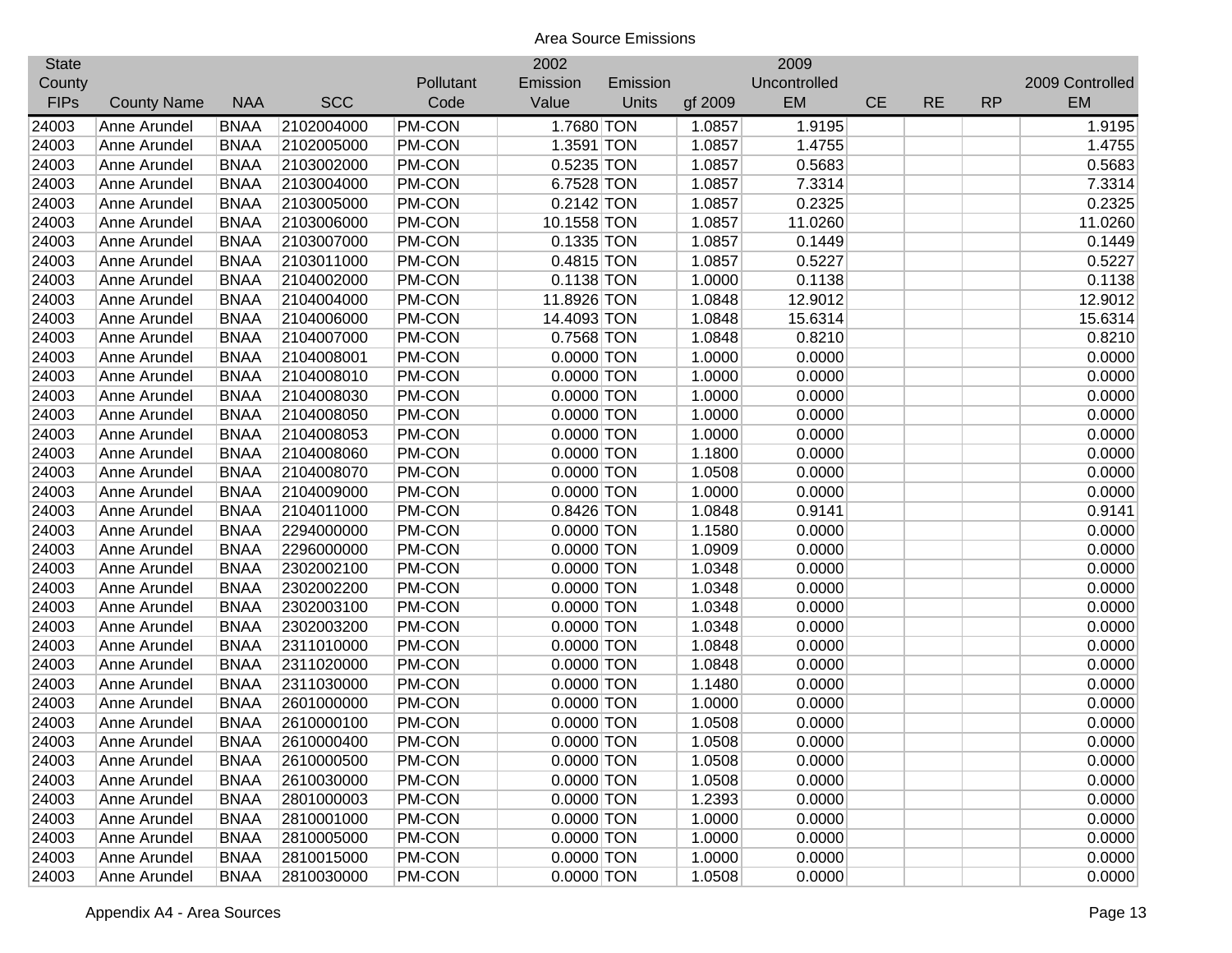| <b>State</b> |                    |             |            |               | 2002         |          |         | 2009         |           |           |           |                 |
|--------------|--------------------|-------------|------------|---------------|--------------|----------|---------|--------------|-----------|-----------|-----------|-----------------|
| County       |                    |             |            | Pollutant     | Emission     | Emission |         | Uncontrolled |           |           |           | 2009 Controlled |
| <b>FIPs</b>  | <b>County Name</b> | <b>NAA</b>  | <b>SCC</b> | Code          | Value        | Units    | gf 2009 | EM           | <b>CE</b> | <b>RE</b> | <b>RP</b> | <b>EM</b>       |
| 24003        | Anne Arundel       | <b>BNAA</b> | 2810050000 | PM-CON        | $0.0000$ TON |          | 1.0508  | 0.0000       |           |           |           | 0.0000          |
| 24005        | <b>Baltimore</b>   | <b>BNAA</b> | 2102004000 | PM-CON        | 2.2100 TON   |          | 1.1566  | 2.5562       |           |           |           | 2.5562          |
| 24005        | <b>Baltimore</b>   | <b>BNAA</b> | 2102005000 | PM-CON        | 1.7087 TON   |          | 1.1566  | 1.9763       |           |           |           | 1.9763          |
| 24005        | <b>Baltimore</b>   | <b>BNAA</b> | 2103002000 | PM-CON        | 1.5704 TON   |          | 1.1566  | 1.8163       |           |           |           | 1.8163          |
| 24005        | <b>Baltimore</b>   | <b>BNAA</b> | 2103004000 | PM-CON        | 8.4861 TON   |          | 1.1566  | 9.8154       |           |           |           | 9.8154          |
| 24005        | <b>Baltimore</b>   | <b>BNAA</b> | 2103005000 | PM-CON        | 0.2706 TON   |          | 1.1566  | 0.3130       |           |           |           | 0.3130          |
| 24005        | <b>Baltimore</b>   | <b>BNAA</b> | 2103006000 | PM-CON        | 22.6233 TON  |          | 1.1566  | 26.1671      |           |           |           | 26.1671         |
| 24005        | <b>Baltimore</b>   | <b>BNAA</b> | 2103007000 | PM-CON        | 0.1381 TON   |          | 1.1566  | 0.1598       |           |           |           | 0.1598          |
| 24005        | <b>Baltimore</b>   | <b>BNAA</b> | 2103011000 | PM-CON        | $0.6019$ TON |          | 1.1566  | 0.6961       |           |           |           | 0.6961          |
| 24005        | <b>Baltimore</b>   | <b>BNAA</b> | 2104002000 | PM-CON        | 0.2020 TON   |          | 1.0000  | 0.2020       |           |           |           | 0.2020          |
| 24005        | <b>Baltimore</b>   | <b>BNAA</b> | 2104004000 | PM-CON        | 14.9500 TON  |          | 1.0677  | 15.9626      |           |           |           | 15.9626         |
| 24005        | <b>Baltimore</b>   | <b>BNAA</b> | 2104006000 | <b>PM-CON</b> | 38.4824 TON  |          | 1.0677  | 41.0890      |           |           |           | 41.0890         |
| 24005        | <b>Baltimore</b>   | <b>BNAA</b> | 2104007000 | <b>PM-CON</b> | 0.7830 TON   |          | 1.0677  | 0.8360       |           |           |           | 0.8360          |
| 24005        | <b>Baltimore</b>   | <b>BNAA</b> | 2104008001 | <b>PM-CON</b> | $0.0000$ TON |          | 1.0000  | 0.0000       |           |           |           | 0.0000          |
| 24005        | <b>Baltimore</b>   | <b>BNAA</b> | 2104008010 | <b>PM-CON</b> | $0.0000$ TON |          | 1.0000  | 0.0000       |           |           |           | 0.0000          |
| 24005        | <b>Baltimore</b>   | <b>BNAA</b> | 2104008030 | <b>PM-CON</b> | $0.0000$ TON |          | 1.0000  | 0.0000       |           |           |           | 0.0000          |
| 24005        | <b>Baltimore</b>   | <b>BNAA</b> | 2104008050 | PM-CON        | $0.0000$ TON |          | 1.0000  | 0.0000       |           |           |           | 0.0000          |
| 24005        | <b>Baltimore</b>   | <b>BNAA</b> | 2104008053 | PM-CON        | $0.0000$ TON |          | 1.0000  | 0.0000       |           |           |           | 0.0000          |
| 24005        | Baltimore          | <b>BNAA</b> | 2104008060 | PM-CON        | $0.0000$ TON |          | 1.1800  | 0.0000       |           |           |           | 0.0000          |
| 24005        | <b>Baltimore</b>   | <b>BNAA</b> | 2104008070 | PM-CON        | $0.0000$ TON |          | 1.0586  | 0.0000       |           |           |           | 0.0000          |
| 24005        | <b>Baltimore</b>   | <b>BNAA</b> | 2104009000 | PM-CON        | $0.0000$ TON |          | 1.0000  | 0.0000       |           |           |           | 0.0000          |
| 24005        | <b>Baltimore</b>   | <b>BNAA</b> | 2104011000 | PM-CON        | 1.0593 TON   |          | 1.0586  | 1.1213       |           |           |           | 1.1213          |
| 24005        | <b>Baltimore</b>   | <b>BNAA</b> | 2294000000 | PM-CON        | $0.0000$ TON |          | 1.1407  | 0.0000       |           |           |           | 0.0000          |
| 24005        | <b>Baltimore</b>   | <b>BNAA</b> | 2296000000 | PM-CON        | $0.0000$ TON |          | 1.0909  | 0.0000       |           |           |           | 0.0000          |
| 24005        | <b>Baltimore</b>   | <b>BNAA</b> | 2302002100 | PM-CON        | $0.0000$ TON |          | 1.0348  | 0.0000       |           |           |           | 0.0000          |
| 24005        | <b>Baltimore</b>   | <b>BNAA</b> | 2302002200 | PM-CON        | $0.0000$ TON |          | 1.0348  | 0.0000       |           |           |           | 0.0000          |
| 24005        | <b>Baltimore</b>   | <b>BNAA</b> | 2302003100 | PM-CON        | $0.0000$ TON |          | 1.0348  | 0.0000       |           |           |           | 0.0000          |
| 24005        | <b>Baltimore</b>   | <b>BNAA</b> | 2302003200 | PM-CON        | $0.0000$ TON |          | 1.0348  | 0.0000       |           |           |           | 0.0000          |
| 24005        | <b>Baltimore</b>   | <b>BNAA</b> | 2311010000 | PM-CON        | $0.0000$ TON |          | 1.0677  | 0.0000       |           |           |           | 0.0000          |
| 24005        | <b>Baltimore</b>   | <b>BNAA</b> | 2311020000 | <b>PM-CON</b> | $0.0000$ TON |          | 1.0677  | 0.0000       |           |           |           | 0.0000          |
| 24005        | <b>Baltimore</b>   | <b>BNAA</b> | 2311030000 | PM-CON        | $0.0000$ TON |          | 1.1480  | 0.0000       |           |           |           | 0.0000          |
| 24005        | <b>Baltimore</b>   | <b>BNAA</b> | 2601000000 | PM-CON        | 0.3681 TON   |          | 1.0000  | 0.3681       |           |           |           | 0.3681          |
| 24005        | <b>Baltimore</b>   | <b>BNAA</b> | 2610000100 | PM-CON        | $0.0000$ TON |          | 1.0586  | 0.0000       |           |           |           | 0.0000          |
| 24005        | <b>Baltimore</b>   | <b>BNAA</b> | 2610000400 | PM-CON        | $0.0000$ TON |          | 1.0586  | 0.0000       |           |           |           | 0.0000          |
| 24005        | <b>Baltimore</b>   | <b>BNAA</b> | 2610000500 | PM-CON        | $0.0000$ TON |          | 1.0586  | 0.0000       |           |           |           | 0.0000          |
| 24005        | <b>Baltimore</b>   | <b>BNAA</b> | 2610030000 | PM-CON        | $0.0000$ TON |          | 1.0586  | 0.0000       |           |           |           | 0.0000          |
| 24005        | <b>Baltimore</b>   | <b>BNAA</b> | 2801000003 | PM-CON        | $0.0000$ TON |          | 1.2393  | 0.0000       |           |           |           | 0.0000          |
| 24005        | <b>Baltimore</b>   | <b>BNAA</b> | 2810001000 | PM-CON        | $0.0000$ TON |          | 1.0000  | 0.0000       |           |           |           | 0.0000          |
| 24005        | <b>Baltimore</b>   | <b>BNAA</b> | 2810005000 | <b>PM-CON</b> | $0.0000$ TON |          | 1.0000  | 0.0000       |           |           |           | 0.0000          |
| 24005        | Baltimore          | <b>BNAA</b> | 2810015000 | <b>PM-CON</b> | 0.0000 TON   |          | 1.0000  | 0.0000       |           |           |           | 0.0000          |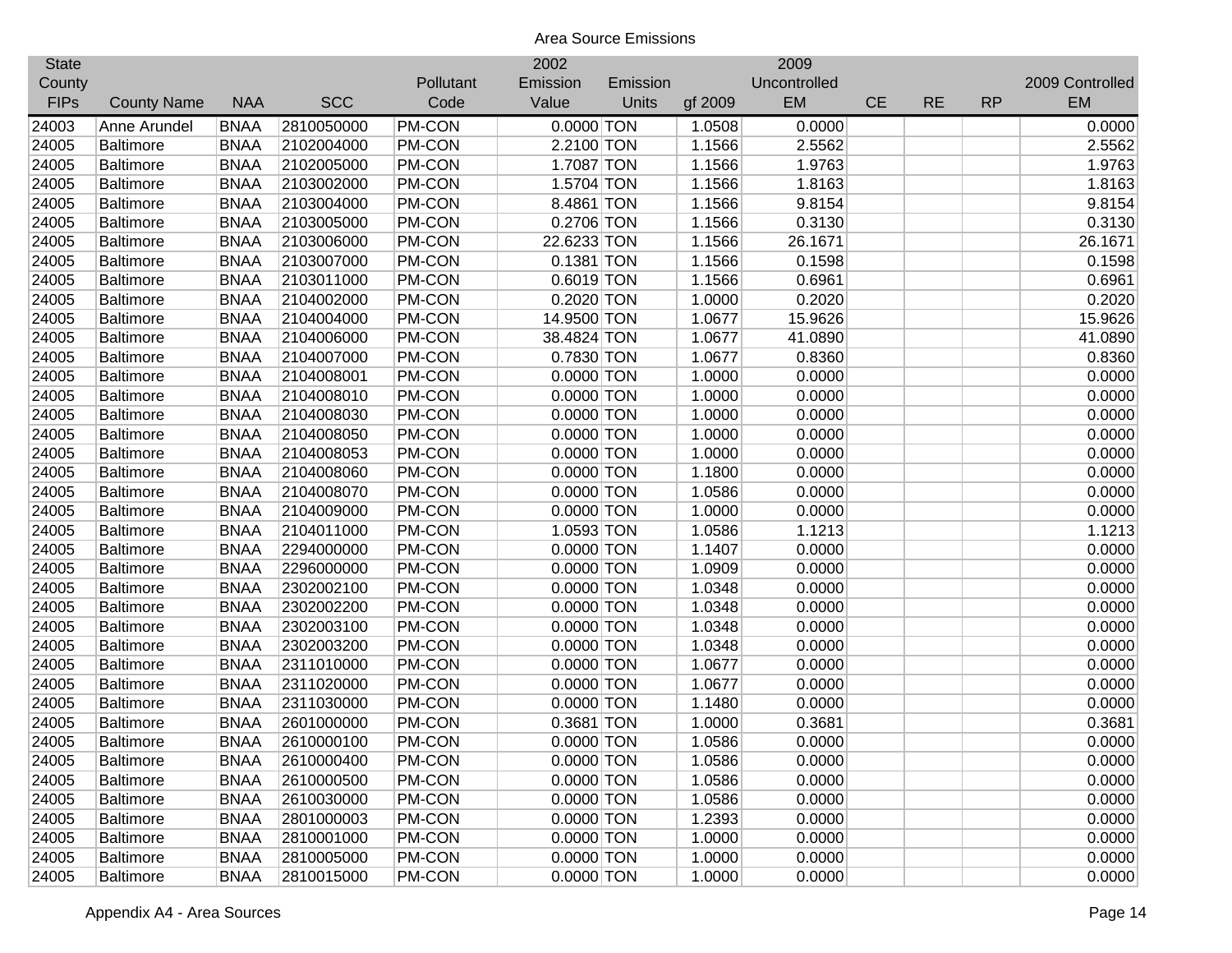| <b>State</b> |                    |             |            |               | 2002         |          |         | 2009         |           |           |           |                 |
|--------------|--------------------|-------------|------------|---------------|--------------|----------|---------|--------------|-----------|-----------|-----------|-----------------|
| County       |                    |             |            | Pollutant     | Emission     | Emission |         | Uncontrolled |           |           |           | 2009 Controlled |
| <b>FIPs</b>  | <b>County Name</b> | <b>NAA</b>  | <b>SCC</b> | Code          | Value        | Units    | gf 2009 | EM           | <b>CE</b> | <b>RE</b> | <b>RP</b> | <b>EM</b>       |
| 24005        | <b>Baltimore</b>   | <b>BNAA</b> | 2810030000 | <b>PM-CON</b> | $0.0000$ TON |          | 1.0586  | 0.0000       |           |           |           | 0.0000          |
| 24005        | <b>Baltimore</b>   | <b>BNAA</b> | 2810050000 | PM-CON        | $0.0000$ TON |          | 1.0586  | 0.0000       |           |           |           | 0.0000          |
| 24013        | Carroll            | <b>BNAA</b> | 2102004000 | PM-CON        | 1.0920 TON   |          | 1.1030  | 1.2044       |           |           |           | 1.2044          |
| 24013        | Carroll            | <b>BNAA</b> | 2102005000 | PM-CON        | 0.8396 TON   |          | 1.1030  | 0.9260       |           |           |           | 0.9260          |
| 24013        | Carroll            | <b>BNAA</b> | 2103002000 | PM-CON        | 0.5235 TON   |          | 1.1030  | 0.5774       |           |           |           | 0.5774          |
| 24013        | Carroll            | <b>BNAA</b> | 2103004000 | PM-CON        | 4.1768 TON   |          | 1.1030  | 4.6069       |           |           |           | 4.6069          |
| 24013        | Carroll            | <b>BNAA</b> | 2103005000 | PM-CON        | $0.1324$ TON |          | 1.1030  | 0.1460       |           |           |           | 0.1460          |
| 24013        | Carroll            | <b>BNAA</b> | 2103006000 | PM-CON        | 2.1300 TON   |          | 1.1030  | 2.3493       |           |           |           | 2.3493          |
| 24013        | Carroll            | <b>BNAA</b> | 2103007000 | PM-CON        | $0.0522$ TON |          | 1.1030  | 0.0576       |           |           |           | 0.0576          |
| 24013        | Carroll            | <b>BNAA</b> | 2103011000 | PM-CON        | 0.3009 TON   |          | 1.1030  | 0.3319       |           |           |           | 0.3319          |
| 24013        | Carroll            | <b>BNAA</b> | 2104002000 | PM-CON        | $0.1005$ TON |          | 1.0000  | 0.1005       |           |           |           | 0.1005          |
| 24013        | Carroll            | <b>BNAA</b> | 2104004000 | <b>PM-CON</b> | 7.3546 TON   |          | 1.1352  | 8.3491       |           |           |           | 8.3491          |
| 24013        | Carroll            | <b>BNAA</b> | 2104006000 | <b>PM-CON</b> | 2.2361 TON   |          | 1.1352  | 2.5385       |           |           |           | 2.5385          |
| 24013        | Carroll            | <b>BNAA</b> | 2104007000 | <b>PM-CON</b> | 0.2959 TON   |          | 1.1352  | 0.3359       |           |           |           | 0.3359          |
| 24013        | Carroll            | <b>BNAA</b> | 2104008001 | <b>PM-CON</b> | $0.0000$ TON |          | 1.0000  | 0.0000       |           |           |           | 0.0000          |
| 24013        | Carroll            | <b>BNAA</b> | 2104008010 | <b>PM-CON</b> | 0.0000 TON   |          | 1.0000  | 0.0000       |           |           |           | 0.0000          |
| 24013        | Carroll            | <b>BNAA</b> | 2104008030 | PM-CON        | $0.0000$ TON |          | 1.0000  | 0.0000       |           |           |           | 0.0000          |
| 24013        | Carroll            | <b>BNAA</b> | 2104008050 | PM-CON        | 0.0000 TON   |          | 1.0000  | 0.0000       |           |           |           | 0.0000          |
| 24013        | Carroll            | <b>BNAA</b> | 2104008053 | PM-CON        | $0.0000$ TON |          | 1.0000  | 0.0000       |           |           |           | 0.0000          |
| 24013        | Carroll            | <b>BNAA</b> | 2104008060 | PM-CON        | 0.0000 TON   |          | 1.1800  | 0.0000       |           |           |           | 0.0000          |
| 24013        | Carroll            | <b>BNAA</b> | 2104008070 | PM-CON        | $0.0000$ TON |          | 1.1220  | 0.0000       |           |           |           | 0.0000          |
| 24013        | Carroll            | <b>BNAA</b> | 2104009000 | PM-CON        | $0.0000$ TON |          | 1.0000  | 0.0000       |           |           |           | 0.0000          |
| 24013        | Carroll            | <b>BNAA</b> | 2104011000 | PM-CON        | 0.5176 TON   |          | 1.1352  | 0.5876       |           |           |           | 0.5876          |
| 24013        | Carroll            | <b>BNAA</b> | 2294000000 | PM-CON        | $0.0000$ TON |          | 1.1605  | 0.0000       |           |           |           | 0.0000          |
| 24013        | Carroll            | <b>BNAA</b> | 2296000000 | PM-CON        | $0.0000$ TON |          | 1.0909  | 0.0000       |           |           |           | 0.0000          |
| 24013        | Carroll            | <b>BNAA</b> | 2302002100 | PM-CON        | $0.0000$ TON |          | 1.0348  | 0.0000       |           |           |           | 0.0000          |
| 24013        | Carroll            | <b>BNAA</b> | 2302002200 | PM-CON        | $0.0000$ TON |          | 1.0348  | 0.0000       |           |           |           | 0.0000          |
| 24013        | Carroll            | <b>BNAA</b> | 2302003100 | PM-CON        | $0.0000$ TON |          | 1.0348  | 0.0000       |           |           |           | 0.0000          |
| 24013        | Carroll            | <b>BNAA</b> | 2302003200 | PM-CON        | $0.0000$ TON |          | 1.0348  | 0.0000       |           |           |           | 0.0000          |
| 24013        | Carroll            | <b>BNAA</b> | 2311010000 | <b>PM-CON</b> | $0.0000$ TON |          | 1.1352  | 0.0000       |           |           |           | 0.0000          |
| 24013        | Carroll            | <b>BNAA</b> | 2311020000 | PM-CON        | $0.0000$ TON |          | 1.1352  | 0.0000       |           |           |           | 0.0000          |
| 24013        | Carroll            | <b>BNAA</b> | 2311030000 | PM-CON        | $0.0000$ TON |          | 1.1480  | 0.0000       |           |           |           | 0.0000          |
| 24013        | Carroll            | <b>BNAA</b> | 2601000000 | PM-CON        | $0.0000$ TON |          | 1.0000  | 0.0000       |           |           |           | 0.0000          |
| 24013        | Carroll            | <b>BNAA</b> | 2610000100 | PM-CON        | $0.0000$ TON |          | 1.1220  | 0.0000       |           |           |           | 0.0000          |
| 24013        | Carroll            | <b>BNAA</b> | 2610000400 | PM-CON        | $0.0000$ TON |          | 1.1220  | 0.0000       |           |           |           | 0.0000          |
| 24013        | Carroll            | <b>BNAA</b> | 2610000500 | PM-CON        | $0.0000$ TON |          | 1.1220  | 0.0000       |           |           |           | 0.0000          |
| 24013        | Carroll            | <b>BNAA</b> | 2610030000 | PM-CON        | $0.0000$ TON |          | 1.1220  | 0.0000       |           |           |           | 0.0000          |
| 24013        | Carroll            | <b>BNAA</b> | 2801000003 | PM-CON        | $0.0000$ TON |          | 1.2393  | 0.0000       |           |           |           | 0.0000          |
| 24013        | Carroll            | <b>BNAA</b> | 2810001000 | PM-CON        | $0.0000$ TON |          | 1.0000  | 0.0000       |           |           |           | 0.0000          |
| 24013        | Carroll            | <b>BNAA</b> | 2810005000 | <b>PM-CON</b> | 0.0000 TON   |          | 1.0000  | 0.0000       |           |           |           | 0.0000          |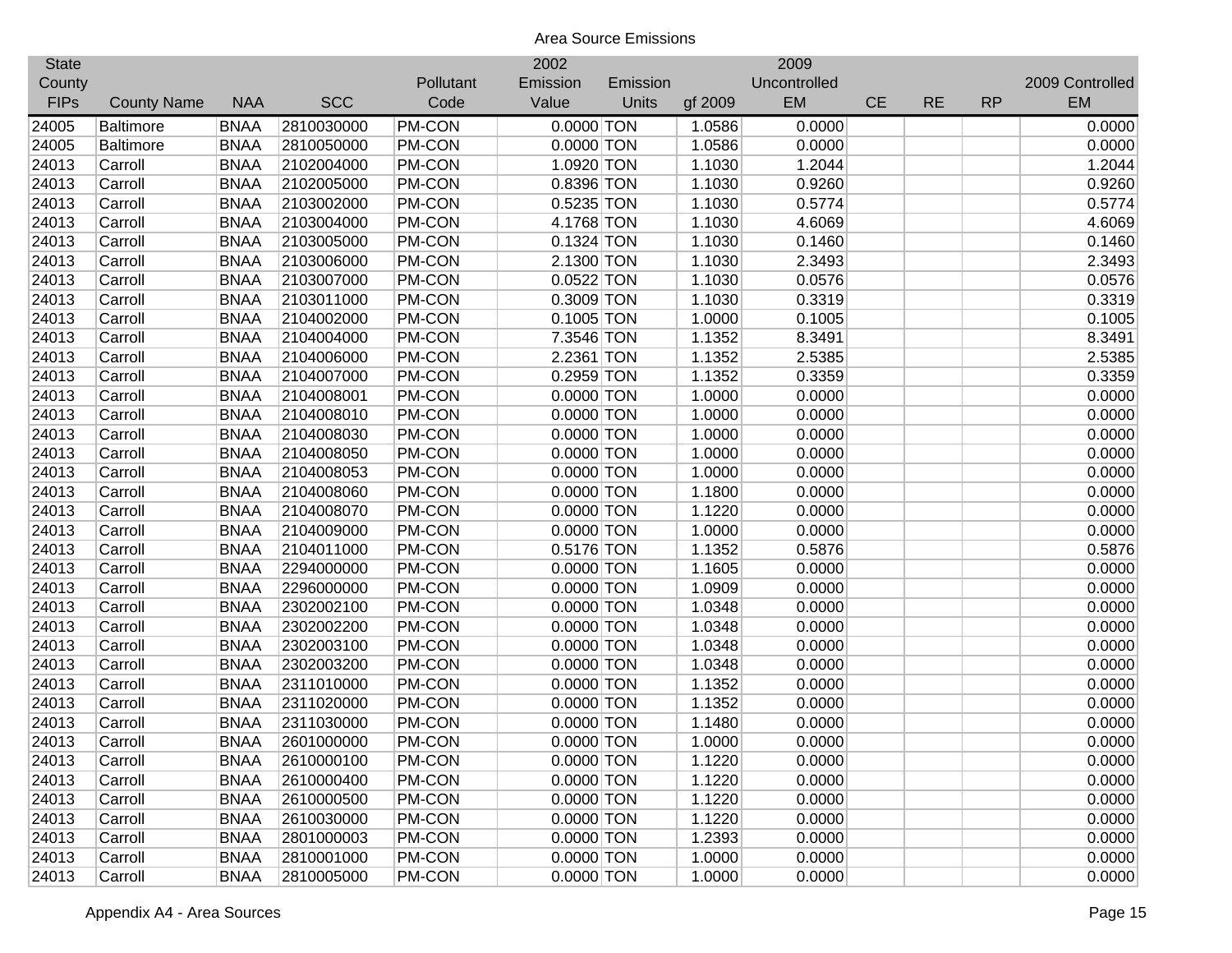| <b>State</b> |                    |             |            |               | 2002         |          |         | 2009         |           |           |           |                 |
|--------------|--------------------|-------------|------------|---------------|--------------|----------|---------|--------------|-----------|-----------|-----------|-----------------|
| County       |                    |             |            | Pollutant     | Emission     | Emission |         | Uncontrolled |           |           |           | 2009 Controlled |
| <b>FIPs</b>  | <b>County Name</b> | <b>NAA</b>  | <b>SCC</b> | Code          | Value        | Units    | gf 2009 | EM           | <b>CE</b> | <b>RE</b> | <b>RP</b> | <b>EM</b>       |
| 24013        | Carroll            | <b>BNAA</b> | 2810015000 | <b>PM-CON</b> | $0.0000$ TON |          | 1.0000  | 0.0000       |           |           |           | 0.0000          |
| 24013        | Carroll            | <b>BNAA</b> | 2810030000 | PM-CON        | 0.0000 TON   |          | 1.1220  | 0.0000       |           |           |           | 0.0000          |
| 24013        | Carroll            | <b>BNAA</b> | 2810050000 | PM-CON        | $0.0000$ TON |          | 1.1220  | 0.0000       |           |           |           | 0.0000          |
| 24025        | Harford            | <b>BNAA</b> | 2102004000 | PM-CON        | 0.9750 TON   |          | 1.1667  | 1.1375       |           |           |           | 1.1375          |
| 24025        | Harford            | <b>BNAA</b> | 2102005000 | PM-CON        | 0.7483 TON   |          | 1.1667  | 0.8731       |           |           |           | 0.8731          |
| 24025        | Harford            | <b>BNAA</b> | 2103002000 | PM-CON        | 0.5235 TON   |          | 1.1667  | 0.6107       |           |           |           | 0.6107          |
| 24025        | Harford            | <b>BNAA</b> | 2103004000 | PM-CON        | 3.7194 TON   |          | 1.1667  | 4.3393       |           |           |           | 4.3393          |
| 24025        | Harford            | <b>BNAA</b> | 2103005000 | PM-CON        | $0.1188$ TON |          | 1.1667  | 0.1386       |           |           |           | 0.1386          |
| 24025        | Harford            | <b>BNAA</b> | 2103006000 | PM-CON        | 4.3481 TON   |          | 1.1667  | 5.0728       |           |           |           | 5.0728          |
| 24025        | Harford            | <b>BNAA</b> | 2103007000 | PM-CON        | $0.1156$ TON |          | 1.1667  | 0.1349       |           |           |           | 0.1349          |
| 24025        | Harford            | <b>BNAA</b> | 2103011000 | PM-CON        | $0.2648$ TON |          | 1.1667  | 0.3089       |           |           |           | 0.3089          |
| 24025        | Harford            | <b>BNAA</b> | 2104002000 | <b>PM-CON</b> | $0.1548$ TON |          | 1.0000  | 0.1548       |           |           |           | 0.1548          |
| 24025        | Harford            | <b>BNAA</b> | 2104004000 | <b>PM-CON</b> | 6.5481 TON   |          | 1.1399  | 7.4639       |           |           |           | 7.4639          |
| 24025        | Harford            | <b>BNAA</b> | 2104006000 | <b>PM-CON</b> | 6.0129 TON   |          | 1.1399  | 6.8538       |           |           |           | 6.8538          |
| 24025        | Harford            | <b>BNAA</b> | 2104007000 | <b>PM-CON</b> | 0.6555 TON   |          | 1.1399  | 0.7471       |           |           |           | 0.7471          |
| 24025        | Harford            | <b>BNAA</b> | 2104008001 | <b>PM-CON</b> | 0.0000 TON   |          | 1.0000  | 0.0000       |           |           |           | 0.0000          |
| 24025        | Harford            | <b>BNAA</b> | 2104008010 | PM-CON        | $0.0000$ TON |          | 1.0000  | 0.0000       |           |           |           | 0.0000          |
| 24025        | Harford            | <b>BNAA</b> | 2104008030 | PM-CON        | $0.0000$ TON |          | 1.0000  | 0.0000       |           |           |           | 0.0000          |
| 24025        | Harford            | <b>BNAA</b> | 2104008050 | PM-CON        | $0.0000$ TON |          | 1.0000  | 0.0000       |           |           |           | 0.0000          |
| 24025        | Harford            | <b>BNAA</b> | 2104008053 | PM-CON        | 0.0000 TON   |          | 1.0000  | 0.0000       |           |           |           | 0.0000          |
| 24025        | Harford            | <b>BNAA</b> | 2104008060 | PM-CON        | $0.0000$ TON |          | 1.1800  | 0.0000       |           |           |           | 0.0000          |
| 24025        | Harford            | <b>BNAA</b> | 2104008070 | PM-CON        | $0.0000$ TON |          | 1.1141  | 0.0000       |           |           |           | 0.0000          |
| 24025        | Harford            | <b>BNAA</b> | 2104009000 | PM-CON        | $0.0000$ TON |          | 1.0000  | 0.0000       |           |           |           | 0.0000          |
| 24025        | Harford            | <b>BNAA</b> | 2104011000 | PM-CON        | $0.4574$ TON |          | 1.1141  | 0.5096       |           |           |           | 0.5096          |
| 24025        | Harford            | <b>BNAA</b> | 2294000000 | PM-CON        | $0.0000$ TON |          | 1.1637  | 0.0000       |           |           |           | 0.0000          |
| 24025        | Harford            | <b>BNAA</b> | 2296000000 | PM-CON        | $0.0000$ TON |          | 1.0909  | 0.0000       |           |           |           | 0.0000          |
| 24025        | Harford            | <b>BNAA</b> | 2302002100 | PM-CON        | $0.0000$ TON |          | 1.0348  | 0.0000       |           |           |           | 0.0000          |
| 24025        | Harford            | <b>BNAA</b> | 2302002200 | PM-CON        | $0.0000$ TON |          | 1.0348  | 0.0000       |           |           |           | 0.0000          |
| 24025        | Harford            | <b>BNAA</b> | 2302003100 | PM-CON        | $0.0000$ TON |          | 1.0348  | 0.0000       |           |           |           | 0.0000          |
| 24025        | Harford            | <b>BNAA</b> | 2302003200 | <b>PM-CON</b> | 0.0000 TON   |          | 1.0348  | 0.0000       |           |           |           | 0.0000          |
| 24025        | Harford            | <b>BNAA</b> | 2311010000 | PM-CON        | $0.0000$ TON |          | 1.1399  | 0.0000       |           |           |           | 0.0000          |
| 24025        | Harford            | <b>BNAA</b> | 2311020000 | PM-CON        | $0.0000$ TON |          | 1.1399  | 0.0000       |           |           |           | 0.0000          |
| 24025        | Harford            | <b>BNAA</b> | 2311030000 | <b>PM-CON</b> | $0.0000$ TON |          | 1.1480  | 0.0000       |           |           |           | 0.0000          |
| 24025        | Harford            | <b>BNAA</b> | 2601000000 | PM-CON        | 0.8232 TON   |          | 1.0000  | 0.8232       |           |           |           | 0.8232          |
| 24025        | Harford            | <b>BNAA</b> | 2610000100 | PM-CON        | $0.0000$ TON |          | 1.1141  | 0.0000       |           |           |           | 0.0000          |
| 24025        | Harford            | <b>BNAA</b> | 2610000400 | PM-CON        | $0.0000$ TON |          | 1.1141  | 0.0000       |           |           |           | 0.0000          |
| 24025        | Harford            | <b>BNAA</b> | 2610000500 | PM-CON        | $0.0000$ TON |          | 1.1141  | 0.0000       |           |           |           | 0.0000          |
| 24025        | Harford            | <b>BNAA</b> | 2610030000 | PM-CON        | $0.0000$ TON |          | 1.1141  | 0.0000       |           |           |           | 0.0000          |
| 24025        | Harford            | <b>BNAA</b> | 2801000003 | PM-CON        | $0.0000$ TON |          | 1.2393  | 0.0000       |           |           |           | 0.0000          |
| 24025        | Harford            | <b>BNAA</b> | 2810001000 | <b>PM-CON</b> | 0.0000 TON   |          | 1.0000  | 0.0000       |           |           |           | 0.0000          |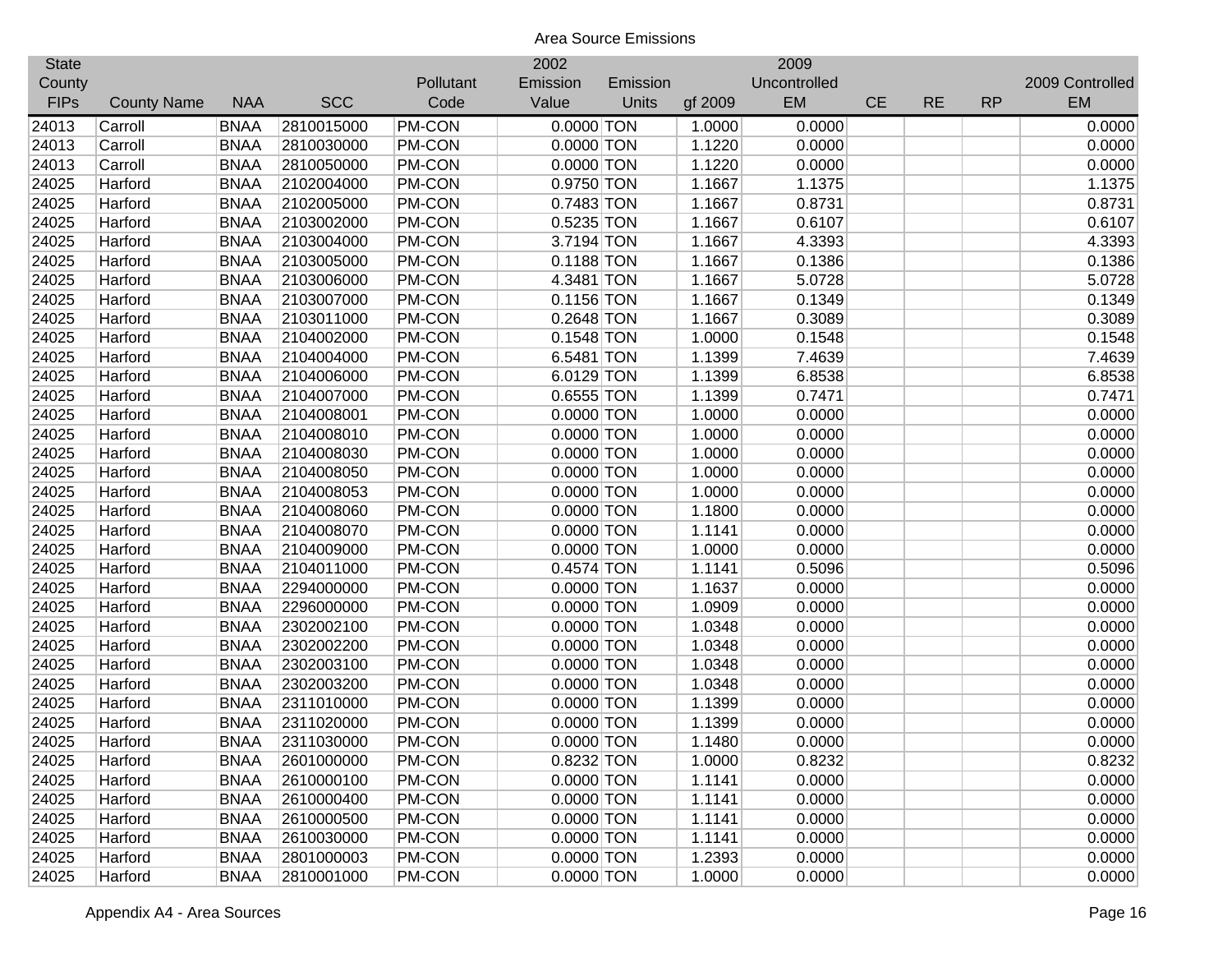| <b>State</b> |                    |             |            |               | 2002         |          |         | 2009         |           |           |           |                 |
|--------------|--------------------|-------------|------------|---------------|--------------|----------|---------|--------------|-----------|-----------|-----------|-----------------|
| County       |                    |             |            | Pollutant     | Emission     | Emission |         | Uncontrolled |           |           |           | 2009 Controlled |
| <b>FIPs</b>  | <b>County Name</b> | <b>NAA</b>  | <b>SCC</b> | Code          | Value        | Units    | gf 2009 | EM           | <b>CE</b> | <b>RE</b> | <b>RP</b> | <b>EM</b>       |
| 24025        | Harford            | <b>BNAA</b> | 2810005000 | PM-CON        | $0.0000$ TON |          | 1.0000  | 0.0000       |           |           |           | 0.0000          |
| 24025        | Harford            | <b>BNAA</b> | 2810015000 | PM-CON        | $0.0000$ TON |          | 1.0000  | 0.0000       |           |           |           | 0.0000          |
| 24025        | Harford            | <b>BNAA</b> | 2810030000 | PM-CON        | $0.0000$ TON |          | 1.1141  | 0.0000       |           |           |           | 0.0000          |
| 24025        | Harford            | <b>BNAA</b> | 2810050000 | PM-CON        | $0.0000$ TON |          | 1.1141  | 0.0000       |           |           |           | 0.0000          |
| 24027        | Howard             | <b>BNAA</b> | 2102004000 | PM-CON        | 0.4550 TON   |          | 1.0289  | 0.4681       |           |           |           | 0.4681          |
| 24027        | Howard             | <b>BNAA</b> | 2102005000 | PM-CON        | 0.3482 TON   |          | 1.0289  | 0.3582       |           |           |           | 0.3582          |
| 24027        | Howard             | <b>BNAA</b> | 2103002000 | PM-CON        | 0.5235 TON   |          | 1.0289  | 0.5386       |           |           |           | 0.5386          |
| 24027        | Howard             | <b>BNAA</b> | 2103004000 | PM-CON        | 1.7333 TON   |          | 1.0289  | 1.7834       |           |           |           | 1.7834          |
| 24027        | Howard             | <b>BNAA</b> | 2103005000 | PM-CON        | $0.0545$ TON |          | 1.0289  | 0.0561       |           |           |           | 0.0561          |
| 24027        | Howard             | <b>BNAA</b> | 2103006000 | PM-CON        | 6.4228 TON   |          | 1.0289  | 6.6083       |           |           |           | 6.6083          |
| 24027        | Howard             | <b>BNAA</b> | 2103007000 | PM-CON        | $0.0651$ TON |          | 1.0289  | 0.0670       |           |           |           | 0.0670          |
| 24027        | Howard             | <b>BNAA</b> | 2103011000 | <b>PM-CON</b> | $0.1204$ TON |          | 1.0289  | 0.1238       |           |           |           | 0.1238          |
| 24027        | Howard             | <b>BNAA</b> | 2104002000 | <b>PM-CON</b> | $0.0000$ TON |          | 1.0000  | 0.0000       |           |           |           | 0.0000          |
| 24027        | Howard             | <b>BNAA</b> | 2104004000 | <b>PM-CON</b> | 3.0574 TON   |          | 1.1310  | 3.4580       |           |           |           | 3.4580          |
| 24027        | Howard             | <b>BNAA</b> | 2104006000 | <b>PM-CON</b> | 8.6438 TON   |          | 1.1310  | 9.7763       |           |           |           | 9.7763          |
| 24027        | Howard             | <b>BNAA</b> | 2104007000 | <b>PM-CON</b> | 0.3691 TON   |          | 1.1310  | 0.4174       |           |           |           | 0.4174          |
| 24027        | Howard             | <b>BNAA</b> | 2104008001 | PM-CON        | 0.0000 TON   |          | 1.0000  | 0.0000       |           |           |           | 0.0000          |
| 24027        | Howard             | <b>BNAA</b> | 2104008010 | PM-CON        | $0.0000$ TON |          | 1.0000  | 0.0000       |           |           |           | 0.0000          |
| 24027        | Howard             | <b>BNAA</b> | 2104008030 | PM-CON        | $0.0000$ TON |          | 1.0000  | 0.0000       |           |           |           | 0.0000          |
| 24027        | Howard             | <b>BNAA</b> | 2104008050 | PM-CON        | $0.0000$ TON |          | 1.0000  | 0.0000       |           |           |           | 0.0000          |
| 24027        | Howard             | <b>BNAA</b> | 2104008053 | PM-CON        | $0.0000$ TON |          | 1.0000  | 0.0000       |           |           |           | 0.0000          |
| 24027        | Howard             | <b>BNAA</b> | 2104008060 | PM-CON        | $0.0000$ TON |          | 1.1800  | 0.0000       |           |           |           | 0.0000          |
| 24027        | Howard             | <b>BNAA</b> | 2104008070 | PM-CON        | $0.0000$ TON |          | 1.1161  | 0.0000       |           |           |           | 0.0000          |
| 24027        | Howard             | <b>BNAA</b> | 2104009000 | PM-CON        | $0.0000$ TON |          | 1.0000  | 0.0000       |           |           |           | 0.0000          |
| 24027        | Howard             | <b>BNAA</b> | 2104011000 | PM-CON        | $0.2167$ TON |          | 1.1310  | 0.2451       |           |           |           | 0.2451          |
| 24027        | Howard             | <b>BNAA</b> | 2294000000 | PM-CON        | $0.0000$ TON |          | 1.1400  | 0.0000       |           |           |           | 0.0000          |
| 24027        | Howard             | <b>BNAA</b> | 2296000000 | PM-CON        | $0.0000$ TON |          | 1.0909  | 0.0000       |           |           |           | 0.0000          |
| 24027        | Howard             | <b>BNAA</b> | 2302002100 | PM-CON        | $0.0000$ TON |          | 1.0348  | 0.0000       |           |           |           | 0.0000          |
| 24027        | Howard             | <b>BNAA</b> | 2302002200 | PM-CON        | $0.0000$ TON |          | 1.0348  | 0.0000       |           |           |           | 0.0000          |
| 24027        | Howard             | <b>BNAA</b> | 2302003100 | PM-CON        | $0.0000$ TON |          | 1.0348  | 0.0000       |           |           |           | 0.0000          |
| 24027        | Howard             | <b>BNAA</b> | 2302003200 | <b>PM-CON</b> | $0.0000$ TON |          | 1.0348  | 0.0000       |           |           |           | 0.0000          |
| 24027        | Howard             | <b>BNAA</b> | 2311010000 | PM-CON        | $0.0000$ TON |          | 1.1310  | 0.0000       |           |           |           | 0.0000          |
| 24027        | Howard             | <b>BNAA</b> | 2311020000 | <b>PM-CON</b> | $0.0000$ TON |          | 1.1310  | 0.0000       |           |           |           | 0.0000          |
| 24027        | Howard             | <b>BNAA</b> | 2311030000 | PM-CON        | $0.0000$ TON |          | 1.1480  | 0.0000       |           |           |           | 0.0000          |
| 24027        | Howard             | <b>BNAA</b> | 2601000000 | PM-CON        | $0.0052$ TON |          | 1.0000  | 0.0052       |           |           |           | 0.0052          |
| 24027        | Howard             | <b>BNAA</b> | 2610000100 | PM-CON        | $0.0000$ TON |          | 1.1161  | 0.0000       |           |           |           | 0.0000          |
| 24027        | Howard             | <b>BNAA</b> | 2610000400 | PM-CON        | $0.0000$ TON |          | 1.1161  | 0.0000       |           |           |           | 0.0000          |
| 24027        | Howard             | <b>BNAA</b> | 2610000500 | PM-CON        | $0.0000$ TON |          | 1.1161  | 0.0000       |           |           |           | 0.0000          |
| 24027        | Howard             | <b>BNAA</b> | 2610030000 | PM-CON        | $0.0000$ TON |          | 1.1161  | 0.0000       |           |           |           | 0.0000          |
| 24027        | Howard             | <b>BNAA</b> | 2801000003 | <b>PM-CON</b> | $0.0000$ TON |          | 1.2393  | 0.0000       |           |           |           | 0.0000          |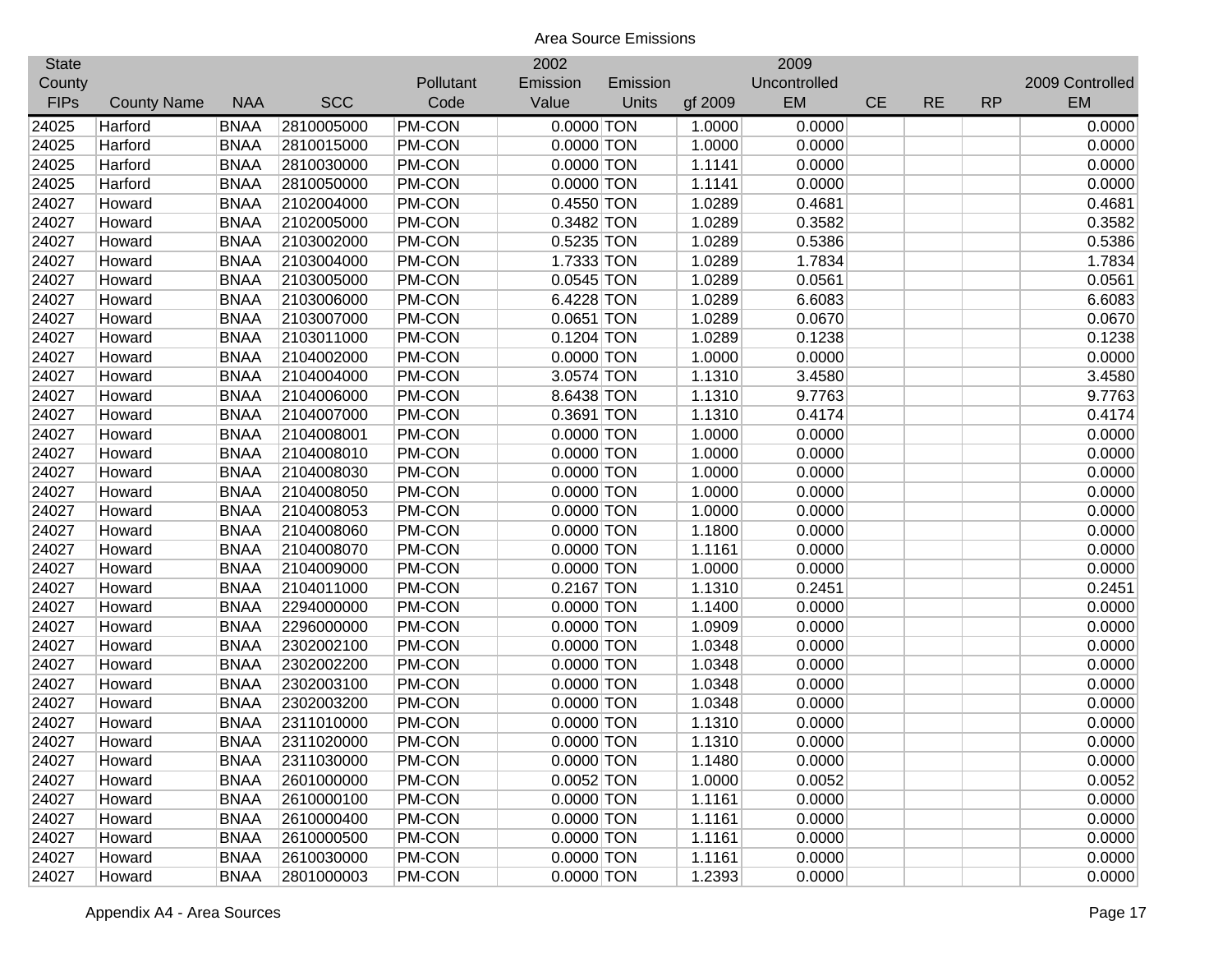| <b>State</b> |                       |             |            |               | 2002         |          |         | 2009         |           |           |           |                 |
|--------------|-----------------------|-------------|------------|---------------|--------------|----------|---------|--------------|-----------|-----------|-----------|-----------------|
| County       |                       |             |            | Pollutant     | Emission     | Emission |         | Uncontrolled |           |           |           | 2009 Controlled |
| <b>FIPs</b>  | <b>County Name</b>    | <b>NAA</b>  | <b>SCC</b> | Code          | Value        | Units    | gf 2009 | EM           | <b>CE</b> | <b>RE</b> | <b>RP</b> | <b>EM</b>       |
| 24027        | Howard                | <b>BNAA</b> | 2810001000 | PM-CON        | $0.0000$ TON |          | 1.0000  | 0.0000       |           |           |           | 0.0000          |
| 24027        | Howard                | <b>BNAA</b> | 2810005000 | PM-CON        | $0.0000$ TON |          | 1.0000  | 0.0000       |           |           |           | 0.0000          |
| 24027        | Howard                | <b>BNAA</b> | 2810015000 | PM-CON        | $0.0000$ TON |          | 1.0000  | 0.0000       |           |           |           | 0.0000          |
| 24027        | Howard                | <b>BNAA</b> | 2810030000 | PM-CON        | $0.0000$ TON |          | 1.1161  | 0.0000       |           |           |           | 0.0000          |
| 24027        | Howard                | <b>BNAA</b> | 2810050000 | PM-CON        | $0.0000$ TON |          | 1.1161  | 0.0000       |           |           |           | 0.0000          |
| 24510        | <b>Baltimore City</b> | <b>BNAA</b> | 2102004000 | PM-CON        | 2.0670 TON   |          | 1.0639  | 2.1990       |           |           |           | 2.1990          |
| 24510        | <b>Baltimore City</b> | <b>BNAA</b> | 2102005000 | PM-CON        | 1.5921 TON   |          | 1.0639  | 1.6938       |           |           |           | 1.6938          |
| 24510        | <b>Baltimore City</b> | <b>BNAA</b> | 2103002000 | PM-CON        | $0.5235$ TON |          | 1.0639  | 0.5569       |           |           |           | 0.5569          |
| 24510        | <b>Baltimore City</b> | <b>BNAA</b> | 2103004000 | PM-CON        | 7.9083 TON   |          | 1.0639  | 8.4133       |           |           |           | 8.4133          |
| 24510        | <b>Baltimore City</b> | <b>BNAA</b> | 2103005000 | PM-CON        | $0.2512$ TON |          | 1.0639  | 0.2672       |           |           |           | 0.2672          |
| 24510        | <b>Baltimore City</b> | <b>BNAA</b> | 2103006000 | PM-CON        | 23.6329 TON  |          | 1.0639  | 25.1421      |           |           |           | 25.1421         |
| 24510        | <b>Baltimore City</b> | <b>BNAA</b> | 2103007000 | <b>PM-CON</b> | $0.1566$ TON |          | 1.0639  | 0.1667       |           |           |           | 0.1667          |
| 24510        | <b>Baltimore City</b> | <b>BNAA</b> | 2103011000 | <b>PM-CON</b> | $0.5657$ TON |          | 1.0639  | 0.6019       |           |           |           | 0.6019          |
| 24510        | <b>Baltimore City</b> | <b>BNAA</b> | 2104002000 | <b>PM-CON</b> | $0.1468$ TON |          | 1.0000  | 0.1468       |           |           |           | 0.1468          |
| 24510        | <b>Baltimore City</b> | <b>BNAA</b> | 2104004000 | <b>PM-CON</b> | 13.9268 TON  |          | 1.0272  | 14.3056      |           |           |           | 14.3056         |
| 24510        | <b>Baltimore City</b> | <b>BNAA</b> | 2104006000 | <b>PM-CON</b> | 41.2755 TON  |          | 1.0272  | 42.3982      |           |           |           | 42.3982         |
| 24510        | <b>Baltimore City</b> | <b>BNAA</b> | 2104007000 | PM-CON        | 0.8880 TON   |          | 1.0272  | 0.9122       |           |           |           | 0.9122          |
| 24510        | <b>Baltimore City</b> | <b>BNAA</b> | 2104008001 | PM-CON        | $0.0000$ TON |          | 1.0000  | 0.0000       |           |           |           | 0.0000          |
| 24510        | <b>Baltimore City</b> | <b>BNAA</b> | 2104008010 | PM-CON        | $0.0000$ TON |          | 1.0000  | 0.0000       |           |           |           | 0.0000          |
| 24510        | <b>Baltimore City</b> | <b>BNAA</b> | 2104008030 | PM-CON        | $0.0000$ TON |          | 1.0000  | 0.0000       |           |           |           | 0.0000          |
| 24510        | <b>Baltimore City</b> | <b>BNAA</b> | 2104008050 | PM-CON        | $0.0000$ TON |          | 1.0000  | 0.0000       |           |           |           | 0.0000          |
| 24510        | <b>Baltimore City</b> | <b>BNAA</b> | 2104008053 | PM-CON        | $0.0000$ TON |          | 1.0000  | 0.0000       |           |           |           | 0.0000          |
| 24510        | <b>Baltimore City</b> | <b>BNAA</b> | 2104008060 | PM-CON        | $0.0000$ TON |          | 1.1800  | 0.0000       |           |           |           | 0.0000          |
| 24510        | <b>Baltimore City</b> | <b>BNAA</b> | 2104008070 | PM-CON        | $0.0000$ TON |          | 1.0109  | 0.0000       |           |           |           | 0.0000          |
| 24510        | <b>Baltimore City</b> | <b>BNAA</b> | 2104009000 | PM-CON        | $0.0000$ TON |          | 1.0000  | 0.0000       |           |           |           | 0.0000          |
| 24510        | <b>Baltimore City</b> | <b>BNAA</b> | 2104011000 | PM-CON        | 0.9870 TON   |          | 1.0272  | 1.0139       |           |           |           | 1.0139          |
| 24510        | <b>Baltimore City</b> | <b>BNAA</b> | 2294000000 | PM-CON        | $0.0000$ TON |          | 1.1253  | 0.0000       |           |           |           | 0.0000          |
| 24510        | <b>Baltimore City</b> | <b>BNAA</b> | 2302002100 | PM-CON        | $0.0000$ TON |          | 1.0348  | 0.0000       |           |           |           | 0.0000          |
| 24510        | <b>Baltimore City</b> | <b>BNAA</b> | 2302002200 | PM-CON        | $0.0000$ TON |          | 1.0348  | 0.0000       |           |           |           | 0.0000          |
| 24510        | <b>Baltimore City</b> | <b>BNAA</b> | 2302003100 | PM-CON        | $0.0000$ TON |          | 1.0348  | 0.0000       |           |           |           | 0.0000          |
| 24510        | <b>Baltimore City</b> | <b>BNAA</b> | 2302003200 | PM-CON        | $0.0000$ TON |          | 1.0348  | 0.0000       |           |           |           | 0.0000          |
| 24510        | <b>Baltimore City</b> | <b>BNAA</b> | 2311010000 | PM-CON        | $0.0000$ TON |          | 1.0272  | 0.0000       |           |           |           | 0.0000          |
| 24510        | <b>Baltimore City</b> | <b>BNAA</b> | 2311020000 | PM-CON        | $0.0000$ TON |          | 1.0272  | 0.0000       |           |           |           | 0.0000          |
| 24510        | <b>Baltimore City</b> | <b>BNAA</b> | 2311030000 | PM-CON        | $0.0000$ TON |          | 1.1480  | 0.0000       |           |           |           | 0.0000          |
| 24510        | <b>Baltimore City</b> | <b>BNAA</b> | 2601000000 | PM-CON        | 1.5430 TON   |          | 1.0000  | 1.5430       |           |           |           | 1.5430          |
| 24510        | <b>Baltimore City</b> | <b>BNAA</b> | 2610000100 | PM-CON        | $0.0000$ TON |          | 1.0109  | 0.0000       |           |           |           | 0.0000          |
| 24510        | <b>Baltimore City</b> | <b>BNAA</b> | 2610000400 | PM-CON        | $0.0000$ TON |          | 1.0109  | 0.0000       |           |           |           | 0.0000          |
| 24510        | <b>Baltimore City</b> | <b>BNAA</b> | 2610000500 | PM-CON        | $0.0000$ TON |          | 1.0109  | 0.0000       |           |           |           | 0.0000          |
| 24510        | <b>Baltimore City</b> | <b>BNAA</b> | 2610030000 | PM-CON        | $0.0000$ TON |          | 1.0109  | 0.0000       |           |           |           | 0.0000          |
| 24510        | <b>Baltimore City</b> | <b>BNAA</b> | 2801000003 | PM-CON        | $0.0000$ TON |          | 1.2393  | 0.0000       |           |           |           | 0.0000          |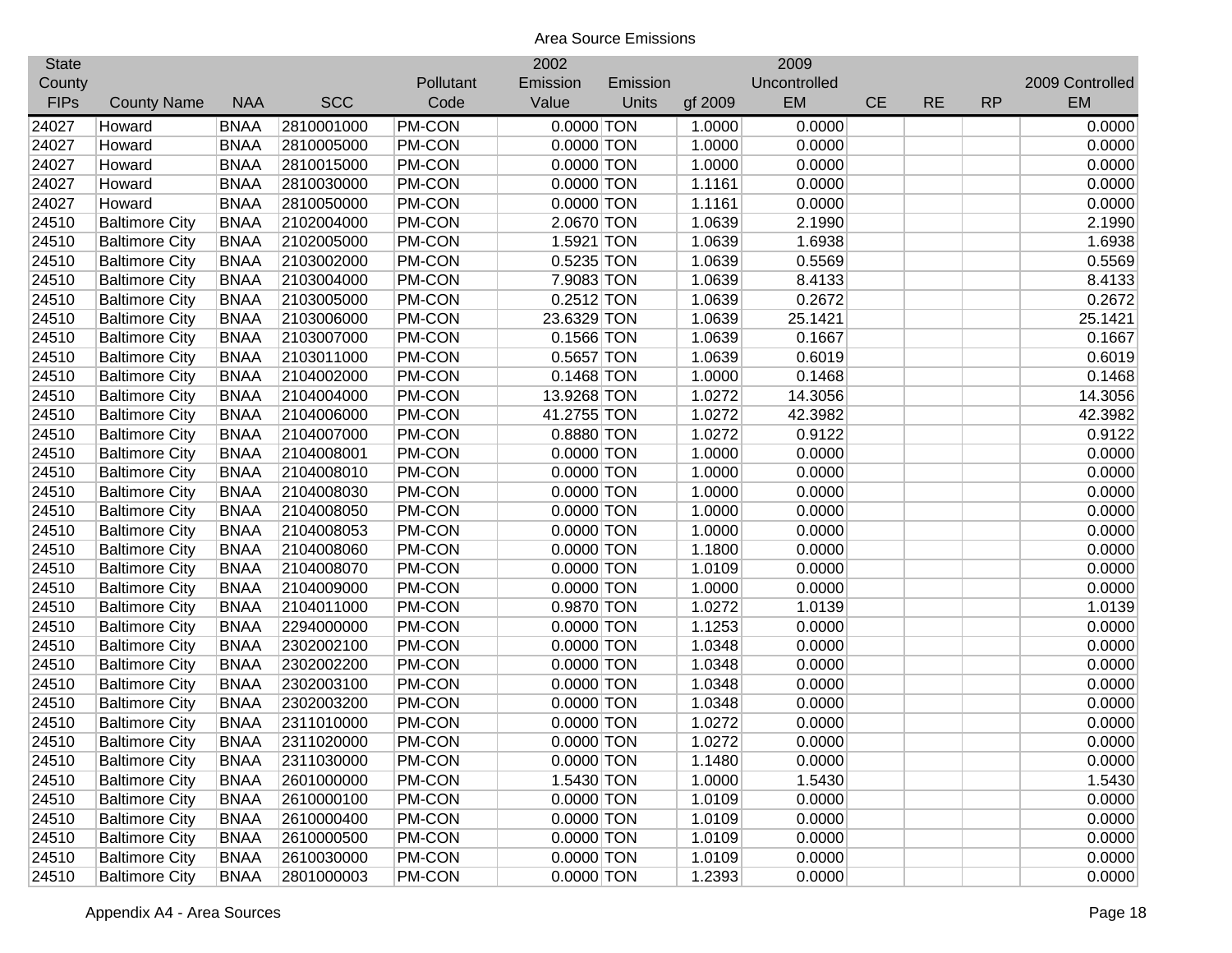| <b>State</b><br>County |                       |             |            | Pollutant           | 2002<br>Emission | Emission |         | 2009<br>Uncontrolled |    |    |           | 2009 Controlled |
|------------------------|-----------------------|-------------|------------|---------------------|------------------|----------|---------|----------------------|----|----|-----------|-----------------|
| <b>FIPs</b>            | <b>County Name</b>    | <b>NAA</b>  | <b>SCC</b> | Code                | Value            | Units    | gf 2009 | <b>EM</b>            | CЕ | RE | <b>RP</b> | <b>EM</b>       |
| 24510                  | <b>Baltimore City</b> | <b>BNAA</b> | 2810001000 | PM-CON              | $0.0000$ TON     |          | 1.0000  | 0.0000               |    |    |           | 0.0000          |
| 24510                  | <b>Baltimore City</b> | <b>BNAA</b> | 2810005000 | PM-CON              | $0.0000$ TON     |          | 1.0000  | 0.0000               |    |    |           | 0.0000          |
| 24510                  | <b>Baltimore City</b> | <b>BNAA</b> | 2810015000 | PM-CON              | $0.0000$ TON     |          | 1.0000  | 0.0000               |    |    |           | 0.0000          |
| 24510                  | <b>Baltimore City</b> | <b>BNAA</b> | 2810030000 | PM-CON              | $0.0000$ TON     |          | 1.0109  | 0.0000               |    |    |           | 0.0000          |
| 24510                  | <b>Baltimore City</b> | <b>BNAA</b> | 2810050000 | PM-CON              | $0.0000$ TON     |          | 1.0109  | 0.0000               |    |    |           | 0.0000          |
|                        |                       |             |            | <b>PM-CON Total</b> | 305.55           |          |         | 331.23               |    |    |           | 331.23          |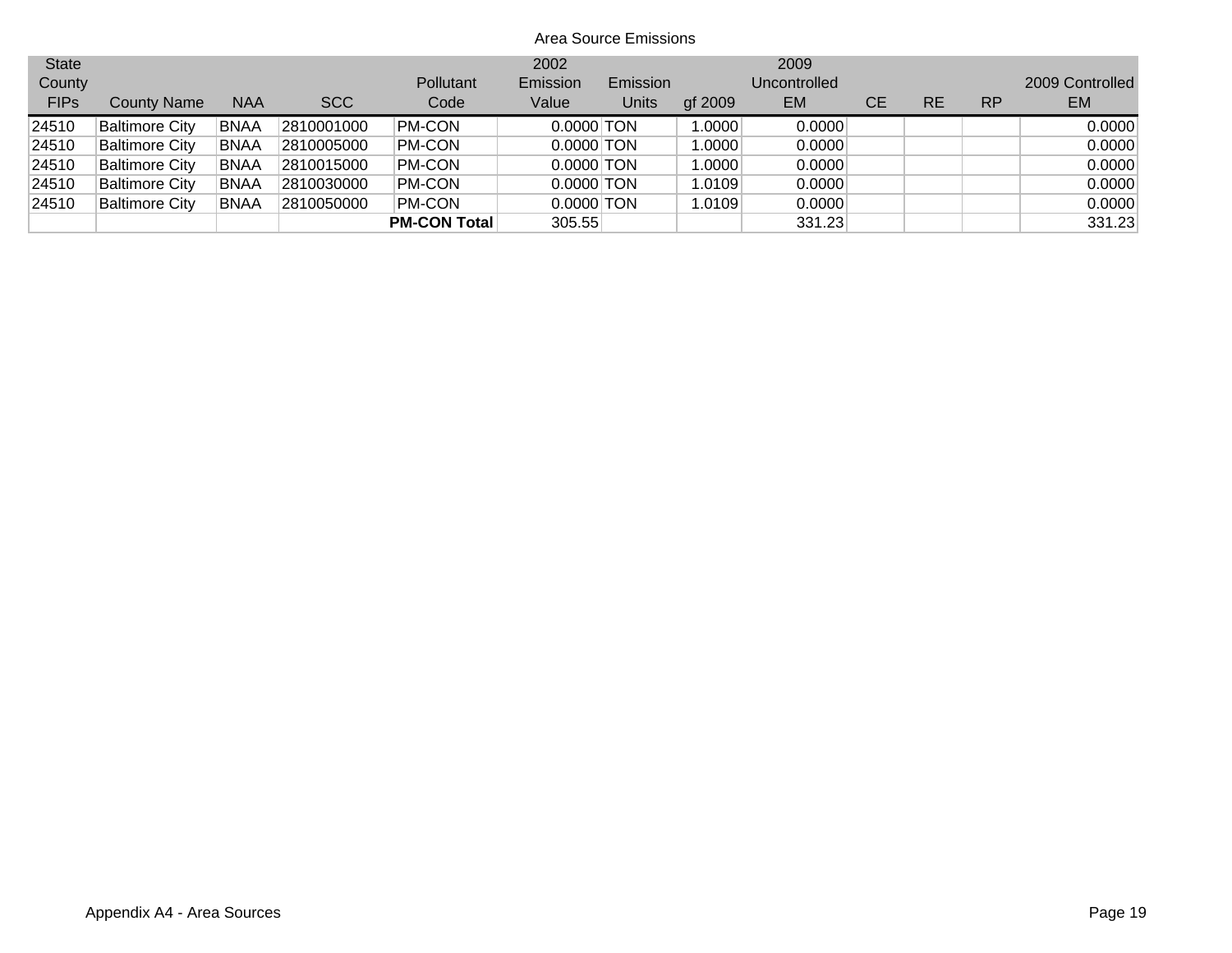| <b>State</b> |                    |             |            |           | 2002           |          |         | 2009         |           |           |           |                 |
|--------------|--------------------|-------------|------------|-----------|----------------|----------|---------|--------------|-----------|-----------|-----------|-----------------|
| County       |                    |             |            | Pollutant | Emission       | Emission |         | Uncontrolled |           |           |           | 2009 Controlled |
| <b>FIPs</b>  | <b>County Name</b> | <b>NAA</b>  | <b>SCC</b> | Code      | Value          | Units    | gf 2009 | EM           | <b>CE</b> | <b>RE</b> | <b>RP</b> | <b>EM</b>       |
| 24003        | Anne Arundel       | <b>BNAA</b> | 2102004000 | PM10-FIL  | 1.3600 TON     |          | 1.0857  | 1.4765       |           |           |           | 1.4765          |
| 24003        | Anne Arundel       | <b>BNAA</b> | 2102005000 | PM10-FIL  | 9.6800 TON     |          | 1.0857  | 10.5095      |           |           |           | 10.5095         |
| 24003        | Anne Arundel       | <b>BNAA</b> | 2103002000 | PM10-FIL  | 3.0791 TON     |          | 1.0857  | 3.3430       |           |           |           | 3.3430          |
| 24003        | Anne Arundel       | <b>BNAA</b> | 2103004000 | PM10-FIL  | 5.6100 TON     |          | 1.0857  | 6.0907       |           |           |           | 6.0907          |
| 24003        | Anne Arundel       | <b>BNAA</b> | 2103005000 | PM10-FIL  | 1.1000 TON     |          | 1.0857  | 1.1943       |           |           |           | 1.1943          |
| 24003        | Anne Arundel       | <b>BNAA</b> | 2103006000 | PM10-FIL  | 3.3853 TON     |          | 1.0857  | 3.6753       |           |           |           | 3.6753          |
| 24003        | Anne Arundel       | <b>BNAA</b> | 2103007000 | PM10-FIL  | $0.0445$ TON   |          | 1.0857  | 0.0483       |           |           |           | 0.0483          |
| 24003        | Anne Arundel       | <b>BNAA</b> | 2103011000 | PM10-FIL  | 0.4000 TON     |          | 1.0857  | 0.4343       |           |           |           | 0.4343          |
| 24003        | Anne Arundel       | <b>BNAA</b> | 2104002000 | PM10-FIL  | 0.6785 TON     |          | 1.0000  | 0.6785       |           |           |           | 0.6785          |
| 24003        | Anne Arundel       | <b>BNAA</b> | 2104004000 | PM10-FIL  | 9.8800 TON     |          | 1.0848  | 10.7179      |           |           |           | 10.7179         |
| 24003        | Anne Arundel       | <b>BNAA</b> | 2104006000 | PM10-FIL  | 4.8031 TON     |          | 1.0848  | 5.2105       |           |           |           | 5.2105          |
| 24003        | Anne Arundel       | <b>BNAA</b> | 2104007000 | PM10-FIL  | 0.2523 TON     |          | 1.0848  | 0.2737       |           |           |           | 0.2737          |
| 24003        | Anne Arundel       | <b>BNAA</b> | 2104008001 | PM10-FIL  | 74.9564 TON    |          | 1.0000  | 74.9595      |           |           |           | 74.9595         |
| 24003        | Anne Arundel       | <b>BNAA</b> | 2104008010 | PM10-FIL  | 311.4180 TON   |          | 1.0000  | 311.4306     |           |           |           | 311.4306        |
| 24003        | Anne Arundel       | <b>BNAA</b> | 2104008030 | PM10-FIL  | 12.5946 TON    |          | 1.0000  | 12.5951      |           |           |           | 12.5951         |
| 24003        | Anne Arundel       | <b>BNAA</b> | 2104008050 | PM10-FIL  | 27.0798 TON    |          | 1.0000  | 27.0809      |           |           |           | 27.0809         |
| 24003        | Anne Arundel       | <b>BNAA</b> | 2104008053 | PM10-FIL  | 1.3663 TON     |          | 1.0000  | 1.3664       |           |           |           | 1.3664          |
| 24003        | Anne Arundel       | <b>BNAA</b> | 2104008060 | PM10-FIL  | 7.0508 TON     |          | 1.1800  | 8.3199       |           |           |           | 8.3199          |
| 24003        | Anne Arundel       | <b>BNAA</b> | 2104008070 | PM10-FIL  | 55.9207 TON    |          | 1.0508  | 58.7621      |           |           |           | 58.7621         |
| 24003        | Anne Arundel       | <b>BNAA</b> | 2104009000 | PM10-FIL  | 10.4738 TON    |          | 1.0000  | 10.4742      |           |           |           | 10.4742         |
| 24003        | Anne Arundel       | <b>BNAA</b> | 2104011000 | PM10-FIL  | 0.7000 TON     |          | 1.0848  | 0.7594       |           |           |           | 0.7594          |
| 24003        | Anne Arundel       | <b>BNAA</b> | 2199008000 | PM10-FIL  | 1.6435 TON     |          | 1.1800  | 1.9393       |           |           |           | 1.9393          |
| 24003        | Anne Arundel       | <b>BNAA</b> | 2294000000 | PM10-FIL  | 2,572.0876 TON |          | 1.1580  | 2,978.3990   |           |           |           | 2,978.3990      |
| 24003        | Anne Arundel       | <b>BNAA</b> | 2296000000 | PM10-FIL  | 46.2591 TON    |          | 1.0909  | 50.4640      |           |           |           | 50.4640         |
| 24003        | Anne Arundel       | <b>BNAA</b> | 2302002100 | PM10-FIL  | 15.4037 TON    |          | 1.0348  | 15.9391      |           |           |           | 15.9391         |
| 24003        | Anne Arundel       | <b>BNAA</b> | 2302002200 | PM10-FIL  | 101.0457 TON   |          | 1.0348  | 104.5580     |           |           |           | 104.5580        |
| 24003        | Anne Arundel       | <b>BNAA</b> | 2302003100 | PM10-FIL  | 25.5496 TON    |          | 1.0348  | 26.4377      |           |           |           | 26.4377         |
| 24003        | Anne Arundel       | <b>BNAA</b> | 2302003200 | PM10-FIL  | 1.9927 TON     |          | 1.0348  | 2.0620       |           |           |           | 2.0620          |
| 24003        | Anne Arundel       | <b>BNAA</b> | 2311010000 | PM10-FIL  | 96.2894 TON    |          | 1.0848  | 104.4559     |           |           |           | 104.4559        |
| 24003        | Anne Arundel       | <b>BNAA</b> | 2311020000 | PM10-FIL  | 380.7773 TON   |          | 1.0848  | 413.0716     |           |           |           | 413.0716        |
| 24003        | Anne Arundel       | <b>BNAA</b> | 2311030000 | PM10-FIL  | 1,555.8014 TON |          | 1.1480  | 1,786.1171   |           |           |           | 1,786.1171      |
| 24003        | Anne Arundel       | <b>BNAA</b> | 2601000000 | PM10-FIL  | 0.0000 TON     |          | 1.0000  | 0.0000       |           |           |           | 0.0000          |
| 24003        | Anne Arundel       | <b>BNAA</b> | 2610000100 | PM10-FIL  | 5.3457 TON     |          | 1.0508  | 5.6174       |           |           |           | 5.6174          |
| 24003        | Anne Arundel       | <b>BNAA</b> | 2610000400 | PM10-FIL  | 4.5856 TON     |          | 1.0508  | 4.8186       |           |           |           | 4.8186          |
| 24003        | Anne Arundel       | <b>BNAA</b> | 2610000500 | PM10-FIL  | 657.2900 TON   |          | 1.0508  | 690.6882     |           |           |           | 690.6882        |
| 24003        | Anne Arundel       | <b>BNAA</b> | 2610030000 | PM10-FIL  | 7.8151 TON     |          | 1.0508  | 8.2122       |           |           |           | 8.2122          |
| 24003        | Anne Arundel       | <b>BNAA</b> | 2801000003 | PM10-FIL  | 172.6513 TON   |          | 1.2393  | 213.9643     |           |           |           | 213.9643        |
| 24003        | Anne Arundel       | <b>BNAA</b> | 2810001000 | PM10-FIL  | $0.0281$ TON   |          | 1.0000  | 0.0281       |           |           |           | 0.0281          |
| 24003        | Anne Arundel       | <b>BNAA</b> | 2810005000 | PM10-FIL  | $0.0000$ TON   |          | 1.0000  | 0.0000       |           |           |           | 0.0000          |
| 24003        | Anne Arundel       | <b>BNAA</b> | 2810015000 | PM10-FIL  | $0.3150$ TON   |          | 1.0000  | 0.3150       |           |           |           | 0.3150          |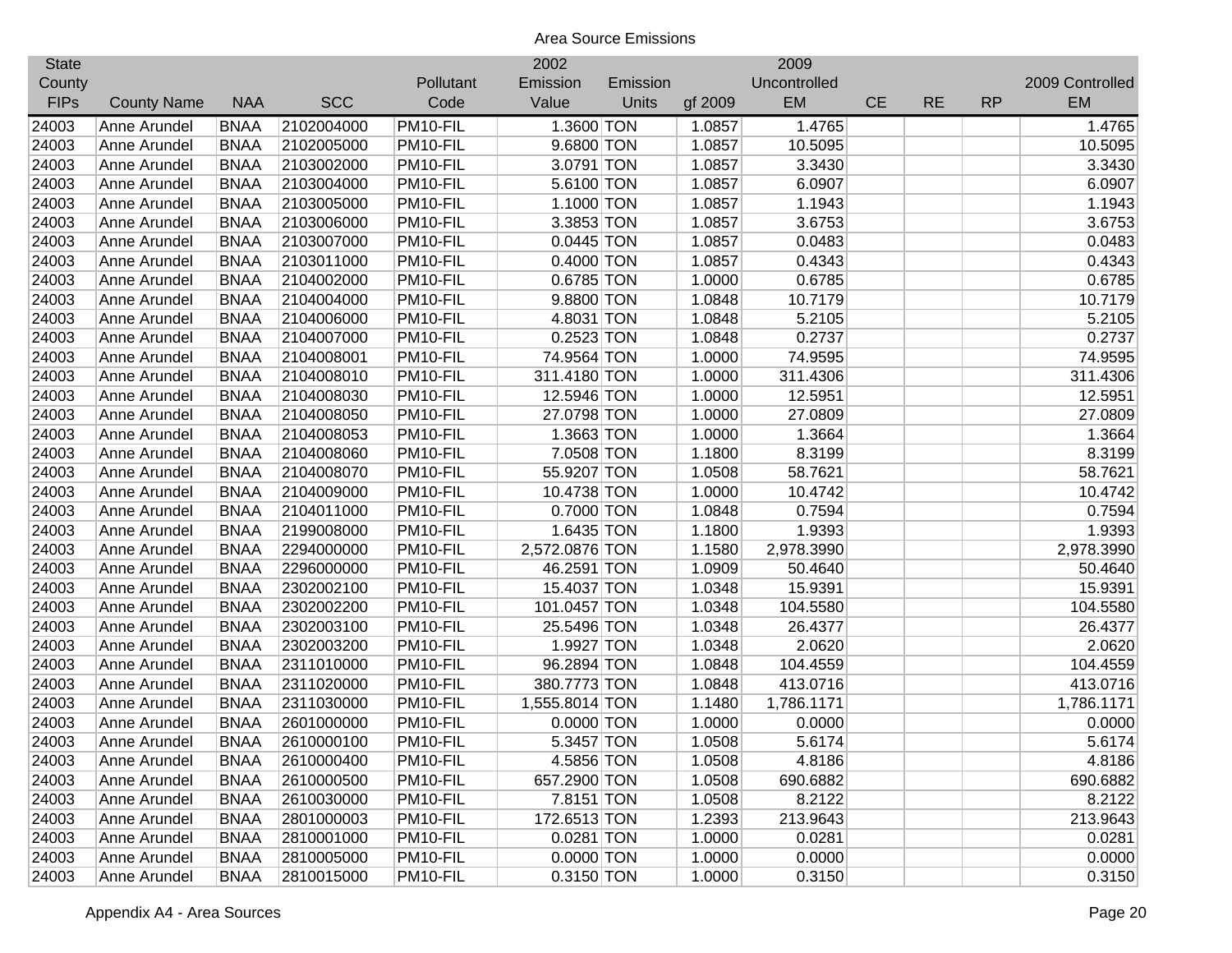| <b>State</b> |                    |             |            |           | 2002           |          |         | 2009         |           |           |           |                 |
|--------------|--------------------|-------------|------------|-----------|----------------|----------|---------|--------------|-----------|-----------|-----------|-----------------|
| County       |                    |             |            | Pollutant | Emission       | Emission |         | Uncontrolled |           |           |           | 2009 Controlled |
| <b>FIPs</b>  | <b>County Name</b> | <b>NAA</b>  | <b>SCC</b> | Code      | Value          | Units    | gf 2009 | <b>EM</b>    | <b>CE</b> | <b>RE</b> | <b>RP</b> | <b>EM</b>       |
| 24003        | Anne Arundel       | <b>BNAA</b> | 2810030000 | PM10-FIL  | 3.1298 TON     |          | 1.0508  | 3.2889       |           |           |           | 3.2889          |
| 24003        | Anne Arundel       | <b>BNAA</b> | 2810050000 | PM10-FIL  | 6.2500 TON     |          | 1.0508  | 6.5676       |           |           |           | 6.5676          |
| 24005        | <b>Baltimore</b>   | <b>BNAA</b> | 2102004000 | PM10-FIL  | 1.7000 TON     |          | 1.1566  | 1.9663       |           |           |           | 1.9663          |
| 24005        | <b>Baltimore</b>   | <b>BNAA</b> | 2102005000 | PM10-FIL  | 12.1700 TON    |          | 1.1566  | 14.0763      |           |           |           | 14.0763         |
| 24005        | <b>Baltimore</b>   | <b>BNAA</b> | 2103002000 | PM10-FIL  | 9.2374 TON     |          | 1.1566  | 10.6844      |           |           |           | 10.6844         |
| 24005        | <b>Baltimore</b>   | <b>BNAA</b> | 2103004000 | PM10-FIL  | 7.0500 TON     |          | 1.1566  | 8.1543       |           |           |           | 8.1543          |
| 24005        | <b>Baltimore</b>   | <b>BNAA</b> | 2103005000 | PM10-FIL  | 1.3900 TON     |          | 1.1566  | 1.6077       |           |           |           | 1.6077          |
| 24005        | <b>Baltimore</b>   | <b>BNAA</b> | 2103006000 | PM10-FIL  | 7.5411 TON     |          | 1.1566  | 8.7224       |           |           |           | 8.7224          |
| 24005        | <b>Baltimore</b>   | <b>BNAA</b> | 2103007000 | PM10-FIL  | 0.0460 TON     |          | 1.1566  | 0.0533       |           |           |           | 0.0533          |
| 24005        | <b>Baltimore</b>   | <b>BNAA</b> | 2103011000 | PM10-FIL  | 0.5000 TON     |          | 1.1566  | 0.5783       |           |           |           | 0.5783          |
| 24005        | <b>Baltimore</b>   | <b>BNAA</b> | 2104002000 | PM10-FIL  | 1.2040 TON     |          | 1.0000  | 1.2040       |           |           |           | 1.2040          |
| 24005        | <b>Baltimore</b>   | <b>BNAA</b> | 2104004000 | PM10-FIL  | 12.4200 TON    |          | 1.0677  | 13.2613      |           |           |           | 13.2613         |
| 24005        | <b>Baltimore</b>   | <b>BNAA</b> | 2104006000 | PM10-FIL  | 12.8275 TON    |          | 1.0677  | 13.6963      |           |           |           | 13.6963         |
| 24005        | <b>Baltimore</b>   | <b>BNAA</b> | 2104007000 | PM10-FIL  | $0.2610$ TON   |          | 1.0677  | 0.2787       |           |           |           | 0.2787          |
| 24005        | <b>Baltimore</b>   | <b>BNAA</b> | 2104008001 | PM10-FIL  | 43.9975 TON    |          | 1.0000  | 43.9993      |           |           |           | 43.9993         |
| 24005        | <b>Baltimore</b>   | <b>BNAA</b> | 2104008010 | PM10-FIL  | 319.1343 TON   |          | 1.0000  | 319.1472     |           |           |           | 319.1472        |
| 24005        | <b>Baltimore</b>   | <b>BNAA</b> | 2104008030 | PM10-FIL  | 12.9067 TON    |          | 1.0000  | 12.9072      |           |           |           | 12.9072         |
| 24005        | <b>Baltimore</b>   | <b>BNAA</b> | 2104008050 | PM10-FIL  | 27.7507 TON    |          | 1.0000  | 27.7519      |           |           |           | 27.7519         |
| 24005        | <b>Baltimore</b>   | <b>BNAA</b> | 2104008053 | PM10-FIL  | 1.3830 TON     |          | 1.0000  | 1.3831       |           |           |           | 1.3831          |
| 24005        | <b>Baltimore</b>   | <b>BNAA</b> | 2104008060 | PM10-FIL  | 7.0927 TON     |          | 1.1800  | 8.3693       |           |           |           | 8.3693          |
| 24005        | <b>Baltimore</b>   | <b>BNAA</b> | 2104008070 | PM10-FIL  | 93.9263 TON    |          | 1.0586  | 99.4292      |           |           |           | 99.4292         |
| 24005        | <b>Baltimore</b>   | <b>BNAA</b> | 2104009000 | PM10-FIL  | 6.1479 TON     |          | 1.0000  | 6.1481       |           |           |           | 6.1481          |
| 24005        | Baltimore          | <b>BNAA</b> | 2104011000 | PM10-FIL  | 0.8800 TON     |          | 1.0586  | 0.9316       |           |           |           | 0.9316          |
| 24005        | <b>Baltimore</b>   | <b>BNAA</b> | 2199008000 | PM10-FIL  | 1.6533 TON     |          | 1.1800  | 1.9508       |           |           |           | 1.9508          |
| 24005        | <b>Baltimore</b>   | <b>BNAA</b> | 2294000000 | PM10-FIL  | 3,287.4341 TON |          | 1.1407  | 3,750.0053   |           |           |           | 3,750.0053      |
| 24005        | <b>Baltimore</b>   | <b>BNAA</b> | 2296000000 | PM10-FIL  | 19.1966 TON    |          | 1.0909  | 20.9416      |           |           |           | 20.9416         |
| 24005        | <b>Baltimore</b>   | <b>BNAA</b> | 2302002100 | PM10-FIL  | 21.7188 TON    |          | 1.0348  | 22.4738      |           |           |           | 22.4738         |
| 24005        | <b>Baltimore</b>   | <b>BNAA</b> | 2302002200 | PM10-FIL  | 140.7403 TON   |          | 1.0348  | 145.6323     |           |           |           | 145.6323        |
| 24005        | <b>Baltimore</b>   | <b>BNAA</b> | 2302003100 | PM10-FIL  | 36.0579 TON    |          | 1.0348  | 37.3113      |           |           |           | 37.3113         |
| 24005        | <b>Baltimore</b>   | <b>BNAA</b> | 2302003200 | PM10-FIL  | 2.7577 TON     |          | 1.0348  | 2.8536       |           |           |           | 2.8536          |
| 24005        | <b>Baltimore</b>   | <b>BNAA</b> | 2311010000 | PM10-FIL  | 101.3892 TON   |          | 1.0677  | 108.2569     |           |           |           | 108.2569        |
| 24005        | <b>Baltimore</b>   | <b>BNAA</b> | 2311020000 | PM10-FIL  | 1,338.2303 TON |          | 1.0677  | 1,428.8771   |           |           |           | 1,428.8771      |
| 24005        | <b>Baltimore</b>   | <b>BNAA</b> | 2311030000 | PM10-FIL  | 1,784.6539 TON |          | 1.1480  | 2,048.8482   |           |           |           | 2,048.8482      |
| 24005        | Baltimore          | <b>BNAA</b> | 2601000000 | PM10-FIL  | 4.3255 TON     |          | 1.0000  | 4.3255       |           |           |           | 4.3255          |
| 24005        | <b>Baltimore</b>   | <b>BNAA</b> | 2610000100 | PM10-FIL  | 5.6534 TON     |          | 1.0586  | 5.9847       |           |           |           | 5.9847          |
| 24005        | <b>Baltimore</b>   | <b>BNAA</b> | 2610000400 | PM10-FIL  | 4.8738 TON     |          | 1.0586  | 5.1593       |           |           |           | 5.1593          |
| 24005        | <b>Baltimore</b>   | <b>BNAA</b> | 2610000500 | PM10-FIL  | 911.0800 TON   |          | 1.0586  | 964.4573     |           |           |           | 964.4573        |
| 24005        | <b>Baltimore</b>   | <b>BNAA</b> | 2610030000 | PM10-FIL  | 15.7246 TON    |          | 1.0586  | 16.6459      |           |           |           | 16.6459         |
| 24005        | <b>Baltimore</b>   | <b>BNAA</b> | 2801000003 | PM10-FIL  | 480.4831 TON   |          | 1.2393  | 595.4559     |           |           |           | 595.4559        |
| 24005        | <b>Baltimore</b>   | <b>BNAA</b> | 2810001000 | PM10-FIL  | $1.7111$ TON   |          | 1.0000  | 1.7111       |           |           |           | 1.7111          |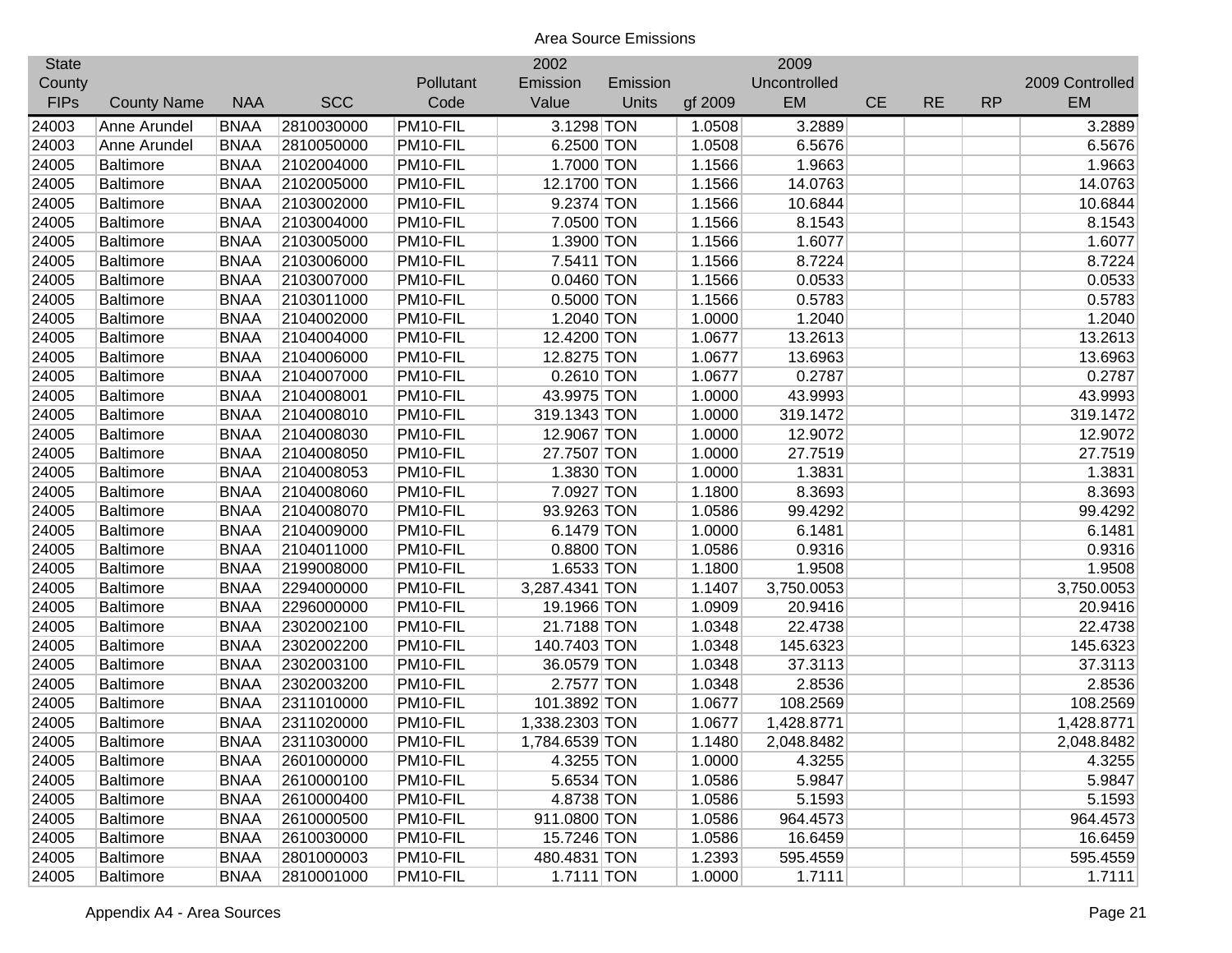|                    |             |            |           | 2002     |              |                                                                                                                                                                                                                                                                                                                                                                                                                                                                                                                                                                                                                | 2009         |           |           |           |                 |
|--------------------|-------------|------------|-----------|----------|--------------|----------------------------------------------------------------------------------------------------------------------------------------------------------------------------------------------------------------------------------------------------------------------------------------------------------------------------------------------------------------------------------------------------------------------------------------------------------------------------------------------------------------------------------------------------------------------------------------------------------------|--------------|-----------|-----------|-----------|-----------------|
|                    |             |            | Pollutant | Emission | Emission     |                                                                                                                                                                                                                                                                                                                                                                                                                                                                                                                                                                                                                | Uncontrolled |           |           |           | 2009 Controlled |
| <b>County Name</b> | <b>NAA</b>  | <b>SCC</b> | Code      | Value    | <b>Units</b> | gf 2009                                                                                                                                                                                                                                                                                                                                                                                                                                                                                                                                                                                                        | EM           | <b>CE</b> | <b>RE</b> | <b>RP</b> | EM              |
| <b>Baltimore</b>   | <b>BNAA</b> | 2810005000 | PM10-FIL  |          |              | 1.0000                                                                                                                                                                                                                                                                                                                                                                                                                                                                                                                                                                                                         | 0.0000       |           |           |           | 0.0000          |
| <b>Baltimore</b>   | <b>BNAA</b> | 2810015000 | PM10-FIL  |          |              | 1.0000                                                                                                                                                                                                                                                                                                                                                                                                                                                                                                                                                                                                         | 8.4420       |           |           |           | 8.4420          |
| <b>Baltimore</b>   | <b>BNAA</b> | 2810030000 | PM10-FIL  |          |              | 1.0586                                                                                                                                                                                                                                                                                                                                                                                                                                                                                                                                                                                                         | 4.2796       |           |           |           | 4.2796          |
| <b>Baltimore</b>   | <b>BNAA</b> | 2810050000 | PM10-FIL  |          |              | 1.0586                                                                                                                                                                                                                                                                                                                                                                                                                                                                                                                                                                                                         | 7.8865       |           |           |           | 7.8865          |
| Carroll            | <b>BNAA</b> | 2102004000 | PM10-FIL  |          |              | 1.1030                                                                                                                                                                                                                                                                                                                                                                                                                                                                                                                                                                                                         | 0.9265       |           |           |           | 0.9265          |
| Carroll            | <b>BNAA</b> | 2102005000 | PM10-FIL  |          |              | 1.1030                                                                                                                                                                                                                                                                                                                                                                                                                                                                                                                                                                                                         | 6.5958       |           |           |           | 6.5958          |
| Carroll            | <b>BNAA</b> | 2103002000 | PM10-FIL  |          |              | 1.1030                                                                                                                                                                                                                                                                                                                                                                                                                                                                                                                                                                                                         | 3.3962       |           |           |           | 3.3962          |
| Carroll            | <b>BNAA</b> | 2103004000 | PM10-FIL  |          |              | 1.1030                                                                                                                                                                                                                                                                                                                                                                                                                                                                                                                                                                                                         | 3.8273       |           |           |           | 3.8273          |
| Carroll            | <b>BNAA</b> | 2103005000 | PM10-FIL  |          |              | 1.1030                                                                                                                                                                                                                                                                                                                                                                                                                                                                                                                                                                                                         | 0.7500       |           |           |           | 0.7500          |
| Carroll            | <b>BNAA</b> | 2103006000 | PM10-FIL  |          |              | 1.1030                                                                                                                                                                                                                                                                                                                                                                                                                                                                                                                                                                                                         | 0.7831       |           |           |           | 0.7831          |
| Carroll            | <b>BNAA</b> | 2103007000 | PM10-FIL  |          |              | 1.1030                                                                                                                                                                                                                                                                                                                                                                                                                                                                                                                                                                                                         | 0.0192       |           |           |           | 0.0192          |
| Carroll            | <b>BNAA</b> | 2103011000 | PM10-FIL  |          |              | 1.1030                                                                                                                                                                                                                                                                                                                                                                                                                                                                                                                                                                                                         | 0.2757       |           |           |           | 0.2757          |
| Carroll            | <b>BNAA</b> | 2104002000 | PM10-FIL  |          |              | 1.0000                                                                                                                                                                                                                                                                                                                                                                                                                                                                                                                                                                                                         | 0.5988       |           |           |           | 0.5988          |
| Carroll            | <b>BNAA</b> | 2104004000 | PM10-FIL  |          |              | 1.1352                                                                                                                                                                                                                                                                                                                                                                                                                                                                                                                                                                                                         | 6.9362       |           |           |           | 6.9362          |
| Carroll            | <b>BNAA</b> | 2104006000 | PM10-FIL  |          |              | 1.1352                                                                                                                                                                                                                                                                                                                                                                                                                                                                                                                                                                                                         | 0.8462       |           |           |           | 0.8462          |
| Carroll            | <b>BNAA</b> | 2104007000 | PM10-FIL  |          |              | 1.1352                                                                                                                                                                                                                                                                                                                                                                                                                                                                                                                                                                                                         | 0.1120       |           |           |           | 0.1120          |
| Carroll            | <b>BNAA</b> | 2104008001 | PM10-FIL  |          |              | 1.0000                                                                                                                                                                                                                                                                                                                                                                                                                                                                                                                                                                                                         | 29.3124      |           |           |           | 29.3124         |
| Carroll            | <b>BNAA</b> | 2104008010 | PM10-FIL  |          |              | 1.0000                                                                                                                                                                                                                                                                                                                                                                                                                                                                                                                                                                                                         | 84.1991      |           |           |           | 84.1991         |
| Carroll            | <b>BNAA</b> | 2104008030 | PM10-FIL  |          |              | 1.0000                                                                                                                                                                                                                                                                                                                                                                                                                                                                                                                                                                                                         | 3.4052       |           |           |           | 3.4052          |
| Carroll            | <b>BNAA</b> | 2104008050 | PM10-FIL  |          |              | 1.0000                                                                                                                                                                                                                                                                                                                                                                                                                                                                                                                                                                                                         | 7.3216       |           |           |           | 7.3216          |
| Carroll            | <b>BNAA</b> | 2104008053 | PM10-FIL  |          |              | 1.0000                                                                                                                                                                                                                                                                                                                                                                                                                                                                                                                                                                                                         | 2.5218       |           |           |           | 2.5218          |
| Carroll            | <b>BNAA</b> | 2104008060 | PM10-FIL  |          |              | 1.1800                                                                                                                                                                                                                                                                                                                                                                                                                                                                                                                                                                                                         | 15.8111      |           |           |           | 15.8111         |
| Carroll            | <b>BNAA</b> | 2104008070 | PM10-FIL  |          |              | 1.1220                                                                                                                                                                                                                                                                                                                                                                                                                                                                                                                                                                                                         | 24.4283      |           |           |           | 24.4283         |
| Carroll            | <b>BNAA</b> | 2104009000 | PM10-FIL  |          |              | 1.0000                                                                                                                                                                                                                                                                                                                                                                                                                                                                                                                                                                                                         | 4.0959       |           |           |           | 4.0959          |
| Carroll            | <b>BNAA</b> | 2104011000 | PM10-FIL  |          |              | 1.1352                                                                                                                                                                                                                                                                                                                                                                                                                                                                                                                                                                                                         | 0.4881       |           |           |           | 0.4881          |
| Carroll            | <b>BNAA</b> | 2199008000 | PM10-FIL  |          |              | 1.1800                                                                                                                                                                                                                                                                                                                                                                                                                                                                                                                                                                                                         | 3.6855       |           |           |           | 3.6855          |
| Carroll            | <b>BNAA</b> | 2294000000 | PM10-FIL  |          |              | 1.1605                                                                                                                                                                                                                                                                                                                                                                                                                                                                                                                                                                                                         | 965.0269     |           |           |           | 965.0269        |
| Carroll            | <b>BNAA</b> | 2296000000 | PM10-FIL  |          |              | 1.0909                                                                                                                                                                                                                                                                                                                                                                                                                                                                                                                                                                                                         | 122.4009     |           |           |           | 122.4009        |
| Carroll            | <b>BNAA</b> | 2302002100 | PM10-FIL  |          |              | 1.0348                                                                                                                                                                                                                                                                                                                                                                                                                                                                                                                                                                                                         | 4.0883       |           |           |           | 4.0883          |
| Carroll            | <b>BNAA</b> | 2302002200 | PM10-FIL  |          |              | 1.0348                                                                                                                                                                                                                                                                                                                                                                                                                                                                                                                                                                                                         | 28.9398      |           |           |           | 28.9398         |
| Carroll            | <b>BNAA</b> | 2302003100 | PM10-FIL  |          |              | 1.0348                                                                                                                                                                                                                                                                                                                                                                                                                                                                                                                                                                                                         | 8.9688       |           |           |           | 8.9688          |
| Carroll            | <b>BNAA</b> | 2302003200 | PM10-FIL  |          |              | 1.0348                                                                                                                                                                                                                                                                                                                                                                                                                                                                                                                                                                                                         | 0.1710       |           |           |           | 0.1710          |
| Carroll            | <b>BNAA</b> | 2311010000 | PM10-FIL  |          |              | 1.1352                                                                                                                                                                                                                                                                                                                                                                                                                                                                                                                                                                                                         | 91.1113      |           |           |           | 91.1113         |
| Carroll            | <b>BNAA</b> | 2311020000 | PM10-FIL  |          |              | 1.1352                                                                                                                                                                                                                                                                                                                                                                                                                                                                                                                                                                                                         | 173.7412     |           |           |           | 173.7412        |
| Carroll            | <b>BNAA</b> | 2311030000 | PM10-FIL  |          |              | 1.1480                                                                                                                                                                                                                                                                                                                                                                                                                                                                                                                                                                                                         | 1,412.8421   |           |           |           | 1,412.8421      |
| Carroll            | <b>BNAA</b> | 2601000000 | PM10-FIL  |          |              | 1.0000                                                                                                                                                                                                                                                                                                                                                                                                                                                                                                                                                                                                         | 0.0000       |           |           |           | 0.0000          |
| Carroll            | <b>BNAA</b> | 2610000100 | PM10-FIL  |          |              | 1.1220                                                                                                                                                                                                                                                                                                                                                                                                                                                                                                                                                                                                         | 0.2869       |           |           |           | 0.2869          |
| Carroll            | <b>BNAA</b> | 2610000400 | PM10-FIL  |          |              | 1.1220                                                                                                                                                                                                                                                                                                                                                                                                                                                                                                                                                                                                         | 0.2844       |           |           |           | 0.2844          |
| Carroll            | <b>BNAA</b> | 2610000500 | PM10-FIL  |          |              | 1.1220                                                                                                                                                                                                                                                                                                                                                                                                                                                                                                                                                                                                         | 401.1589     |           |           |           | 401.1589        |
| Carroll            | <b>BNAA</b> | 2610030000 | PM10-FIL  |          |              | 1.1220                                                                                                                                                                                                                                                                                                                                                                                                                                                                                                                                                                                                         | 1.8592       |           |           |           | 1.8592          |
|                    |             |            |           |          |              | $0.0000$ TON<br>8.4420 TON<br>4.0427 TON<br>7.4500 TON<br>0.8400 TON<br>5.9800 TON<br>3.0791 TON<br>3.4700 TON<br>0.6800 TON<br>0.7100 TON<br>$0.0174$ TON<br>0.2500 TON<br>0.5988 TON<br>6.1100 TON<br>0.7454 TON<br>$0.0986$ TON<br>29.3112 TON<br>84.1957 TON<br>3.4051 TON<br>7.3214 TON<br>2.5217 TON<br>13.3993 TON<br>21.7715 TON<br>4.0957 TON<br>$0.4300$ TON<br>3.1233 TON<br>831.5590 TON<br>112.2018 TON<br>3.9510 TON<br>27.9676 TON<br>8.6675 TON<br>$0.1653$ TON<br>80.2583 TON<br>153.0455 TON<br>1,230.6593 TON<br>$0.0000$ TON<br>$0.2557$ TON<br>$0.2535$ TON<br>357.5300 TON<br>1.6570 TON |              |           |           |           |                 |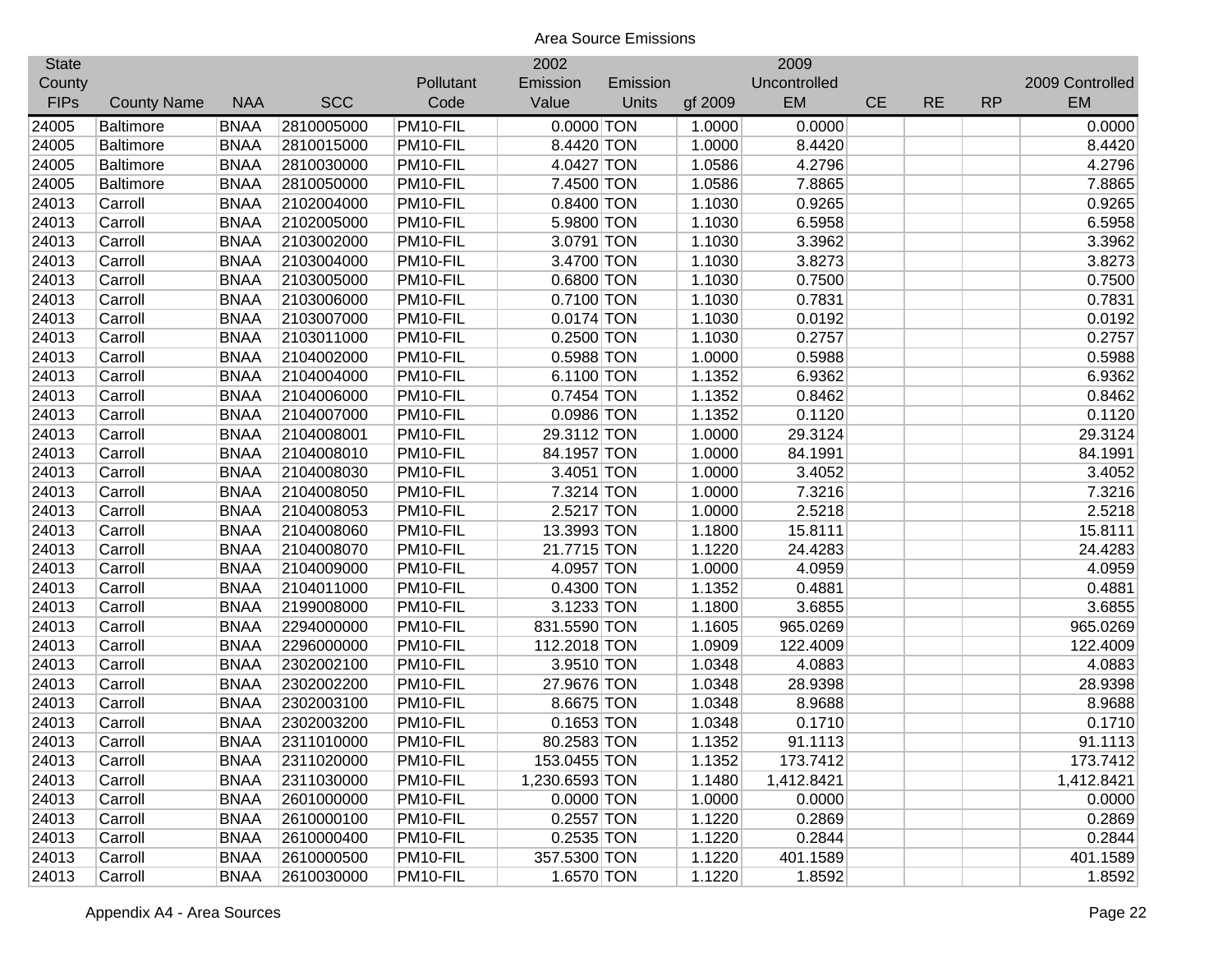| <b>State</b> |                    |             |            |           | 2002           |          |         | 2009         |           |           |           |                 |
|--------------|--------------------|-------------|------------|-----------|----------------|----------|---------|--------------|-----------|-----------|-----------|-----------------|
| County       |                    |             |            | Pollutant | Emission       | Emission |         | Uncontrolled |           |           |           | 2009 Controlled |
| <b>FIPs</b>  | <b>County Name</b> | <b>NAA</b>  | <b>SCC</b> | Code      | Value          | Units    | gf 2009 | EM           | <b>CE</b> | <b>RE</b> | <b>RP</b> | EM              |
| 24013        | Carroll            | <b>BNAA</b> | 2801000003 | PM10-FIL  | 948.6901 TON   |          | 1.2393  | 1,175.6981   |           |           |           | 1,175.6981      |
| 24013        | Carroll            | <b>BNAA</b> | 2810001000 | PM10-FIL  | 0.1870 TON     |          | 1.0000  | 0.1870       |           |           |           | 0.1870          |
| 24013        | Carroll            | <b>BNAA</b> | 2810005000 | PM10-FIL  | $0.0000$ TON   |          | 1.0000  | 0.0000       |           |           |           | 0.0000          |
| 24013        | Carroll            | <b>BNAA</b> | 2810015000 | PM10-FIL  | $0.0000$ TON   |          | 1.0000  | 0.0000       |           |           |           | 0.0000          |
| 24013        | Carroll            | <b>BNAA</b> | 2810030000 | PM10-FIL  | 1.2110 TON     |          | 1.1220  | 1.3587       |           |           |           | 1.3587          |
| 24013        | Carroll            | <b>BNAA</b> | 2810050000 | PM10-FIL  | 0.9400 TON     |          | 1.1220  | 1.0547       |           |           |           | 1.0547          |
| 24025        | Harford            | <b>BNAA</b> | 2102004000 | PM10-FIL  | 0.7500 TON     |          | 1.1667  | 0.8750       |           |           |           | 0.8750          |
| 24025        | Harford            | <b>BNAA</b> | 2102005000 | PM10-FIL  | 5.3300 TON     |          | 1.1667  | 6.2183       |           |           |           | 6.2183          |
| 24025        | Harford            | <b>BNAA</b> | 2103002000 | PM10-FIL  | 3.0791 TON     |          | 1.1667  | 3.5923       |           |           |           | 3.5923          |
| 24025        | Harford            | <b>BNAA</b> | 2103004000 | PM10-FIL  | 3.0900 TON     |          | 1.1667  | 3.6050       |           |           |           | 3.6050          |
| 24025        | Harford            | <b>BNAA</b> | 2103005000 | PM10-FIL  | 0.6100 TON     |          | 1.1667  | 0.7117       |           |           |           | 0.7117          |
| 24025        | Harford            | <b>BNAA</b> | 2103006000 | PM10-FIL  | 1.4494 TON     |          | 1.1667  | 1.6909       |           |           |           | 1.6909          |
| 24025        | Harford            | <b>BNAA</b> | 2103007000 | PM10-FIL  | 0.0385 TON     |          | 1.1667  | 0.0450       |           |           |           | 0.0450          |
| 24025        | Harford            | <b>BNAA</b> | 2103011000 | PM10-FIL  | $0.2200$ TON   |          | 1.1667  | 0.2567       |           |           |           | 0.2567          |
| 24025        | Harford            | <b>BNAA</b> | 2104002000 | PM10-FIL  | 0.9225 TON     |          | 1.0000  | 0.9225       |           |           |           | 0.9225          |
| 24025        | Harford            | <b>BNAA</b> | 2104004000 | PM10-FIL  | 5.4400 TON     |          | 1.1399  | 6.2008       |           |           |           | 6.2008          |
| 24025        | Harford            | <b>BNAA</b> | 2104006000 | PM10-FIL  | 2.0043 TON     |          | 1.1399  | 2.2846       |           |           |           | 2.2846          |
| 24025        | Harford            | <b>BNAA</b> | 2104007000 | PM10-FIL  | $0.2185$ TON   |          | 1.1399  | 0.2490       |           |           |           | 0.2490          |
| 24025        | Harford            | <b>BNAA</b> | 2104008001 | PM10-FIL  | 27.6052 TON    |          | 1.0000  | 27.6063      |           |           |           | 27.6063         |
| 24025        | Harford            | <b>BNAA</b> | 2104008010 | PM10-FIL  | 91.7727 TON    |          | 1.0000  | 91.7764      |           |           |           | 91.7764         |
| 24025        | Harford            | <b>BNAA</b> | 2104008030 | PM10-FIL  | 3.7115 TON     |          | 1.0000  | 3.7117       |           |           |           | 3.7117          |
| 24025        | Harford            | <b>BNAA</b> | 2104008050 | PM10-FIL  | 7.9802 TON     |          | 1.0000  | 7.9805       |           |           |           | 7.9805          |
| 24025        | Harford            | <b>BNAA</b> | 2104008053 | PM10-FIL  | 1.4705 TON     |          | 1.0000  | 1.4706       |           |           |           | 1.4706          |
| 24025        | Harford            | <b>BNAA</b> | 2104008060 | PM10-FIL  | 7.6977 TON     |          | 1.1800  | 9.0832       |           |           |           | 9.0832          |
| 24025        | Harford            | <b>BNAA</b> | 2104008070 | PM10-FIL  | 29.3532 TON    |          | 1.1141  | 32.7011      |           |           |           | 32.7011         |
| 24025        | Harford            | <b>BNAA</b> | 2104009000 | PM10-FIL  | 3.8573 TON     |          | 1.0000  | 3.8575       |           |           |           | 3.8575          |
| 24025        | Harford            | <b>BNAA</b> | 2104011000 | PM10-FIL  | 0.3800 TON     |          | 1.1141  | 0.4233       |           |           |           | 0.4233          |
| 24025        | Harford            | <b>BNAA</b> | 2199008000 | PM10-FIL  | 1.7943 TON     |          | 1.1800  | 2.1172       |           |           |           | 2.1172          |
| 24025        | Harford            | <b>BNAA</b> | 2294000000 | PM10-FIL  | 2,178.9709 TON |          | 1.1637  | 2,535.6937   |           |           |           | 2,535.6937      |
| 24025        | Harford            | <b>BNAA</b> | 2296000000 | PM10-FIL  | 90.7048 TON    |          | 1.0909  | 98.9499      |           |           |           | 98.9499         |
| 24025        | Harford            | <b>BNAA</b> | 2302002100 | PM10-FIL  | 5.9018 TON     |          | 1.0348  | 6.1070       |           |           |           | 6.1070          |
| 24025        | Harford            | <b>BNAA</b> | 2302002200 | PM10-FIL  | 36.7604 TON    |          | 1.0348  | 38.0382      |           |           |           | 38.0382         |
| 24025        | Harford            | <b>BNAA</b> | 2302003100 | PM10-FIL  | 9.1019 TON     |          | 1.0348  | 9.4183       |           |           |           | 9.4183          |
| 24025        | Harford            | <b>BNAA</b> | 2302003200 | PM10-FIL  | $0.8024$ TON   |          | 1.0348  | 0.8303       |           |           |           | 0.8303          |
| 24025        | Harford            | <b>BNAA</b> | 2311010000 | PM10-FIL  | 81.9006 TON    |          | 1.1399  | 93.3546      |           |           |           | 93.3546         |
| 24025        | Harford            | <b>BNAA</b> | 2311020000 | PM10-FIL  | 119.5796 TON   |          | 1.1399  | 136.3031     |           |           |           | 136.3031        |
| 24025        | Harford            | <b>BNAA</b> | 2311030000 | PM10-FIL  | 1,241.8711 TON |          | 1.1480  | 1,425.7137   |           |           |           | 1,425.7137      |
| 24025        | Harford            | <b>BNAA</b> | 2601000000 | PM10-FIL  | 9.6725 TON     |          | 1.0000  | 9.6725       |           |           |           | 9.6725          |
| 24025        | Harford            | <b>BNAA</b> | 2610000100 | PM10-FIL  | 6.2544 TON     |          | 1.1141  | 6.9677       |           |           |           | 6.9677          |
| 24025        | Harford            | <b>BNAA</b> | 2610000400 | PM10-FIL  | 0.5852 TON     |          | 1.1141  | 0.6519       |           |           |           | 0.6519          |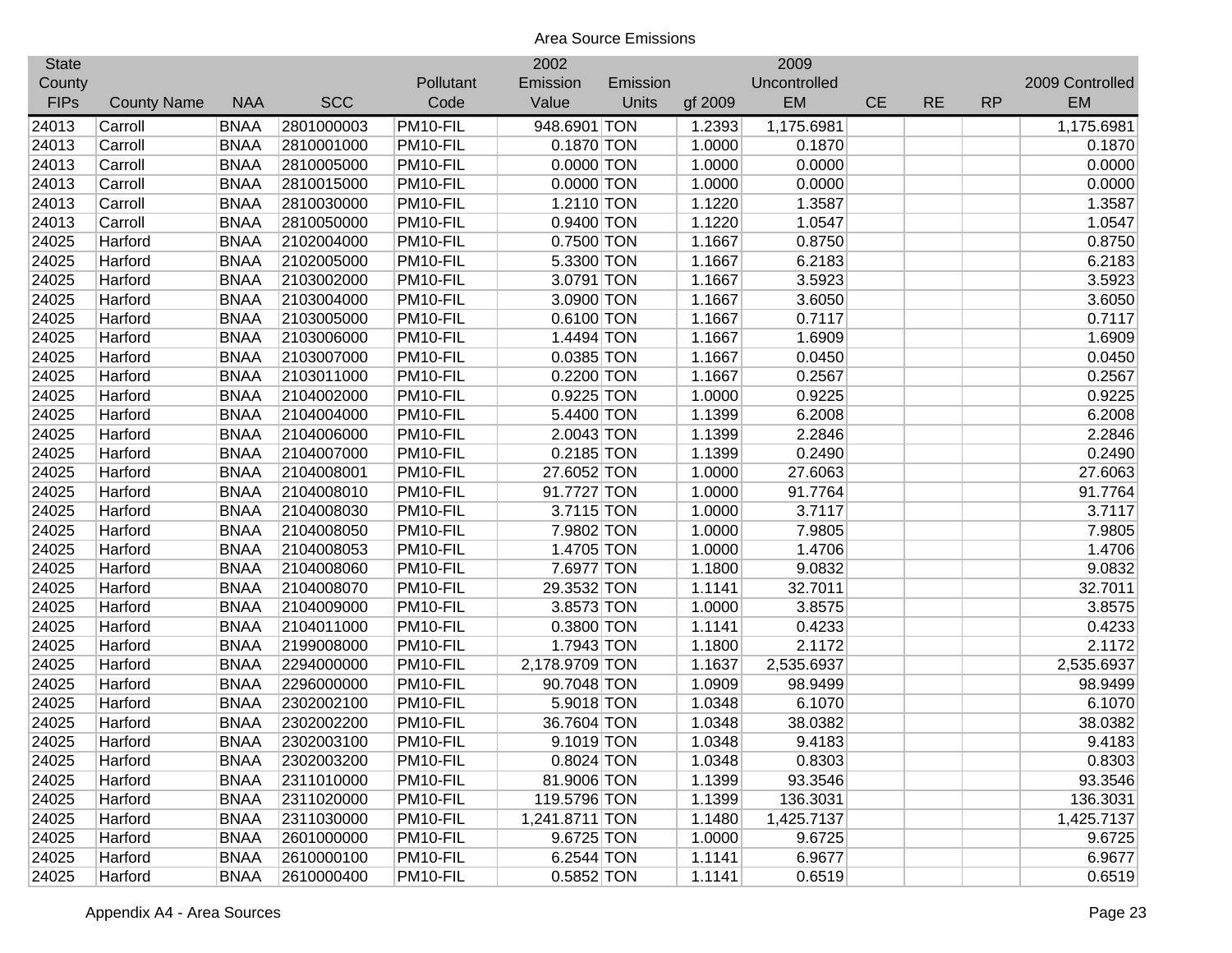| <b>State</b> |                    |             |            |           | 2002           |          |         | 2009         |           |           |           |                 |
|--------------|--------------------|-------------|------------|-----------|----------------|----------|---------|--------------|-----------|-----------|-----------|-----------------|
| County       |                    |             |            | Pollutant | Emission       | Emission |         | Uncontrolled |           |           |           | 2009 Controlled |
| <b>FIPs</b>  | <b>County Name</b> | <b>NAA</b>  | <b>SCC</b> | Code      | Value          | Units    | gf 2009 | <b>EM</b>    | <b>CE</b> | <b>RE</b> | <b>RP</b> | <b>EM</b>       |
| 24025        | Harford            | <b>BNAA</b> | 2610000500 | PM10-FIL  | 455.5300 TON   |          | 1.1141  | 507.4850     |           |           |           | 507.4850        |
| 24025        | Harford            | <b>BNAA</b> | 2610030000 | PM10-FIL  | $0.0262$ TON   |          | 1.1141  | 0.0292       |           |           |           | 0.0292          |
| 24025        | Harford            | <b>BNAA</b> | 2801000003 | PM10-FIL  | 553.2836 TON   |          | 1.2393  | 685.6765     |           |           |           | 685.6765        |
| 24025        | Harford            | <b>BNAA</b> | 2810001000 | PM10-FIL  | 1.3277 TON     |          | 1.0000  | 1.3277       |           |           |           | 1.3277          |
| 24025        | Harford            | <b>BNAA</b> | 2810005000 | PM10-FIL  | $0.0000$ TON   |          | 1.0000  | 0.0000       |           |           |           | 0.0000          |
| 24025        | Harford            | <b>BNAA</b> | 2810015000 | PM10-FIL  | $0.1470$ TON   |          | 1.0000  | 0.1470       |           |           |           | 0.1470          |
| 24025        | Harford            | <b>BNAA</b> | 2810030000 | PM10-FIL  | 1.2234 TON     |          | 1.1141  | 1.3629       |           |           |           | 1.3629          |
| 24025        | Harford            | <b>BNAA</b> | 2810050000 | PM10-FIL  | 1.6000 TON     |          | 1.1141  | 1.7825       |           |           |           | 1.7825          |
| 24027        | Howard             | <b>BNAA</b> | 2102004000 | PM10-FIL  | 0.3500 TON     |          | 1.0289  | 0.3601       |           |           |           | 0.3601          |
| 24027        | Howard             | <b>BNAA</b> | 2102005000 | PM10-FIL  | 2.4800 TON     |          | 1.0289  | 2.5516       |           |           |           | 2.5516          |
| 24027        | Howard             | <b>BNAA</b> | 2103002000 | PM10-FIL  | 3.0791 TON     |          | 1.0289  | 3.1681       |           |           |           | 3.1681          |
| 24027        | Howard             | <b>BNAA</b> | 2103004000 | PM10-FIL  | 1.4400 TON     |          | 1.0289  | 1.4816       |           |           |           | 1.4816          |
| 24027        | Howard             | <b>BNAA</b> | 2103005000 | PM10-FIL  | 0.2800 TON     |          | 1.0289  | 0.2881       |           |           |           | 0.2881          |
| 24027        | Howard             | <b>BNAA</b> | 2103006000 | PM10-FIL  | 2.1409 TON     |          | 1.0289  | 2.2028       |           |           |           | 2.2028          |
| 24027        | Howard             | <b>BNAA</b> | 2103007000 | PM10-FIL  | $0.0217$ TON   |          | 1.0289  | 0.0223       |           |           |           | 0.0223          |
| 24027        | Howard             | <b>BNAA</b> | 2103011000 | PM10-FIL  | $0.1000$ TON   |          | 1.0289  | 0.1029       |           |           |           | 0.1029          |
| 24027        | Howard             | <b>BNAA</b> | 2104002000 | PM10-FIL  | $0.0000$ TON   |          | 1.0000  | 0.0000       |           |           |           | 0.0000          |
| 24027        | Howard             | <b>BNAA</b> | 2104004000 | PM10-FIL  | 2.5400 TON     |          | 1.1310  | 2.8728       |           |           |           | 2.8728          |
| 24027        | Howard             | <b>BNAA</b> | 2104006000 | PM10-FIL  | 2.8813 TON     |          | 1.1310  | 3.2588       |           |           |           | 3.2588          |
| 24027        | Howard             | <b>BNAA</b> | 2104007000 | PM10-FIL  | $0.1230$ TON   |          | 1.1310  | 0.1391       |           |           |           | 0.1391          |
| 24027        | Howard             | <b>BNAA</b> | 2104008001 | PM10-FIL  | 18.2298 TON    |          | 1.0000  | 18.2305      |           |           |           | 18.2305         |
| 24027        | Howard             | <b>BNAA</b> | 2104008010 | PM10-FIL  | 72.2326 TON    |          | 1.0000  | 72.2356      |           |           |           | 72.2356         |
| 24027        | Howard             | <b>BNAA</b> | 2104008030 | PM10-FIL  | 2.9213 TON     |          | 1.0000  | 2.9214       |           |           |           | 2.9214          |
| 24027        | Howard             | <b>BNAA</b> | 2104008050 | PM10-FIL  | 6.2811 TON     |          | 1.0000  | 6.2813       |           |           |           | 6.2813          |
| 24027        | Howard             | <b>BNAA</b> | 2104008053 | PM10-FIL  | 0.4837 TON     |          | 1.0000  | 0.4838       |           |           |           | 0.4838          |
| 24027        | Howard             | <b>BNAA</b> | 2104008060 | PM10-FIL  | 2.5530 TON     |          | 1.1800  | 3.0125       |           |           |           | 3.0125          |
| 24027        | Howard             | <b>BNAA</b> | 2104008070 | PM10-FIL  | 29.9185 TON    |          | 1.1161  | 33.3929      |           |           |           | 33.3929         |
| 24027        | Howard             | <b>BNAA</b> | 2104009000 | PM10-FIL  | 2.5473 TON     |          | 1.0000  | 2.5474       |           |           |           | 2.5474          |
| 24027        | Howard             | <b>BNAA</b> | 2104011000 | PM10-FIL  | 0.1800 TON     |          | 1.1310  | 0.2036       |           |           |           | 0.2036          |
| 24027        | Howard             | <b>BNAA</b> | 2199008000 | PM10-FIL  | 0.5951 TON     |          | 1.1800  | 0.7022       |           |           |           | 0.7022          |
| 24027        | Howard             | <b>BNAA</b> | 2294000000 | PM10-FIL  | 714.9536 TON   |          | 1.1400  | 815.0588     |           |           |           | 815.0588        |
| 24027        | Howard             | <b>BNAA</b> | 2296000000 | PM10-FIL  | 7.9084 TON     |          | 1.0909  | 8.6273       |           |           |           | 8.6273          |
| 24027        | Howard             | <b>BNAA</b> | 2302002100 | PM10-FIL  | 7.1616 TON     |          | 1.0348  | 7.4106       |           |           |           | 7.4106          |
| 24027        | Howard             | <b>BNAA</b> | 2302002200 | PM10-FIL  | 44.6795 TON    |          | 1.0348  | 46.2326      |           |           |           | 46.2326         |
| 24027        | Howard             | <b>BNAA</b> | 2302003100 | PM10-FIL  | 11.4798 TON    |          | 1.0348  | 11.8788      |           |           |           | 11.8788         |
| 24027        | Howard             | <b>BNAA</b> | 2302003200 | PM10-FIL  | 0.9321 TON     |          | 1.0348  | 0.9645       |           |           |           | 0.9645          |
| 24027        | Howard             | <b>BNAA</b> | 2311010000 | PM10-FIL  | 62.9549 TON    |          | 1.1310  | 71.2029      |           |           |           | 71.2029         |
| 24027        | Howard             | <b>BNAA</b> | 2311020000 | PM10-FIL  | 217.9369 TON   |          | 1.1310  | 246.4897     |           |           |           | 246.4897        |
| 24027        | Howard             | <b>BNAA</b> | 2311030000 | PM10-FIL  | 1,020.2733 TON |          | 1.1480  | 1,171.3112   |           |           |           | 1,171.3112      |
| 24027        | Howard             | <b>BNAA</b> | 2601000000 | PM10-FIL  | 0.0610 TON     |          | 1.0000  | 0.0610       |           |           |           | 0.0610          |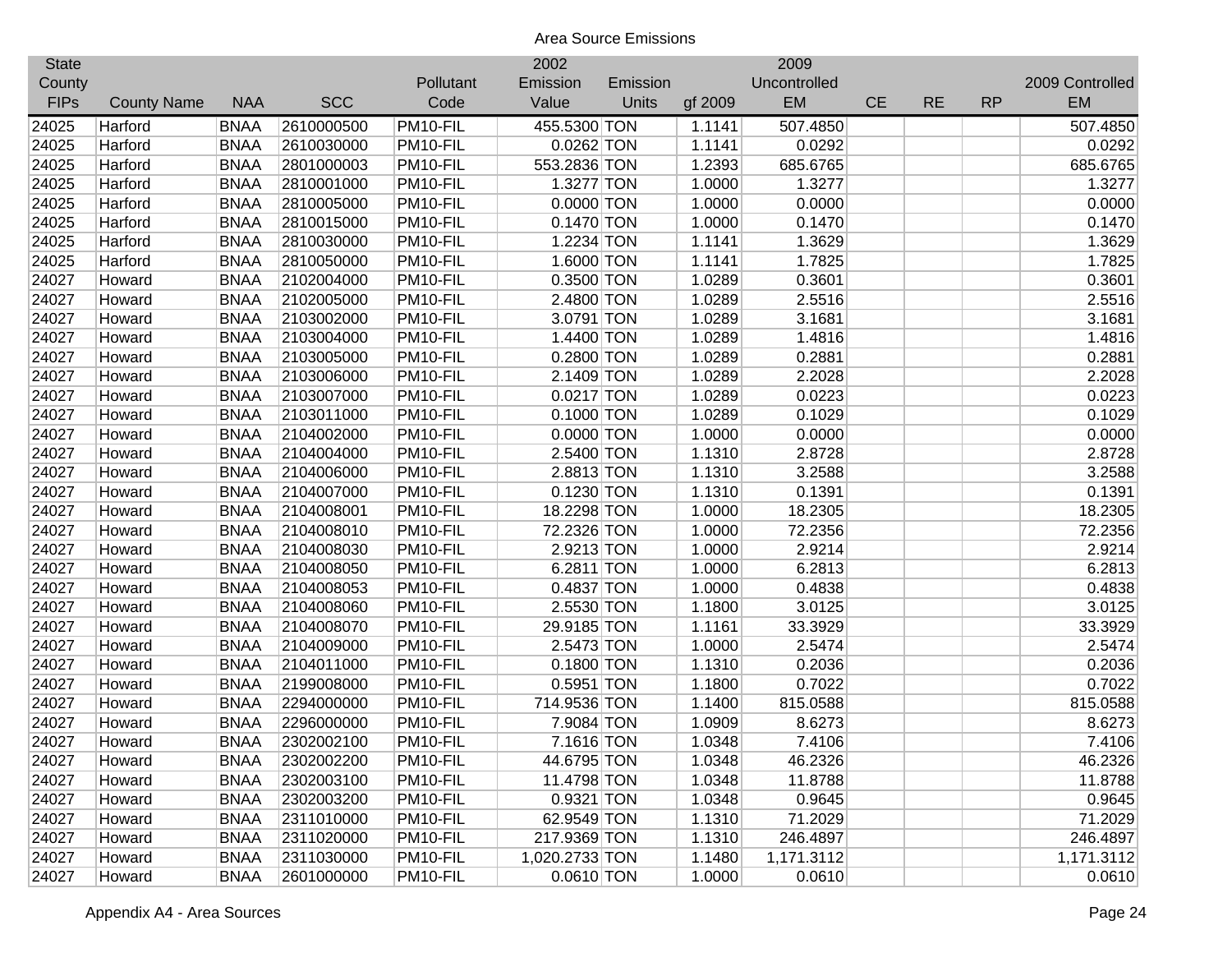| <b>State</b> |                       |             |            |           | 2002         |          |         | 2009         |           |           |           |                 |
|--------------|-----------------------|-------------|------------|-----------|--------------|----------|---------|--------------|-----------|-----------|-----------|-----------------|
| County       |                       |             |            | Pollutant | Emission     | Emission |         | Uncontrolled |           |           |           | 2009 Controlled |
| <b>FIPs</b>  | <b>County Name</b>    | <b>NAA</b>  | <b>SCC</b> | Code      | Value        | Units    | gf 2009 | EM           | <b>CE</b> | <b>RE</b> | <b>RP</b> | <b>EM</b>       |
| 24027        | Howard                | <b>BNAA</b> | 2610000100 | PM10-FIL  | 2.9133 TON   |          | 1.1161  | 3.2516       |           |           |           | 3.2516          |
| 24027        | Howard                | <b>BNAA</b> | 2610000400 | PM10-FIL  | 2.5115 TON   |          | 1.1161  | 2.8032       |           |           |           | 2.8032          |
| 24027        | Howard                | <b>BNAA</b> | 2610000500 | PM10-FIL  | 225.2700 TON |          | 1.1161  | 251.4307     |           |           |           | 251.4307        |
| 24027        | Howard                | <b>BNAA</b> | 2610030000 | PM10-FIL  | 9.7946 TON   |          | 1.1161  | 10.9320      |           |           |           | 10.9320         |
| 24027        | Howard                | <b>BNAA</b> | 2801000003 | PM10-FIL  | 162.1595 TON |          | 1.2393  | 200.9619     |           |           |           | 200.9619        |
| 24027        | Howard                | <b>BNAA</b> | 2810001000 | PM10-FIL  | 0.1870 TON   |          | 1.0000  | 0.1870       |           |           |           | 0.1870          |
| 24027        | Howard                | <b>BNAA</b> | 2810005000 | PM10-FIL  | $0.0000$ TON |          | 1.0000  | 0.0000       |           |           |           | 0.0000          |
| 24027        | Howard                | <b>BNAA</b> | 2810015000 | PM10-FIL  | 0.7770 TON   |          | 1.0000  | 0.7770       |           |           |           | 0.7770          |
| 24027        | Howard                | <b>BNAA</b> | 2810030000 | PM10-FIL  | 1.1054 TON   |          | 1.1161  | 1.2337       |           |           |           | 1.2337          |
| 24027        | Howard                | <b>BNAA</b> | 2810050000 | PM10-FIL  | 1.6300 TON   |          | 1.1161  | 1.8193       |           |           |           | 1.8193          |
| 24510        | <b>Baltimore City</b> | <b>BNAA</b> | 2102004000 | PM10-FIL  | 1.5900 TON   |          | 1.0639  | 1.6915       |           |           |           | 1.6915          |
| 24510        | <b>Baltimore City</b> | <b>BNAA</b> | 2102005000 | PM10-FIL  | 11.3400 TON  |          | 1.0639  | 12.0642      |           |           |           | 12.0642         |
| 24510        | <b>Baltimore City</b> | <b>BNAA</b> | 2103002000 | PM10-FIL  | 3.0791 TON   |          | 1.0639  | 3.2758       |           |           |           | 3.2758          |
| 24510        | <b>Baltimore City</b> | <b>BNAA</b> | 2103004000 | PM10-FIL  | 6.5700 TON   |          | 1.0639  | 6.9896       |           |           |           | 6.9896          |
| 24510        | <b>Baltimore City</b> | <b>BNAA</b> | 2103005000 | PM10-FIL  | 1.2900 TON   |          | 1.0639  | 1.3724       |           |           |           | 1.3724          |
| 24510        | <b>Baltimore City</b> | <b>BNAA</b> | 2103006000 | PM10-FIL  | 7.8776 TON   |          | 1.0639  | 8.3807       |           |           |           | 8.3807          |
| 24510        | <b>Baltimore City</b> | <b>BNAA</b> | 2103007000 | PM10-FIL  | $0.0522$ TON |          | 1.0639  | 0.0556       |           |           |           | 0.0556          |
| 24510        | <b>Baltimore City</b> | <b>BNAA</b> | 2103011000 | PM10-FIL  | 0.4700 TON   |          | 1.0639  | 0.5000       |           |           |           | 0.5000          |
| 24510        | <b>Baltimore City</b> | <b>BNAA</b> | 2104002000 | PM10-FIL  | 0.8750 TON   |          | 1.0000  | 0.8750       |           |           |           | 0.8750          |
| 24510        | <b>Baltimore City</b> | <b>BNAA</b> | 2104004000 | PM10-FIL  | 11.5700 TON  |          | 1.0272  | 11.8847      |           |           |           | 11.8847         |
| 24510        | <b>Baltimore City</b> | <b>BNAA</b> | 2104006000 | PM10-FIL  | 13.7585 TON  |          | 1.0272  | 14.1327      |           |           |           | 14.1327         |
| 24510        | <b>Baltimore City</b> | <b>BNAA</b> | 2104007000 | PM10-FIL  | 0.2960 TON   |          | 1.0272  | 0.3041       |           |           |           | 0.3041          |
| 24510        | <b>Baltimore City</b> | <b>BNAA</b> | 2104008001 | PM10-FIL  | 8.1669 TON   |          | 1.0000  | 8.1672       |           |           |           | 8.1672          |
| 24510        | <b>Baltimore City</b> | <b>BNAA</b> | 2104008010 | PM10-FIL  | 15.5392 TON  |          | 1.0000  | 15.5399      |           |           |           | 15.5399         |
| 24510        | <b>Baltimore City</b> | <b>BNAA</b> | 2104008030 | PM10-FIL  | 0.6284 TON   |          | 1.0000  | 0.6285       |           |           |           | 0.6285          |
| 24510        | <b>Baltimore City</b> | <b>BNAA</b> | 2104008050 | PM10-FIL  | $1.3512$ TON |          | 1.0000  | 1.3513       |           |           |           | 1.3513          |
| 24510        | <b>Baltimore City</b> | <b>BNAA</b> | 2104008053 | PM10-FIL  | $0.1608$ TON |          | 1.0000  | 0.1608       |           |           |           | 0.1608          |
| 24510        | <b>Baltimore City</b> | <b>BNAA</b> | 2104008060 | PM10-FIL  | 0.7907 TON   |          | 1.1800  | 0.9330       |           |           |           | 0.9330          |
| 24510        | <b>Baltimore City</b> | <b>BNAA</b> | 2104008070 | PM10-FIL  | 83.5593 TON  |          | 1.0109  | 84.4692      |           |           |           | 84.4692         |
| 24510        | <b>Baltimore City</b> | <b>BNAA</b> | 2104009000 | PM10-FIL  | $1.1412$ TON |          | 1.0000  | 1.1412       |           |           |           | 1.1412          |
| 24510        | <b>Baltimore City</b> | <b>BNAA</b> | 2104011000 | PM10-FIL  | 0.8200 TON   |          | 1.0272  | 0.8423       |           |           |           | 0.8423          |
| 24510        | <b>Baltimore City</b> | <b>BNAA</b> | 2199008000 | PM10-FIL  | $0.1843$ TON |          | 1.1800  | 0.2175       |           |           |           | 0.2175          |
| 24510        | <b>Baltimore City</b> | <b>BNAA</b> | 2294000000 | PM10-FIL  | 667.0578 TON |          | 1.1253  | 750.6253     |           |           |           | 750.6253        |
| 24510        | <b>Baltimore City</b> | <b>BNAA</b> | 2302002100 | PM10-FIL  | 25.3904 TON  |          | 1.0348  | 26.2729      |           |           |           | 26.2729         |
| 24510        | <b>Baltimore City</b> | <b>BNAA</b> | 2302002200 | PM10-FIL  | 147.9765 TON |          | 1.0348  | 153.1201     |           |           |           | 153.1201        |
| 24510        | <b>Baltimore City</b> | <b>BNAA</b> | 2302003100 | PM10-FIL  | 37.0288 TON  |          | 1.0348  | 38.3159      |           |           |           | 38.3159         |
| 24510        | <b>Baltimore City</b> | <b>BNAA</b> | 2302003200 | PM10-FIL  | 3.4546 TON   |          | 1.0348  | 3.5747       |           |           |           | 3.5747          |
| 24510        | <b>Baltimore City</b> | <b>BNAA</b> | 2311010000 | PM10-FIL  | 9.7569 TON   |          | 1.0272  | 10.0223      |           |           |           | 10.0223         |
| 24510        | <b>Baltimore City</b> | <b>BNAA</b> | 2311020000 | PM10-FIL  | 426.4869 TON |          | 1.0272  | 438.0875     |           |           |           | 438.0875        |
| 24510        | <b>Baltimore City</b> | <b>BNAA</b> | 2311030000 | PM10-FIL  | 193.2386 TON |          | 1.1480  | 221.8450     |           |           |           | 221.8450        |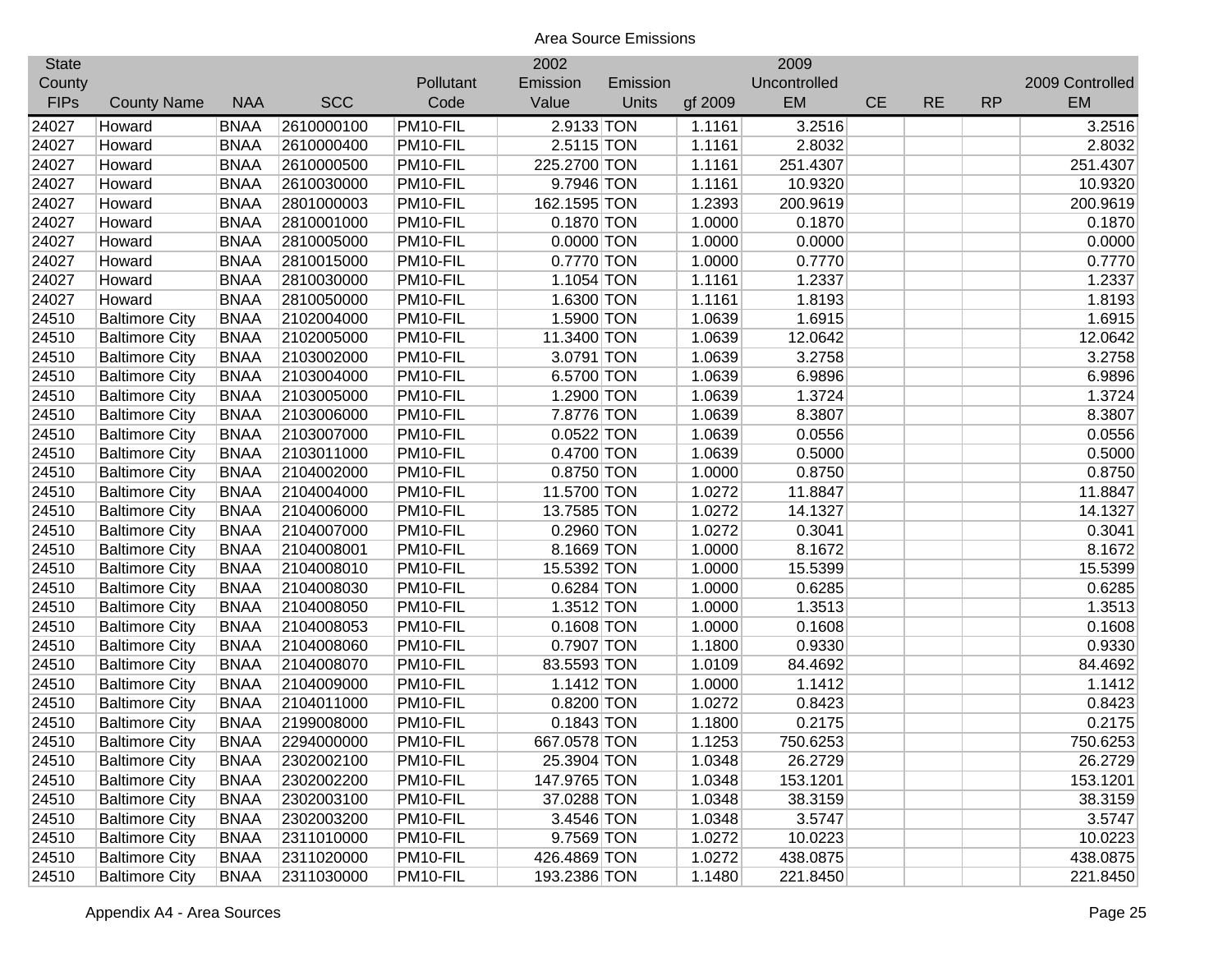| <b>State</b> |                       |             |            |                       | 2002           |          |         | 2009         |           |           |           |                 |
|--------------|-----------------------|-------------|------------|-----------------------|----------------|----------|---------|--------------|-----------|-----------|-----------|-----------------|
| County       |                       |             |            | Pollutant             | Emission       | Emission |         | Uncontrolled |           |           |           | 2009 Controlled |
| <b>FIPs</b>  | <b>County Name</b>    | <b>NAA</b>  | <b>SCC</b> | Code                  | Value          | Units    | gf 2009 | EM           | <b>CE</b> | <b>RE</b> | <b>RP</b> | <b>EM</b>       |
| 24510        | <b>Baltimore City</b> | <b>BNAA</b> | 2601000000 | PM10-FIL              | 18.1300 TON    |          | 1.0000  | 18.1300      |           |           |           | 18.1300         |
| 24510        | <b>Baltimore City</b> | <b>BNAA</b> | 2610000100 | PM10-FIL              | $0.0000$ TON   |          | 1.0109  | 0.0000       |           |           |           | 0.0000          |
| 24510        | <b>Baltimore City</b> | <b>BNAA</b> | 2610000400 | PM10-FIL              | $0.0000$ TON   |          | 1.0109  | 0.0000       |           |           |           | 0.0000          |
| 24510        | <b>Baltimore City</b> | <b>BNAA</b> | 2610000500 | PM10-FIL              | 215.3500 TON   |          | 1.0109  | 217.6948     |           |           |           | 217.6948        |
| 24510        | <b>Baltimore City</b> | <b>BNAA</b> | 2610030000 | PM10-FIL              | $0.0000$ TON   |          | 1.0109  | 0.0000       |           |           |           | 0.0000          |
| 24510        | <b>Baltimore City</b> | <b>BNAA</b> | 2801000003 | PM10-FIL              | 2,317.2677 TON |          | 1.2393  | 2,871.7567   |           |           |           | 2,871.7567      |
| 24510        | <b>Baltimore City</b> | <b>BNAA</b> | 2810001000 | PM10-FIL              | $0.0000$ TON   |          | 1.0000  | 0.0000       |           |           |           | 0.0000          |
| 24510        | <b>Baltimore City</b> | <b>BNAA</b> | 2810005000 | PM10-FIL              | $0.0000$ TON   |          | 1.0000  | 0.0000       |           |           |           | 0.0000          |
| 24510        | <b>Baltimore City</b> | <b>BNAA</b> | 2810015000 | PM10-FIL              | $0.0000$ TON   |          | 1.0000  | 0.0000       |           |           |           | 0.0000          |
| 24510        | <b>Baltimore City</b> | <b>BNAA</b> | 2810030000 | PM10-FIL              | 14.8171 TON    |          | 1.0109  | 14.9784      |           |           |           | 14.9784         |
| 24510        | <b>Baltimore City</b> | <b>BNAA</b> | 2810050000 | PM10-FIL              | 11.1800 TON    |          | 1.0109  | 11.3017      |           |           |           | 11.3017         |
|              |                       |             |            | <b>PM10-FIL Total</b> | 30,802.96      |          |         | 35,058.39    |           |           |           | 35,058.39       |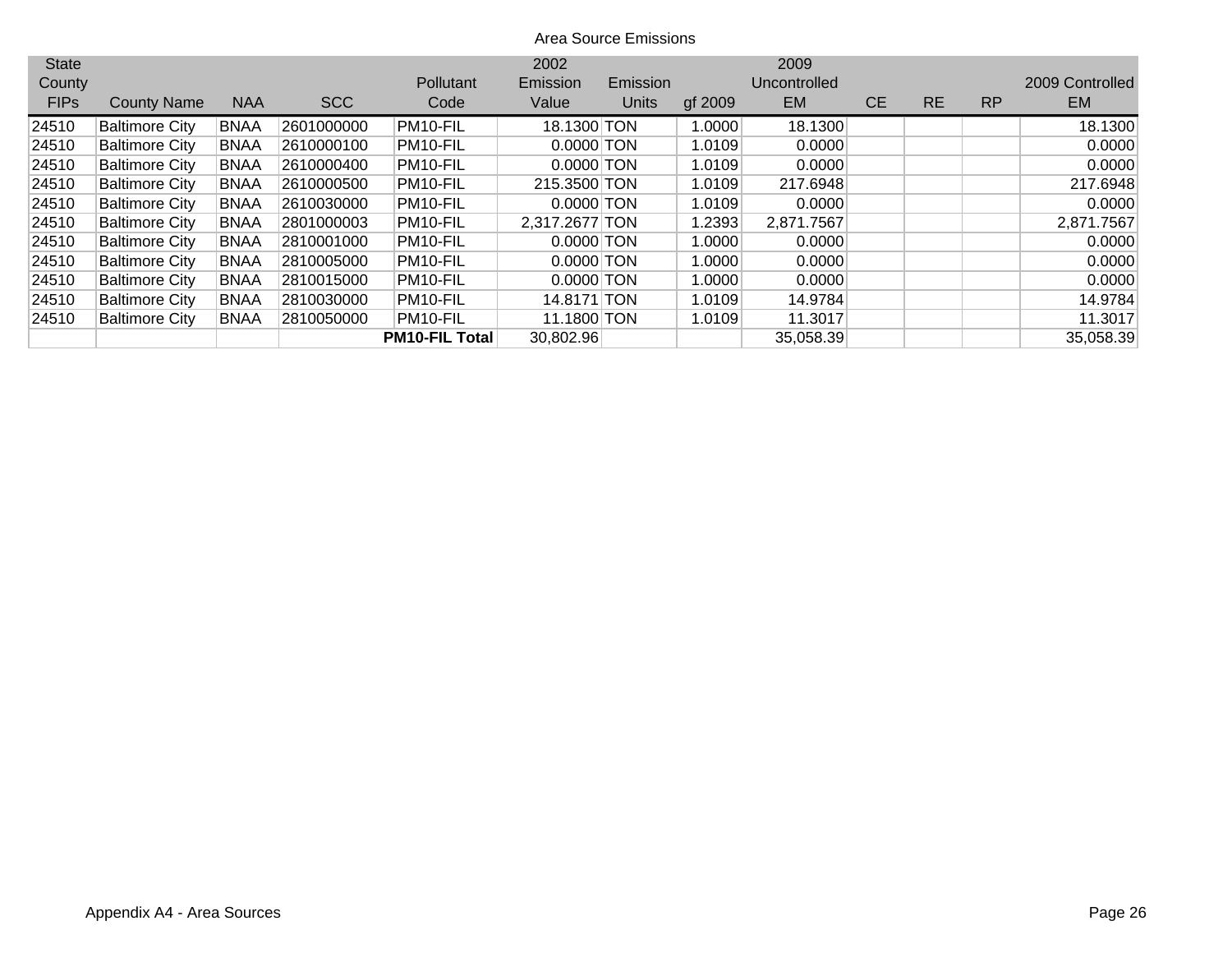| <b>State</b> |                    |             |            |           | 2002           |          |         | 2009         |           |           |           |                 |
|--------------|--------------------|-------------|------------|-----------|----------------|----------|---------|--------------|-----------|-----------|-----------|-----------------|
| County       |                    |             |            | Pollutant | Emission       | Emission |         | Uncontrolled |           |           |           | 2009 Controlled |
| <b>FIPs</b>  | <b>County Name</b> | <b>NAA</b>  | <b>SCC</b> | Code      | Value          | Units    | gf 2009 | EM           | <b>CE</b> | <b>RE</b> | <b>RP</b> | <b>EM</b>       |
| 24003        | Anne Arundel       | <b>BNAA</b> | 2102004000 | PM10-PRI  | 3.1280 TON     |          | 1.0857  | 3.3960       |           |           |           | 3.3960          |
| 24003        | Anne Arundel       | <b>BNAA</b> | 2102005000 | PM10-PRI  | 11.0391 TON    |          | 1.0857  | 11.9851      |           |           |           | 11.9851         |
| 24003        | Anne Arundel       | <b>BNAA</b> | 2103002000 | PM10-PRI  | 3.6026 TON     |          | 1.0857  | 3.9113       |           |           |           | 3.9113          |
| 24003        | Anne Arundel       | <b>BNAA</b> | 2103004000 | PM10-PRI  | 12.3628 TON    |          | 1.0857  | 13.4222      |           |           |           | 13.4222         |
| 24003        | Anne Arundel       | <b>BNAA</b> | 2103005000 | PM10-PRI  | 1.3142 TON     |          | 1.0857  | 1.4268       |           |           |           | 1.4268          |
| 24003        | Anne Arundel       | <b>BNAA</b> | 2103006000 | PM10-PRI  | 13.5410 TON    |          | 1.0857  | 14.7014      |           |           |           | 14.7014         |
| 24003        | Anne Arundel       | <b>BNAA</b> | 2103007000 | PM10-PRI  | 0.1780 TON     |          | 1.0857  | 0.1933       |           |           |           | 0.1933          |
| 24003        | Anne Arundel       | <b>BNAA</b> | 2103011000 | PM10-PRI  | 0.8815 TON     |          | 1.0857  | 0.9570       |           |           |           | 0.9570          |
| 24003        | Anne Arundel       | <b>BNAA</b> | 2104002000 | PM10-PRI  | 0.7923 TON     |          | 1.0000  | 0.7923       |           |           |           | 0.7923          |
| 24003        | Anne Arundel       | <b>BNAA</b> | 2104004000 | PM10-PRI  | 21.7726 TON    |          | 1.0848  | 23.6191      |           |           |           | 23.6191         |
| 24003        | Anne Arundel       | <b>BNAA</b> | 2104006000 | PM10-PRI  | 19.2124 TON    |          | 1.0848  | 20.8419      |           |           |           | 20.8419         |
| 24003        | Anne Arundel       | <b>BNAA</b> | 2104007000 | PM10-PRI  | 1.0091 TON     |          | 1.0848  | 1.0947       |           |           |           | 1.0947          |
| 24003        | Anne Arundel       | <b>BNAA</b> | 2104008001 | PM10-PRI  | 74.9564 TON    |          | 1.0000  | 74.9595      |           |           |           | 74.9595         |
| 24003        | Anne Arundel       | <b>BNAA</b> | 2104008010 | PM10-PRI  | 311.4180 TON   |          | 1.0000  | 311.4306     |           |           |           | 311.4306        |
| 24003        | Anne Arundel       | <b>BNAA</b> | 2104008030 | PM10-PRI  | 12.5946 TON    |          | 1.0000  | 12.5951      |           |           |           | 12.5951         |
| 24003        | Anne Arundel       | <b>BNAA</b> | 2104008050 | PM10-PRI  | 27.0798 TON    |          | 1.0000  | 27.0809      |           |           |           | 27.0809         |
| 24003        | Anne Arundel       | <b>BNAA</b> | 2104008053 | PM10-PRI  | 1.3663 TON     |          | 1.0000  | 1.3664       |           |           |           | 1.3664          |
| 24003        | Anne Arundel       | <b>BNAA</b> | 2104008060 | PM10-PRI  | 7.0508 TON     |          | 1.1800  | 8.3199       |           |           |           | 8.3199          |
| 24003        | Anne Arundel       | <b>BNAA</b> | 2104008070 | PM10-PRI  | 55.9207 TON    |          | 1.0508  | 58.7621      |           |           |           | 58.7621         |
| 24003        | Anne Arundel       | <b>BNAA</b> | 2104009000 | PM10-PRI  | 10.4738 TON    |          | 1.0000  | 10.4742      |           |           |           | 10.4742         |
| 24003        | Anne Arundel       | <b>BNAA</b> | 2104011000 | PM10-PRI  | 1.5426 TON     |          | 1.0848  | 1.6734       |           |           |           | 1.6734          |
| 24003        | Anne Arundel       | <b>BNAA</b> | 2199008000 | PM10-PRI  | 1.6435 TON     |          | 1.1800  | 1.9393       |           |           |           | 1.9393          |
| 24003        | Anne Arundel       | <b>BNAA</b> | 2294000000 | PM10-PRI  | 2,572.0876 TON |          | 1.1580  | 2,978.3990   |           |           |           | 2,978.3990      |
| 24003        | Anne Arundel       | <b>BNAA</b> | 2296000000 | PM10-PRI  | 46.2591 TON    |          | 1.0909  | 50.4640      |           |           |           | 50.4640         |
| 24003        | Anne Arundel       | <b>BNAA</b> | 2302002100 | PM10-PRI  | 15.4037 TON    |          | 1.0348  | 15.9391      |           |           |           | 15.9391         |
| 24003        | Anne Arundel       | <b>BNAA</b> | 2302002200 | PM10-PRI  | 101.0457 TON   |          | 1.0348  | 104.5580     |           |           |           | 104.5580        |
| 24003        | Anne Arundel       | <b>BNAA</b> | 2302003100 | PM10-PRI  | 25.5496 TON    |          | 1.0348  | 26.4377      |           |           |           | 26.4377         |
| 24003        | Anne Arundel       | <b>BNAA</b> | 2302003200 | PM10-PRI  | 1.9927 TON     |          | 1.0348  | 2.0620       |           |           |           | 2.0620          |
| 24003        | Anne Arundel       | <b>BNAA</b> | 2311010000 | PM10-PRI  | 96.2894 TON    |          | 1.0848  | 104.4559     |           |           |           | 104.4559        |
| 24003        | Anne Arundel       | <b>BNAA</b> | 2311020000 | PM10-PRI  | 380.7773 TON   |          | 1.0848  | 413.0716     |           |           |           | 413.0716        |
| 24003        | Anne Arundel       | <b>BNAA</b> | 2311030000 | PM10-PRI  | 1,555.8014 TON |          | 1.1480  | 1,786.1171   |           |           |           | 1,786.1171      |
| 24003        | Anne Arundel       | <b>BNAA</b> | 2601000000 | PM10-PRI  | $0.0000$ TON   |          | 1.0000  | 0.0000       |           |           |           | 0.0000          |
| 24003        | Anne Arundel       | <b>BNAA</b> | 2610000100 | PM10-PRI  | 5.3457 TON     |          | 1.0508  | 5.6174       |           |           |           | 5.6174          |
| 24003        | Anne Arundel       | <b>BNAA</b> | 2610000400 | PM10-PRI  | 4.5856 TON     |          | 1.0508  | 4.8186       |           |           |           | 4.8186          |
| 24003        | Anne Arundel       | <b>BNAA</b> | 2610000500 | PM10-PRI  | 657.2900 TON   |          | 1.0508  | 690.6882     |           |           |           | 690.6882        |
| 24003        | Anne Arundel       | <b>BNAA</b> | 2610030000 | PM10-PRI  | 7.8151 TON     |          | 1.0508  | 8.2122       |           |           |           | 8.2122          |
| 24003        | Anne Arundel       | <b>BNAA</b> | 2801000003 | PM10-PRI  | 172.6513 TON   |          | 1.2393  | 213.9643     |           |           |           | 213.9643        |
| 24003        | Anne Arundel       | <b>BNAA</b> | 2810001000 | PM10-PRI  | 0.0281 TON     |          | 1.0000  | 0.0281       |           |           |           | 0.0281          |
| 24003        | Anne Arundel       | <b>BNAA</b> | 2810005000 | PM10-PRI  | $0.0000$ TON   |          | 1.0000  | 0.0000       |           |           |           | 0.0000          |
| 24003        | Anne Arundel       | <b>BNAA</b> | 2810015000 | PM10-PRI  | $0.3150$ TON   |          | 1.0000  | 0.3150       |           |           |           | 0.3150          |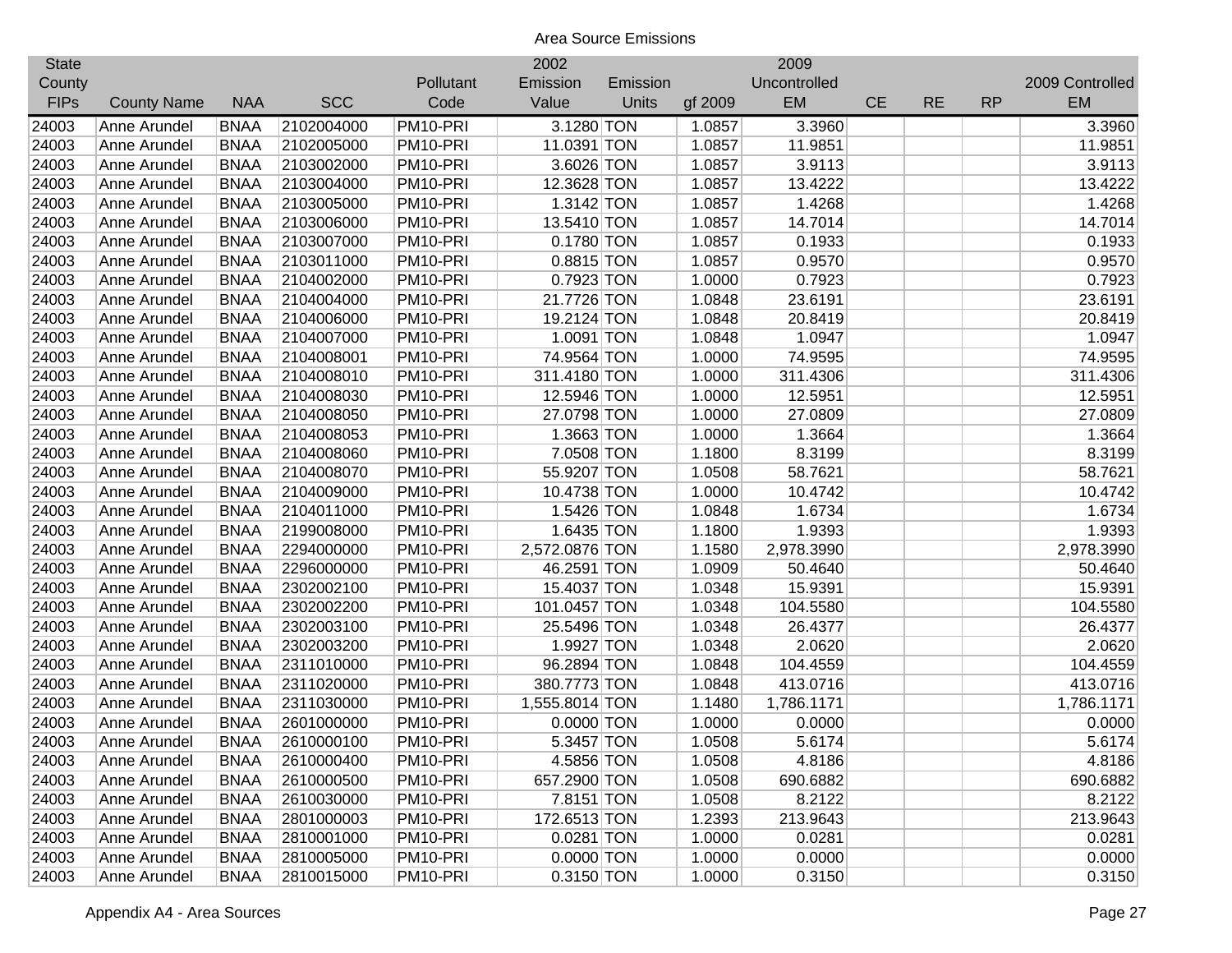| <b>State</b> |                    |             |            |           | 2002           |              |         | 2009         |           |           |           |                 |
|--------------|--------------------|-------------|------------|-----------|----------------|--------------|---------|--------------|-----------|-----------|-----------|-----------------|
| County       |                    |             |            | Pollutant | Emission       | Emission     |         | Uncontrolled |           |           |           | 2009 Controlled |
| <b>FIPs</b>  | <b>County Name</b> | <b>NAA</b>  | <b>SCC</b> | Code      | Value          | <b>Units</b> | gf 2009 | EM           | <b>CE</b> | <b>RE</b> | <b>RP</b> | <b>EM</b>       |
| 24003        | Anne Arundel       | <b>BNAA</b> | 2810030000 | PM10-PRI  | 3.1298 TON     |              | 1.0508  | 3.2889       |           |           |           | 3.2889          |
| 24003        | Anne Arundel       | <b>BNAA</b> | 2810050000 | PM10-PRI  | 6.2500 TON     |              | 1.0508  | 6.5676       |           |           |           | 6.5676          |
| 24005        | <b>Baltimore</b>   | <b>BNAA</b> | 2102004000 | PM10-PRI  | 3.9100 TON     |              | 1.1566  | 4.5225       |           |           |           | 4.5225          |
| 24005        | <b>Baltimore</b>   | <b>BNAA</b> | 2102005000 | PM10-PRI  | 13.8787 TON    |              | 1.1566  | 16.0527      |           |           |           | 16.0527         |
| 24005        | <b>Baltimore</b>   | <b>BNAA</b> | 2103002000 | PM10-PRI  | 10.8078 TON    |              | 1.1566  | 12.5007      |           |           |           | 12.5007         |
| 24005        | <b>Baltimore</b>   | <b>BNAA</b> | 2103004000 | PM10-PRI  | 15.5361 TON    |              | 1.1566  | 17.9697      |           |           |           | 17.9697         |
| 24005        | <b>Baltimore</b>   | <b>BNAA</b> | 2103005000 | PM10-PRI  | 1.6606 TON     |              | 1.1566  | 1.9208       |           |           |           | 1.9208          |
| 24005        | <b>Baltimore</b>   | <b>BNAA</b> | 2103006000 | PM10-PRI  | 30.1644 TON    |              | 1.1566  | 34.8894      |           |           |           | 34.8894         |
| 24005        | <b>Baltimore</b>   | <b>BNAA</b> | 2103007000 | PM10-PRI  | $0.1842$ TON   |              | 1.1566  | 0.2130       |           |           |           | 0.2130          |
| 24005        | <b>Baltimore</b>   | <b>BNAA</b> | 2103011000 | PM10-PRI  | 1.1019 TON     |              | 1.1566  | 1.2744       |           |           |           | 1.2744          |
| 24005        | <b>Baltimore</b>   | <b>BNAA</b> | 2104002000 | PM10-PRI  | 1.4061 TON     |              | 1.0000  | 1.4061       |           |           |           | 1.4061          |
| 24005        | <b>Baltimore</b>   | <b>BNAA</b> | 2104004000 | PM10-PRI  | 27.3700 TON    |              | 1.0677  | 29.2239      |           |           |           | 29.2239         |
| 24005        | <b>Baltimore</b>   | <b>BNAA</b> | 2104006000 | PM10-PRI  | 51.3098 TON    |              | 1.0677  | 54.7853      |           |           |           | 54.7853         |
| 24005        | <b>Baltimore</b>   | <b>BNAA</b> | 2104007000 | PM10-PRI  | $1.0440$ TON   |              | 1.0677  | 1.1147       |           |           |           | 1.1147          |
| 24005        | <b>Baltimore</b>   | <b>BNAA</b> | 2104008001 | PM10-PRI  | 43.9975 TON    |              | 1.0000  | 43.9993      |           |           |           | 43.9993         |
| 24005        | <b>Baltimore</b>   | <b>BNAA</b> | 2104008010 | PM10-PRI  | 319.1343 TON   |              | 1.0000  | 319.1472     |           |           |           | 319.1472        |
| 24005        | <b>Baltimore</b>   | <b>BNAA</b> | 2104008030 | PM10-PRI  | 12.9067 TON    |              | 1.0000  | 12.9072      |           |           |           | 12.9072         |
| 24005        | <b>Baltimore</b>   | <b>BNAA</b> | 2104008050 | PM10-PRI  | 27.7507 TON    |              | 1.0000  | 27.7519      |           |           |           | 27.7519         |
| 24005        | <b>Baltimore</b>   | <b>BNAA</b> | 2104008053 | PM10-PRI  | 1.3830 TON     |              | 1.0000  | 1.3831       |           |           |           | 1.3831          |
| 24005        | <b>Baltimore</b>   | <b>BNAA</b> | 2104008060 | PM10-PRI  | 7.0927 TON     |              | 1.1800  | 8.3693       |           |           |           | 8.3693          |
| 24005        | <b>Baltimore</b>   | <b>BNAA</b> | 2104008070 | PM10-PRI  | 93.9263 TON    |              | 1.0586  | 99.4292      |           |           |           | 99.4292         |
| 24005        | <b>Baltimore</b>   | <b>BNAA</b> | 2104009000 | PM10-PRI  | 6.1479 TON     |              | 1.0000  | 6.1481       |           |           |           | 6.1481          |
| 24005        | <b>Baltimore</b>   | <b>BNAA</b> | 2104011000 | PM10-PRI  | 1.9393 TON     |              | 1.0586  | 2.0529       |           |           |           | 2.0529          |
| 24005        | <b>Baltimore</b>   | <b>BNAA</b> | 2199008000 | PM10-PRI  | 1.6533 TON     |              | 1.1800  | 1.9508       |           |           |           | 1.9508          |
| 24005        | <b>Baltimore</b>   | <b>BNAA</b> | 2294000000 | PM10-PRI  | 3,287.4341 TON |              | 1.1407  | 3,750.0053   |           |           |           | 3,750.0053      |
| 24005        | Baltimore          | <b>BNAA</b> | 2296000000 | PM10-PRI  | 19.1966 TON    |              | 1.0909  | 20.9416      |           |           |           | 20.9416         |
| 24005        | <b>Baltimore</b>   | <b>BNAA</b> | 2302002100 | PM10-PRI  | 21.7188 TON    |              | 1.0348  | 22.4738      |           |           |           | 22.4738         |
| 24005        | <b>Baltimore</b>   | <b>BNAA</b> | 2302002200 | PM10-PRI  | 140.7403 TON   |              | 1.0348  | 145.6323     |           |           |           | 145.6323        |
| 24005        | <b>Baltimore</b>   | <b>BNAA</b> | 2302003100 | PM10-PRI  | 36.0579 TON    |              | 1.0348  | 37.3113      |           |           |           | 37.3113         |
| 24005        | <b>Baltimore</b>   | <b>BNAA</b> | 2302003200 | PM10-PRI  | 2.7577 TON     |              | 1.0348  | 2.8536       |           |           |           | 2.8536          |
| 24005        | <b>Baltimore</b>   | <b>BNAA</b> | 2311010000 | PM10-PRI  | 101.3892 TON   |              | 1.0677  | 108.2569     |           |           |           | 108.2569        |
| 24005        | <b>Baltimore</b>   | <b>BNAA</b> | 2311020000 | PM10-PRI  | 1,338.2303 TON |              | 1.0677  | 1,428.8771   |           |           |           | 1,428.8771      |
| 24005        | <b>Baltimore</b>   | <b>BNAA</b> | 2311030000 | PM10-PRI  | 1,784.6539 TON |              | 1.1480  | 2,048.8482   |           |           |           | 2,048.8482      |
| 24005        | <b>Baltimore</b>   | <b>BNAA</b> | 2601000000 | PM10-PRI  | 4.6936 TON     |              | 1.0000  | 4.6936       |           |           |           | 4.6936          |
| 24005        | <b>Baltimore</b>   | <b>BNAA</b> | 2610000100 | PM10-PRI  | 5.6534 TON     |              | 1.0586  | 5.9847       |           |           |           | 5.9847          |
| 24005        | <b>Baltimore</b>   | <b>BNAA</b> | 2610000400 | PM10-PRI  | 4.8738 TON     |              | 1.0586  | 5.1593       |           |           |           | 5.1593          |
| 24005        | <b>Baltimore</b>   | <b>BNAA</b> | 2610000500 | PM10-PRI  | 911.0800 TON   |              | 1.0586  | 964.4573     |           |           |           | 964.4573        |
| 24005        | <b>Baltimore</b>   | <b>BNAA</b> | 2610030000 | PM10-PRI  | 15.7246 TON    |              | 1.0586  | 16.6459      |           |           |           | 16.6459         |
| 24005        | <b>Baltimore</b>   | <b>BNAA</b> | 2801000003 | PM10-PRI  | 480.4831 TON   |              | 1.2393  | 595.4559     |           |           |           | 595.4559        |
| 24005        | <b>Baltimore</b>   | <b>BNAA</b> | 2810001000 | PM10-PRI  | 1.7111 TON     |              | 1.0000  | 1.7111       |           |           |           | 1.7111          |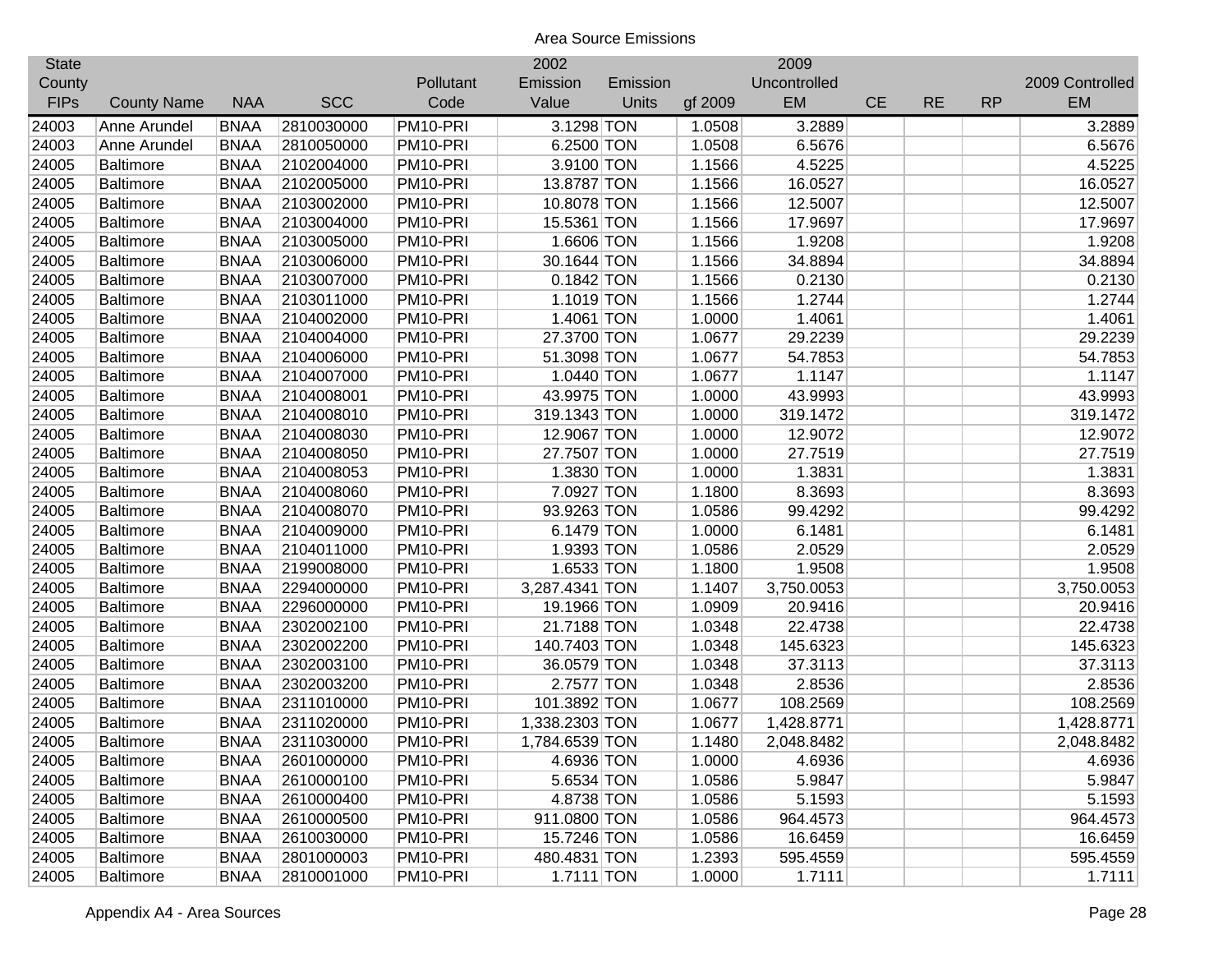| <b>State</b> |                    |             |            |           | 2002           |              |         | 2009         |           |           |           |                 |
|--------------|--------------------|-------------|------------|-----------|----------------|--------------|---------|--------------|-----------|-----------|-----------|-----------------|
| County       |                    |             |            | Pollutant | Emission       | Emission     |         | Uncontrolled |           |           |           | 2009 Controlled |
| <b>FIPs</b>  | <b>County Name</b> | <b>NAA</b>  | <b>SCC</b> | Code      | Value          | <b>Units</b> | gf 2009 | EM           | <b>CE</b> | <b>RE</b> | <b>RP</b> | EM              |
| 24005        | <b>Baltimore</b>   | <b>BNAA</b> | 2810005000 | PM10-PRI  | $0.0000$ TON   |              | 1.0000  | 0.0000       |           |           |           | 0.0000          |
| 24005        | <b>Baltimore</b>   | <b>BNAA</b> | 2810015000 | PM10-PRI  | 8.4420 TON     |              | 1.0000  | 8.4420       |           |           |           | 8.4420          |
| 24005        | <b>Baltimore</b>   | <b>BNAA</b> | 2810030000 | PM10-PRI  | 4.0427 TON     |              | 1.0586  | 4.2796       |           |           |           | 4.2796          |
| 24005        | <b>Baltimore</b>   | <b>BNAA</b> | 2810050000 | PM10-PRI  | 7.4500 TON     |              | 1.0586  | 7.8865       |           |           |           | 7.8865          |
| 24013        | Carroll            | <b>BNAA</b> | 2102004000 | PM10-PRI  | 1.9320 TON     |              | 1.1030  | 2.1309       |           |           |           | 2.1309          |
| 24013        | Carroll            | <b>BNAA</b> | 2102005000 | PM10-PRI  | 6.8196 TON     |              | 1.1030  | 7.5218       |           |           |           | 7.5218          |
| 24013        | Carroll            | <b>BNAA</b> | 2103002000 | PM10-PRI  | 3.6026 TON     |              | 1.1030  | 3.9735       |           |           |           | 3.9735          |
| 24013        | Carroll            | <b>BNAA</b> | 2103004000 | PM10-PRI  | 7.6468 TON     |              | 1.1030  | 8.4342       |           |           |           | 8.4342          |
| 24013        | Carroll            | <b>BNAA</b> | 2103005000 | PM10-PRI  | $0.8124$ TON   |              | 1.1030  | 0.8960       |           |           |           | 0.8960          |
| 24013        | Carroll            | <b>BNAA</b> | 2103006000 | PM10-PRI  | 2.8400 TON     |              | 1.1030  | 3.1324       |           |           |           | 3.1324          |
| 24013        | Carroll            | <b>BNAA</b> | 2103007000 | PM10-PRI  | 0.0696 TON     |              | 1.1030  | 0.0768       |           |           |           | 0.0768          |
| 24013        | Carroll            | <b>BNAA</b> | 2103011000 | PM10-PRI  | 0.5509 TON     |              | 1.1030  | 0.6077       |           |           |           | 0.6077          |
| 24013        | Carroll            | <b>BNAA</b> | 2104002000 | PM10-PRI  | $0.6993$ TON   |              | 1.0000  | 0.6993       |           |           |           | 0.6993          |
| 24013        | Carroll            | <b>BNAA</b> | 2104004000 | PM10-PRI  | 13.4646 TON    |              | 1.1352  | 15.2854      |           |           |           | 15.2854         |
| 24013        | Carroll            | <b>BNAA</b> | 2104006000 | PM10-PRI  | 2.9815 TON     |              | 1.1352  | 3.3847       |           |           |           | 3.3847          |
| 24013        | Carroll            | <b>BNAA</b> | 2104007000 | PM10-PRI  | $0.3945$ TON   |              | 1.1352  | 0.4479       |           |           |           | 0.4479          |
| 24013        | Carroll            | <b>BNAA</b> | 2104008001 | PM10-PRI  | 29.3112 TON    |              | 1.0000  | 29.3124      |           |           |           | 29.3124         |
| 24013        | Carroll            | <b>BNAA</b> | 2104008010 | PM10-PRI  | 84.1957 TON    |              | 1.0000  | 84.1991      |           |           |           | 84.1991         |
| 24013        | Carroll            | <b>BNAA</b> | 2104008030 | PM10-PRI  | 3.4051 TON     |              | 1.0000  | 3.4052       |           |           |           | 3.4052          |
| 24013        | Carroll            | <b>BNAA</b> | 2104008050 | PM10-PRI  | 7.3214 TON     |              | 1.0000  | 7.3216       |           |           |           | 7.3216          |
| 24013        | Carroll            | <b>BNAA</b> | 2104008053 | PM10-PRI  | 2.5217 TON     |              | 1.0000  | 2.5218       |           |           |           | 2.5218          |
| 24013        | Carroll            | <b>BNAA</b> | 2104008060 | PM10-PRI  | 13.3993 TON    |              | 1.1800  | 15.8111      |           |           |           | 15.8111         |
| 24013        | Carroll            | <b>BNAA</b> | 2104008070 | PM10-PRI  | 21.7715 TON    |              | 1.1220  | 24.4283      |           |           |           | 24.4283         |
| 24013        | Carroll            | <b>BNAA</b> | 2104009000 | PM10-PRI  | 4.0957 TON     |              | 1.0000  | 4.0959       |           |           |           | 4.0959          |
| 24013        | Carroll            | <b>BNAA</b> | 2104011000 | PM10-PRI  | 0.9476 TON     |              | 1.1352  | 1.0757       |           |           |           | 1.0757          |
| 24013        | Carroll            | <b>BNAA</b> | 2199008000 | PM10-PRI  | 3.1233 TON     |              | 1.1800  | 3.6855       |           |           |           | 3.6855          |
| 24013        | Carroll            | <b>BNAA</b> | 2294000000 | PM10-PRI  | 831.5590 TON   |              | 1.1605  | 965.0269     |           |           |           | 965.0269        |
| 24013        | Carroll            | <b>BNAA</b> | 2296000000 | PM10-PRI  | 112.2018 TON   |              | 1.0909  | 122.4009     |           |           |           | 122.4009        |
| 24013        | Carroll            | <b>BNAA</b> | 2302002100 | PM10-PRI  | 3.9510 TON     |              | 1.0348  | 4.0883       |           |           |           | 4.0883          |
| 24013        | Carroll            | <b>BNAA</b> | 2302002200 | PM10-PRI  | 27.9676 TON    |              | 1.0348  | 28.9398      |           |           |           | 28.9398         |
| 24013        | Carroll            | <b>BNAA</b> | 2302003100 | PM10-PRI  | 8.6675 TON     |              | 1.0348  | 8.9688       |           |           |           | 8.9688          |
| 24013        | Carroll            | <b>BNAA</b> | 2302003200 | PM10-PRI  | $0.1653$ TON   |              | 1.0348  | 0.1710       |           |           |           | 0.1710          |
| 24013        | Carroll            | <b>BNAA</b> | 2311010000 | PM10-PRI  | 80.2583 TON    |              | 1.1352  | 91.1113      |           |           |           | 91.1113         |
| 24013        | Carroll            | <b>BNAA</b> | 2311020000 | PM10-PRI  | 153.0455 TON   |              | 1.1352  | 173.7412     |           |           |           | 173.7412        |
| 24013        | Carroll            | <b>BNAA</b> | 2311030000 | PM10-PRI  | 1,230.6593 TON |              | 1.1480  | 1,412.8421   |           |           |           | 1,412.8421      |
| 24013        | Carroll            | <b>BNAA</b> | 2601000000 | PM10-PRI  | $0.0000$ TON   |              | 1.0000  | 0.0000       |           |           |           | 0.0000          |
| 24013        | Carroll            | <b>BNAA</b> | 2610000100 | PM10-PRI  | $0.2557$ TON   |              | 1.1220  | 0.2869       |           |           |           | 0.2869          |
| 24013        | Carroll            | <b>BNAA</b> | 2610000400 | PM10-PRI  | $0.2535$ TON   |              | 1.1220  | 0.2844       |           |           |           | 0.2844          |
| 24013        | Carroll            | <b>BNAA</b> | 2610000500 | PM10-PRI  | 357.5300 TON   |              | 1.1220  | 401.1589     |           |           |           | 401.1589        |
| 24013        | Carroll            | <b>BNAA</b> | 2610030000 | PM10-PRI  | 1.6570 TON     |              | 1.1220  | 1.8592       |           |           |           | 1.8592          |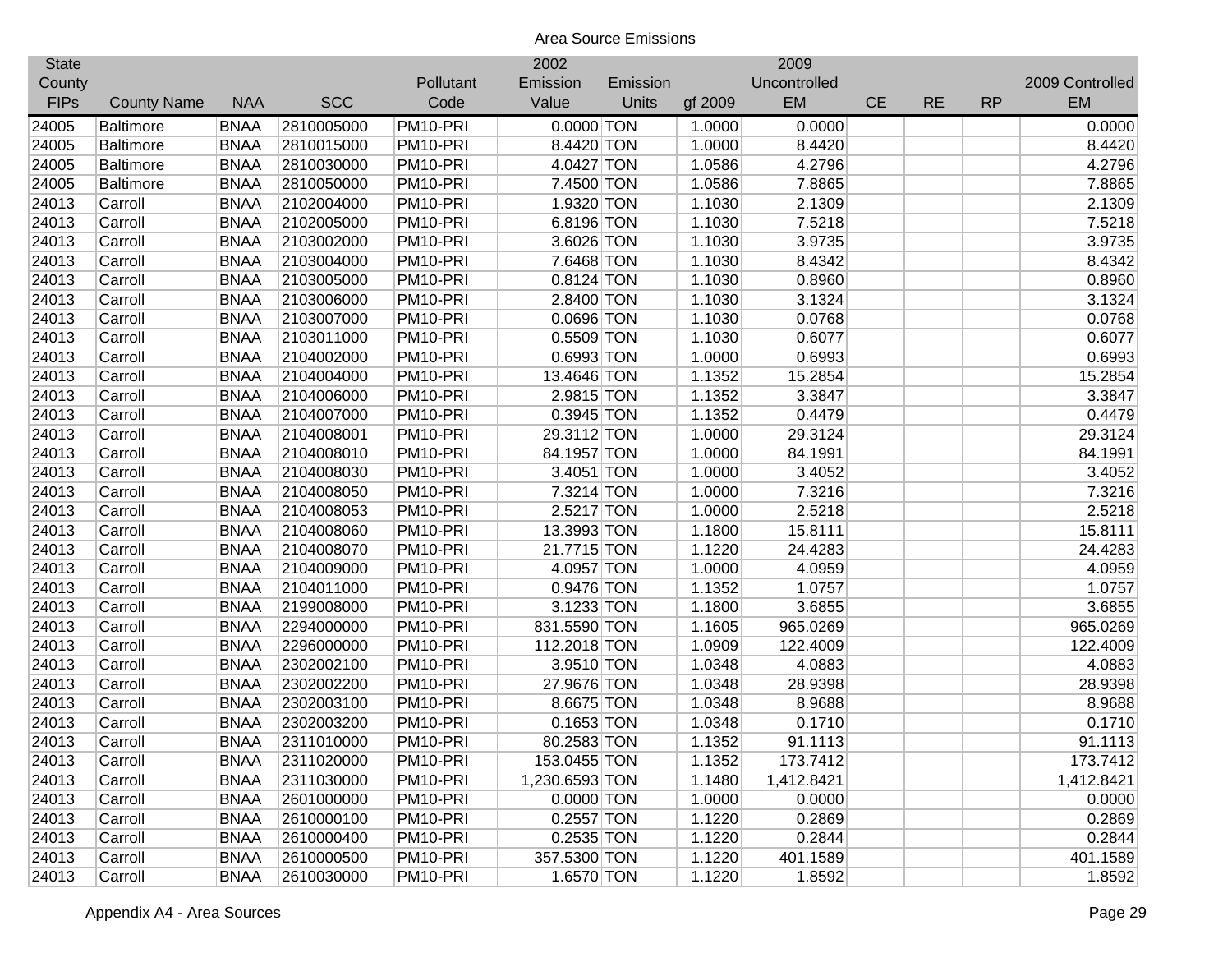| <b>State</b> |                    |             |            |           | 2002           |          |         | 2009         |           |           |           |                 |
|--------------|--------------------|-------------|------------|-----------|----------------|----------|---------|--------------|-----------|-----------|-----------|-----------------|
| County       |                    |             |            | Pollutant | Emission       | Emission |         | Uncontrolled |           |           |           | 2009 Controlled |
| <b>FIPs</b>  | <b>County Name</b> | <b>NAA</b>  | <b>SCC</b> | Code      | Value          | Units    | gf 2009 | EM           | <b>CE</b> | <b>RE</b> | <b>RP</b> | EM              |
| 24013        | Carroll            | <b>BNAA</b> | 2801000003 | PM10-PRI  | 948.6901 TON   |          | 1.2393  | 1,175.6981   |           |           |           | 1,175.6981      |
| 24013        | Carroll            | <b>BNAA</b> | 2810001000 | PM10-PRI  | 0.1870 TON     |          | 1.0000  | 0.1870       |           |           |           | 0.1870          |
| 24013        | Carroll            | <b>BNAA</b> | 2810005000 | PM10-PRI  | $0.0000$ TON   |          | 1.0000  | 0.0000       |           |           |           | 0.0000          |
| 24013        | Carroll            | <b>BNAA</b> | 2810015000 | PM10-PRI  | $0.0000$ TON   |          | 1.0000  | 0.0000       |           |           |           | 0.0000          |
| 24013        | Carroll            | <b>BNAA</b> | 2810030000 | PM10-PRI  | 1.2110 TON     |          | 1.1220  | 1.3587       |           |           |           | 1.3587          |
| 24013        | Carroll            | <b>BNAA</b> | 2810050000 | PM10-PRI  | 0.9400 TON     |          | 1.1220  | 1.0547       |           |           |           | 1.0547          |
| 24025        | Harford            | <b>BNAA</b> | 2102004000 | PM10-PRI  | 1.7250 TON     |          | 1.1667  | 2.0125       |           |           |           | 2.0125          |
| 24025        | Harford            | <b>BNAA</b> | 2102005000 | PM10-PRI  | 6.0783 TON     |          | 1.1667  | 7.0914       |           |           |           | 7.0914          |
| 24025        | Harford            | <b>BNAA</b> | 2103002000 | PM10-PRI  | 3.6026 TON     |          | 1.1667  | 4.2030       |           |           |           | 4.2030          |
| 24025        | Harford            | <b>BNAA</b> | 2103004000 | PM10-PRI  | 6.8094 TON     |          | 1.1667  | 7.9443       |           |           |           | 7.9443          |
| 24025        | Harford            | <b>BNAA</b> | 2103005000 | PM10-PRI  | 0.7288 TON     |          | 1.1667  | 0.8502       |           |           |           | 0.8502          |
| 24025        | Harford            | <b>BNAA</b> | 2103006000 | PM10-PRI  | 5.7974 TON     |          | 1.1667  | 6.7637       |           |           |           | 6.7637          |
| 24025        | Harford            | <b>BNAA</b> | 2103007000 | PM10-PRI  | $0.1542$ TON   |          | 1.1667  | 0.1799       |           |           |           | 0.1799          |
| 24025        | Harford            | <b>BNAA</b> | 2103011000 | PM10-PRI  | 0.4848 TON     |          | 1.1667  | 0.5656       |           |           |           | 0.5656          |
| 24025        | Harford            | <b>BNAA</b> | 2104002000 | PM10-PRI  | 1.0773 TON     |          | 1.0000  | 1.0773       |           |           |           | 1.0773          |
| 24025        | Harford            | <b>BNAA</b> | 2104004000 | PM10-PRI  | 11.9881 TON    |          | 1.1399  | 13.6647      |           |           |           | 13.6647         |
| 24025        | Harford            | <b>BNAA</b> | 2104006000 | PM10-PRI  | 8.0171 TON     |          | 1.1399  | 9.1384       |           |           |           | 9.1384          |
| 24025        | Harford            | <b>BNAA</b> | 2104007000 | PM10-PRI  | 0.8740 TON     |          | 1.1399  | 0.9962       |           |           |           | 0.9962          |
| 24025        | Harford            | <b>BNAA</b> | 2104008001 | PM10-PRI  | 27.6052 TON    |          | 1.0000  | 27.6063      |           |           |           | 27.6063         |
| 24025        | Harford            | <b>BNAA</b> | 2104008010 | PM10-PRI  | 91.7727 TON    |          | 1.0000  | 91.7764      |           |           |           | 91.7764         |
| 24025        | Harford            | <b>BNAA</b> | 2104008030 | PM10-PRI  | 3.7115 TON     |          | 1.0000  | 3.7117       |           |           |           | 3.7117          |
| 24025        | Harford            | <b>BNAA</b> | 2104008050 | PM10-PRI  | 7.9802 TON     |          | 1.0000  | 7.9805       |           |           |           | 7.9805          |
| 24025        | Harford            | <b>BNAA</b> | 2104008053 | PM10-PRI  | 1.4705 TON     |          | 1.0000  | 1.4706       |           |           |           | 1.4706          |
| 24025        | Harford            | <b>BNAA</b> | 2104008060 | PM10-PRI  | 7.6977 TON     |          | 1.1800  | 9.0832       |           |           |           | 9.0832          |
| 24025        | Harford            | <b>BNAA</b> | 2104008070 | PM10-PRI  | 29.3532 TON    |          | 1.1141  | 32.7011      |           |           |           | 32.7011         |
| 24025        | Harford            | <b>BNAA</b> | 2104009000 | PM10-PRI  | 3.8573 TON     |          | 1.0000  | 3.8575       |           |           |           | 3.8575          |
| 24025        | Harford            | <b>BNAA</b> | 2104011000 | PM10-PRI  | 0.8374 TON     |          | 1.1141  | 0.9329       |           |           |           | 0.9329          |
| 24025        | Harford            | <b>BNAA</b> | 2199008000 | PM10-PRI  | 1.7943 TON     |          | 1.1800  | 2.1172       |           |           |           | 2.1172          |
| 24025        | Harford            | <b>BNAA</b> | 2294000000 | PM10-PRI  | 2,178.9709 TON |          | 1.1637  | 2,535.6937   |           |           |           | 2,535.6937      |
| 24025        | Harford            | <b>BNAA</b> | 2296000000 | PM10-PRI  | 90.7048 TON    |          | 1.0909  | 98.9499      |           |           |           | 98.9499         |
| 24025        | Harford            | <b>BNAA</b> | 2302002100 | PM10-PRI  | 5.9018 TON     |          | 1.0348  | 6.1070       |           |           |           | 6.1070          |
| 24025        | Harford            | <b>BNAA</b> | 2302002200 | PM10-PRI  | 36.7604 TON    |          | 1.0348  | 38.0382      |           |           |           | 38.0382         |
| 24025        | Harford            | <b>BNAA</b> | 2302003100 | PM10-PRI  | 9.1019 TON     |          | 1.0348  | 9.4183       |           |           |           | 9.4183          |
| 24025        | Harford            | <b>BNAA</b> | 2302003200 | PM10-PRI  | $0.8024$ TON   |          | 1.0348  | 0.8303       |           |           |           | 0.8303          |
| 24025        | Harford            | <b>BNAA</b> | 2311010000 | PM10-PRI  | 81.9006 TON    |          | 1.1399  | 93.3546      |           |           |           | 93.3546         |
| 24025        | Harford            | <b>BNAA</b> | 2311020000 | PM10-PRI  | 119.5796 TON   |          | 1.1399  | 136.3031     |           |           |           | 136.3031        |
| 24025        | Harford            | <b>BNAA</b> | 2311030000 | PM10-PRI  | 1,241.8711 TON |          | 1.1480  | 1,425.7137   |           |           |           | 1,425.7137      |
| 24025        | Harford            | <b>BNAA</b> | 2601000000 | PM10-PRI  | 10.4957 TON    |          | 1.0000  | 10.4957      |           |           |           | 10.4957         |
| 24025        | Harford            | <b>BNAA</b> | 2610000100 | PM10-PRI  | 6.2544 TON     |          | 1.1141  | 6.9677       |           |           |           | 6.9677          |
| 24025        | Harford            | <b>BNAA</b> | 2610000400 | PM10-PRI  | 0.5852 TON     |          | 1.1141  | 0.6519       |           |           |           | 0.6519          |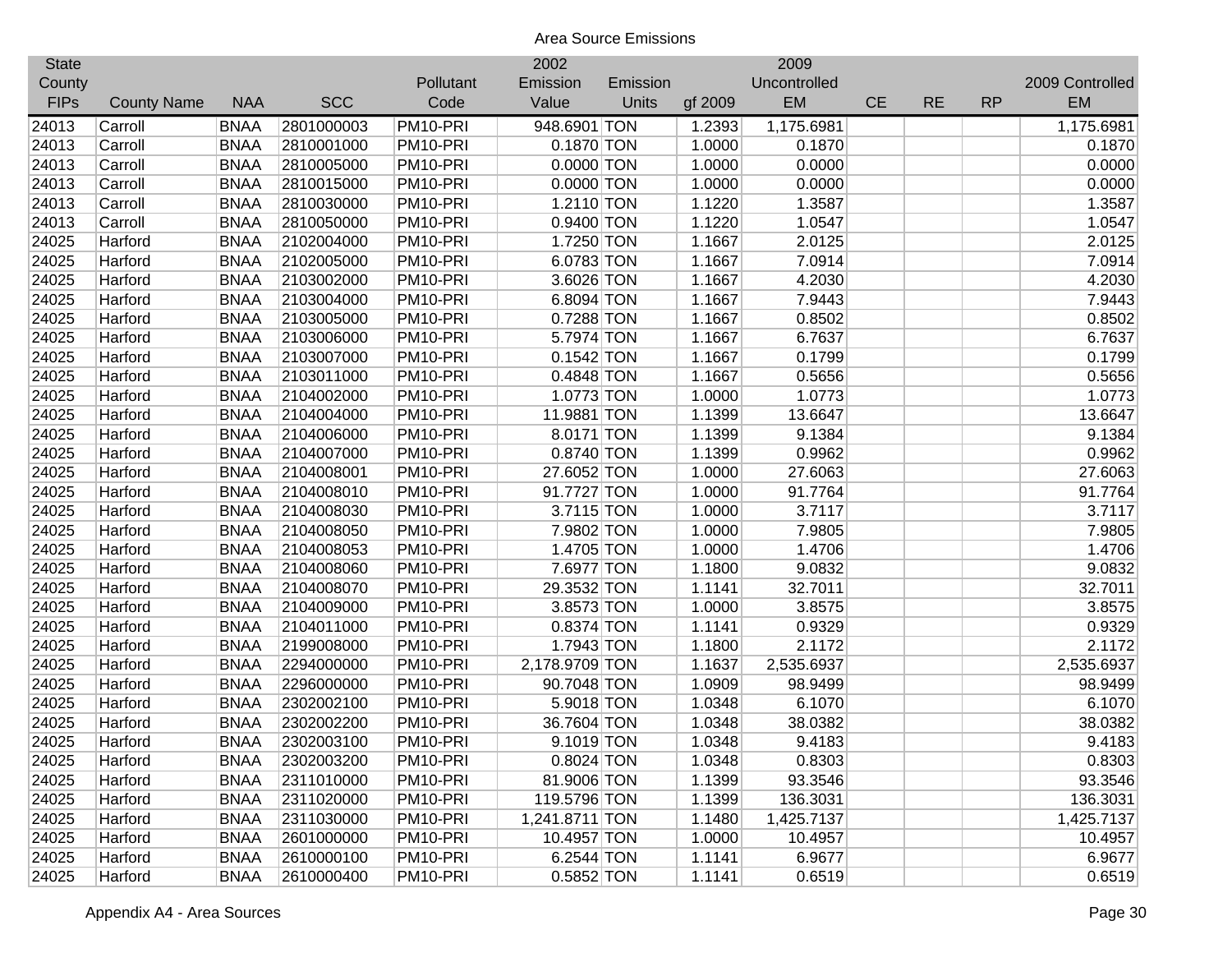| <b>State</b> |                    |             |            |           | 2002           |          |         | 2009         |           |           |           |                 |
|--------------|--------------------|-------------|------------|-----------|----------------|----------|---------|--------------|-----------|-----------|-----------|-----------------|
| County       |                    |             |            | Pollutant | Emission       | Emission |         | Uncontrolled |           |           |           | 2009 Controlled |
| <b>FIPs</b>  | <b>County Name</b> | <b>NAA</b>  | <b>SCC</b> | Code      | Value          | Units    | gf 2009 | <b>EM</b>    | <b>CE</b> | <b>RE</b> | <b>RP</b> | <b>EM</b>       |
| 24025        | Harford            | <b>BNAA</b> | 2610000500 | PM10-PRI  | 455.5300 TON   |          | 1.1141  | 507.4850     |           |           |           | 507.4850        |
| 24025        | Harford            | <b>BNAA</b> | 2610030000 | PM10-PRI  | $0.0262$ TON   |          | 1.1141  | 0.0292       |           |           |           | 0.0292          |
| 24025        | Harford            | <b>BNAA</b> | 2801000003 | PM10-PRI  | 553.2836 TON   |          | 1.2393  | 685.6765     |           |           |           | 685.6765        |
| 24025        | Harford            | <b>BNAA</b> | 2810001000 | PM10-PRI  | 1.3277 TON     |          | 1.0000  | 1.3277       |           |           |           | 1.3277          |
| 24025        | Harford            | <b>BNAA</b> | 2810005000 | PM10-PRI  | $0.0000$ TON   |          | 1.0000  | 0.0000       |           |           |           | 0.0000          |
| 24025        | Harford            | <b>BNAA</b> | 2810015000 | PM10-PRI  | $0.1470$ TON   |          | 1.0000  | 0.1470       |           |           |           | 0.1470          |
| 24025        | Harford            | <b>BNAA</b> | 2810030000 | PM10-PRI  | 1.2234 TON     |          | 1.1141  | 1.3629       |           |           |           | 1.3629          |
| 24025        | Harford            | <b>BNAA</b> | 2810050000 | PM10-PRI  | 1.6000 TON     |          | 1.1141  | 1.7825       |           |           |           | 1.7825          |
| 24027        | Howard             | <b>BNAA</b> | 2102004000 | PM10-PRI  | 0.8050 TON     |          | 1.0289  | 0.8282       |           |           |           | 0.8282          |
| 24027        | Howard             | <b>BNAA</b> | 2102005000 | PM10-PRI  | 2.8282 TON     |          | 1.0289  | 2.9099       |           |           |           | 2.9099          |
| 24027        | Howard             | <b>BNAA</b> | 2103002000 | PM10-PRI  | 3.6026 TON     |          | 1.0289  | 3.7066       |           |           |           | 3.7066          |
| 24027        | Howard             | <b>BNAA</b> | 2103004000 | PM10-PRI  | 3.1733 TON     |          | 1.0289  | 3.2650       |           |           |           | 3.2650          |
| 24027        | Howard             | <b>BNAA</b> | 2103005000 | PM10-PRI  | 0.3345 TON     |          | 1.0289  | 0.3442       |           |           |           | 0.3442          |
| 24027        | Howard             | <b>BNAA</b> | 2103006000 | PM10-PRI  | 8.5637 TON     |          | 1.0289  | 8.8110       |           |           |           | 8.8110          |
| 24027        | Howard             | <b>BNAA</b> | 2103007000 | PM10-PRI  | 0.0868 TON     |          | 1.0289  | 0.0893       |           |           |           | 0.0893          |
| 24027        | Howard             | <b>BNAA</b> | 2103011000 | PM10-PRI  | 0.2204 TON     |          | 1.0289  | 0.2267       |           |           |           | 0.2267          |
| 24027        | Howard             | <b>BNAA</b> | 2104002000 | PM10-PRI  | $0.0000$ TON   |          | 1.0000  | 0.0000       |           |           |           | 0.0000          |
| 24027        | Howard             | <b>BNAA</b> | 2104004000 | PM10-PRI  | 5.5974 TON     |          | 1.1310  | 6.3307       |           |           |           | 6.3307          |
| 24027        | Howard             | <b>BNAA</b> | 2104006000 | PM10-PRI  | 11.5251 TON    |          | 1.1310  | 13.0350      |           |           |           | 13.0350         |
| 24027        | Howard             | <b>BNAA</b> | 2104007000 | PM10-PRI  | 0.4921 TON     |          | 1.1310  | 0.5565       |           |           |           | 0.5565          |
| 24027        | Howard             | <b>BNAA</b> | 2104008001 | PM10-PRI  | 18.2298 TON    |          | 1.0000  | 18.2305      |           |           |           | 18.2305         |
| 24027        | Howard             | <b>BNAA</b> | 2104008010 | PM10-PRI  | 72.2326 TON    |          | 1.0000  | 72.2356      |           |           |           | 72.2356         |
| 24027        | Howard             | <b>BNAA</b> | 2104008030 | PM10-PRI  | 2.9213 TON     |          | 1.0000  | 2.9214       |           |           |           | 2.9214          |
| 24027        | Howard             | <b>BNAA</b> | 2104008050 | PM10-PRI  | 6.2811 TON     |          | 1.0000  | 6.2813       |           |           |           | 6.2813          |
| 24027        | Howard             | <b>BNAA</b> | 2104008053 | PM10-PRI  | 0.4837 TON     |          | 1.0000  | 0.4838       |           |           |           | 0.4838          |
| 24027        | Howard             | <b>BNAA</b> | 2104008060 | PM10-PRI  | 2.5530 TON     |          | 1.1800  | 3.0125       |           |           |           | 3.0125          |
| 24027        | Howard             | <b>BNAA</b> | 2104008070 | PM10-PRI  | 29.9185 TON    |          | 1.1161  | 33.3929      |           |           |           | 33.3929         |
| 24027        | Howard             | <b>BNAA</b> | 2104009000 | PM10-PRI  | 2.5473 TON     |          | 1.0000  | 2.5474       |           |           |           | 2.5474          |
| 24027        | Howard             | <b>BNAA</b> | 2104011000 | PM10-PRI  | 0.3967 TON     |          | 1.1310  | 0.4486       |           |           |           | 0.4486          |
| 24027        | Howard             | <b>BNAA</b> | 2199008000 | PM10-PRI  | 0.5951 TON     |          | 1.1800  | 0.7022       |           |           |           | 0.7022          |
| 24027        | Howard             | <b>BNAA</b> | 2294000000 | PM10-PRI  | 714.9536 TON   |          | 1.1400  | 815.0588     |           |           |           | 815.0588        |
| 24027        | Howard             | <b>BNAA</b> | 2296000000 | PM10-PRI  | 7.9084 TON     |          | 1.0909  | 8.6273       |           |           |           | 8.6273          |
| 24027        | Howard             | <b>BNAA</b> | 2302002100 | PM10-PRI  | 7.1616 TON     |          | 1.0348  | 7.4106       |           |           |           | 7.4106          |
| 24027        | Howard             | <b>BNAA</b> | 2302002200 | PM10-PRI  | 44.6795 TON    |          | 1.0348  | 46.2326      |           |           |           | 46.2326         |
| 24027        | Howard             | <b>BNAA</b> | 2302003100 | PM10-PRI  | 11.4798 TON    |          | 1.0348  | 11.8788      |           |           |           | 11.8788         |
| 24027        | Howard             | <b>BNAA</b> | 2302003200 | PM10-PRI  | 0.9321 TON     |          | 1.0348  | 0.9645       |           |           |           | 0.9645          |
| 24027        | Howard             | <b>BNAA</b> | 2311010000 | PM10-PRI  | 62.9549 TON    |          | 1.1310  | 71.2029      |           |           |           | 71.2029         |
| 24027        | Howard             | <b>BNAA</b> | 2311020000 | PM10-PRI  | 217.9369 TON   |          | 1.1310  | 246.4897     |           |           |           | 246.4897        |
| 24027        | Howard             | <b>BNAA</b> | 2311030000 | PM10-PRI  | 1,020.2733 TON |          | 1.1480  | 1,171.3112   |           |           |           | 1,171.3112      |
| 24027        | Howard             | <b>BNAA</b> | 2601000000 | PM10-PRI  | 0.0662 TON     |          | 1.0000  | 0.0662       |           |           |           | 0.0662          |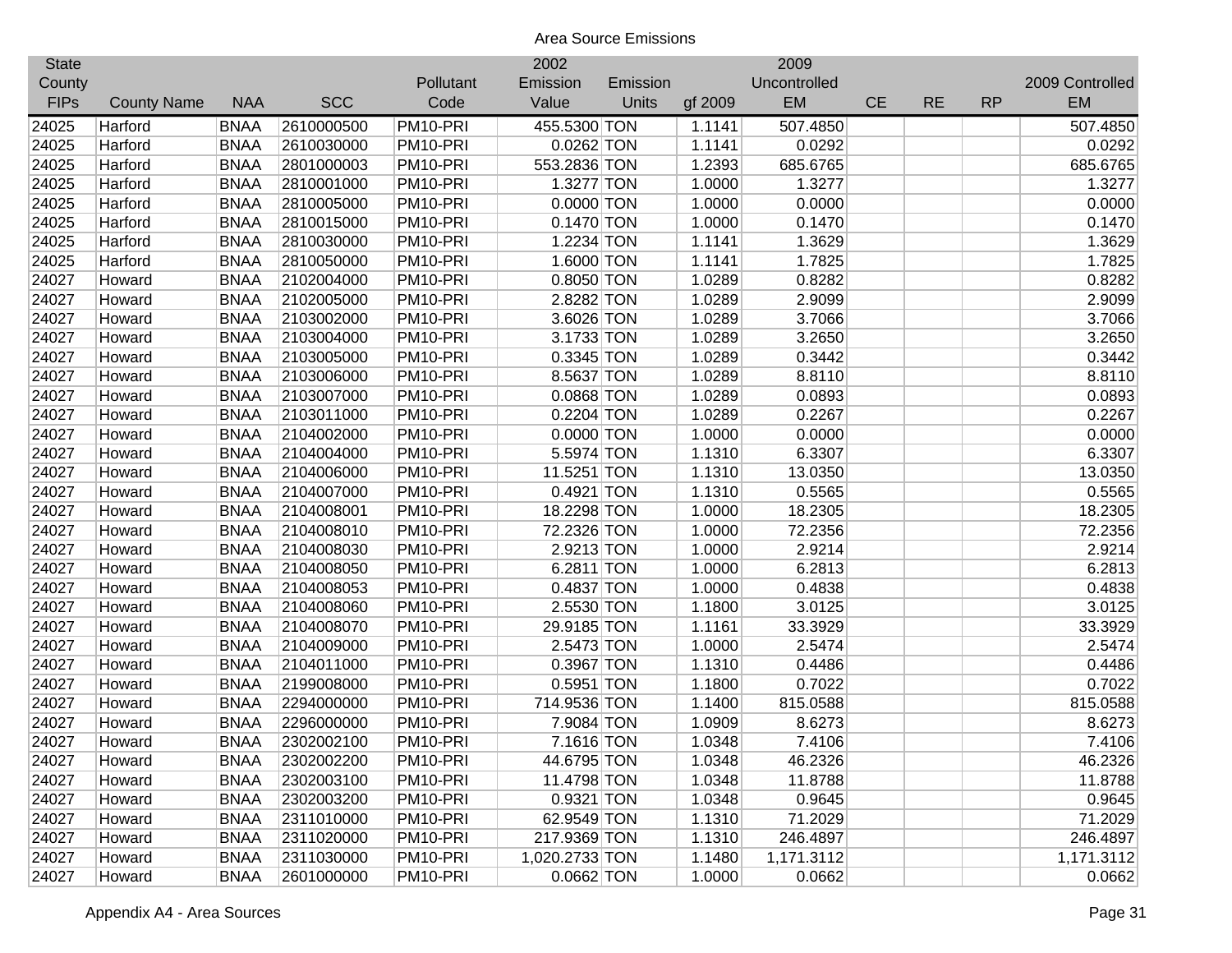| <b>State</b> |                       |             |            |           | 2002         |          |         | 2009         |           |           |           |                 |
|--------------|-----------------------|-------------|------------|-----------|--------------|----------|---------|--------------|-----------|-----------|-----------|-----------------|
| County       |                       |             |            | Pollutant | Emission     | Emission |         | Uncontrolled |           |           |           | 2009 Controlled |
| <b>FIPs</b>  | <b>County Name</b>    | <b>NAA</b>  | <b>SCC</b> | Code      | Value        | Units    | gf 2009 | EM           | <b>CE</b> | <b>RE</b> | <b>RP</b> | <b>EM</b>       |
| 24027        | Howard                | <b>BNAA</b> | 2610000100 | PM10-PRI  | 2.9133 TON   |          | 1.1161  | 3.2516       |           |           |           | 3.2516          |
| 24027        | Howard                | <b>BNAA</b> | 2610000400 | PM10-PRI  | 2.5115 TON   |          | 1.1161  | 2.8032       |           |           |           | 2.8032          |
| 24027        | Howard                | <b>BNAA</b> | 2610000500 | PM10-PRI  | 225.2700 TON |          | 1.1161  | 251.4307     |           |           |           | 251.4307        |
| 24027        | Howard                | <b>BNAA</b> | 2610030000 | PM10-PRI  | 9.7946 TON   |          | 1.1161  | 10.9320      |           |           |           | 10.9320         |
| 24027        | Howard                | <b>BNAA</b> | 2801000003 | PM10-PRI  | 162.1595 TON |          | 1.2393  | 200.9619     |           |           |           | 200.9619        |
| 24027        | Howard                | <b>BNAA</b> | 2810001000 | PM10-PRI  | 0.1870 TON   |          | 1.0000  | 0.1870       |           |           |           | 0.1870          |
| 24027        | Howard                | <b>BNAA</b> | 2810005000 | PM10-PRI  | $0.0000$ TON |          | 1.0000  | 0.0000       |           |           |           | 0.0000          |
| 24027        | Howard                | <b>BNAA</b> | 2810015000 | PM10-PRI  | 0.7770 TON   |          | 1.0000  | 0.7770       |           |           |           | 0.7770          |
| 24027        | Howard                | <b>BNAA</b> | 2810030000 | PM10-PRI  | 1.1054 TON   |          | 1.1161  | 1.2337       |           |           |           | 1.2337          |
| 24027        | Howard                | <b>BNAA</b> | 2810050000 | PM10-PRI  | 1.6300 TON   |          | 1.1161  | 1.8193       |           |           |           | 1.8193          |
| 24510        | <b>Baltimore City</b> | <b>BNAA</b> | 2102004000 | PM10-PRI  | 3.6570 TON   |          | 1.0639  | 3.8905       |           |           |           | 3.8905          |
| 24510        | <b>Baltimore City</b> | <b>BNAA</b> | 2102005000 | PM10-PRI  | 12.9321 TON  |          | 1.0639  | 13.7580      |           |           |           | 13.7580         |
| 24510        | <b>Baltimore City</b> | <b>BNAA</b> | 2103002000 | PM10-PRI  | 3.6026 TON   |          | 1.0639  | 3.8326       |           |           |           | 3.8326          |
| 24510        | <b>Baltimore City</b> | <b>BNAA</b> | 2103004000 | PM10-PRI  | 14.4783 TON  |          | 1.0639  | 15.4029      |           |           |           | 15.4029         |
| 24510        | <b>Baltimore City</b> | <b>BNAA</b> | 2103005000 | PM10-PRI  | 1.5412 TON   |          | 1.0639  | 1.6396       |           |           |           | 1.6396          |
| 24510        | <b>Baltimore City</b> | <b>BNAA</b> | 2103006000 | PM10-PRI  | 31.5106 TON  |          | 1.0639  | 33.5228      |           |           |           | 33.5228         |
| 24510        | <b>Baltimore City</b> | <b>BNAA</b> | 2103007000 | PM10-PRI  | 0.2089 TON   |          | 1.0639  | 0.2222       |           |           |           | 0.2222          |
| 24510        | <b>Baltimore City</b> | <b>BNAA</b> | 2103011000 | PM10-PRI  | 1.0357 TON   |          | 1.0639  | 1.1019       |           |           |           | 1.1019          |
| 24510        | <b>Baltimore City</b> | <b>BNAA</b> | 2104002000 | PM10-PRI  | 1.0218 TON   |          | 1.0000  | 1.0218       |           |           |           | 1.0218          |
| 24510        | <b>Baltimore City</b> | <b>BNAA</b> | 2104004000 | PM10-PRI  | 25.4968 TON  |          | 1.0272  | 26.1903      |           |           |           | 26.1903         |
| 24510        | <b>Baltimore City</b> | <b>BNAA</b> | 2104006000 | PM10-PRI  | 55.0340 TON  |          | 1.0272  | 56.5309      |           |           |           | 56.5309         |
| 24510        | <b>Baltimore City</b> | <b>BNAA</b> | 2104007000 | PM10-PRI  | 1.1840 TON   |          | 1.0272  | 1.2162       |           |           |           | 1.2162          |
| 24510        | <b>Baltimore City</b> | <b>BNAA</b> | 2104008001 | PM10-PRI  | 8.1669 TON   |          | 1.0000  | 8.1672       |           |           |           | 8.1672          |
| 24510        | <b>Baltimore City</b> | <b>BNAA</b> | 2104008010 | PM10-PRI  | 15.5392 TON  |          | 1.0000  | 15.5399      |           |           |           | 15.5399         |
| 24510        | <b>Baltimore City</b> | <b>BNAA</b> | 2104008030 | PM10-PRI  | 0.6284 TON   |          | 1.0000  | 0.6285       |           |           |           | 0.6285          |
| 24510        | <b>Baltimore City</b> | <b>BNAA</b> | 2104008050 | PM10-PRI  | $1.3512$ TON |          | 1.0000  | 1.3513       |           |           |           | 1.3513          |
| 24510        | <b>Baltimore City</b> | <b>BNAA</b> | 2104008053 | PM10-PRI  | $0.1608$ TON |          | 1.0000  | 0.1608       |           |           |           | 0.1608          |
| 24510        | <b>Baltimore City</b> | <b>BNAA</b> | 2104008060 | PM10-PRI  | 0.7907 TON   |          | 1.1800  | 0.9330       |           |           |           | 0.9330          |
| 24510        | <b>Baltimore City</b> | <b>BNAA</b> | 2104008070 | PM10-PRI  | 83.5593 TON  |          | 1.0109  | 84.4692      |           |           |           | 84.4692         |
| 24510        | <b>Baltimore City</b> | <b>BNAA</b> | 2104009000 | PM10-PRI  | $1.1412$ TON |          | 1.0000  | 1.1412       |           |           |           | 1.1412          |
| 24510        | <b>Baltimore City</b> | <b>BNAA</b> | 2104011000 | PM10-PRI  | 1.8070 TON   |          | 1.0272  | 1.8562       |           |           |           | 1.8562          |
| 24510        | <b>Baltimore City</b> | <b>BNAA</b> | 2199008000 | PM10-PRI  | $0.1843$ TON |          | 1.1800  | 0.2175       |           |           |           | 0.2175          |
| 24510        | <b>Baltimore City</b> | <b>BNAA</b> | 2294000000 | PM10-PRI  | 667.0578 TON |          | 1.1253  | 750.6253     |           |           |           | 750.6253        |
| 24510        | <b>Baltimore City</b> | <b>BNAA</b> | 2302002100 | PM10-PRI  | 25.3904 TON  |          | 1.0348  | 26.2729      |           |           |           | 26.2729         |
| 24510        | <b>Baltimore City</b> | <b>BNAA</b> | 2302002200 | PM10-PRI  | 147.9765 TON |          | 1.0348  | 153.1201     |           |           |           | 153.1201        |
| 24510        | <b>Baltimore City</b> | <b>BNAA</b> | 2302003100 | PM10-PRI  | 37.0288 TON  |          | 1.0348  | 38.3159      |           |           |           | 38.3159         |
| 24510        | <b>Baltimore City</b> | <b>BNAA</b> | 2302003200 | PM10-PRI  | 3.4546 TON   |          | 1.0348  | 3.5747       |           |           |           | 3.5747          |
| 24510        | <b>Baltimore City</b> | <b>BNAA</b> | 2311010000 | PM10-PRI  | 9.7569 TON   |          | 1.0272  | 10.0223      |           |           |           | 10.0223         |
| 24510        | <b>Baltimore City</b> | <b>BNAA</b> | 2311020000 | PM10-PRI  | 426.4869 TON |          | 1.0272  | 438.0875     |           |           |           | 438.0875        |
| 24510        | <b>Baltimore City</b> | <b>BNAA</b> | 2311030000 | PM10-PRI  | 193.2386 TON |          | 1.1480  | 221.8450     |           |           |           | 221.8450        |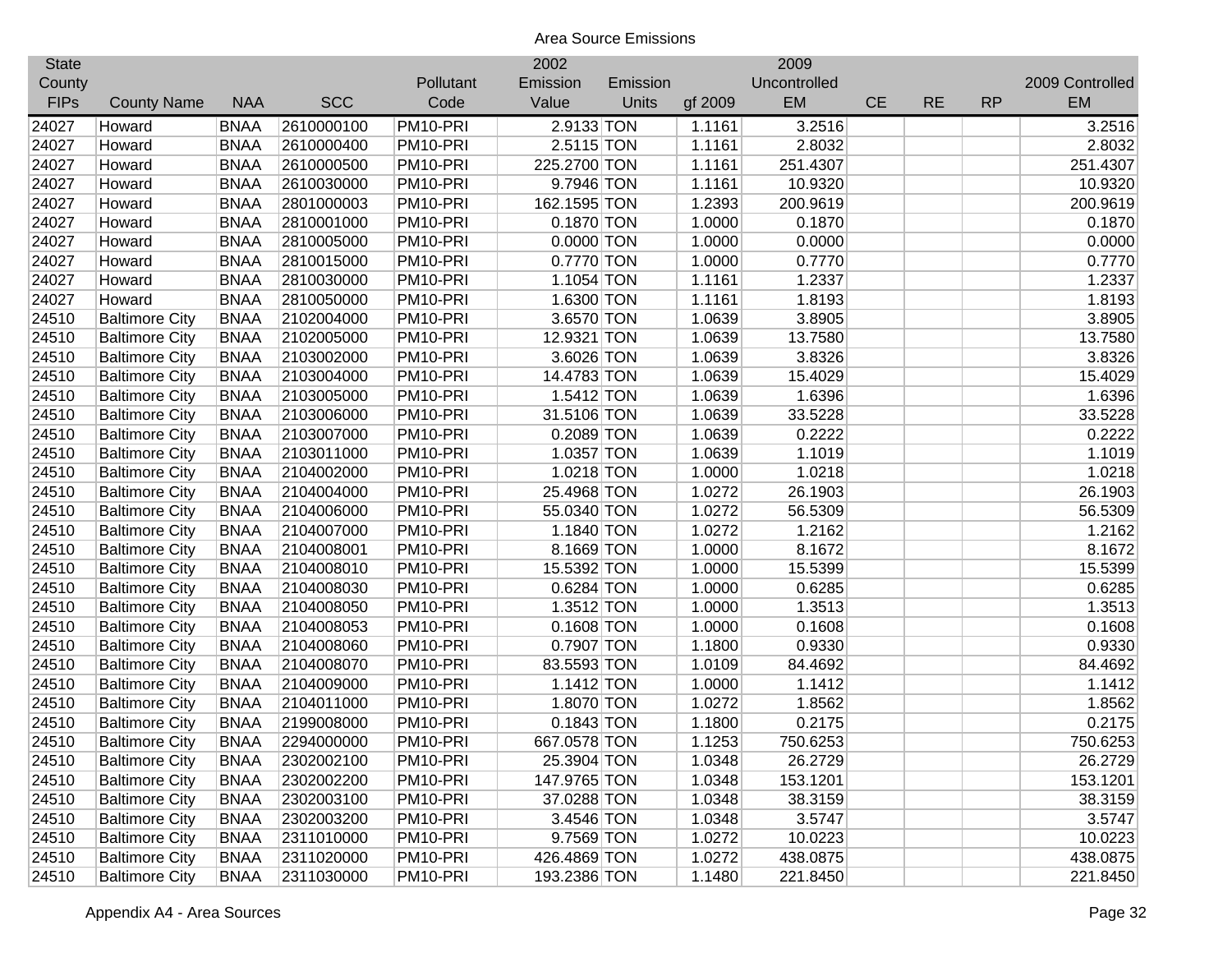| <b>State</b> |                       |             |            |                       | 2002           |          |         | 2009         |           |           |           |                 |
|--------------|-----------------------|-------------|------------|-----------------------|----------------|----------|---------|--------------|-----------|-----------|-----------|-----------------|
| County       |                       |             |            | Pollutant             | Emission       | Emission |         | Uncontrolled |           |           |           | 2009 Controlled |
| <b>FIPs</b>  | <b>County Name</b>    | <b>NAA</b>  | <b>SCC</b> | Code                  | Value          | Units    | gf 2009 | <b>EM</b>    | <b>CE</b> | <b>RE</b> | <b>RP</b> | <b>EM</b>       |
| 24510        | <b>Baltimore City</b> | <b>BNAA</b> | 2601000000 | PM10-PRI              | 19.6730 TON    |          | 1.0000  | 19.6730      |           |           |           | 19.6730         |
| 24510        | <b>Baltimore City</b> | <b>BNAA</b> | 2610000100 | PM <sub>10</sub> -PRI | $0.0000$ TON   |          | 1.0109  | 0.0000       |           |           |           | 0.0000          |
| 24510        | <b>Baltimore City</b> | <b>BNAA</b> | 2610000400 | PM10-PRI              | $0.0000$ TON   |          | 1.0109  | 0.0000       |           |           |           | 0.0000          |
| 24510        | <b>Baltimore City</b> | <b>BNAA</b> | 2610000500 | PM <sub>10</sub> -PRI | 215.3500 TON   |          | 1.0109  | 217.6948     |           |           |           | 217.6948        |
| 24510        | <b>Baltimore City</b> | <b>BNAA</b> | 2610030000 | PM <sub>10</sub> -PRI | $0.0000$ TON   |          | 1.0109  | 0.0000       |           |           |           | 0.0000          |
| 24510        | <b>Baltimore City</b> | <b>BNAA</b> | 2801000003 | PM <sub>10</sub> -PRI | 2,317.2677 TON |          | 1.2393  | 2,871.7567   |           |           |           | 2,871.7567      |
| 24510        | <b>Baltimore City</b> | <b>BNAA</b> | 2810001000 | PM <sub>10</sub> -PRI | $0.0000$ TON   |          | 1.0000  | 0.0000       |           |           |           | 0.0000          |
| 24510        | <b>Baltimore City</b> | <b>BNAA</b> | 2810005000 | PM <sub>10</sub> -PRI | $0.0000$ TON   |          | 1.0000  | 0.0000       |           |           |           | 0.0000          |
| 24510        | <b>Baltimore City</b> | <b>BNAA</b> | 2810015000 | PM <sub>10</sub> -PRI | $0.0000$ TON   |          | 1.0000  | 0.0000       |           |           |           | 0.0000          |
| 24510        | <b>Baltimore City</b> | <b>BNAA</b> | 2810030000 | PM <sub>10</sub> -PRI | 14.8171 TON    |          | 1.0109  | 14.9784      |           |           |           | 14.9784         |
| 24510        | <b>Baltimore City</b> | <b>BNAA</b> | 2810050000 | PM <sub>10</sub> -PRI | 11.1800 TON    |          | 1.0109  | 11.3017      |           |           |           | 11.3017         |
|              |                       |             |            | <b>PM10-PRI Total</b> | 31,108.52      |          |         | 35,389.62    |           |           |           | 35,389.62       |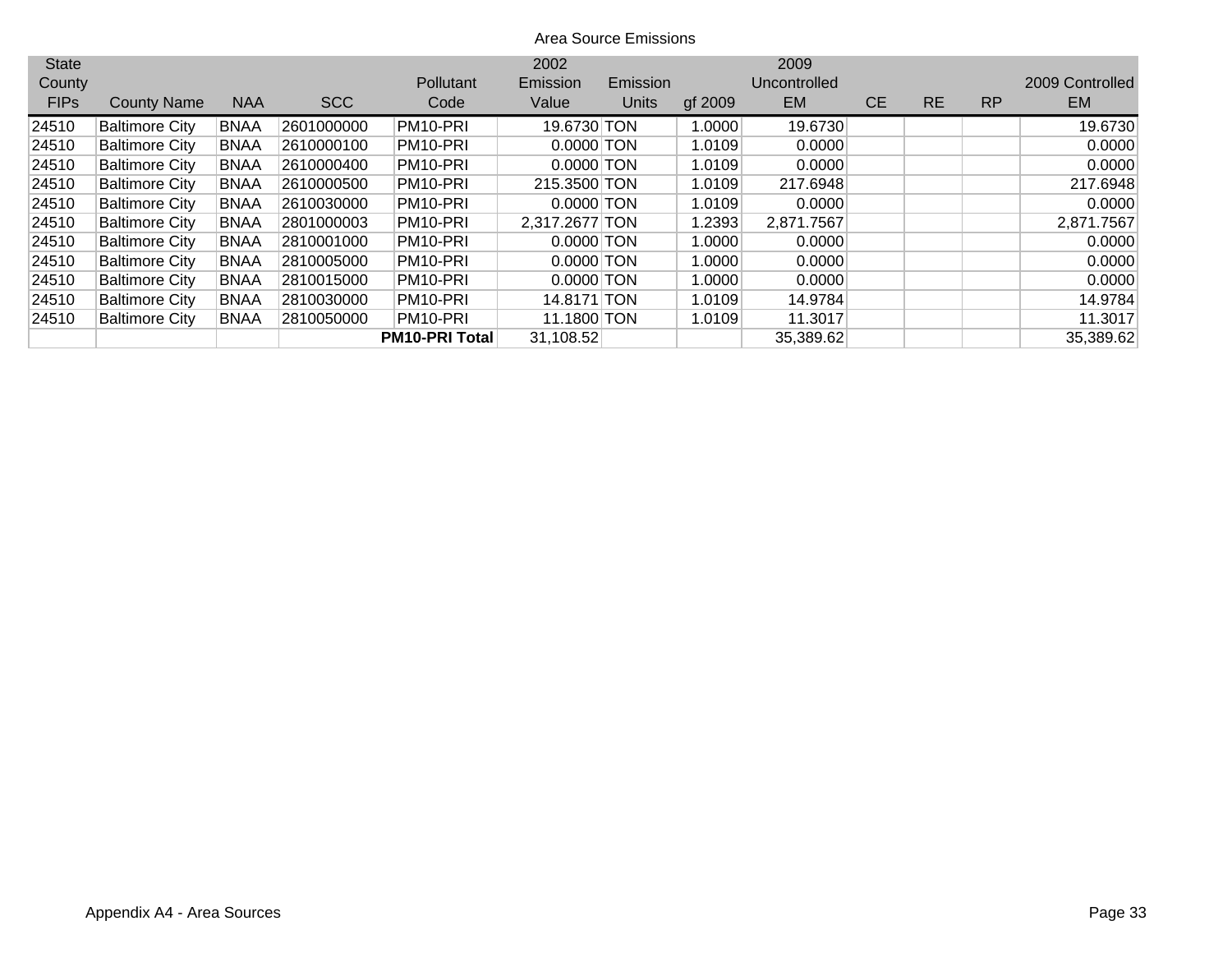| <b>State</b> |                    |             |            |           | 2002         |          |         | 2009         |           |           |           |                 |
|--------------|--------------------|-------------|------------|-----------|--------------|----------|---------|--------------|-----------|-----------|-----------|-----------------|
| County       |                    |             |            | Pollutant | Emission     | Emission |         | Uncontrolled |           |           |           | 2009 Controlled |
| <b>FIPs</b>  | <b>County Name</b> | <b>NAA</b>  | <b>SCC</b> | Code      | Value        | Units    | gf 2009 | EM           | <b>CE</b> | <b>RE</b> | <b>RP</b> | <b>EM</b>       |
| 24003        | Anne Arundel       | <b>BNAA</b> | 2102004000 | PM25-FIL  | 0.3400 TON   |          | 1.0857  | 0.3691       |           |           |           | 0.3691          |
| 24003        | Anne Arundel       | <b>BNAA</b> | 2102005000 | PM25-FIL  | 6.3000 TON   |          | 1.0857  | 6.8399       |           |           |           | 6.8399          |
| 24003        | Anne Arundel       | <b>BNAA</b> | 2103002000 | PM25-FIL  | 1.5149 TON   |          | 1.0857  | 1.6448       |           |           |           | 1.6448          |
| 24003        | Anne Arundel       | <b>BNAA</b> | 2103004000 | PM25-FIL  | 4.3100 TON   |          | 1.0857  | 4.6793       |           |           |           | 4.6793          |
| 24003        | Anne Arundel       | <b>BNAA</b> | 2103005000 | PM25-FIL  | 0.4100 TON   |          | 1.0857  | 0.4451       |           |           |           | 0.4451          |
| 24003        | Anne Arundel       | <b>BNAA</b> | 2103006000 | PM25-FIL  | 3.3853 TON   |          | 1.0857  | 3.6753       |           |           |           | 3.6753          |
| 24003        | Anne Arundel       | <b>BNAA</b> | 2103007000 | PM25-FIL  | $0.0445$ TON |          | 1.0857  | 0.0483       |           |           |           | 0.0483          |
| 24003        | Anne Arundel       | <b>BNAA</b> | 2103011000 | PM25-FIL  | 0.3100 TON   |          | 1.0857  | 0.3366       |           |           |           | 0.3366          |
| 24003        | Anne Arundel       | <b>BNAA</b> | 2104002000 | PM25-FIL  | $0.4159$ TON |          | 1.0000  | 0.4159       |           |           |           | 0.4159          |
| 24003        | Anne Arundel       | <b>BNAA</b> | 2104004000 | PM25-FIL  | 7.5900 TON   |          | 1.0848  | 8.2337       |           |           |           | 8.2337          |
| 24003        | Anne Arundel       | <b>BNAA</b> | 2104006000 | PM25-FIL  | 4.8031 TON   |          | 1.0848  | 5.2105       |           |           |           | 5.2105          |
| 24003        | Anne Arundel       | <b>BNAA</b> | 2104007000 | PM25-FIL  | $0.2523$ TON |          | 1.0848  | 0.2737       |           |           |           | 0.2737          |
| 24003        | Anne Arundel       | <b>BNAA</b> | 2104008001 | PM25-FIL  | 74.9564 TON  |          | 1.0000  | 74.9595      |           |           |           | 74.9595         |
| 24003        | Anne Arundel       | <b>BNAA</b> | 2104008010 | PM25-FIL  | 311.4180 TON |          | 1.0000  | 311.4306     |           |           |           | 311.4306        |
| 24003        | Anne Arundel       | <b>BNAA</b> | 2104008030 | PM25-FIL  | 12.5946 TON  |          | 1.0000  | 12.5951      |           |           |           | 12.5951         |
| 24003        | Anne Arundel       | <b>BNAA</b> | 2104008050 | PM25-FIL  | 27.0798 TON  |          | 1.0000  | 27.0809      |           |           |           | 27.0809         |
| 24003        | Anne Arundel       | <b>BNAA</b> | 2104008053 | PM25-FIL  | 1.3663 TON   |          | 1.0000  | 1.3664       |           |           |           | 1.3664          |
| 24003        | Anne Arundel       | <b>BNAA</b> | 2104008060 | PM25-FIL  | 7.0508 TON   |          | 1.1800  | 8.3199       |           |           |           | 8.3199          |
| 24003        | Anne Arundel       | <b>BNAA</b> | 2104008070 | PM25-FIL  | 55.9207 TON  |          | 1.0508  | 58.7621      |           |           |           | 58.7621         |
| 24003        | Anne Arundel       | <b>BNAA</b> | 2104009000 | PM25-FIL  | 10.4738 TON  |          | 1.0000  | 10.4742      |           |           |           | 10.4742         |
| 24003        | Anne Arundel       | <b>BNAA</b> | 2104011000 | PM25-FIL  | 0.5400 TON   |          | 1.0848  | 0.5858       |           |           |           | 0.5858          |
| 24003        | Anne Arundel       | <b>BNAA</b> | 2199008000 | PM25-FIL  | 1.6435 TON   |          | 1.1800  | 1.9393       |           |           |           | 1.9393          |
| 24003        | Anne Arundel       | <b>BNAA</b> | 2294000000 | PM25-FIL  | 248.2454 TON |          | 1.1580  | 287.4606     |           |           |           | 287.4606        |
| 24003        | Anne Arundel       | <b>BNAA</b> | 2296000000 | PM25-FIL  | 4.5957 TON   |          | 1.0909  | 5.0134       |           |           |           | 5.0134          |
| 24003        | Anne Arundel       | <b>BNAA</b> | 2302002100 | PM25-FIL  | 14.9320 TON  |          | 1.0348  | 15.4510      |           |           |           | 15.4510         |
| 24003        | Anne Arundel       | <b>BNAA</b> | 2302002200 | PM25-FIL  | 97.6796 TON  |          | 1.0348  | 101.0749     |           |           |           | 101.0749        |
| 24003        | Anne Arundel       | <b>BNAA</b> | 2302003100 | PM25-FIL  | 19.4177 TON  |          | 1.0348  | 20.0927      |           |           |           | 20.0927         |
| 24003        | Anne Arundel       | <b>BNAA</b> | 2302003200 | PM25-FIL  | 1.6879 TON   |          | 1.0348  | 1.7466       |           |           |           | 1.7466          |
| 24003        | Anne Arundel       | <b>BNAA</b> | 2311010000 | PM25-FIL  | 9.6289 TON   |          | 1.0848  | 10.4456      |           |           |           | 10.4456         |
| 24003        | Anne Arundel       | <b>BNAA</b> | 2311020000 | PM25-FIL  | 38.0777 TON  |          | 1.0848  | 41.3072      |           |           |           | 41.3072         |
| 24003        | Anne Arundel       | <b>BNAA</b> | 2311030000 | PM25-FIL  | 155.5801 TON |          | 1.1480  | 178.6117     |           |           |           | 178.6117        |
| 24003        | Anne Arundel       | <b>BNAA</b> | 2601000000 | PM25-FIL  | 0.0000 TON   |          | 1.0000  | 0.0000       |           |           |           | 0.0000          |
| 24003        | Anne Arundel       | <b>BNAA</b> | 2610000100 | PM25-FIL  | 5.3457 TON   |          | 1.0508  | 5.6174       |           |           |           | 5.6174          |
| 24003        | Anne Arundel       | <b>BNAA</b> | 2610000400 | PM25-FIL  | 3.5351 TON   |          | 1.0508  | 3.7147       |           |           |           | 3.7147          |
| 24003        | Anne Arundel       | <b>BNAA</b> | 2610000500 | PM25-FIL  | 657.2900 TON |          | 1.0508  | 690.6882     |           |           |           | 690.6882        |
| 24003        | Anne Arundel       | <b>BNAA</b> | 2610030000 | PM25-FIL  | 7.1570 TON   |          | 1.0508  | 7.5207       |           |           |           | 7.5207          |
| 24003        | Anne Arundel       | <b>BNAA</b> | 2801000003 | PM25-FIL  | 34.5303 TON  |          | 1.2393  | 42.7929      |           |           |           | 42.7929         |
| 24003        | Anne Arundel       | <b>BNAA</b> | 2810001000 | PM25-FIL  | 0.0281 TON   |          | 1.0000  | 0.0281       |           |           |           | 0.0281          |
| 24003        | Anne Arundel       | <b>BNAA</b> | 2810005000 | PM25-FIL  | $0.0000$ TON |          | 1.0000  | 0.0000       |           |           |           | 0.0000          |
| 24003        | Anne Arundel       | <b>BNAA</b> | 2810015000 | PM25-FIL  | $0.3150$ TON |          | 1.0000  | 0.3150       |           |           |           | 0.3150          |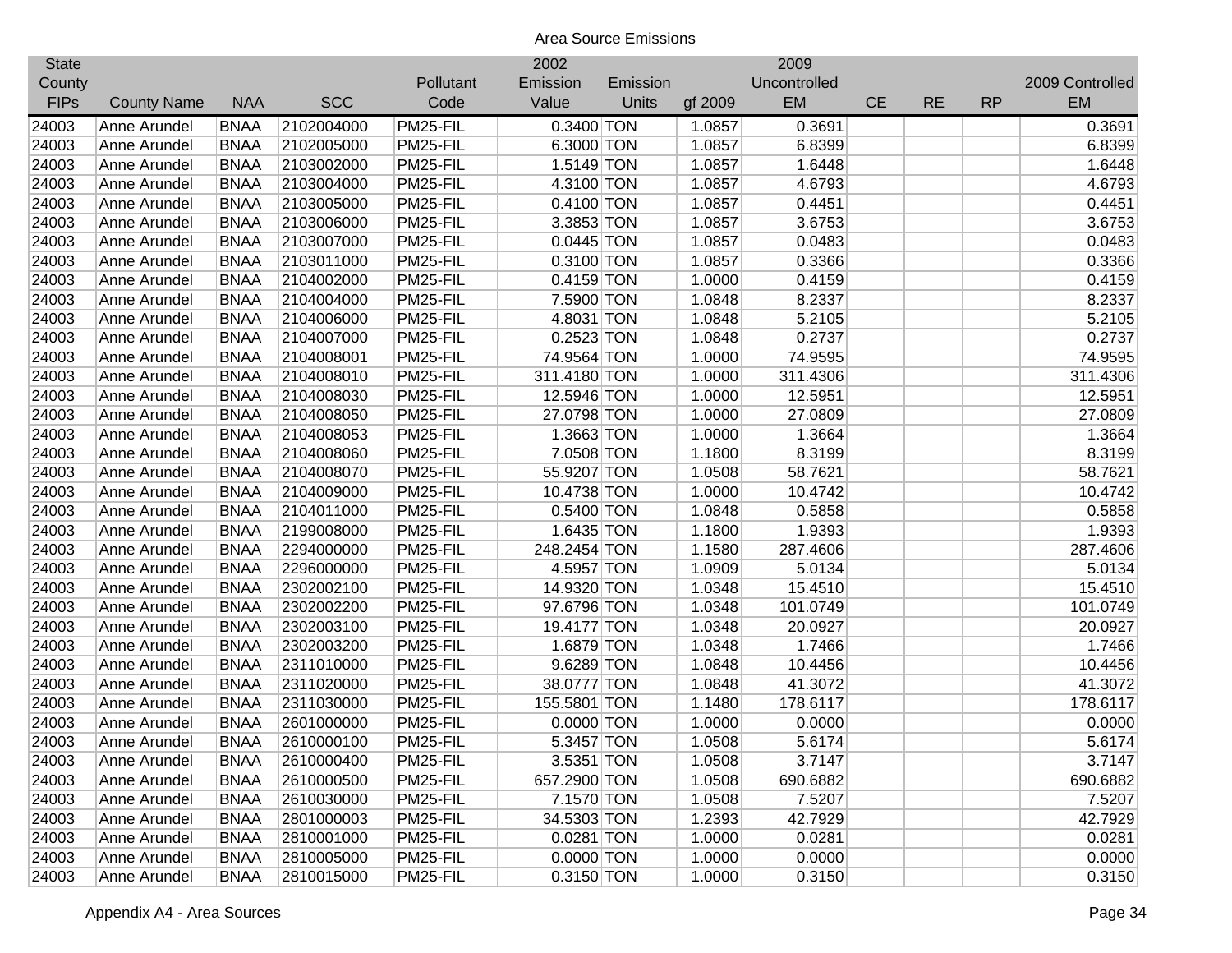| <b>State</b> |                    |             |            |           | 2002         |          |         | 2009         |           |           |           |                 |
|--------------|--------------------|-------------|------------|-----------|--------------|----------|---------|--------------|-----------|-----------|-----------|-----------------|
| County       |                    |             |            | Pollutant | Emission     | Emission |         | Uncontrolled |           |           |           | 2009 Controlled |
| <b>FIPs</b>  | <b>County Name</b> | <b>NAA</b>  | <b>SCC</b> | Code      | Value        | Units    | gf 2009 | <b>EM</b>    | <b>CE</b> | <b>RE</b> | <b>RP</b> | <b>EM</b>       |
| 24003        | Anne Arundel       | <b>BNAA</b> | 2810030000 | PM25-FIL  | 2.8482 TON   |          | 1.0508  | 2.9929       |           |           |           | 2.9929          |
| 24003        | Anne Arundel       | <b>BNAA</b> | 2810050000 | PM25-FIL  | 5.6875 TON   |          | 1.0508  | 5.9765       |           |           |           | 5.9765          |
| 24005        | <b>Baltimore</b>   | <b>BNAA</b> | 2102004000 | PM25-FIL  | 0.4300 TON   |          | 1.1566  | 0.4974       |           |           |           | 0.4974          |
| 24005        | <b>Baltimore</b>   | <b>BNAA</b> | 2102005000 | PM25-FIL  | 7.9300 TON   |          | 1.1566  | 9.1722       |           |           |           | 9.1722          |
| 24005        | <b>Baltimore</b>   | <b>BNAA</b> | 2103002000 | PM25-FIL  | 4.5448 TON   |          | 1.1566  | 5.2567       |           |           |           | 5.2567          |
| 24005        | <b>Baltimore</b>   | <b>BNAA</b> | 2103004000 | PM25-FIL  | 5.4200 TON   |          | 1.1566  | 6.2690       |           |           |           | 6.2690          |
| 24005        | <b>Baltimore</b>   | <b>BNAA</b> | 2103005000 | PM25-FIL  | 0.5200 TON   |          | 1.1566  | 0.6015       |           |           |           | 0.6015          |
| 24005        | <b>Baltimore</b>   | <b>BNAA</b> | 2103006000 | PM25-FIL  | 7.5411 TON   |          | 1.1566  | 8.7224       |           |           |           | 8.7224          |
| 24005        | <b>Baltimore</b>   | <b>BNAA</b> | 2103007000 | PM25-FIL  | 0.0460 TON   |          | 1.1566  | 0.0533       |           |           |           | 0.0533          |
| 24005        | <b>Baltimore</b>   | <b>BNAA</b> | 2103011000 | PM25-FIL  | 0.3900 TON   |          | 1.1566  | 0.4511       |           |           |           | 0.4511          |
| 24005        | <b>Baltimore</b>   | <b>BNAA</b> | 2104002000 | PM25-FIL  | 0.7381 TON   |          | 1.0000  | 0.7381       |           |           |           | 0.7381          |
| 24005        | <b>Baltimore</b>   | <b>BNAA</b> | 2104004000 | PM25-FIL  | 9.5400 TON   |          | 1.0677  | 10.1862      |           |           |           | 10.1862         |
| 24005        | <b>Baltimore</b>   | <b>BNAA</b> | 2104006000 | PM25-FIL  | 12.8275 TON  |          | 1.0677  | 13.6963      |           |           |           | 13.6963         |
| 24005        | <b>Baltimore</b>   | <b>BNAA</b> | 2104007000 | PM25-FIL  | $0.2610$ TON |          | 1.0677  | 0.2787       |           |           |           | 0.2787          |
| 24005        | <b>Baltimore</b>   | <b>BNAA</b> | 2104008001 | PM25-FIL  | 43.9975 TON  |          | 1.0000  | 43.9993      |           |           |           | 43.9993         |
| 24005        | <b>Baltimore</b>   | <b>BNAA</b> | 2104008010 | PM25-FIL  | 319.1343 TON |          | 1.0000  | 319.1472     |           |           |           | 319.1472        |
| 24005        | <b>Baltimore</b>   | <b>BNAA</b> | 2104008030 | PM25-FIL  | 12.9067 TON  |          | 1.0000  | 12.9072      |           |           |           | 12.9072         |
| 24005        | <b>Baltimore</b>   | <b>BNAA</b> | 2104008050 | PM25-FIL  | 27.7507 TON  |          | 1.0000  | 27.7519      |           |           |           | 27.7519         |
| 24005        | <b>Baltimore</b>   | <b>BNAA</b> | 2104008053 | PM25-FIL  | 1.3830 TON   |          | 1.0000  | 1.3831       |           |           |           | 1.3831          |
| 24005        | <b>Baltimore</b>   | <b>BNAA</b> | 2104008060 | PM25-FIL  | 7.0927 TON   |          | 1.1800  | 8.3693       |           |           |           | 8.3693          |
| 24005        | <b>Baltimore</b>   | <b>BNAA</b> | 2104008070 | PM25-FIL  | 93.9263 TON  |          | 1.0586  | 99.4292      |           |           |           | 99.4292         |
| 24005        | <b>Baltimore</b>   | <b>BNAA</b> | 2104009000 | PM25-FIL  | 6.1479 TON   |          | 1.0000  | 6.1481       |           |           |           | 6.1481          |
| 24005        | Baltimore          | <b>BNAA</b> | 2104011000 | PM25-FIL  | 0.6800 TON   |          | 1.0586  | 0.7198       |           |           |           | 0.7198          |
| 24005        | <b>Baltimore</b>   | <b>BNAA</b> | 2199008000 | PM25-FIL  | 1.6533 TON   |          | 1.1800  | 1.9508       |           |           |           | 1.9508          |
| 24005        | <b>Baltimore</b>   | <b>BNAA</b> | 2294000000 | PM25-FIL  | 331.2022 TON |          | 1.1407  | 377.8053     |           |           |           | 377.8053        |
| 24005        | <b>Baltimore</b>   | <b>BNAA</b> | 2296000000 | PM25-FIL  | 1.9067 TON   |          | 1.0909  | 2.0800       |           |           |           | 2.0800          |
| 24005        | <b>Baltimore</b>   | <b>BNAA</b> | 2302002100 | PM25-FIL  | 21.0537 TON  |          | 1.0348  | 21.7856      |           |           |           | 21.7856         |
| 24005        | <b>Baltimore</b>   | <b>BNAA</b> | 2302002200 | PM25-FIL  | 136.0519 TON |          | 1.0348  | 140.7809     |           |           |           | 140.7809        |
| 24005        | <b>Baltimore</b>   | <b>BNAA</b> | 2302003100 | PM25-FIL  | 27.4040 TON  |          | 1.0348  | 28.3566      |           |           |           | 28.3566         |
| 24005        | <b>Baltimore</b>   | <b>BNAA</b> | 2302003200 | PM25-FIL  | 2.3359 TON   |          | 1.0348  | 2.4171       |           |           |           | 2.4171          |
| 24005        | <b>Baltimore</b>   | <b>BNAA</b> | 2311010000 | PM25-FIL  | 10.1389 TON  |          | 1.0677  | 10.8257      |           |           |           | 10.8257         |
| 24005        | <b>Baltimore</b>   | <b>BNAA</b> | 2311020000 | PM25-FIL  | 133.8230 TON |          | 1.0677  | 142.8877     |           |           |           | 142.8877        |
| 24005        | <b>Baltimore</b>   | <b>BNAA</b> | 2311030000 | PM25-FIL  | 178.4654 TON |          | 1.1480  | 204.8848     |           |           |           | 204.8848        |
| 24005        | Baltimore          | <b>BNAA</b> | 2601000000 | PM25-FIL  | 4.3255 TON   |          | 1.0000  | 4.3255       |           |           |           | 4.3255          |
| 24005        | Baltimore          | <b>BNAA</b> | 2610000100 | PM25-FIL  | 5.6534 TON   |          | 1.0586  | 5.9847       |           |           |           | 5.9847          |
| 24005        | <b>Baltimore</b>   | <b>BNAA</b> | 2610000400 | PM25-FIL  | 3.7572 TON   |          | 1.0586  | 3.9774       |           |           |           | 3.9774          |
| 24005        | <b>Baltimore</b>   | <b>BNAA</b> | 2610000500 | PM25-FIL  | 911.0800 TON |          | 1.0586  | 964.4573     |           |           |           | 964.4573        |
| 24005        | <b>Baltimore</b>   | <b>BNAA</b> | 2610030000 | PM25-FIL  | 14.4004 TON  |          | 1.0586  | 15.2441      |           |           |           | 15.2441         |
| 24005        | <b>Baltimore</b>   | <b>BNAA</b> | 2801000003 | PM25-FIL  | 96.0966 TON  |          | 1.2393  | 119.0912     |           |           |           | 119.0912        |
| 24005        | <b>Baltimore</b>   | <b>BNAA</b> | 2810001000 | PM25-FIL  | $1.7111$ TON |          | 1.0000  | 1.7111       |           |           |           | 1.7111          |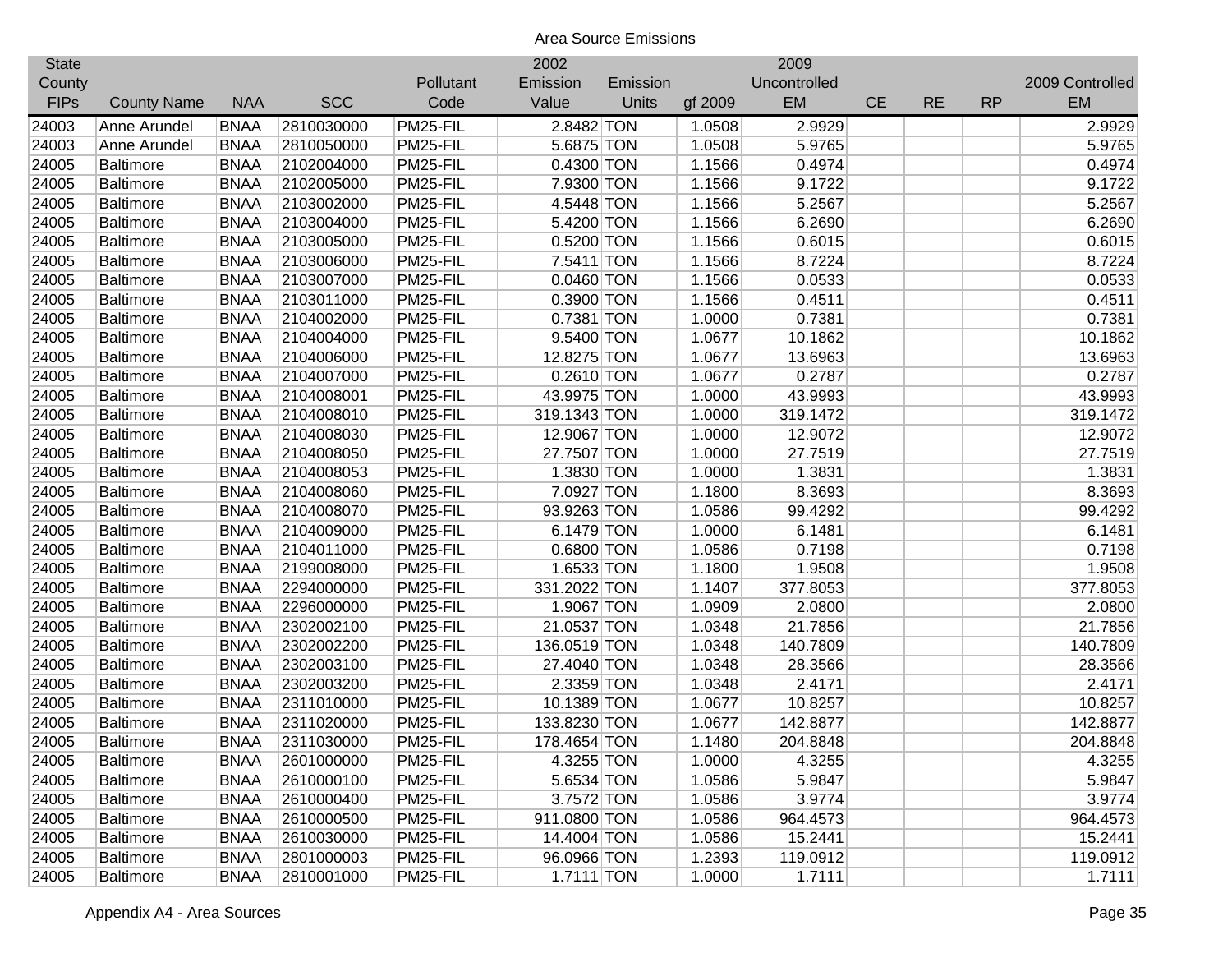| <b>State</b> |                    |             |            |           | 2002         |          |         | 2009         |           |           |           |                 |
|--------------|--------------------|-------------|------------|-----------|--------------|----------|---------|--------------|-----------|-----------|-----------|-----------------|
| County       |                    |             |            | Pollutant | Emission     | Emission |         | Uncontrolled |           |           |           | 2009 Controlled |
| <b>FIPs</b>  | <b>County Name</b> | <b>NAA</b>  | <b>SCC</b> | Code      | Value        | Units    | gf 2009 | <b>EM</b>    | <b>CE</b> | <b>RE</b> | <b>RP</b> | <b>EM</b>       |
| 24005        | <b>Baltimore</b>   | <b>BNAA</b> | 2810005000 | PM25-FIL  | $0.0000$ TON |          | 1.0000  | 0.0000       |           |           |           | 0.0000          |
| 24005        | <b>Baltimore</b>   | <b>BNAA</b> | 2810015000 | PM25-FIL  | 8.4420 TON   |          | 1.0000  | 8.4420       |           |           |           | 8.4420          |
| 24005        | <b>Baltimore</b>   | <b>BNAA</b> | 2810030000 | PM25-FIL  | 3.6789 TON   |          | 1.0586  | 3.8944       |           |           |           | 3.8944          |
| 24005        | <b>Baltimore</b>   | <b>BNAA</b> | 2810050000 | PM25-FIL  | 6.7795 TON   |          | 1.0586  | 7.1767       |           |           |           | 7.1767          |
| 24013        | Carroll            | <b>BNAA</b> | 2102004000 | PM25-FIL  | 0.2100 TON   |          | 1.1030  | 0.2316       |           |           |           | 0.2316          |
| 24013        | Carroll            | <b>BNAA</b> | 2102005000 | PM25-FIL  | 3.9000 TON   |          | 1.1030  | 4.3016       |           |           |           | 4.3016          |
| 24013        | Carroll            | <b>BNAA</b> | 2103002000 | PM25-FIL  | 1.5149 TON   |          | 1.1030  | 1.6709       |           |           |           | 1.6709          |
| 24013        | Carroll            | <b>BNAA</b> | 2103004000 | PM25-FIL  | 2.6600 TON   |          | 1.1030  | 2.9339       |           |           |           | 2.9339          |
| 24013        | Carroll            | <b>BNAA</b> | 2103005000 | PM25-FIL  | 0.2500 TON   |          | 1.1030  | 0.2757       |           |           |           | 0.2757          |
| 24013        | Carroll            | <b>BNAA</b> | 2103006000 | PM25-FIL  | 0.7100 TON   |          | 1.1030  | 0.7831       |           |           |           | 0.7831          |
| 24013        | Carroll            | <b>BNAA</b> | 2103007000 | PM25-FIL  | $0.0174$ TON |          | 1.1030  | 0.0192       |           |           |           | 0.0192          |
| 24013        | Carroll            | <b>BNAA</b> | 2103011000 | PM25-FIL  | 0.1900 TON   |          | 1.1030  | 0.2096       |           |           |           | 0.2096          |
| 24013        | Carroll            | <b>BNAA</b> | 2104002000 | PM25-FIL  | 0.3671 TON   |          | 1.0000  | 0.3671       |           |           |           | 0.3671          |
| 24013        | Carroll            | <b>BNAA</b> | 2104004000 | PM25-FIL  | 4.6900 TON   |          | 1.1352  | 5.3242       |           |           |           | 5.3242          |
| 24013        | Carroll            | <b>BNAA</b> | 2104006000 | PM25-FIL  | 0.7454 TON   |          | 1.1352  | 0.8462       |           |           |           | 0.8462          |
| 24013        | Carroll            | <b>BNAA</b> | 2104007000 | PM25-FIL  | 0.0986 TON   |          | 1.1352  | 0.1120       |           |           |           | 0.1120          |
| 24013        | Carroll            | <b>BNAA</b> | 2104008001 | PM25-FIL  | 29.3112 TON  |          | 1.0000  | 29.3124      |           |           |           | 29.3124         |
| 24013        | Carroll            | <b>BNAA</b> | 2104008010 | PM25-FIL  | 84.1957 TON  |          | 1.0000  | 84.1991      |           |           |           | 84.1991         |
| 24013        | Carroll            | <b>BNAA</b> | 2104008030 | PM25-FIL  | 3.4051 TON   |          | 1.0000  | 3.4052       |           |           |           | 3.4052          |
| 24013        | Carroll            | <b>BNAA</b> | 2104008050 | PM25-FIL  | 7.3214 TON   |          | 1.0000  | 7.3216       |           |           |           | 7.3216          |
| 24013        | Carroll            | <b>BNAA</b> | 2104008053 | PM25-FIL  | $2.5217$ TON |          | 1.0000  | 2.5218       |           |           |           | 2.5218          |
| 24013        | Carroll            | <b>BNAA</b> | 2104008060 | PM25-FIL  | 13.3993 TON  |          | 1.1800  | 15.8111      |           |           |           | 15.8111         |
| 24013        | Carroll            | <b>BNAA</b> | 2104008070 | PM25-FIL  | 21.7715 TON  |          | 1.1220  | 24.4283      |           |           |           | 24.4283         |
| 24013        | Carroll            | <b>BNAA</b> | 2104009000 | PM25-FIL  | 4.0957 TON   |          | 1.0000  | 4.0959       |           |           |           | 4.0959          |
| 24013        | Carroll            | <b>BNAA</b> | 2104011000 | PM25-FIL  | 0.3300 TON   |          | 1.1352  | 0.3746       |           |           |           | 0.3746          |
| 24013        | Carroll            | <b>BNAA</b> | 2199008000 | PM25-FIL  | 3.1233 TON   |          | 1.1800  | 3.6855       |           |           |           | 3.6855          |
| 24013        | Carroll            | <b>BNAA</b> | 2294000000 | PM25-FIL  | 122.4104 TON |          | 1.1605  | 142.0577     |           |           |           | 142.0577        |
| 24013        | Carroll            | <b>BNAA</b> | 2296000000 | PM25-FIL  | 11.1381 TON  |          | 1.0909  | 12.1506      |           |           |           | 12.1506         |
| 24013        | Carroll            | <b>BNAA</b> | 2302002100 | PM25-FIL  | 3.8300 TON   |          | 1.0348  | 3.9631       |           |           |           | 3.9631          |
| 24013        | Carroll            | <b>BNAA</b> | 2302002200 | PM25-FIL  | 27.0360 TON  |          | 1.0348  | 27.9757      |           |           |           | 27.9757         |
| 24013        | Carroll            | <b>BNAA</b> | 2302003100 | PM25-FIL  | 6.5873 TON   |          | 1.0348  | 6.8163       |           |           |           | 6.8163          |
| 24013        | Carroll            | <b>BNAA</b> | 2302003200 | PM25-FIL  | $0.1400$ TON |          | 1.0348  | 0.1449       |           |           |           | 0.1449          |
| 24013        | Carroll            | <b>BNAA</b> | 2311010000 | PM25-FIL  | 8.0258 TON   |          | 1.1352  | 9.1111       |           |           |           | 9.1111          |
| 24013        | Carroll            | <b>BNAA</b> | 2311020000 | PM25-FIL  | 15.3046 TON  |          | 1.1352  | 17.3741      |           |           |           | 17.3741         |
| 24013        | Carroll            | <b>BNAA</b> | 2311030000 | PM25-FIL  | 123.0659 TON |          | 1.1480  | 141.2842     |           |           |           | 141.2842        |
| 24013        | Carroll            | <b>BNAA</b> | 2601000000 | PM25-FIL  | $0.0000$ TON |          | 1.0000  | 0.0000       |           |           |           | 0.0000          |
| 24013        | Carroll            | <b>BNAA</b> | 2610000100 | PM25-FIL  | $0.2557$ TON |          | 1.1220  | 0.2869       |           |           |           | 0.2869          |
| 24013        | Carroll            | <b>BNAA</b> | 2610000400 | PM25-FIL  | $0.1954$ TON |          | 1.1220  | 0.2193       |           |           |           | 0.2193          |
| 24013        | Carroll            | <b>BNAA</b> | 2610000500 | PM25-FIL  | 357.5300 TON |          | 1.1220  | 401.1589     |           |           |           | 401.1589        |
| 24013        | Carroll            | <b>BNAA</b> | 2610030000 | PM25-FIL  | 1.5174 TON   |          | 1.1220  | 1.7026       |           |           |           | 1.7026          |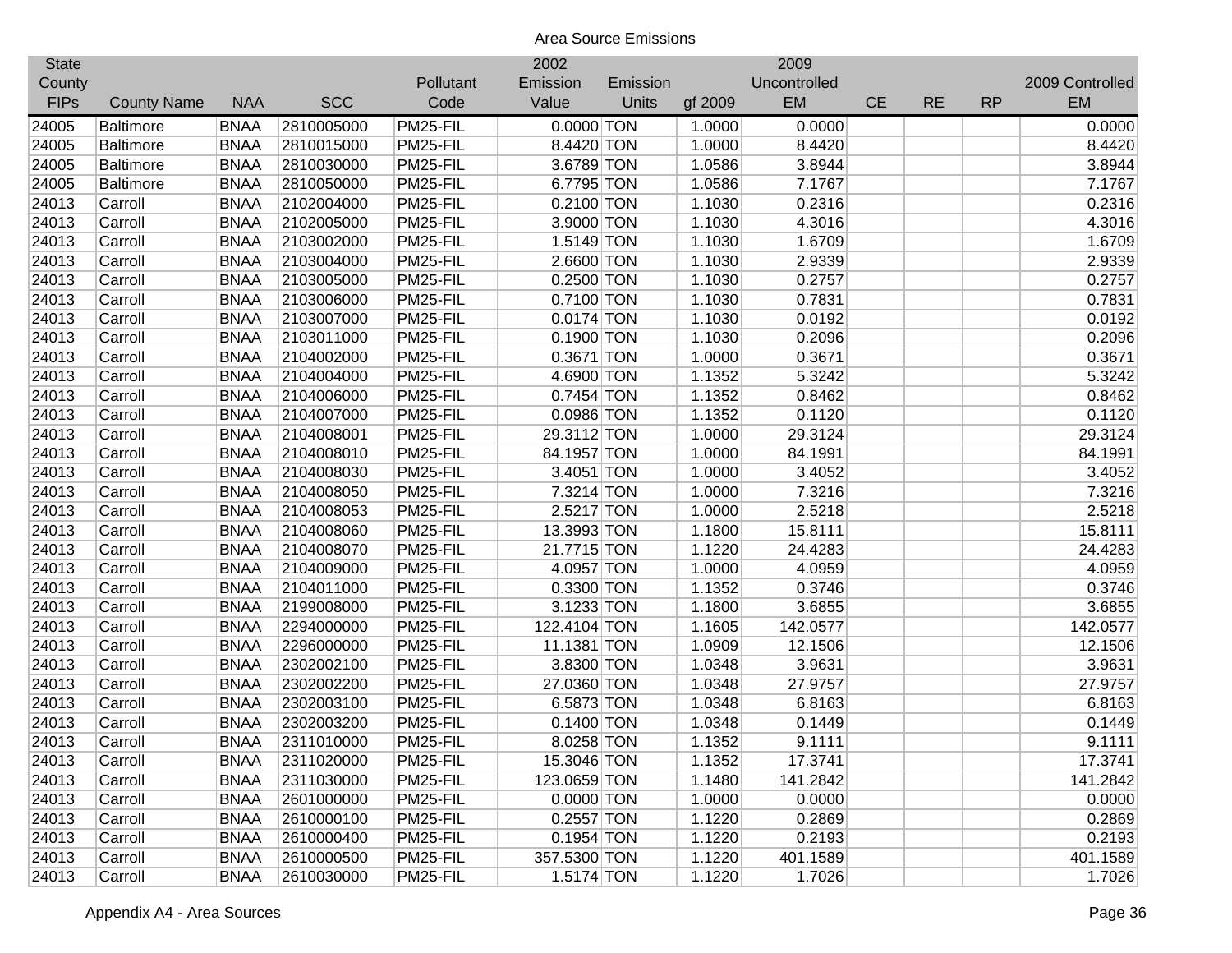| <b>State</b> |                    |             |            |           | 2002         |          |         | 2009         |           |           |           |                 |
|--------------|--------------------|-------------|------------|-----------|--------------|----------|---------|--------------|-----------|-----------|-----------|-----------------|
| County       |                    |             |            | Pollutant | Emission     | Emission |         | Uncontrolled |           |           |           | 2009 Controlled |
| <b>FIPs</b>  | <b>County Name</b> | <b>NAA</b>  | <b>SCC</b> | Code      | Value        | Units    | gf 2009 | EM           | <b>CE</b> | <b>RE</b> | <b>RP</b> | <b>EM</b>       |
| 24013        | Carroll            | <b>BNAA</b> | 2801000003 | PM25-FIL  | 189.7380 TON |          | 1.2393  | 235.1396     |           |           |           | 235.1396        |
| 24013        | Carroll            | <b>BNAA</b> | 2810001000 | PM25-FIL  | 0.1870 TON   |          | 1.0000  | 0.1870       |           |           |           | 0.1870          |
| 24013        | Carroll            | <b>BNAA</b> | 2810005000 | PM25-FIL  | $0.0000$ TON |          | 1.0000  | 0.0000       |           |           |           | 0.0000          |
| 24013        | Carroll            | <b>BNAA</b> | 2810015000 | PM25-FIL  | $0.0000$ TON |          | 1.0000  | 0.0000       |           |           |           | 0.0000          |
| 24013        | Carroll            | <b>BNAA</b> | 2810030000 | PM25-FIL  | 1.1020 TON   |          | 1.1220  | 1.2364       |           |           |           | 1.2364          |
| 24013        | Carroll            | <b>BNAA</b> | 2810050000 | PM25-FIL  | 0.8554 TON   |          | 1.1220  | 0.9598       |           |           |           | 0.9598          |
| 24025        | Harford            | <b>BNAA</b> | 2102004000 | PM25-FIL  | 0.1900 TON   |          | 1.1667  | 0.2217       |           |           |           | 0.2217          |
| 24025        | Harford            | <b>BNAA</b> | 2102005000 | PM25-FIL  | 3.4700 TON   |          | 1.1667  | 4.0483       |           |           |           | 4.0483          |
| 24025        | Harford            | <b>BNAA</b> | 2103002000 | PM25-FIL  | $1.5149$ TON |          | 1.1667  | 1.7674       |           |           |           | 1.7674          |
| 24025        | Harford            | <b>BNAA</b> | 2103004000 | PM25-FIL  | 2.3700 TON   |          | 1.1667  | 2.7650       |           |           |           | 2.7650          |
| 24025        | Harford            | <b>BNAA</b> | 2103005000 | PM25-FIL  | 0.2300 TON   |          | 1.1667  | 0.2683       |           |           |           | 0.2683          |
| 24025        | Harford            | <b>BNAA</b> | 2103006000 | PM25-FIL  | 1.4494 TON   |          | 1.1667  | 1.6909       |           |           |           | 1.6909          |
| 24025        | Harford            | <b>BNAA</b> | 2103007000 | PM25-FIL  | 0.0385 TON   |          | 1.1667  | 0.0450       |           |           |           | 0.0450          |
| 24025        | Harford            | <b>BNAA</b> | 2103011000 | PM25-FIL  | 0.1700 TON   |          | 1.1667  | 0.1983       |           |           |           | 0.1983          |
| 24025        | Harford            | <b>BNAA</b> | 2104002000 | PM25-FIL  | $0.5655$ TON |          | 1.0000  | 0.5655       |           |           |           | 0.5655          |
| 24025        | Harford            | <b>BNAA</b> | 2104004000 | PM25-FIL  | 4.1800 TON   |          | 1.1399  | 4.7646       |           |           |           | 4.7646          |
| 24025        | Harford            | <b>BNAA</b> | 2104006000 | PM25-FIL  | 2.0043 TON   |          | 1.1399  | 2.2846       |           |           |           | 2.2846          |
| 24025        | Harford            | <b>BNAA</b> | 2104007000 | PM25-FIL  | $0.2185$ TON |          | 1.1399  | 0.2490       |           |           |           | 0.2490          |
| 24025        | Harford            | <b>BNAA</b> | 2104008001 | PM25-FIL  | 27.6052 TON  |          | 1.0000  | 27.6063      |           |           |           | 27.6063         |
| 24025        | Harford            | <b>BNAA</b> | 2104008010 | PM25-FIL  | 91.7727 TON  |          | 1.0000  | 91.7764      |           |           |           | 91.7764         |
| 24025        | Harford            | <b>BNAA</b> | 2104008030 | PM25-FIL  | 3.7115 TON   |          | 1.0000  | 3.7117       |           |           |           | 3.7117          |
| 24025        | Harford            | <b>BNAA</b> | 2104008050 | PM25-FIL  | 7.9802 TON   |          | 1.0000  | 7.9805       |           |           |           | 7.9805          |
| 24025        | Harford            | <b>BNAA</b> | 2104008053 | PM25-FIL  | 1.4705 TON   |          | 1.0000  | 1.4706       |           |           |           | 1.4706          |
| 24025        | Harford            | <b>BNAA</b> | 2104008060 | PM25-FIL  | 7.6977 TON   |          | 1.1800  | 9.0832       |           |           |           | 9.0832          |
| 24025        | Harford            | <b>BNAA</b> | 2104008070 | PM25-FIL  | 29.3532 TON  |          | 1.1141  | 32.7011      |           |           |           | 32.7011         |
| 24025        | Harford            | <b>BNAA</b> | 2104009000 | PM25-FIL  | 3.8573 TON   |          | 1.0000  | 3.8575       |           |           |           | 3.8575          |
| 24025        | Harford            | <b>BNAA</b> | 2104011000 | PM25-FIL  | 0.3000 TON   |          | 1.1141  | 0.3342       |           |           |           | 0.3342          |
| 24025        | Harford            | <b>BNAA</b> | 2199008000 | PM25-FIL  | 1.7943 TON   |          | 1.1800  | 2.1172       |           |           |           | 2.1172          |
| 24025        | Harford            | <b>BNAA</b> | 2294000000 | PM25-FIL  | 300.8928 TON |          | 1.1637  | 350.1524     |           |           |           | 350.1524        |
| 24025        | Harford            | <b>BNAA</b> | 2296000000 | PM25-FIL  | 9.0032 TON   |          | 1.0909  | 9.8216       |           |           |           | 9.8216          |
| 24025        | Harford            | <b>BNAA</b> | 2302002100 | PM25-FIL  | 5.7211 TON   |          | 1.0348  | 5.9200       |           |           |           | 5.9200          |
| 24025        | Harford            | <b>BNAA</b> | 2302002200 | PM25-FIL  | 35.5358 TON  |          | 1.0348  | 36.7710      |           |           |           | 36.7710         |
| 24025        | Harford            | <b>BNAA</b> | 2302003100 | PM25-FIL  | 6.9174 TON   |          | 1.0348  | 7.1579       |           |           |           | 7.1579          |
| 24025        | Harford            | <b>BNAA</b> | 2302003200 | PM25-FIL  | $0.6797$ TON |          | 1.0348  | 0.7033       |           |           |           | 0.7033          |
| 24025        | Harford            | <b>BNAA</b> | 2311010000 | PM25-FIL  | 8.1901 TON   |          | 1.1399  | 9.3355       |           |           |           | 9.3355          |
| 24025        | Harford            | <b>BNAA</b> | 2311020000 | PM25-FIL  | 11.9580 TON  |          | 1.1399  | 13.6303      |           |           |           | 13.6303         |
| 24025        | Harford            | <b>BNAA</b> | 2311030000 | PM25-FIL  | 124.1871 TON |          | 1.1480  | 142.5714     |           |           |           | 142.5714        |
| 24025        | Harford            | <b>BNAA</b> | 2601000000 | PM25-FIL  | 9.6725 TON   |          | 1.0000  | 9.6725       |           |           |           | 9.6725          |
| 24025        | Harford            | <b>BNAA</b> | 2610000100 | PM25-FIL  | 6.2544 TON   |          | 1.1141  | 6.9677       |           |           |           | 6.9677          |
| 24025        | Harford            | <b>BNAA</b> | 2610000400 | PM25-FIL  | 0.4511 TON   |          | 1.1141  | 0.5026       |           |           |           | 0.5026          |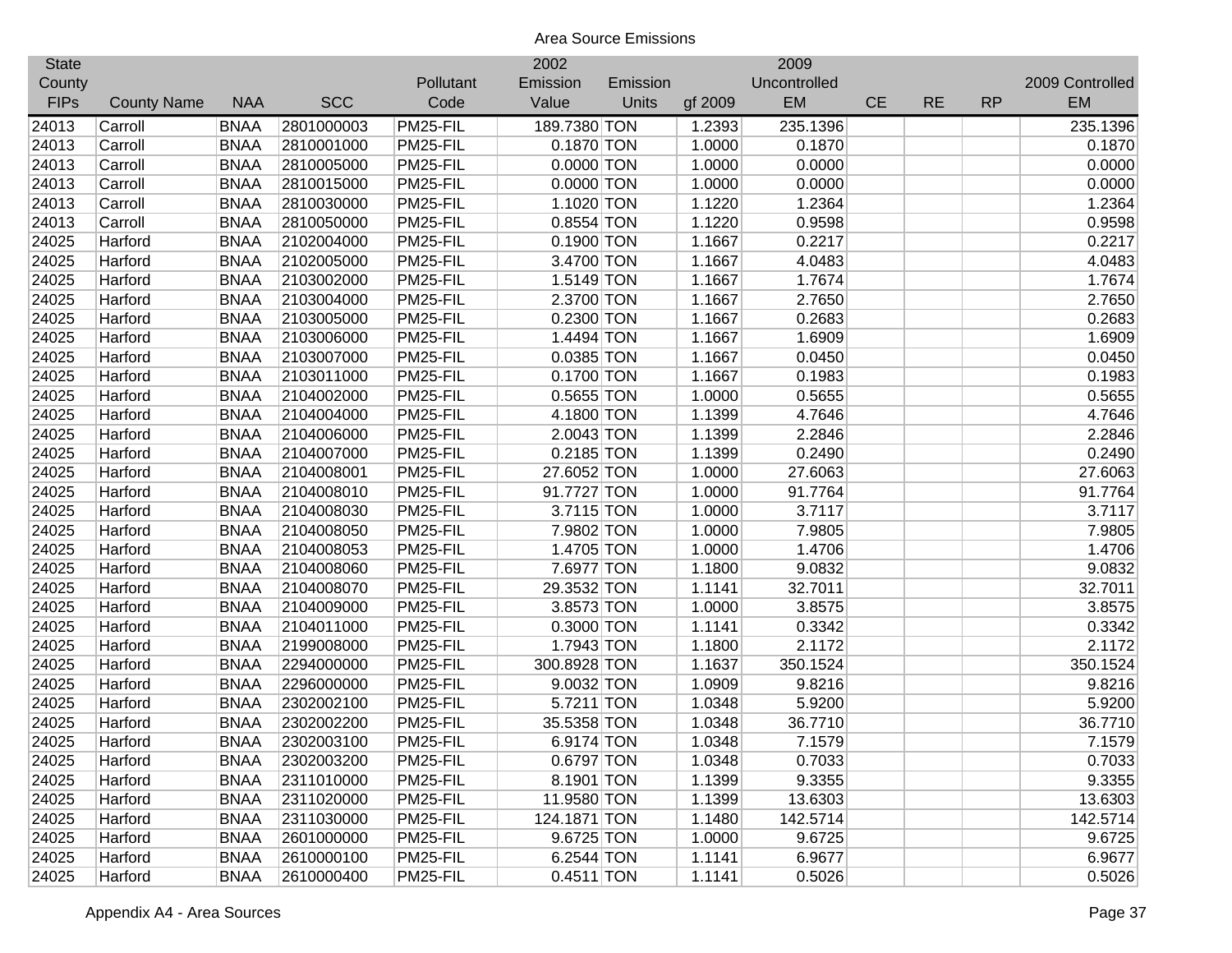| <b>State</b> |                    |             |            |           | 2002         |          |         | 2009         |           |           |           |                 |
|--------------|--------------------|-------------|------------|-----------|--------------|----------|---------|--------------|-----------|-----------|-----------|-----------------|
| County       |                    |             |            | Pollutant | Emission     | Emission |         | Uncontrolled |           |           |           | 2009 Controlled |
| <b>FIPs</b>  | <b>County Name</b> | <b>NAA</b>  | <b>SCC</b> | Code      | Value        | Units    | gf 2009 | <b>EM</b>    | <b>CE</b> | <b>RE</b> | <b>RP</b> | <b>EM</b>       |
| 24025        | Harford            | <b>BNAA</b> | 2610000500 | PM25-FIL  | 455.5300 TON |          | 1.1141  | 507.4850     |           |           |           | 507.4850        |
| 24025        | Harford            | <b>BNAA</b> | 2610030000 | PM25-FIL  | $0.0240$ TON |          | 1.1141  | 0.0267       |           |           |           | 0.0267          |
| 24025        | Harford            | <b>BNAA</b> | 2801000003 | PM25-FIL  | 110.6567 TON |          | 1.2393  | 137.1353     |           |           |           | 137.1353        |
| 24025        | Harford            | <b>BNAA</b> | 2810001000 | PM25-FIL  | 1.3277 TON   |          | 1.0000  | 1.3277       |           |           |           | 1.3277          |
| 24025        | Harford            | <b>BNAA</b> | 2810005000 | PM25-FIL  | $0.0000$ TON |          | 1.0000  | 0.0000       |           |           |           | 0.0000          |
| 24025        | Harford            | <b>BNAA</b> | 2810015000 | PM25-FIL  | $0.1470$ TON |          | 1.0000  | 0.1470       |           |           |           | 0.1470          |
| 24025        | Harford            | <b>BNAA</b> | 2810030000 | PM25-FIL  | 1.1133 TON   |          | 1.1141  | 1.2402       |           |           |           | 1.2402          |
| 24025        | Harford            | <b>BNAA</b> | 2810050000 | PM25-FIL  | 1.4560 TON   |          | 1.1141  | 1.6221       |           |           |           | 1.6221          |
| 24027        | Howard             | <b>BNAA</b> | 2102004000 | PM25-FIL  | 0.0900 TON   |          | 1.0289  | 0.0926       |           |           |           | 0.0926          |
| 24027        | Howard             | <b>BNAA</b> | 2102005000 | PM25-FIL  | 1.6200 TON   |          | 1.0289  | 1.6668       |           |           |           | 1.6668          |
| 24027        | Howard             | <b>BNAA</b> | 2103002000 | PM25-FIL  | 1.5149 TON   |          | 1.0289  | 1.5587       |           |           |           | 1.5587          |
| 24027        | Howard             | <b>BNAA</b> | 2103004000 | PM25-FIL  | 1.1100 TON   |          | 1.0289  | 1.1421       |           |           |           | 1.1421          |
| 24027        | Howard             | <b>BNAA</b> | 2103005000 | PM25-FIL  | $0.1100$ TON |          | 1.0289  | 0.1132       |           |           |           | 0.1132          |
| 24027        | Howard             | <b>BNAA</b> | 2103006000 | PM25-FIL  | 2.1409 TON   |          | 1.0289  | 2.2028       |           |           |           | 2.2028          |
| 24027        | Howard             | <b>BNAA</b> | 2103007000 | PM25-FIL  | $0.0217$ TON |          | 1.0289  | 0.0223       |           |           |           | 0.0223          |
| 24027        | Howard             | <b>BNAA</b> | 2103011000 | PM25-FIL  | 0.0800 TON   |          | 1.0289  | 0.0823       |           |           |           | 0.0823          |
| 24027        | Howard             | <b>BNAA</b> | 2104002000 | PM25-FIL  | $0.0000$ TON |          | 1.0000  | 0.0000       |           |           |           | 0.0000          |
| 24027        | Howard             | <b>BNAA</b> | 2104004000 | PM25-FIL  | 1.9500 TON   |          | 1.1310  | 2.2055       |           |           |           | 2.2055          |
| 24027        | Howard             | <b>BNAA</b> | 2104006000 | PM25-FIL  | 2.8813 TON   |          | 1.1310  | 3.2588       |           |           |           | 3.2588          |
| 24027        | Howard             | <b>BNAA</b> | 2104007000 | PM25-FIL  | $0.1230$ TON |          | 1.1310  | 0.1391       |           |           |           | 0.1391          |
| 24027        | Howard             | <b>BNAA</b> | 2104008001 | PM25-FIL  | 18.2298 TON  |          | 1.0000  | 18.2305      |           |           |           | 18.2305         |
| 24027        | Howard             | <b>BNAA</b> | 2104008010 | PM25-FIL  | 72.2326 TON  |          | 1.0000  | 72.2356      |           |           |           | 72.2356         |
| 24027        | Howard             | <b>BNAA</b> | 2104008030 | PM25-FIL  | 2.9213 TON   |          | 1.0000  | 2.9214       |           |           |           | 2.9214          |
| 24027        | Howard             | <b>BNAA</b> | 2104008050 | PM25-FIL  | 6.2811 TON   |          | 1.0000  | 6.2813       |           |           |           | 6.2813          |
| 24027        | Howard             | <b>BNAA</b> | 2104008053 | PM25-FIL  | 0.4837 TON   |          | 1.0000  | 0.4838       |           |           |           | 0.4838          |
| 24027        | Howard             | <b>BNAA</b> | 2104008060 | PM25-FIL  | 2.5530 TON   |          | 1.1800  | 3.0125       |           |           |           | 3.0125          |
| 24027        | Howard             | <b>BNAA</b> | 2104008070 | PM25-FIL  | 29.9185 TON  |          | 1.1161  | 33.3929      |           |           |           | 33.3929         |
| 24027        | Howard             | <b>BNAA</b> | 2104009000 | PM25-FIL  | 2.5473 TON   |          | 1.0000  | 2.5474       |           |           |           | 2.5474          |
| 24027        | Howard             | <b>BNAA</b> | 2104011000 | PM25-FIL  | $0.1400$ TON |          | 1.1310  | 0.1583       |           |           |           | 0.1583          |
| 24027        | Howard             | <b>BNAA</b> | 2199008000 | PM25-FIL  | 0.5951 TON   |          | 1.1800  | 0.7022       |           |           |           | 0.7022          |
| 24027        | Howard             | <b>BNAA</b> | 2294000000 | PM25-FIL  | 122.3667 TON |          | 1.1400  | 139.5000     |           |           |           | 139.5000        |
| 24027        | Howard             | <b>BNAA</b> | 2296000000 | PM25-FIL  | 0.7854 TON   |          | 1.0909  | 0.8568       |           |           |           | 0.8568          |
| 24027        | Howard             | <b>BNAA</b> | 2302002100 | PM25-FIL  | 6.9423 TON   |          | 1.0348  | 7.1836       |           |           |           | 7.1836          |
| 24027        | Howard             | <b>BNAA</b> | 2302002200 | PM25-FIL  | 43.1911 TON  |          | 1.0348  | 44.6924      |           |           |           | 44.6924         |
| 24027        | Howard             | <b>BNAA</b> | 2302003100 | PM25-FIL  | 8.7246 TON   |          | 1.0348  | 9.0279       |           |           |           | 9.0279          |
| 24027        | Howard             | <b>BNAA</b> | 2302003200 | PM25-FIL  | 0.7895 TON   |          | 1.0348  | 0.8170       |           |           |           | 0.8170          |
| 24027        | Howard             | <b>BNAA</b> | 2311010000 | PM25-FIL  | 6.2955 TON   |          | 1.1310  | 7.1203       |           |           |           | 7.1203          |
| 24027        | Howard             | <b>BNAA</b> | 2311020000 | PM25-FIL  | 21.7937 TON  |          | 1.1310  | 24.6490      |           |           |           | 24.6490         |
| 24027        | Howard             | <b>BNAA</b> | 2311030000 | PM25-FIL  | 102.0273 TON |          | 1.1480  | 117.1311     |           |           |           | 117.1311        |
| 24027        | Howard             | <b>BNAA</b> | 2601000000 | PM25-FIL  | $0.0610$ TON |          | 1.0000  | 0.0610       |           |           |           | 0.0610          |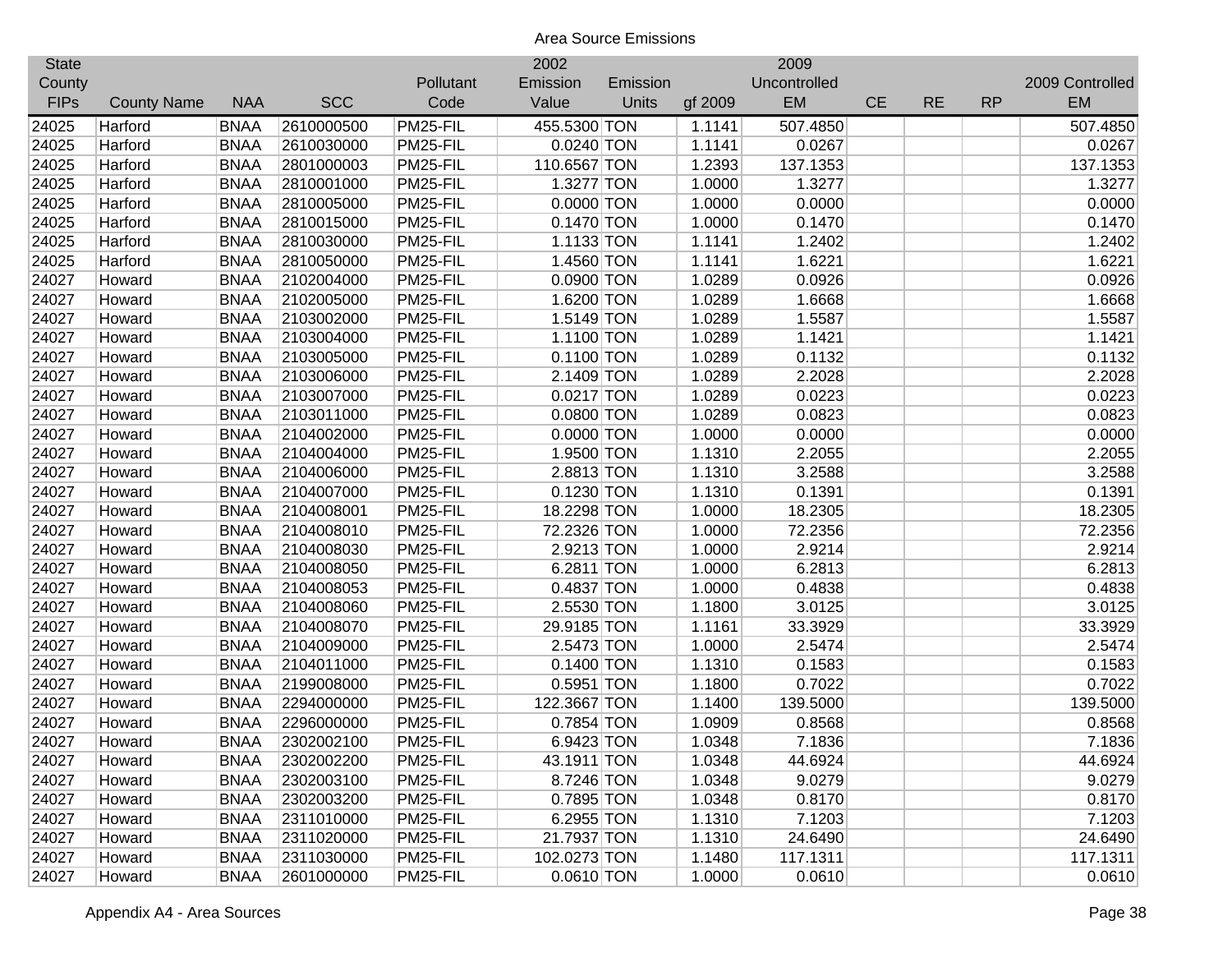| <b>State</b> |                       |             |            |           | 2002         |          |         | 2009         |           |           |           |                 |
|--------------|-----------------------|-------------|------------|-----------|--------------|----------|---------|--------------|-----------|-----------|-----------|-----------------|
| County       |                       |             |            | Pollutant | Emission     | Emission |         | Uncontrolled |           |           |           | 2009 Controlled |
| <b>FIPs</b>  | <b>County Name</b>    | <b>NAA</b>  | <b>SCC</b> | Code      | Value        | Units    | gf 2009 | EM           | <b>CE</b> | <b>RE</b> | <b>RP</b> | <b>EM</b>       |
| 24027        | Howard                | <b>BNAA</b> | 2610000100 | PM25-FIL  | 2.9133 TON   |          | 1.1161  | 3.2516       |           |           |           | 3.2516          |
| 24027        | Howard                | <b>BNAA</b> | 2610000400 | PM25-FIL  | 1.9361 TON   |          | 1.1161  | 2.1610       |           |           |           | 2.1610          |
| 24027        | Howard                | <b>BNAA</b> | 2610000500 | PM25-FIL  | 225.2700 TON |          | 1.1161  | 251.4307     |           |           |           | 251.4307        |
| 24027        | Howard                | <b>BNAA</b> | 2610030000 | PM25-FIL  | 8.9698 TON   |          | 1.1161  | 10.0114      |           |           |           | 10.0114         |
| 24027        | Howard                | <b>BNAA</b> | 2801000003 | PM25-FIL  | 32.4319 TON  |          | 1.2393  | 40.1924      |           |           |           | 40.1924         |
| 24027        | Howard                | <b>BNAA</b> | 2810001000 | PM25-FIL  | 0.1870 TON   |          | 1.0000  | 0.1870       |           |           |           | 0.1870          |
| 24027        | Howard                | <b>BNAA</b> | 2810005000 | PM25-FIL  | $0.0000$ TON |          | 1.0000  | 0.0000       |           |           |           | 0.0000          |
| 24027        | Howard                | <b>BNAA</b> | 2810015000 | PM25-FIL  | 0.7770 TON   |          | 1.0000  | 0.7770       |           |           |           | 0.7770          |
| 24027        | Howard                | <b>BNAA</b> | 2810030000 | PM25-FIL  | 1.0059 TON   |          | 1.1161  | 1.1227       |           |           |           | 1.1227          |
| 24027        | Howard                | <b>BNAA</b> | 2810050000 | PM25-FIL  | 1.4833 TON   |          | 1.1161  | 1.6556       |           |           |           | 1.6556          |
| 24510        | <b>Baltimore City</b> | <b>BNAA</b> | 2102004000 | PM25-FIL  | 0.4000 TON   |          | 1.0639  | 0.4255       |           |           |           | 0.4255          |
| 24510        | <b>Baltimore City</b> | <b>BNAA</b> | 2102005000 | PM25-FIL  | 7.3900 TON   |          | 1.0639  | 7.8619       |           |           |           | 7.8619          |
| 24510        | <b>Baltimore City</b> | <b>BNAA</b> | 2103002000 | PM25-FIL  | 1.5149 TON   |          | 1.0639  | 1.6117       |           |           |           | 1.6117          |
| 24510        | <b>Baltimore City</b> | <b>BNAA</b> | 2103004000 | PM25-FIL  | 5.0500 TON   |          | 1.0639  | 5.3725       |           |           |           | 5.3725          |
| 24510        | <b>Baltimore City</b> | <b>BNAA</b> | 2103005000 | PM25-FIL  | 0.4800 TON   |          | 1.0639  | 0.5107       |           |           |           | 0.5107          |
| 24510        | <b>Baltimore City</b> | <b>BNAA</b> | 2103006000 | PM25-FIL  | 7.8776 TON   |          | 1.0639  | 8.3807       |           |           |           | 8.3807          |
| 24510        | <b>Baltimore City</b> | <b>BNAA</b> | 2103007000 | PM25-FIL  | $0.0522$ TON |          | 1.0639  | 0.0556       |           |           |           | 0.0556          |
| 24510        | <b>Baltimore City</b> | <b>BNAA</b> | 2103011000 | PM25-FIL  | 0.3600 TON   |          | 1.0639  | 0.3830       |           |           |           | 0.3830          |
| 24510        | <b>Baltimore City</b> | <b>BNAA</b> | 2104002000 | PM25-FIL  | 0.5364 TON   |          | 1.0000  | 0.5364       |           |           |           | 0.5364          |
| 24510        | <b>Baltimore City</b> | <b>BNAA</b> | 2104004000 | PM25-FIL  | 8.9000 TON   |          | 1.0272  | 9.1421       |           |           |           | 9.1421          |
| 24510        | <b>Baltimore City</b> | <b>BNAA</b> | 2104006000 | PM25-FIL  | 13.7585 TON  |          | 1.0272  | 14.1327      |           |           |           | 14.1327         |
| 24510        | <b>Baltimore City</b> | <b>BNAA</b> | 2104007000 | PM25-FIL  | 0.2960 TON   |          | 1.0272  | 0.3041       |           |           |           | 0.3041          |
| 24510        | <b>Baltimore City</b> | <b>BNAA</b> | 2104008001 | PM25-FIL  | 8.1669 TON   |          | 1.0000  | 8.1672       |           |           |           | 8.1672          |
| 24510        | <b>Baltimore City</b> | <b>BNAA</b> | 2104008010 | PM25-FIL  | 15.5392 TON  |          | 1.0000  | 15.5399      |           |           |           | 15.5399         |
| 24510        | <b>Baltimore City</b> | <b>BNAA</b> | 2104008030 | PM25-FIL  | 0.6284 TON   |          | 1.0000  | 0.6285       |           |           |           | 0.6285          |
| 24510        | <b>Baltimore City</b> | <b>BNAA</b> | 2104008050 | PM25-FIL  | $1.3512$ TON |          | 1.0000  | 1.3513       |           |           |           | 1.3513          |
| 24510        | <b>Baltimore City</b> | <b>BNAA</b> | 2104008053 | PM25-FIL  | $0.1608$ TON |          | 1.0000  | 0.1608       |           |           |           | 0.1608          |
| 24510        | <b>Baltimore City</b> | <b>BNAA</b> | 2104008060 | PM25-FIL  | 0.7907 TON   |          | 1.1800  | 0.9330       |           |           |           | 0.9330          |
| 24510        | <b>Baltimore City</b> | <b>BNAA</b> | 2104008070 | PM25-FIL  | 83.5593 TON  |          | 1.0109  | 84.4692      |           |           |           | 84.4692         |
| 24510        | <b>Baltimore City</b> | <b>BNAA</b> | 2104009000 | PM25-FIL  | $1.1412$ TON |          | 1.0000  | 1.1412       |           |           |           | 1.1412          |
| 24510        | <b>Baltimore City</b> | <b>BNAA</b> | 2104011000 | PM25-FIL  | 0.6300 TON   |          | 1.0272  | 0.6471       |           |           |           | 0.6471          |
| 24510        | <b>Baltimore City</b> | <b>BNAA</b> | 2199008000 | PM25-FIL  | $0.1843$ TON |          | 1.1800  | 0.2175       |           |           |           | 0.2175          |
| 24510        | <b>Baltimore City</b> | <b>BNAA</b> | 2294000000 | PM25-FIL  | 103.8506 TON |          | 1.1253  | 116.8607     |           |           |           | 116.8607        |
| 24510        | <b>Baltimore City</b> | <b>BNAA</b> | 2302002100 | PM25-FIL  | 24.6128 TON  |          | 1.0348  | 25.4684      |           |           |           | 25.4684         |
| 24510        | <b>Baltimore City</b> | <b>BNAA</b> | 2302002200 | PM25-FIL  | 143.0470 TON |          | 1.0348  | 148.0193     |           |           |           | 148.0193        |
| 24510        | <b>Baltimore City</b> | <b>BNAA</b> | 2302003100 | PM25-FIL  | 28.1419 TON  |          | 1.0348  | 29.1201      |           |           |           | 29.1201         |
| 24510        | <b>Baltimore City</b> | <b>BNAA</b> | 2302003200 | PM25-FIL  | 2.9262 TON   |          | 1.0348  | 3.0280       |           |           |           | 3.0280          |
| 24510        | <b>Baltimore City</b> | <b>BNAA</b> | 2311010000 | PM25-FIL  | 0.9757 TON   |          | 1.0272  | 1.0022       |           |           |           | 1.0022          |
| 24510        | <b>Baltimore City</b> | <b>BNAA</b> | 2311020000 | PM25-FIL  | 42.6487 TON  |          | 1.0272  | 43.8088      |           |           |           | 43.8088         |
| 24510        | <b>Baltimore City</b> | <b>BNAA</b> | 2311030000 | PM25-FIL  | 19.3239 TON  |          | 1.1480  | 22.1845      |           |           |           | 22.1845         |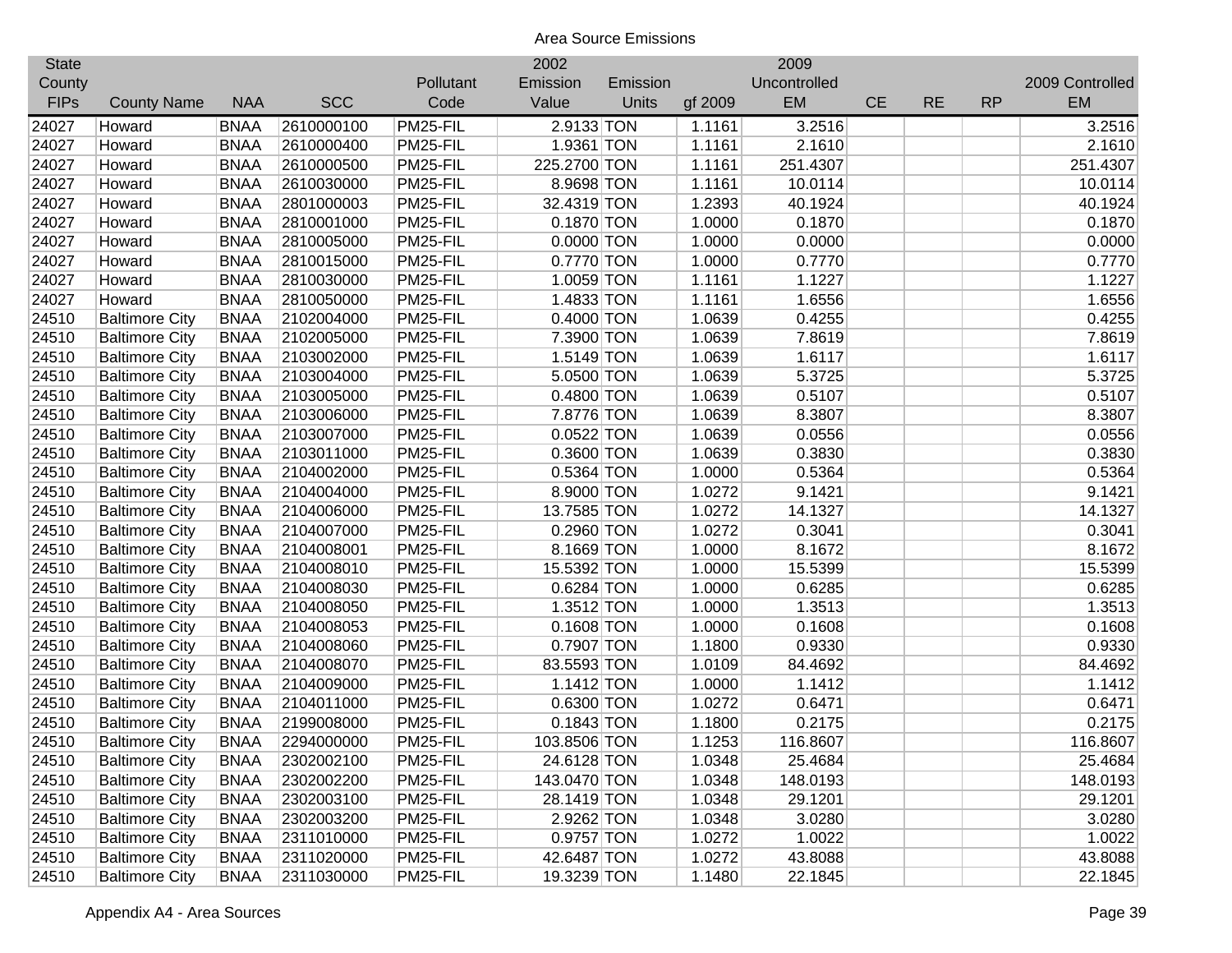| <b>State</b> |                       |             |            |                       | 2002         |          |         | 2009         |           |           |           |                 |
|--------------|-----------------------|-------------|------------|-----------------------|--------------|----------|---------|--------------|-----------|-----------|-----------|-----------------|
| County       |                       |             |            | <b>Pollutant</b>      | Emission     | Emission |         | Uncontrolled |           |           |           | 2009 Controlled |
| <b>FIPs</b>  | <b>County Name</b>    | <b>NAA</b>  | <b>SCC</b> | Code                  | Value        | Units    | gf 2009 | <b>EM</b>    | <b>CE</b> | <b>RE</b> | <b>RP</b> | EM.             |
| 24510        | <b>Baltimore City</b> | <b>BNAA</b> | 2601000000 | PM25-FIL              | 18.1300 TON  |          | 1.0000  | 18.1300      |           |           |           | 18.1300         |
| 24510        | <b>Baltimore City</b> | <b>BNAA</b> | 2610000100 | PM25-FIL              | $0.0000$ TON |          | 1.0109  | 0.0000       |           |           |           | 0.0000          |
| 24510        | <b>Baltimore City</b> | <b>BNAA</b> | 2610000400 | PM25-FIL              | $0.0000$ TON |          | 1.0109  | 0.0000       |           |           |           | 0.0000          |
| 24510        | <b>Baltimore City</b> | <b>BNAA</b> | 2610000500 | PM25-FIL              | 215.3500 TON |          | 1.0109  | 217.6948     |           |           |           | 217.6948        |
| 24510        | <b>Baltimore City</b> | <b>BNAA</b> | 2610030000 | PM25-FIL              | $0.0000$ TON |          | 1.0109  | 0.0000       |           |           |           | 0.0000          |
| 24510        | <b>Baltimore City</b> | <b>BNAA</b> | 2801000003 | PM25-FIL              | $0.0000$ TON |          | 1.2393  | 0.0000       |           |           |           | 0.0000          |
| 24510        | <b>Baltimore City</b> | <b>BNAA</b> | 2810001000 | PM25-FIL              | $0.0000$ TON |          | 1.0000  | 0.0000       |           |           |           | 0.0000          |
| 24510        | <b>Baltimore City</b> | <b>BNAA</b> | 2810005000 | PM25-FIL              | $0.0000$ TON |          | 1.0000  | 0.0000       |           |           |           | 0.0000          |
| 24510        | <b>Baltimore City</b> | <b>BNAA</b> | 2810015000 | PM25-FIL              | $0.0000$ TON |          | 1.0000  | 0.0000       |           |           |           | 0.0000          |
| 24510        | <b>Baltimore City</b> | <b>BNAA</b> | 2810030000 | PM25-FIL              | 13.4835 TON  |          | 1.0109  | 13.6303      |           |           |           | 13.6303         |
| 24510        | <b>Baltimore City</b> | <b>BNAA</b> | 2810050000 | PM25-FIL              | 10.1738 TON  |          | 1.0109  | 10.2846      |           |           |           | 10.2846         |
|              |                       |             |            | <b>PM25-FIL Total</b> | 8,154.81     |          |         | 8,865.57     |           |           |           | 8,865.57        |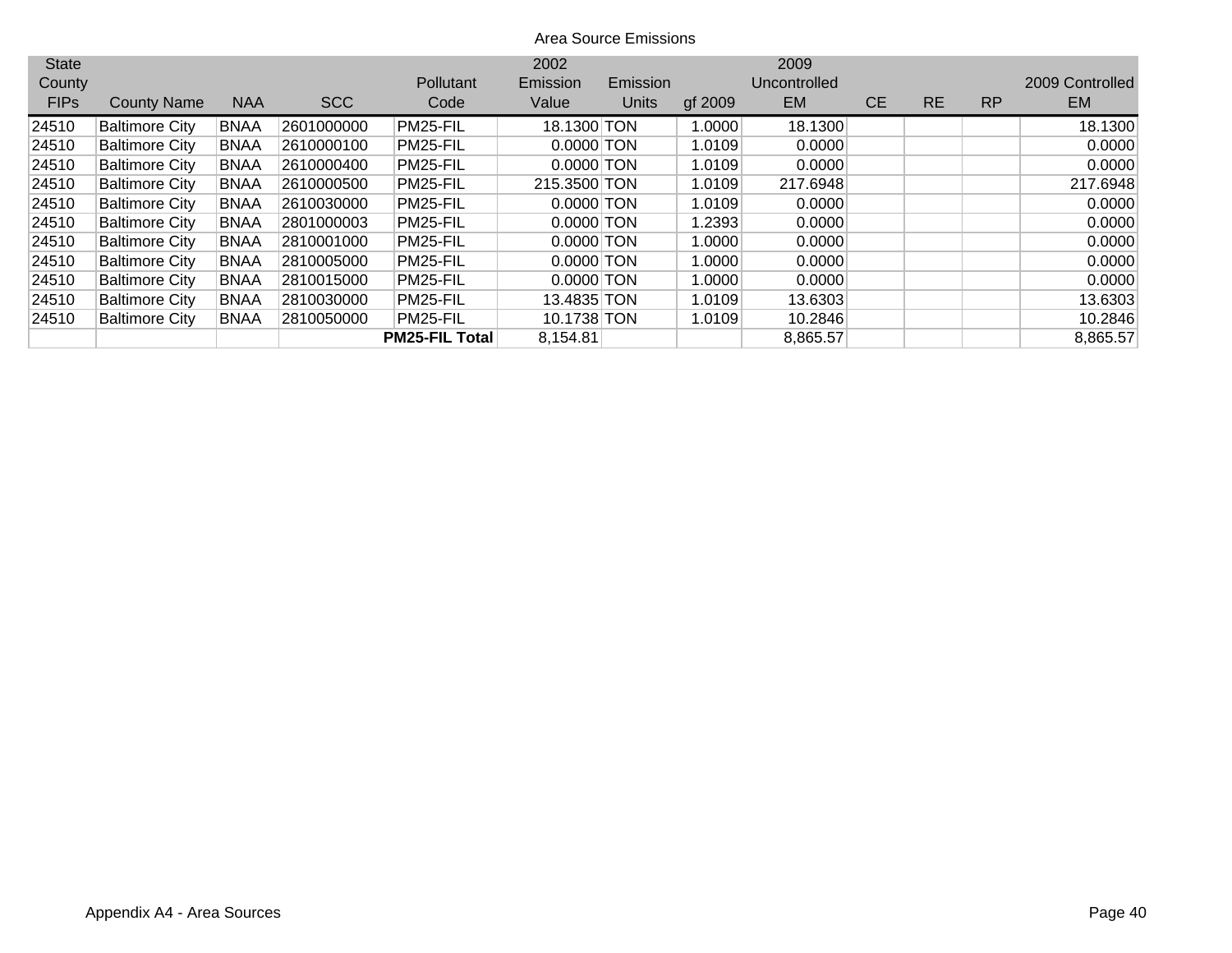| <b>State</b> |                    |             |            |           | 2002         |          |         | 2009         |           |           |           |                 |
|--------------|--------------------|-------------|------------|-----------|--------------|----------|---------|--------------|-----------|-----------|-----------|-----------------|
| County       |                    |             |            | Pollutant | Emission     | Emission |         | Uncontrolled |           |           |           | 2009 Controlled |
| <b>FIPs</b>  | <b>County Name</b> | <b>NAA</b>  | <b>SCC</b> | Code      | Value        | Units    | gf 2009 | EM           | <b>CE</b> | <b>RE</b> | <b>RP</b> | <b>EM</b>       |
| 24003        | Anne Arundel       | <b>BNAA</b> | 2102004000 | PM25-PRI  | 2.1080 TON   |          | 1.0857  | 2.2886       |           |           |           | 2.2886          |
| 24003        | Anne Arundel       | <b>BNAA</b> | 2102005000 | PM25-PRI  | 7.6591 TON   |          | 1.0857  | 8.3154       |           |           |           | 8.3154          |
| 24003        | Anne Arundel       | <b>BNAA</b> | 2103002000 | PM25-PRI  | 2.0384 TON   |          | 1.0857  | 2.2131       |           |           |           | 2.2131          |
| 24003        | Anne Arundel       | <b>BNAA</b> | 2103004000 | PM25-PRI  | 11.0628 TON  |          | 1.0857  | 12.0108      |           |           |           | 12.0108         |
| 24003        | Anne Arundel       | <b>BNAA</b> | 2103005000 | PM25-PRI  | 0.6242 TON   |          | 1.0857  | 0.6777       |           |           |           | 0.6777          |
| 24003        | Anne Arundel       | <b>BNAA</b> | 2103006000 | PM25-PRI  | 13.5410 TON  |          | 1.0857  | 14.7014      |           |           |           | 14.7014         |
| 24003        | Anne Arundel       | <b>BNAA</b> | 2103007000 | PM25-PRI  | 0.1780 TON   |          | 1.0857  | 0.1933       |           |           |           | 0.1933          |
| 24003        | Anne Arundel       | <b>BNAA</b> | 2103011000 | PM25-PRI  | 0.7915 TON   |          | 1.0857  | 0.8593       |           |           |           | 0.8593          |
| 24003        | Anne Arundel       | <b>BNAA</b> | 2104002000 | PM25-PRI  | 0.5298 TON   |          | 1.0000  | 0.5298       |           |           |           | 0.5298          |
| 24003        | Anne Arundel       | <b>BNAA</b> | 2104004000 | PM25-PRI  | 19.4826 TON  |          | 1.0848  | 21.1349      |           |           |           | 21.1349         |
| 24003        | Anne Arundel       | <b>BNAA</b> | 2104006000 | PM25-PRI  | 19.2124 TON  |          | 1.0848  | 20.8419      |           |           |           | 20.8419         |
| 24003        | Anne Arundel       | <b>BNAA</b> | 2104007000 | PM25-PRI  | 1.0091 TON   |          | 1.0848  | 1.0947       |           |           |           | 1.0947          |
| 24003        | Anne Arundel       | <b>BNAA</b> | 2104008001 | PM25-PRI  | 74.9564 TON  |          | 1.0000  | 74.9595      |           |           |           | 74.9595         |
| 24003        | Anne Arundel       | <b>BNAA</b> | 2104008010 | PM25-PRI  | 311.4180 TON |          | 1.0000  | 311.4306     |           |           |           | 311.4306        |
| 24003        | Anne Arundel       | <b>BNAA</b> | 2104008030 | PM25-PRI  | 12.5946 TON  |          | 1.0000  | 12.5951      |           |           |           | 12.5951         |
| 24003        | Anne Arundel       | <b>BNAA</b> | 2104008050 | PM25-PRI  | 27.0798 TON  |          | 1.0000  | 27.0809      |           |           |           | 27.0809         |
| 24003        | Anne Arundel       | <b>BNAA</b> | 2104008053 | PM25-PRI  | 1.3663 TON   |          | 1.0000  | 1.3664       |           |           |           | 1.3664          |
| 24003        | Anne Arundel       | <b>BNAA</b> | 2104008060 | PM25-PRI  | 7.0508 TON   |          | 1.1800  | 8.3199       |           |           |           | 8.3199          |
| 24003        | Anne Arundel       | <b>BNAA</b> | 2104008070 | PM25-PRI  | 55.9207 TON  |          | 1.0508  | 58.7621      |           |           |           | 58.7621         |
| 24003        | Anne Arundel       | <b>BNAA</b> | 2104009000 | PM25-PRI  | 10.4738 TON  |          | 1.0000  | 10.4742      |           |           |           | 10.4742         |
| 24003        | Anne Arundel       | <b>BNAA</b> | 2104011000 | PM25-PRI  | 1.3826 TON   |          | 1.0848  | 1.4998       |           |           |           | 1.4998          |
| 24003        | Anne Arundel       | <b>BNAA</b> | 2199008000 | PM25-PRI  | 1.6435 TON   |          | 1.1800  | 1.9393       |           |           |           | 1.9393          |
| 24003        | Anne Arundel       | <b>BNAA</b> | 2294000000 | PM25-PRI  | 248.2454 TON |          | 1.1580  | 287.4606     |           |           |           | 287.4606        |
| 24003        | Anne Arundel       | <b>BNAA</b> | 2296000000 | PM25-PRI  | 4.5957 TON   |          | 1.0909  | 5.0134       |           |           |           | 5.0134          |
| 24003        | Anne Arundel       | <b>BNAA</b> | 2302002100 | PM25-PRI  | 14.9320 TON  |          | 1.0348  | 15.4510      |           |           |           | 15.4510         |
| 24003        | Anne Arundel       | <b>BNAA</b> | 2302002200 | PM25-PRI  | 97.6796 TON  |          | 1.0348  | 101.0749     |           |           |           | 101.0749        |
| 24003        | Anne Arundel       | <b>BNAA</b> | 2302003100 | PM25-PRI  | 19.4177 TON  |          | 1.0348  | 20.0927      |           |           |           | 20.0927         |
| 24003        | Anne Arundel       | <b>BNAA</b> | 2302003200 | PM25-PRI  | 1.6879 TON   |          | 1.0348  | 1.7466       |           |           |           | 1.7466          |
| 24003        | Anne Arundel       | <b>BNAA</b> | 2311010000 | PM25-PRI  | 9.6289 TON   |          | 1.0848  | 10.4456      |           |           |           | 10.4456         |
| 24003        | Anne Arundel       | <b>BNAA</b> | 2311020000 | PM25-PRI  | 38.0777 TON  |          | 1.0848  | 41.3072      |           |           |           | 41.3072         |
| 24003        | Anne Arundel       | <b>BNAA</b> | 2311030000 | PM25-PRI  | 155.5801 TON |          | 1.1480  | 178.6117     |           |           |           | 178.6117        |
| 24003        | Anne Arundel       | <b>BNAA</b> | 2601000000 | PM25-PRI  | $0.0000$ TON |          | 1.0000  | 0.0000       |           |           |           | 0.0000          |
| 24003        | Anne Arundel       | <b>BNAA</b> | 2610000100 | PM25-PRI  | 5.3457 TON   |          | 1.0508  | 5.6174       |           |           |           | 5.6174          |
| 24003        | Anne Arundel       | <b>BNAA</b> | 2610000400 | PM25-PRI  | 3.5351 TON   |          | 1.0508  | 3.7147       |           |           |           | 3.7147          |
| 24003        | Anne Arundel       | <b>BNAA</b> | 2610000500 | PM25-PRI  | 657.2900 TON |          | 1.0508  | 690.6882     |           |           |           | 690.6882        |
| 24003        | Anne Arundel       | <b>BNAA</b> | 2610030000 | PM25-PRI  | 7.1570 TON   |          | 1.0508  | 7.5207       |           |           |           | 7.5207          |
| 24003        | Anne Arundel       | <b>BNAA</b> | 2801000003 | PM25-PRI  | 34.5303 TON  |          | 1.2393  | 42.7929      |           |           |           | 42.7929         |
| 24003        | Anne Arundel       | <b>BNAA</b> | 2810001000 | PM25-PRI  | 0.0281 TON   |          | 1.0000  | 0.0281       |           |           |           | 0.0281          |
| 24003        | Anne Arundel       | <b>BNAA</b> | 2810005000 | PM25-PRI  | $0.0000$ TON |          | 1.0000  | 0.0000       |           |           |           | 0.0000          |
| 24003        | Anne Arundel       | <b>BNAA</b> | 2810015000 | PM25-PRI  | $0.3150$ TON |          | 1.0000  | 0.3150       |           |           |           | 0.3150          |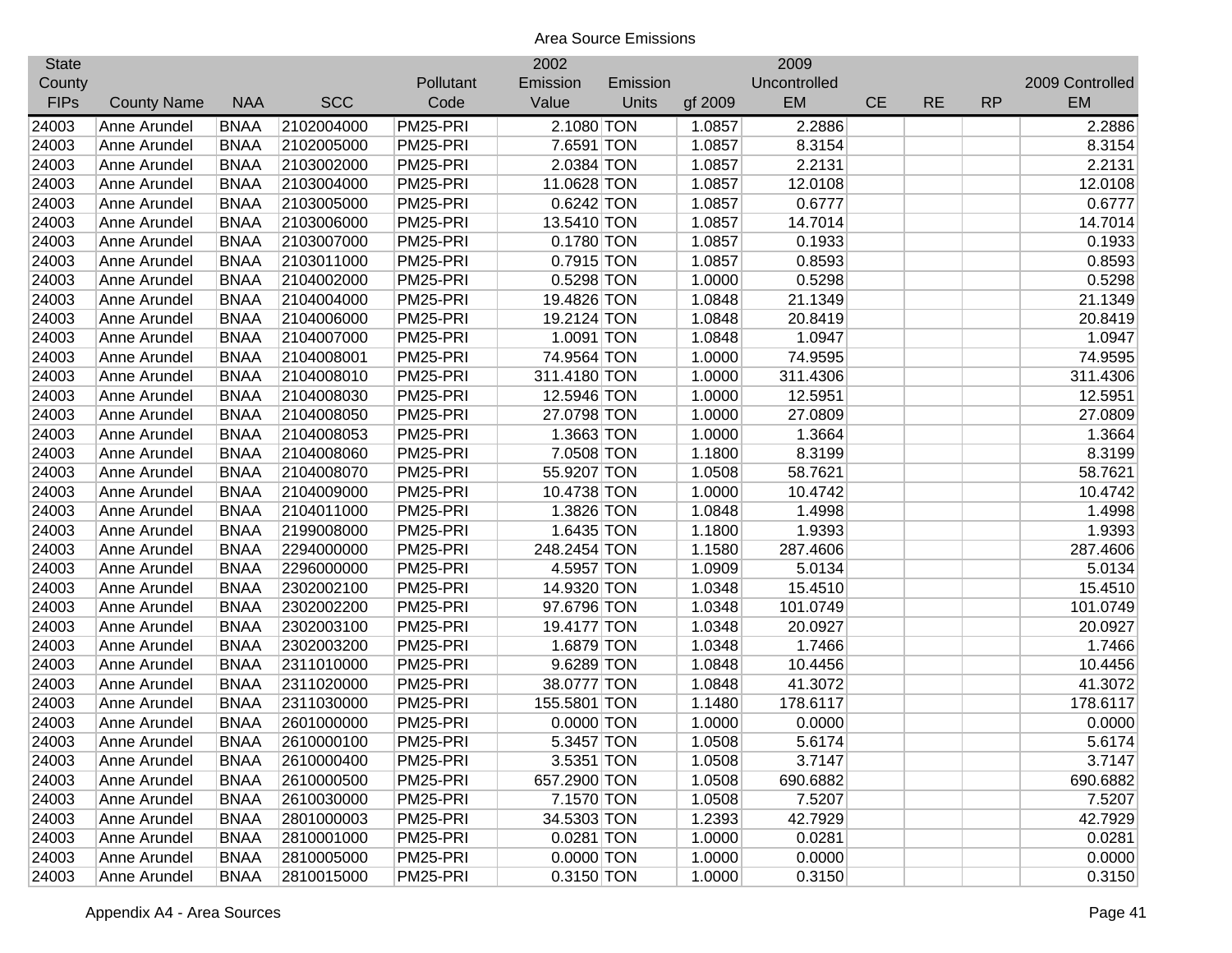| <b>State</b> |                    |             |            |           | 2002         |          |         | 2009         |           |           |           |                 |
|--------------|--------------------|-------------|------------|-----------|--------------|----------|---------|--------------|-----------|-----------|-----------|-----------------|
| County       |                    |             |            | Pollutant | Emission     | Emission |         | Uncontrolled |           |           |           | 2009 Controlled |
| <b>FIPs</b>  | <b>County Name</b> | <b>NAA</b>  | <b>SCC</b> | Code      | Value        | Units    | gf 2009 | EM           | <b>CE</b> | <b>RE</b> | <b>RP</b> | EM              |
| 24003        | Anne Arundel       | <b>BNAA</b> | 2810030000 | PM25-PRI  | 2.8482 TON   |          | 1.0508  | 2.9929       |           |           |           | 2.9929          |
| 24003        | Anne Arundel       | <b>BNAA</b> | 2810050000 | PM25-PRI  | 5.6875 TON   |          | 1.0508  | 5.9765       |           |           |           | 5.9765          |
| 24005        | <b>Baltimore</b>   | <b>BNAA</b> | 2102004000 | PM25-PRI  | 2.6400 TON   |          | 1.1566  | 3.0535       |           |           |           | 3.0535          |
| 24005        | <b>Baltimore</b>   | <b>BNAA</b> | 2102005000 | PM25-PRI  | 9.6387 TON   |          | 1.1566  | 11.1485      |           |           |           | 11.1485         |
| 24005        | <b>Baltimore</b>   | <b>BNAA</b> | 2103002000 | PM25-PRI  | 6.1152 TON   |          | 1.1566  | 7.0731       |           |           |           | 7.0731          |
| 24005        | <b>Baltimore</b>   | <b>BNAA</b> | 2103004000 | PM25-PRI  | 13.9061 TON  |          | 1.1566  | 16.0844      |           |           |           | 16.0844         |
| 24005        | <b>Baltimore</b>   | <b>BNAA</b> | 2103005000 | PM25-PRI  | 0.7906 TON   |          | 1.1566  | 0.9145       |           |           |           | 0.9145          |
| 24005        | <b>Baltimore</b>   | <b>BNAA</b> | 2103006000 | PM25-PRI  | 30.1644 TON  |          | 1.1566  | 34.8894      |           |           |           | 34.8894         |
| 24005        | <b>Baltimore</b>   | <b>BNAA</b> | 2103007000 | PM25-PRI  | $0.1842$ TON |          | 1.1566  | 0.2130       |           |           |           | 0.2130          |
| 24005        | <b>Baltimore</b>   | <b>BNAA</b> | 2103011000 | PM25-PRI  | 0.9919 TON   |          | 1.1566  | 1.1472       |           |           |           | 1.1472          |
| 24005        | <b>Baltimore</b>   | <b>BNAA</b> | 2104002000 | PM25-PRI  | 0.9401 TON   |          | 1.0000  | 0.9401       |           |           |           | 0.9401          |
| 24005        | <b>Baltimore</b>   | <b>BNAA</b> | 2104004000 | PM25-PRI  | 24.4900 TON  |          | 1.0677  | 26.1488      |           |           |           | 26.1488         |
| 24005        | <b>Baltimore</b>   | <b>BNAA</b> | 2104006000 | PM25-PRI  | 51.3098 TON  |          | 1.0677  | 54.7853      |           |           |           | 54.7853         |
| 24005        | <b>Baltimore</b>   | <b>BNAA</b> | 2104007000 | PM25-PRI  | 1.0440 TON   |          | 1.0677  | 1.1147       |           |           |           | 1.1147          |
| 24005        | <b>Baltimore</b>   | <b>BNAA</b> | 2104008001 | PM25-PRI  | 43.9975 TON  |          | 1.0000  | 43.9993      |           |           |           | 43.9993         |
| 24005        | Baltimore          | <b>BNAA</b> | 2104008010 | PM25-PRI  | 319.1343 TON |          | 1.0000  | 319.1472     |           |           |           | 319.1472        |
| 24005        | <b>Baltimore</b>   | <b>BNAA</b> | 2104008030 | PM25-PRI  | 12.9067 TON  |          | 1.0000  | 12.9072      |           |           |           | 12.9072         |
| 24005        | <b>Baltimore</b>   | <b>BNAA</b> | 2104008050 | PM25-PRI  | 27.7507 TON  |          | 1.0000  | 27.7519      |           |           |           | 27.7519         |
| 24005        | <b>Baltimore</b>   | <b>BNAA</b> | 2104008053 | PM25-PRI  | 1.3830 TON   |          | 1.0000  | 1.3831       |           |           |           | 1.3831          |
| 24005        | <b>Baltimore</b>   | <b>BNAA</b> | 2104008060 | PM25-PRI  | 7.0927 TON   |          | 1.1800  | 8.3693       |           |           |           | 8.3693          |
| 24005        | <b>Baltimore</b>   | <b>BNAA</b> | 2104008070 | PM25-PRI  | 93.9263 TON  |          | 1.0586  | 99.4292      |           |           |           | 99.4292         |
| 24005        | <b>Baltimore</b>   | <b>BNAA</b> | 2104009000 | PM25-PRI  | 6.1479 TON   |          | 1.0000  | 6.1481       |           |           |           | 6.1481          |
| 24005        | Baltimore          | <b>BNAA</b> | 2104011000 | PM25-PRI  | 1.7393 TON   |          | 1.0586  | 1.8412       |           |           |           | 1.8412          |
| 24005        | Baltimore          | <b>BNAA</b> | 2199008000 | PM25-PRI  | 1.6533 TON   |          | 1.1800  | 1.9508       |           |           |           | 1.9508          |
| 24005        | <b>Baltimore</b>   | <b>BNAA</b> | 2294000000 | PM25-PRI  | 331.2022 TON |          | 1.1407  | 377.8053     |           |           |           | 377.8053        |
| 24005        | <b>Baltimore</b>   | <b>BNAA</b> | 2296000000 | PM25-PRI  | 1.9067 TON   |          | 1.0909  | 2.0800       |           |           |           | 2.0800          |
| 24005        | <b>Baltimore</b>   | <b>BNAA</b> | 2302002100 | PM25-PRI  | 21.0537 TON  |          | 1.0348  | 21.7856      |           |           |           | 21.7856         |
| 24005        | <b>Baltimore</b>   | <b>BNAA</b> | 2302002200 | PM25-PRI  | 136.0519 TON |          | 1.0348  | 140.7809     |           |           |           | 140.7809        |
| 24005        | <b>Baltimore</b>   | <b>BNAA</b> | 2302003100 | PM25-PRI  | 27.4040 TON  |          | 1.0348  | 28.3566      |           |           |           | 28.3566         |
| 24005        | <b>Baltimore</b>   | <b>BNAA</b> | 2302003200 | PM25-PRI  | 2.3359 TON   |          | 1.0348  | 2.4171       |           |           |           | 2.4171          |
| 24005        | <b>Baltimore</b>   | <b>BNAA</b> | 2311010000 | PM25-PRI  | 10.1389 TON  |          | 1.0677  | 10.8257      |           |           |           | 10.8257         |
| 24005        | Baltimore          | <b>BNAA</b> | 2311020000 | PM25-PRI  | 133.8230 TON |          | 1.0677  | 142.8877     |           |           |           | 142.8877        |
| 24005        | <b>Baltimore</b>   | <b>BNAA</b> | 2311030000 | PM25-PRI  | 178.4654 TON |          | 1.1480  | 204.8848     |           |           |           | 204.8848        |
| 24005        | <b>Baltimore</b>   | <b>BNAA</b> | 2601000000 | PM25-PRI  | 4.6936 TON   |          | 1.0000  | 4.6936       |           |           |           | 4.6936          |
| 24005        | <b>Baltimore</b>   | <b>BNAA</b> | 2610000100 | PM25-PRI  | 5.6534 TON   |          | 1.0586  | 5.9847       |           |           |           | 5.9847          |
| 24005        | <b>Baltimore</b>   | <b>BNAA</b> | 2610000400 | PM25-PRI  | 3.7572 TON   |          | 1.0586  | 3.9774       |           |           |           | 3.9774          |
| 24005        | <b>Baltimore</b>   | <b>BNAA</b> | 2610000500 | PM25-PRI  | 911.0800 TON |          | 1.0586  | 964.4573     |           |           |           | 964.4573        |
| 24005        | <b>Baltimore</b>   | <b>BNAA</b> | 2610030000 | PM25-PRI  | 14.4004 TON  |          | 1.0586  | 15.2441      |           |           |           | 15.2441         |
| 24005        | <b>Baltimore</b>   | <b>BNAA</b> | 2801000003 | PM25-PRI  | 96.0966 TON  |          | 1.2393  | 119.0912     |           |           |           | 119.0912        |
| 24005        | Baltimore          | <b>BNAA</b> | 2810001000 | PM25-PRI  | 1.7111 TON   |          | 1.0000  | 1.7111       |           |           |           | 1.7111          |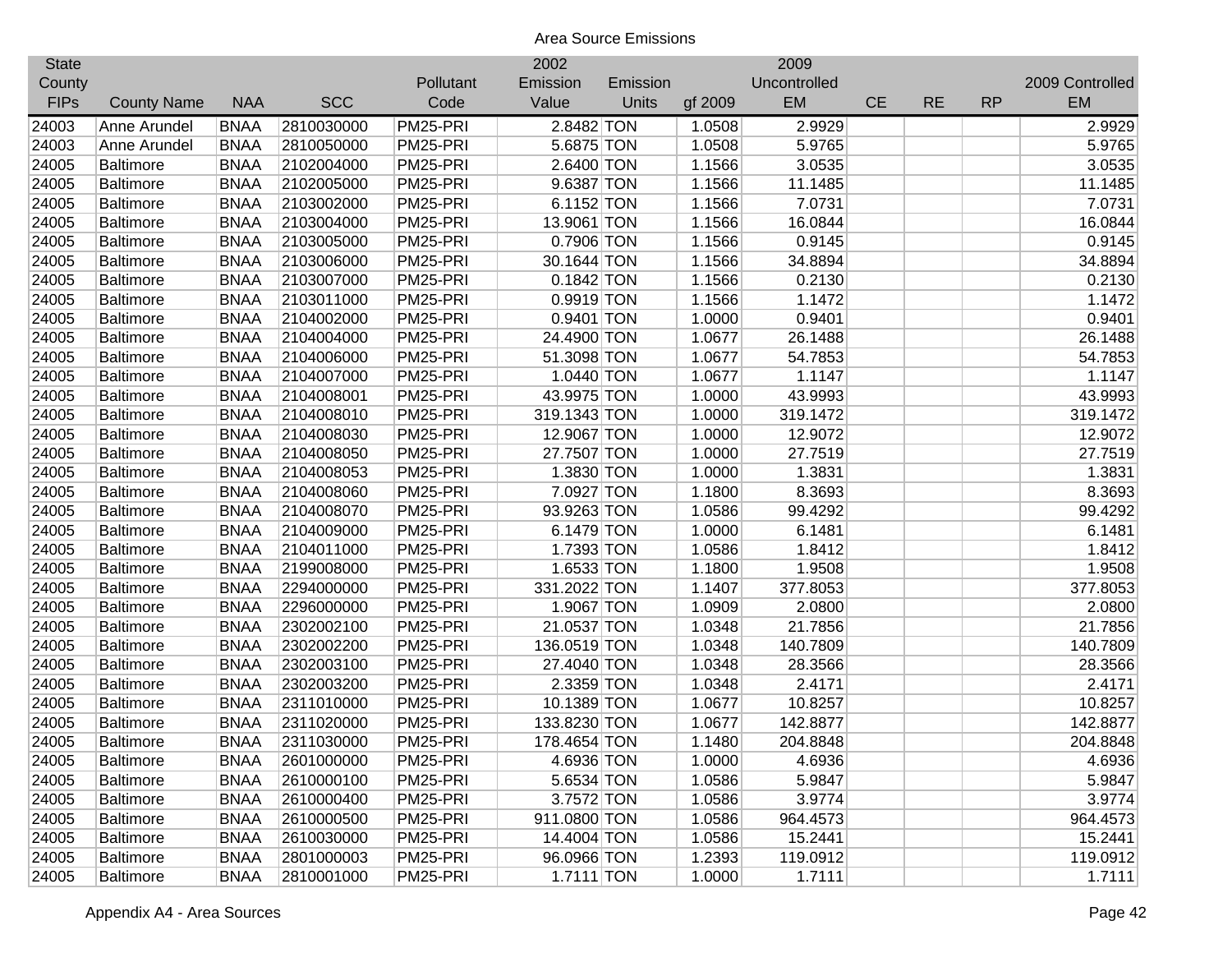| <b>State</b> |                    |             |            |           | 2002         |          |         | 2009         |           |           |           |                 |
|--------------|--------------------|-------------|------------|-----------|--------------|----------|---------|--------------|-----------|-----------|-----------|-----------------|
| County       |                    |             |            | Pollutant | Emission     | Emission |         | Uncontrolled |           |           |           | 2009 Controlled |
| <b>FIPs</b>  | <b>County Name</b> | <b>NAA</b>  | <b>SCC</b> | Code      | Value        | Units    | gf 2009 | <b>EM</b>    | <b>CE</b> | <b>RE</b> | <b>RP</b> | <b>EM</b>       |
| 24005        | <b>Baltimore</b>   | <b>BNAA</b> | 2810005000 | PM25-PRI  | $0.0000$ TON |          | 1.0000  | 0.0000       |           |           |           | 0.0000          |
| 24005        | <b>Baltimore</b>   | <b>BNAA</b> | 2810015000 | PM25-PRI  | 8.4420 TON   |          | 1.0000  | 8.4420       |           |           |           | 8.4420          |
| 24005        | <b>Baltimore</b>   | <b>BNAA</b> | 2810030000 | PM25-PRI  | 3.6789 TON   |          | 1.0586  | 3.8944       |           |           |           | 3.8944          |
| 24005        | <b>Baltimore</b>   | <b>BNAA</b> | 2810050000 | PM25-PRI  | 6.7795 TON   |          | 1.0586  | 7.1767       |           |           |           | 7.1767          |
| 24013        | Carroll            | <b>BNAA</b> | 2102004000 | PM25-PRI  | 1.3020 TON   |          | 1.1030  | 1.4361       |           |           |           | 1.4361          |
| 24013        | Carroll            | <b>BNAA</b> | 2102005000 | PM25-PRI  | 4.7396 TON   |          | 1.1030  | 5.2276       |           |           |           | 5.2276          |
| 24013        | Carroll            | <b>BNAA</b> | 2103002000 | PM25-PRI  | 2.0384 TON   |          | 1.1030  | 2.2483       |           |           |           | 2.2483          |
| 24013        | Carroll            | <b>BNAA</b> | 2103004000 | PM25-PRI  | 6.8368 TON   |          | 1.1030  | 7.5408       |           |           |           | 7.5408          |
| 24013        | Carroll            | <b>BNAA</b> | 2103005000 | PM25-PRI  | 0.3824 TON   |          | 1.1030  | 0.4218       |           |           |           | 0.4218          |
| 24013        | Carroll            | <b>BNAA</b> | 2103006000 | PM25-PRI  | 2.8400 TON   |          | 1.1030  | 3.1324       |           |           |           | 3.1324          |
| 24013        | Carroll            | <b>BNAA</b> | 2103007000 | PM25-PRI  | 0.0696 TON   |          | 1.1030  | 0.0768       |           |           |           | 0.0768          |
| 24013        | Carroll            | <b>BNAA</b> | 2103011000 | PM25-PRI  | 0.4909 TON   |          | 1.1030  | 0.5415       |           |           |           | 0.5415          |
| 24013        | Carroll            | <b>BNAA</b> | 2104002000 | PM25-PRI  | 0.4676 TON   |          | 1.0000  | 0.4676       |           |           |           | 0.4676          |
| 24013        | Carroll            | <b>BNAA</b> | 2104004000 | PM25-PRI  | 12.0446 TON  |          | 1.1352  | 13.6733      |           |           |           | 13.6733         |
| 24013        | Carroll            | <b>BNAA</b> | 2104006000 | PM25-PRI  | 2.9815 TON   |          | 1.1352  | 3.3847       |           |           |           | 3.3847          |
| 24013        | Carroll            | <b>BNAA</b> | 2104007000 | PM25-PRI  | 0.3945 TON   |          | 1.1352  | 0.4479       |           |           |           | 0.4479          |
| 24013        | Carroll            | <b>BNAA</b> | 2104008001 | PM25-PRI  | 29.3112 TON  |          | 1.0000  | 29.3124      |           |           |           | 29.3124         |
| 24013        | Carroll            | <b>BNAA</b> | 2104008010 | PM25-PRI  | 84.1957 TON  |          | 1.0000  | 84.1991      |           |           |           | 84.1991         |
| 24013        | Carroll            | <b>BNAA</b> | 2104008030 | PM25-PRI  | 3.4051 TON   |          | 1.0000  | 3.4052       |           |           |           | 3.4052          |
| 24013        | Carroll            | <b>BNAA</b> | 2104008050 | PM25-PRI  | 7.3214 TON   |          | 1.0000  | 7.3216       |           |           |           | 7.3216          |
| 24013        | Carroll            | <b>BNAA</b> | 2104008053 | PM25-PRI  | $2.5217$ TON |          | 1.0000  | 2.5218       |           |           |           | 2.5218          |
| 24013        | Carroll            | <b>BNAA</b> | 2104008060 | PM25-PRI  | 13.3993 TON  |          | 1.1800  | 15.8111      |           |           |           | 15.8111         |
| 24013        | Carroll            | <b>BNAA</b> | 2104008070 | PM25-PRI  | 21.7715 TON  |          | 1.1220  | 24.4283      |           |           |           | 24.4283         |
| 24013        | Carroll            | <b>BNAA</b> | 2104009000 | PM25-PRI  | 4.0957 TON   |          | 1.0000  | 4.0959       |           |           |           | 4.0959          |
| 24013        | Carroll            | <b>BNAA</b> | 2104011000 | PM25-PRI  | 0.8476 TON   |          | 1.1352  | 0.9622       |           |           |           | 0.9622          |
| 24013        | Carroll            | <b>BNAA</b> | 2199008000 | PM25-PRI  | 3.1233 TON   |          | 1.1800  | 3.6855       |           |           |           | 3.6855          |
| 24013        | Carroll            | <b>BNAA</b> | 2294000000 | PM25-PRI  | 122.4104 TON |          | 1.1605  | 142.0577     |           |           |           | 142.0577        |
| 24013        | Carroll            | <b>BNAA</b> | 2296000000 | PM25-PRI  | 11.1381 TON  |          | 1.0909  | 12.1506      |           |           |           | 12.1506         |
| 24013        | Carroll            | <b>BNAA</b> | 2302002100 | PM25-PRI  | 3.8300 TON   |          | 1.0348  | 3.9631       |           |           |           | 3.9631          |
| 24013        | Carroll            | <b>BNAA</b> | 2302002200 | PM25-PRI  | 27.0360 TON  |          | 1.0348  | 27.9757      |           |           |           | 27.9757         |
| 24013        | Carroll            | <b>BNAA</b> | 2302003100 | PM25-PRI  | 6.5873 TON   |          | 1.0348  | 6.8163       |           |           |           | 6.8163          |
| 24013        | Carroll            | <b>BNAA</b> | 2302003200 | PM25-PRI  | $0.1400$ TON |          | 1.0348  | 0.1449       |           |           |           | 0.1449          |
| 24013        | Carroll            | <b>BNAA</b> | 2311010000 | PM25-PRI  | 8.0258 TON   |          | 1.1352  | 9.1111       |           |           |           | 9.1111          |
| 24013        | Carroll            | <b>BNAA</b> | 2311020000 | PM25-PRI  | 15.3046 TON  |          | 1.1352  | 17.3741      |           |           |           | 17.3741         |
| 24013        | Carroll            | <b>BNAA</b> | 2311030000 | PM25-PRI  | 123.0659 TON |          | 1.1480  | 141.2842     |           |           |           | 141.2842        |
| 24013        | Carroll            | <b>BNAA</b> | 2601000000 | PM25-PRI  | $0.0000$ TON |          | 1.0000  | 0.0000       |           |           |           | 0.0000          |
| 24013        | Carroll            | <b>BNAA</b> | 2610000100 | PM25-PRI  | $0.2557$ TON |          | 1.1220  | 0.2869       |           |           |           | 0.2869          |
| 24013        | Carroll            | <b>BNAA</b> | 2610000400 | PM25-PRI  | $0.1954$ TON |          | 1.1220  | 0.2193       |           |           |           | 0.2193          |
| 24013        | Carroll            | <b>BNAA</b> | 2610000500 | PM25-PRI  | 357.5300 TON |          | 1.1220  | 401.1589     |           |           |           | 401.1589        |
| 24013        | Carroll            | <b>BNAA</b> | 2610030000 | PM25-PRI  | 1.5174 TON   |          | 1.1220  | 1.7026       |           |           |           | 1.7026          |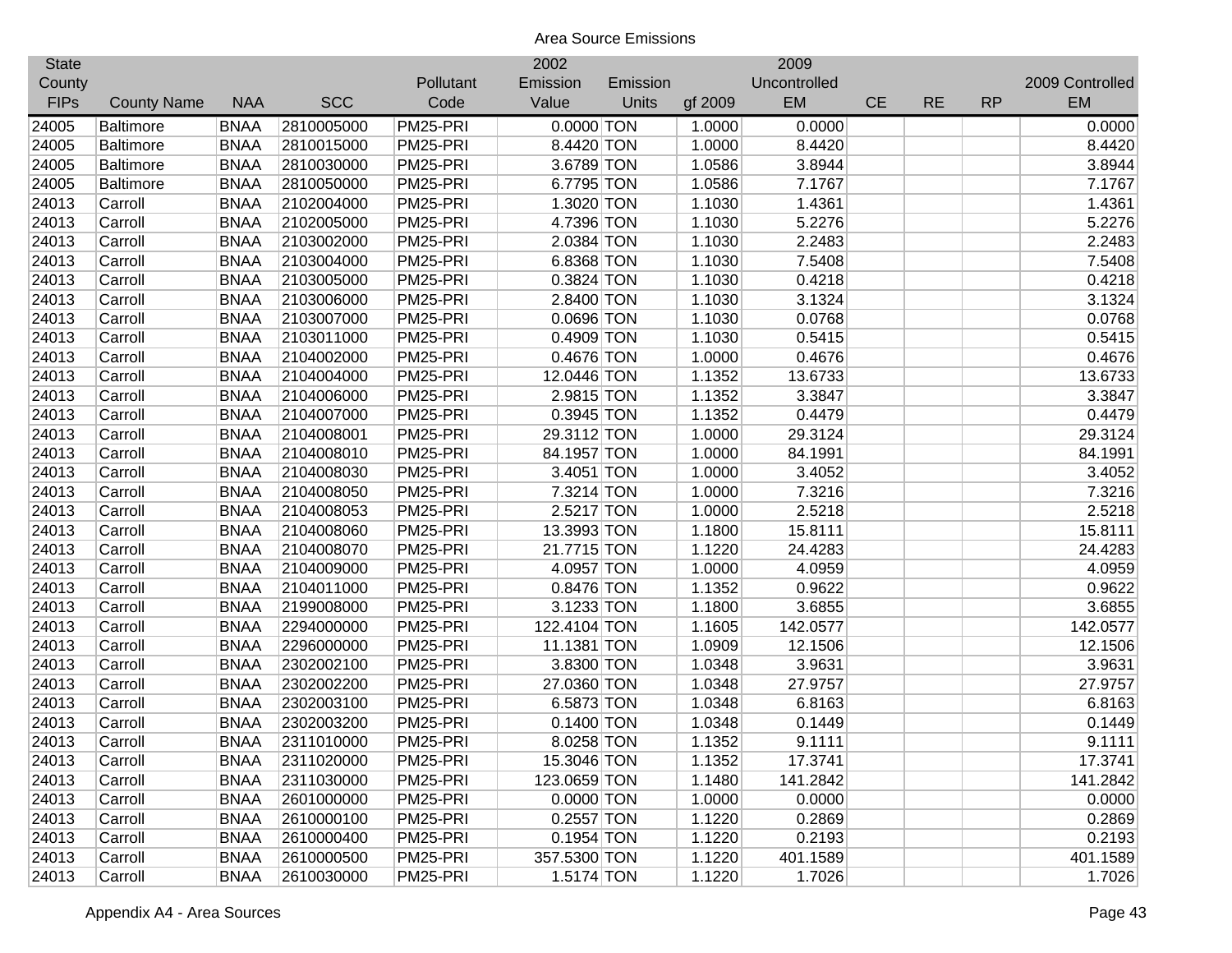| <b>State</b> |                    |             |            |           | 2002         |          |         | 2009         |           |           |           |                 |
|--------------|--------------------|-------------|------------|-----------|--------------|----------|---------|--------------|-----------|-----------|-----------|-----------------|
| County       |                    |             |            | Pollutant | Emission     | Emission |         | Uncontrolled |           |           |           | 2009 Controlled |
| <b>FIPs</b>  | <b>County Name</b> | <b>NAA</b>  | <b>SCC</b> | Code      | Value        | Units    | gf 2009 | EM           | <b>CE</b> | <b>RE</b> | <b>RP</b> | EM              |
| 24013        | Carroll            | <b>BNAA</b> | 2801000003 | PM25-PRI  | 189.7380 TON |          | 1.2393  | 235.1396     |           |           |           | 235.1396        |
| 24013        | Carroll            | <b>BNAA</b> | 2810001000 | PM25-PRI  | $0.1870$ TON |          | 1.0000  | 0.1870       |           |           |           | 0.1870          |
| 24013        | Carroll            | <b>BNAA</b> | 2810005000 | PM25-PRI  | $0.0000$ TON |          | 1.0000  | 0.0000       |           |           |           | 0.0000          |
| 24013        | Carroll            | <b>BNAA</b> | 2810015000 | PM25-PRI  | $0.0000$ TON |          | 1.0000  | 0.0000       |           |           |           | 0.0000          |
| 24013        | Carroll            | <b>BNAA</b> | 2810030000 | PM25-PRI  | 1.1020 TON   |          | 1.1220  | 1.2364       |           |           |           | 1.2364          |
| 24013        | Carroll            | <b>BNAA</b> | 2810050000 | PM25-PRI  | $0.8554$ TON |          | 1.1220  | 0.9598       |           |           |           | 0.9598          |
| 24025        | Harford            | <b>BNAA</b> | 2102004000 | PM25-PRI  | 1.1650 TON   |          | 1.1667  | 1.3592       |           |           |           | 1.3592          |
| 24025        | Harford            | <b>BNAA</b> | 2102005000 | PM25-PRI  | 4.2183 TON   |          | 1.1667  | 4.9214       |           |           |           | 4.9214          |
| 24025        | Harford            | <b>BNAA</b> | 2103002000 | PM25-PRI  | 2.0384 TON   |          | 1.1667  | 2.3781       |           |           |           | 2.3781          |
| 24025        | Harford            | <b>BNAA</b> | 2103004000 | PM25-PRI  | 6.0894 TON   |          | 1.1667  | 7.1043       |           |           |           | 7.1043          |
| 24025        | Harford            | <b>BNAA</b> | 2103005000 | PM25-PRI  | 0.3488 TON   |          | 1.1667  | 0.4069       |           |           |           | 0.4069          |
| 24025        | Harford            | <b>BNAA</b> | 2103006000 | PM25-PRI  | 5.7974 TON   |          | 1.1667  | 6.7637       |           |           |           | 6.7637          |
| 24025        | Harford            | <b>BNAA</b> | 2103007000 | PM25-PRI  | $0.1542$ TON |          | 1.1667  | 0.1799       |           |           |           | 0.1799          |
| 24025        | Harford            | <b>BNAA</b> | 2103011000 | PM25-PRI  | 0.4348 TON   |          | 1.1667  | 0.5073       |           |           |           | 0.5073          |
| 24025        | Harford            | <b>BNAA</b> | 2104002000 | PM25-PRI  | 0.7203 TON   |          | 1.0000  | 0.7203       |           |           |           | 0.7203          |
| 24025        | Harford            | <b>BNAA</b> | 2104004000 | PM25-PRI  | 10.7281 TON  |          | 1.1399  | 12.2285      |           |           |           | 12.2285         |
| 24025        | Harford            | <b>BNAA</b> | 2104006000 | PM25-PRI  | 8.0171 TON   |          | 1.1399  | 9.1384       |           |           |           | 9.1384          |
| 24025        | Harford            | <b>BNAA</b> | 2104007000 | PM25-PRI  | 0.8740 TON   |          | 1.1399  | 0.9962       |           |           |           | 0.9962          |
| 24025        | Harford            | <b>BNAA</b> | 2104008001 | PM25-PRI  | 27.6052 TON  |          | 1.0000  | 27.6063      |           |           |           | 27.6063         |
| 24025        | Harford            | <b>BNAA</b> | 2104008010 | PM25-PRI  | 91.7727 TON  |          | 1.0000  | 91.7764      |           |           |           | 91.7764         |
| 24025        | Harford            | <b>BNAA</b> | 2104008030 | PM25-PRI  | 3.7115 TON   |          | 1.0000  | 3.7117       |           |           |           | 3.7117          |
| 24025        | Harford            | <b>BNAA</b> | 2104008050 | PM25-PRI  | 7.9802 TON   |          | 1.0000  | 7.9805       |           |           |           | 7.9805          |
| 24025        | Harford            | <b>BNAA</b> | 2104008053 | PM25-PRI  | 1.4705 TON   |          | 1.0000  | 1.4706       |           |           |           | 1.4706          |
| 24025        | Harford            | <b>BNAA</b> | 2104008060 | PM25-PRI  | 7.6977 TON   |          | 1.1800  | 9.0832       |           |           |           | 9.0832          |
| 24025        | Harford            | <b>BNAA</b> | 2104008070 | PM25-PRI  | 29.3532 TON  |          | 1.1141  | 32.7011      |           |           |           | 32.7011         |
| 24025        | Harford            | <b>BNAA</b> | 2104009000 | PM25-PRI  | 3.8573 TON   |          | 1.0000  | 3.8575       |           |           |           | 3.8575          |
| 24025        | Harford            | <b>BNAA</b> | 2104011000 | PM25-PRI  | 0.7574 TON   |          | 1.1141  | 0.8438       |           |           |           | 0.8438          |
| 24025        | Harford            | <b>BNAA</b> | 2199008000 | PM25-PRI  | 1.7943 TON   |          | 1.1800  | 2.1172       |           |           |           | 2.1172          |
| 24025        | Harford            | <b>BNAA</b> | 2294000000 | PM25-PRI  | 300.8928 TON |          | 1.1637  | 350.1524     |           |           |           | 350.1524        |
| 24025        | Harford            | <b>BNAA</b> | 2296000000 | PM25-PRI  | 9.0032 TON   |          | 1.0909  | 9.8216       |           |           |           | 9.8216          |
| 24025        | Harford            | <b>BNAA</b> | 2302002100 | PM25-PRI  | 5.7211 TON   |          | 1.0348  | 5.9200       |           |           |           | 5.9200          |
| 24025        | Harford            | <b>BNAA</b> | 2302002200 | PM25-PRI  | 35.5358 TON  |          | 1.0348  | 36.7710      |           |           |           | 36.7710         |
| 24025        | Harford            | <b>BNAA</b> | 2302003100 | PM25-PRI  | 6.9174 TON   |          | 1.0348  | 7.1579       |           |           |           | 7.1579          |
| 24025        | Harford            | <b>BNAA</b> | 2302003200 | PM25-PRI  | $0.6797$ TON |          | 1.0348  | 0.7033       |           |           |           | 0.7033          |
| 24025        | Harford            | <b>BNAA</b> | 2311010000 | PM25-PRI  | 8.1901 TON   |          | 1.1399  | 9.3355       |           |           |           | 9.3355          |
| 24025        | Harford            | <b>BNAA</b> | 2311020000 | PM25-PRI  | 11.9580 TON  |          | 1.1399  | 13.6303      |           |           |           | 13.6303         |
| 24025        | Harford            | <b>BNAA</b> | 2311030000 | PM25-PRI  | 124.1871 TON |          | 1.1480  | 142.5714     |           |           |           | 142.5714        |
| 24025        | Harford            | <b>BNAA</b> | 2601000000 | PM25-PRI  | 10.4957 TON  |          | 1.0000  | 10.4957      |           |           |           | 10.4957         |
| 24025        | Harford            | <b>BNAA</b> | 2610000100 | PM25-PRI  | 6.2544 TON   |          | 1.1141  | 6.9677       |           |           |           | 6.9677          |
| 24025        | Harford            | <b>BNAA</b> | 2610000400 | PM25-PRI  | 0.4511 TON   |          | 1.1141  | 0.5026       |           |           |           | 0.5026          |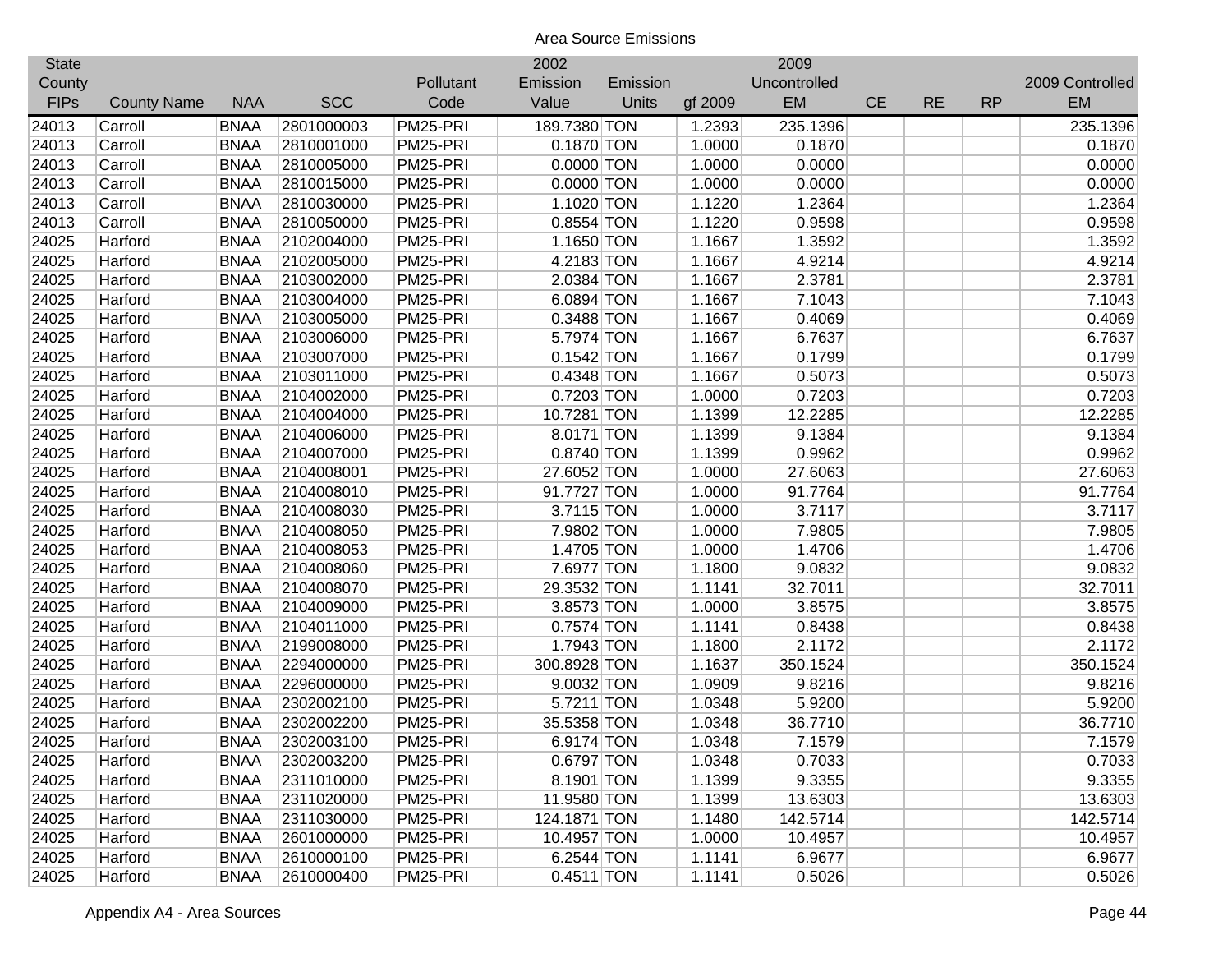| <b>State</b> |                    |             |            |           | 2002         |          |         | 2009         |           |           |           |                 |
|--------------|--------------------|-------------|------------|-----------|--------------|----------|---------|--------------|-----------|-----------|-----------|-----------------|
| County       |                    |             |            | Pollutant | Emission     | Emission |         | Uncontrolled |           |           |           | 2009 Controlled |
| <b>FIPs</b>  | <b>County Name</b> | <b>NAA</b>  | <b>SCC</b> | Code      | Value        | Units    | gf 2009 | <b>EM</b>    | <b>CE</b> | <b>RE</b> | <b>RP</b> | <b>EM</b>       |
| 24025        | Harford            | <b>BNAA</b> | 2610000500 | PM25-PRI  | 455.5300 TON |          | 1.1141  | 507.4850     |           |           |           | 507.4850        |
| 24025        | Harford            | <b>BNAA</b> | 2610030000 | PM25-PRI  | $0.0240$ TON |          | 1.1141  | 0.0267       |           |           |           | 0.0267          |
| 24025        | Harford            | <b>BNAA</b> | 2801000003 | PM25-PRI  | 110.6567 TON |          | 1.2393  | 137.1353     |           |           |           | 137.1353        |
| 24025        | Harford            | <b>BNAA</b> | 2810001000 | PM25-PRI  | 1.3277 TON   |          | 1.0000  | 1.3277       |           |           |           | 1.3277          |
| 24025        | Harford            | <b>BNAA</b> | 2810005000 | PM25-PRI  | $0.0000$ TON |          | 1.0000  | 0.0000       |           |           |           | 0.0000          |
| 24025        | Harford            | <b>BNAA</b> | 2810015000 | PM25-PRI  | $0.1470$ TON |          | 1.0000  | 0.1470       |           |           |           | 0.1470          |
| 24025        | Harford            | <b>BNAA</b> | 2810030000 | PM25-PRI  | 1.1133 TON   |          | 1.1141  | 1.2402       |           |           |           | 1.2402          |
| 24025        | Harford            | <b>BNAA</b> | 2810050000 | PM25-PRI  | 1.4560 TON   |          | 1.1141  | 1.6221       |           |           |           | 1.6221          |
| 24027        | Howard             | <b>BNAA</b> | 2102004000 | PM25-PRI  | $0.5450$ TON |          | 1.0289  | 0.5607       |           |           |           | 0.5607          |
| 24027        | Howard             | <b>BNAA</b> | 2102005000 | PM25-PRI  | 1.9682 TON   |          | 1.0289  | 2.0250       |           |           |           | 2.0250          |
| 24027        | Howard             | <b>BNAA</b> | 2103002000 | PM25-PRI  | 2.0384 TON   |          | 1.0289  | 2.0973       |           |           |           | 2.0973          |
| 24027        | Howard             | <b>BNAA</b> | 2103004000 | PM25-PRI  | 2.8433 TON   |          | 1.0289  | 2.9254       |           |           |           | 2.9254          |
| 24027        | Howard             | <b>BNAA</b> | 2103005000 | PM25-PRI  | $0.1645$ TON |          | 1.0289  | 0.1693       |           |           |           | 0.1693          |
| 24027        | Howard             | <b>BNAA</b> | 2103006000 | PM25-PRI  | 8.5637 TON   |          | 1.0289  | 8.8110       |           |           |           | 8.8110          |
| 24027        | Howard             | <b>BNAA</b> | 2103007000 | PM25-PRI  | 0.0868 TON   |          | 1.0289  | 0.0893       |           |           |           | 0.0893          |
| 24027        | Howard             | <b>BNAA</b> | 2103011000 | PM25-PRI  | 0.2004 TON   |          | 1.0289  | 0.2062       |           |           |           | 0.2062          |
| 24027        | Howard             | <b>BNAA</b> | 2104002000 | PM25-PRI  | $0.0000$ TON |          | 1.0000  | 0.0000       |           |           |           | 0.0000          |
| 24027        | Howard             | <b>BNAA</b> | 2104004000 | PM25-PRI  | 5.0074 TON   |          | 1.1310  | 5.6634       |           |           |           | 5.6634          |
| 24027        | Howard             | <b>BNAA</b> | 2104006000 | PM25-PRI  | 11.5251 TON  |          | 1.1310  | 13.0350      |           |           |           | 13.0350         |
| 24027        | Howard             | <b>BNAA</b> | 2104007000 | PM25-PRI  | 0.4921 TON   |          | 1.1310  | 0.5565       |           |           |           | 0.5565          |
| 24027        | Howard             | <b>BNAA</b> | 2104008001 | PM25-PRI  | 18.2298 TON  |          | 1.0000  | 18.2305      |           |           |           | 18.2305         |
| 24027        | Howard             | <b>BNAA</b> | 2104008010 | PM25-PRI  | 72.2326 TON  |          | 1.0000  | 72.2356      |           |           |           | 72.2356         |
| 24027        | Howard             | <b>BNAA</b> | 2104008030 | PM25-PRI  | 2.9213 TON   |          | 1.0000  | 2.9214       |           |           |           | 2.9214          |
| 24027        | Howard             | <b>BNAA</b> | 2104008050 | PM25-PRI  | 6.2811 TON   |          | 1.0000  | 6.2813       |           |           |           | 6.2813          |
| 24027        | Howard             | <b>BNAA</b> | 2104008053 | PM25-PRI  | 0.4837 TON   |          | 1.0000  | 0.4838       |           |           |           | 0.4838          |
| 24027        | Howard             | <b>BNAA</b> | 2104008060 | PM25-PRI  | 2.5530 TON   |          | 1.1800  | 3.0125       |           |           |           | 3.0125          |
| 24027        | Howard             | <b>BNAA</b> | 2104008070 | PM25-PRI  | 29.9185 TON  |          | 1.1161  | 33.3929      |           |           |           | 33.3929         |
| 24027        | Howard             | <b>BNAA</b> | 2104009000 | PM25-PRI  | 2.5473 TON   |          | 1.0000  | 2.5474       |           |           |           | 2.5474          |
| 24027        | Howard             | <b>BNAA</b> | 2104011000 | PM25-PRI  | 0.3567 TON   |          | 1.1310  | 0.4034       |           |           |           | 0.4034          |
| 24027        | Howard             | <b>BNAA</b> | 2199008000 | PM25-PRI  | 0.5951 TON   |          | 1.1800  | 0.7022       |           |           |           | 0.7022          |
| 24027        | Howard             | <b>BNAA</b> | 2294000000 | PM25-PRI  | 122.3667 TON |          | 1.1400  | 139.5000     |           |           |           | 139.5000        |
| 24027        | Howard             | <b>BNAA</b> | 2296000000 | PM25-PRI  | 0.7854 TON   |          | 1.0909  | 0.8568       |           |           |           | 0.8568          |
| 24027        | Howard             | <b>BNAA</b> | 2302002100 | PM25-PRI  | 6.9423 TON   |          | 1.0348  | 7.1836       |           |           |           | 7.1836          |
| 24027        | Howard             | <b>BNAA</b> | 2302002200 | PM25-PRI  | 43.1911 TON  |          | 1.0348  | 44.6924      |           |           |           | 44.6924         |
| 24027        | Howard             | <b>BNAA</b> | 2302003100 | PM25-PRI  | 8.7246 TON   |          | 1.0348  | 9.0279       |           |           |           | 9.0279          |
| 24027        | Howard             | <b>BNAA</b> | 2302003200 | PM25-PRI  | 0.7895 TON   |          | 1.0348  | 0.8170       |           |           |           | 0.8170          |
| 24027        | Howard             | <b>BNAA</b> | 2311010000 | PM25-PRI  | 6.2955 TON   |          | 1.1310  | 7.1203       |           |           |           | 7.1203          |
| 24027        | Howard             | <b>BNAA</b> | 2311020000 | PM25-PRI  | 21.7937 TON  |          | 1.1310  | 24.6490      |           |           |           | 24.6490         |
| 24027        | Howard             | <b>BNAA</b> | 2311030000 | PM25-PRI  | 102.0273 TON |          | 1.1480  | 117.1311     |           |           |           | 117.1311        |
| 24027        | Howard             | <b>BNAA</b> | 2601000000 | PM25-PRI  | $0.0662$ TON |          | 1.0000  | 0.0662       |           |           |           | 0.0662          |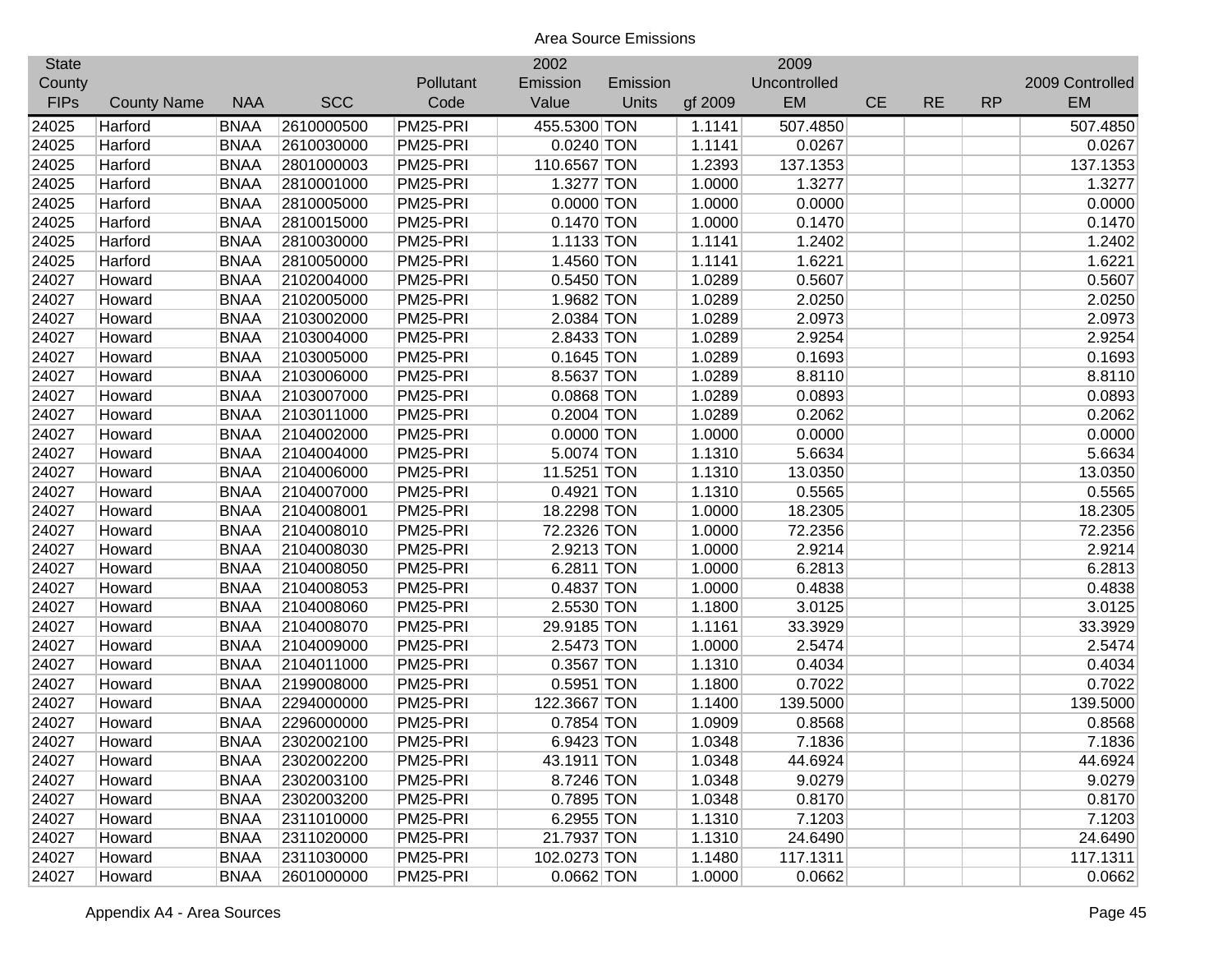| <b>State</b> |                       |             |            |           | 2002         |          |         | 2009         |           |           |           |                 |
|--------------|-----------------------|-------------|------------|-----------|--------------|----------|---------|--------------|-----------|-----------|-----------|-----------------|
| County       |                       |             |            | Pollutant | Emission     | Emission |         | Uncontrolled |           |           |           | 2009 Controlled |
| <b>FIPs</b>  | <b>County Name</b>    | <b>NAA</b>  | <b>SCC</b> | Code      | Value        | Units    | gf 2009 | EM           | <b>CE</b> | <b>RE</b> | <b>RP</b> | <b>EM</b>       |
| 24027        | Howard                | <b>BNAA</b> | 2610000100 | PM25-PRI  | 2.9133 TON   |          | 1.1161  | 3.2516       |           |           |           | 3.2516          |
| 24027        | Howard                | <b>BNAA</b> | 2610000400 | PM25-PRI  | 1.9361 TON   |          | 1.1161  | 2.1610       |           |           |           | 2.1610          |
| 24027        | Howard                | <b>BNAA</b> | 2610000500 | PM25-PRI  | 225.2700 TON |          | 1.1161  | 251.4307     |           |           |           | 251.4307        |
| 24027        | Howard                | <b>BNAA</b> | 2610030000 | PM25-PRI  | 8.9698 TON   |          | 1.1161  | 10.0114      |           |           |           | 10.0114         |
| 24027        | Howard                | <b>BNAA</b> | 2801000003 | PM25-PRI  | 32.4319 TON  |          | 1.2393  | 40.1924      |           |           |           | 40.1924         |
| 24027        | Howard                | <b>BNAA</b> | 2810001000 | PM25-PRI  | 0.1870 TON   |          | 1.0000  | 0.1870       |           |           |           | 0.1870          |
| 24027        | Howard                | <b>BNAA</b> | 2810005000 | PM25-PRI  | $0.0000$ TON |          | 1.0000  | 0.0000       |           |           |           | 0.0000          |
| 24027        | Howard                | <b>BNAA</b> | 2810015000 | PM25-PRI  | 0.7770 TON   |          | 1.0000  | 0.7770       |           |           |           | 0.7770          |
| 24027        | Howard                | <b>BNAA</b> | 2810030000 | PM25-PRI  | 1.0059 TON   |          | 1.1161  | 1.1227       |           |           |           | 1.1227          |
| 24027        | Howard                | <b>BNAA</b> | 2810050000 | PM25-PRI  | 1.4833 TON   |          | 1.1161  | 1.6556       |           |           |           | 1.6556          |
| 24510        | <b>Baltimore City</b> | <b>BNAA</b> | 2102004000 | PM25-PRI  | 2.4670 TON   |          | 1.0639  | 2.6245       |           |           |           | 2.6245          |
| 24510        | <b>Baltimore City</b> | <b>BNAA</b> | 2102005000 | PM25-PRI  | 8.9821 TON   |          | 1.0639  | 9.5557       |           |           |           | 9.5557          |
| 24510        | <b>Baltimore City</b> | <b>BNAA</b> | 2103002000 | PM25-PRI  | 2.0384 TON   |          | 1.0639  | 2.1686       |           |           |           | 2.1686          |
| 24510        | <b>Baltimore City</b> | <b>BNAA</b> | 2103004000 | PM25-PRI  | 12.9583 TON  |          | 1.0639  | 13.7858      |           |           |           | 13.7858         |
| 24510        | <b>Baltimore City</b> | <b>BNAA</b> | 2103005000 | PM25-PRI  | 0.7312 TON   |          | 1.0639  | 0.7779       |           |           |           | 0.7779          |
| 24510        | <b>Baltimore City</b> | <b>BNAA</b> | 2103006000 | PM25-PRI  | 31.5106 TON  |          | 1.0639  | 33.5228      |           |           |           | 33.5228         |
| 24510        | <b>Baltimore City</b> | <b>BNAA</b> | 2103007000 | PM25-PRI  | 0.2089 TON   |          | 1.0639  | 0.2222       |           |           |           | 0.2222          |
| 24510        | <b>Baltimore City</b> | <b>BNAA</b> | 2103011000 | PM25-PRI  | 0.9257 TON   |          | 1.0639  | 0.9849       |           |           |           | 0.9849          |
| 24510        | <b>Baltimore City</b> | <b>BNAA</b> | 2104002000 | PM25-PRI  | 0.6832 TON   |          | 1.0000  | 0.6832       |           |           |           | 0.6832          |
| 24510        | <b>Baltimore City</b> | <b>BNAA</b> | 2104004000 | PM25-PRI  | 22.8268 TON  |          | 1.0272  | 23.4477      |           |           |           | 23.4477         |
| 24510        | <b>Baltimore City</b> | <b>BNAA</b> | 2104006000 | PM25-PRI  | 55.0340 TON  |          | 1.0272  | 56.5309      |           |           |           | 56.5309         |
| 24510        | <b>Baltimore City</b> | <b>BNAA</b> | 2104007000 | PM25-PRI  | 1.1840 TON   |          | 1.0272  | 1.2162       |           |           |           | 1.2162          |
| 24510        | <b>Baltimore City</b> | <b>BNAA</b> | 2104008001 | PM25-PRI  | 8.1669 TON   |          | 1.0000  | 8.1672       |           |           |           | 8.1672          |
| 24510        | <b>Baltimore City</b> | <b>BNAA</b> | 2104008010 | PM25-PRI  | 15.5392 TON  |          | 1.0000  | 15.5399      |           |           |           | 15.5399         |
| 24510        | <b>Baltimore City</b> | <b>BNAA</b> | 2104008030 | PM25-PRI  | 0.6284 TON   |          | 1.0000  | 0.6285       |           |           |           | 0.6285          |
| 24510        | <b>Baltimore City</b> | <b>BNAA</b> | 2104008050 | PM25-PRI  | $1.3512$ TON |          | 1.0000  | 1.3513       |           |           |           | 1.3513          |
| 24510        | <b>Baltimore City</b> | <b>BNAA</b> | 2104008053 | PM25-PRI  | $0.1608$ TON |          | 1.0000  | 0.1608       |           |           |           | 0.1608          |
| 24510        | <b>Baltimore City</b> | <b>BNAA</b> | 2104008060 | PM25-PRI  | 0.7907 TON   |          | 1.1800  | 0.9330       |           |           |           | 0.9330          |
| 24510        | <b>Baltimore City</b> | <b>BNAA</b> | 2104008070 | PM25-PRI  | 83.5593 TON  |          | 1.0109  | 84.4692      |           |           |           | 84.4692         |
| 24510        | <b>Baltimore City</b> | <b>BNAA</b> | 2104009000 | PM25-PRI  | $1.1412$ TON |          | 1.0000  | 1.1412       |           |           |           | 1.1412          |
| 24510        | <b>Baltimore City</b> | <b>BNAA</b> | 2104011000 | PM25-PRI  | 1.6170 TON   |          | 1.0272  | 1.6610       |           |           |           | 1.6610          |
| 24510        | <b>Baltimore City</b> | <b>BNAA</b> | 2199008000 | PM25-PRI  | $0.1843$ TON |          | 1.1800  | 0.2175       |           |           |           | 0.2175          |
| 24510        | <b>Baltimore City</b> | <b>BNAA</b> | 2294000000 | PM25-PRI  | 103.8506 TON |          | 1.1253  | 116.8607     |           |           |           | 116.8607        |
| 24510        | <b>Baltimore City</b> | <b>BNAA</b> | 2302002100 | PM25-PRI  | 24.6128 TON  |          | 1.0348  | 25.4684      |           |           |           | 25.4684         |
| 24510        | <b>Baltimore City</b> | <b>BNAA</b> | 2302002200 | PM25-PRI  | 143.0470 TON |          | 1.0348  | 148.0193     |           |           |           | 148.0193        |
| 24510        | <b>Baltimore City</b> | <b>BNAA</b> | 2302003100 | PM25-PRI  | 28.1419 TON  |          | 1.0348  | 29.1201      |           |           |           | 29.1201         |
| 24510        | <b>Baltimore City</b> | <b>BNAA</b> | 2302003200 | PM25-PRI  | 2.9262 TON   |          | 1.0348  | 3.0280       |           |           |           | 3.0280          |
| 24510        | <b>Baltimore City</b> | <b>BNAA</b> | 2311010000 | PM25-PRI  | 0.9757 TON   |          | 1.0272  | 1.0022       |           |           |           | 1.0022          |
| 24510        | <b>Baltimore City</b> | <b>BNAA</b> | 2311020000 | PM25-PRI  | 42.6487 TON  |          | 1.0272  | 43.8088      |           |           |           | 43.8088         |
| 24510        | <b>Baltimore City</b> | <b>BNAA</b> | 2311030000 | PM25-PRI  | 19.3239 TON  |          | 1.1480  | 22.1845      |           |           |           | 22.1845         |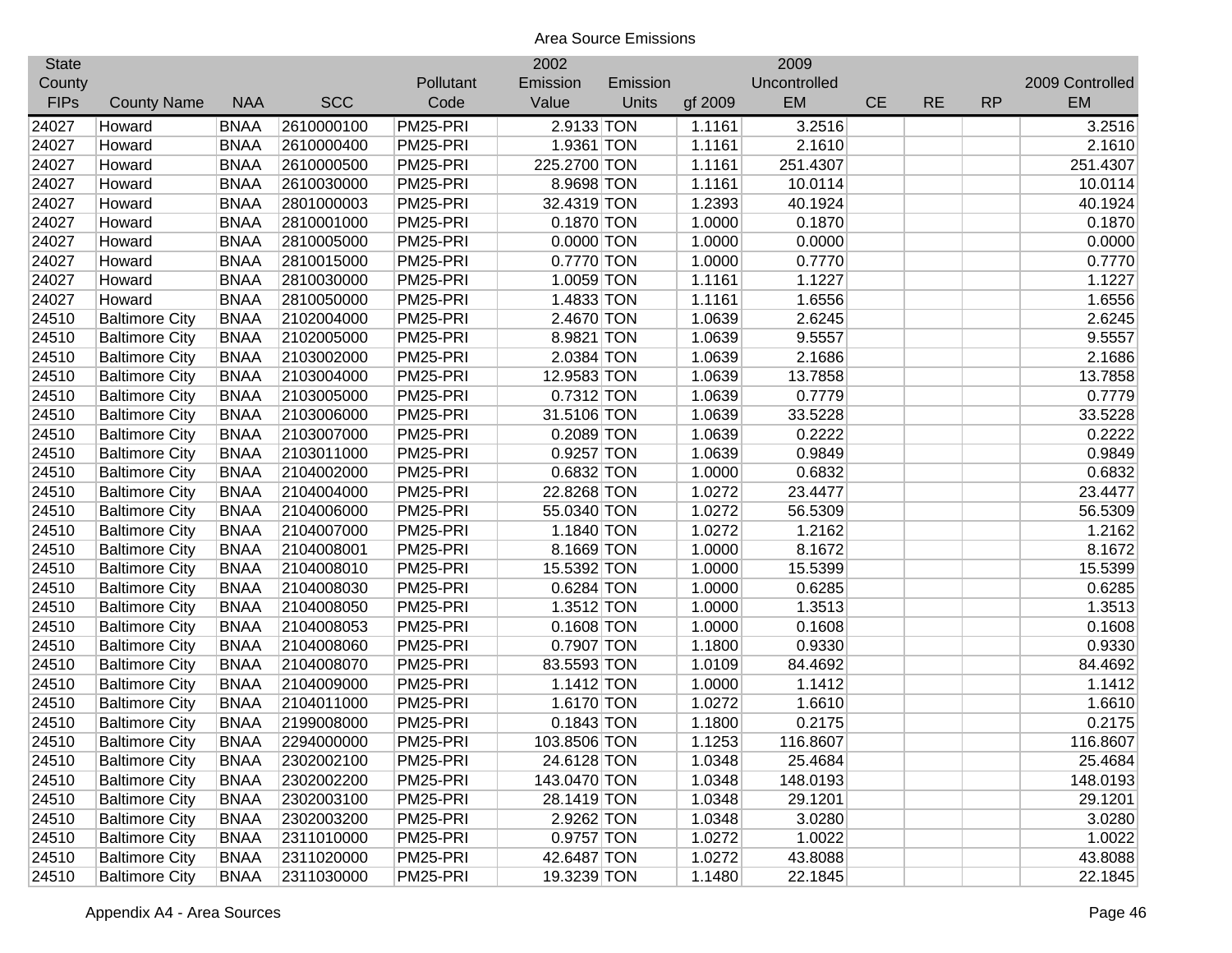| <b>State</b> |                       |             |            |                       | 2002         |          |         | 2009         |           |           |           |                 |
|--------------|-----------------------|-------------|------------|-----------------------|--------------|----------|---------|--------------|-----------|-----------|-----------|-----------------|
| County       |                       |             |            | <b>Pollutant</b>      | Emission     | Emission |         | Uncontrolled |           |           |           | 2009 Controlled |
| <b>FIPs</b>  | <b>County Name</b>    | <b>NAA</b>  | <b>SCC</b> | Code                  | Value        | Units    | gf 2009 | <b>EM</b>    | <b>CE</b> | <b>RE</b> | <b>RP</b> | EM.             |
| 24510        | <b>Baltimore City</b> | <b>BNAA</b> | 2601000000 | PM25-PRI              | 19.6730 TON  |          | 1.0000  | 19.6730      |           |           |           | 19.6730         |
| 24510        | <b>Baltimore City</b> | <b>BNAA</b> | 2610000100 | PM25-PRI              | $0.0000$ TON |          | 1.0109  | 0.0000       |           |           |           | 0.0000          |
| 24510        | <b>Baltimore City</b> | <b>BNAA</b> | 2610000400 | PM25-PRI              | $0.0000$ TON |          | 1.0109  | 0.0000       |           |           |           | 0.0000          |
| 24510        | <b>Baltimore City</b> | <b>BNAA</b> | 2610000500 | PM25-PRI              | 215.3500 TON |          | 1.0109  | 217.6948     |           |           |           | 217.6948        |
| 24510        | <b>Baltimore City</b> | <b>BNAA</b> | 2610030000 | PM25-PRI              | $0.0000$ TON |          | 1.0109  | 0.0000       |           |           |           | 0.0000          |
| 24510        | <b>Baltimore City</b> | <b>BNAA</b> | 2801000003 | PM25-PRI              | $0.0000$ TON |          | 1.2393  | 0.0000       |           |           |           | 0.0000          |
| 24510        | <b>Baltimore City</b> | <b>BNAA</b> | 2810001000 | PM25-PRI              | $0.0000$ TON |          | 1.0000  | 0.0000       |           |           |           | 0.0000          |
| 24510        | <b>Baltimore City</b> | <b>BNAA</b> | 2810005000 | PM25-PRI              | $0.0000$ TON |          | 1.0000  | 0.0000       |           |           |           | 0.0000          |
| 24510        | <b>Baltimore City</b> | <b>BNAA</b> | 2810015000 | PM25-PRI              | $0.0000$ TON |          | 1.0000  | 0.0000       |           |           |           | 0.0000          |
| 24510        | <b>Baltimore City</b> | <b>BNAA</b> | 2810030000 | PM25-PRI              | 13.4835 TON  |          | 1.0109  | 13.6303      |           |           |           | 13.6303         |
| 24510        | <b>Baltimore City</b> | <b>BNAA</b> | 2810050000 | PM25-PRI              | 10.1738 TON  |          | 1.0109  | 10.2846      |           |           |           | 10.2846         |
|              |                       |             |            | <b>PM25-PRI Total</b> | 8,460.36     |          |         | 9,196.80     |           |           |           | 9,196.80        |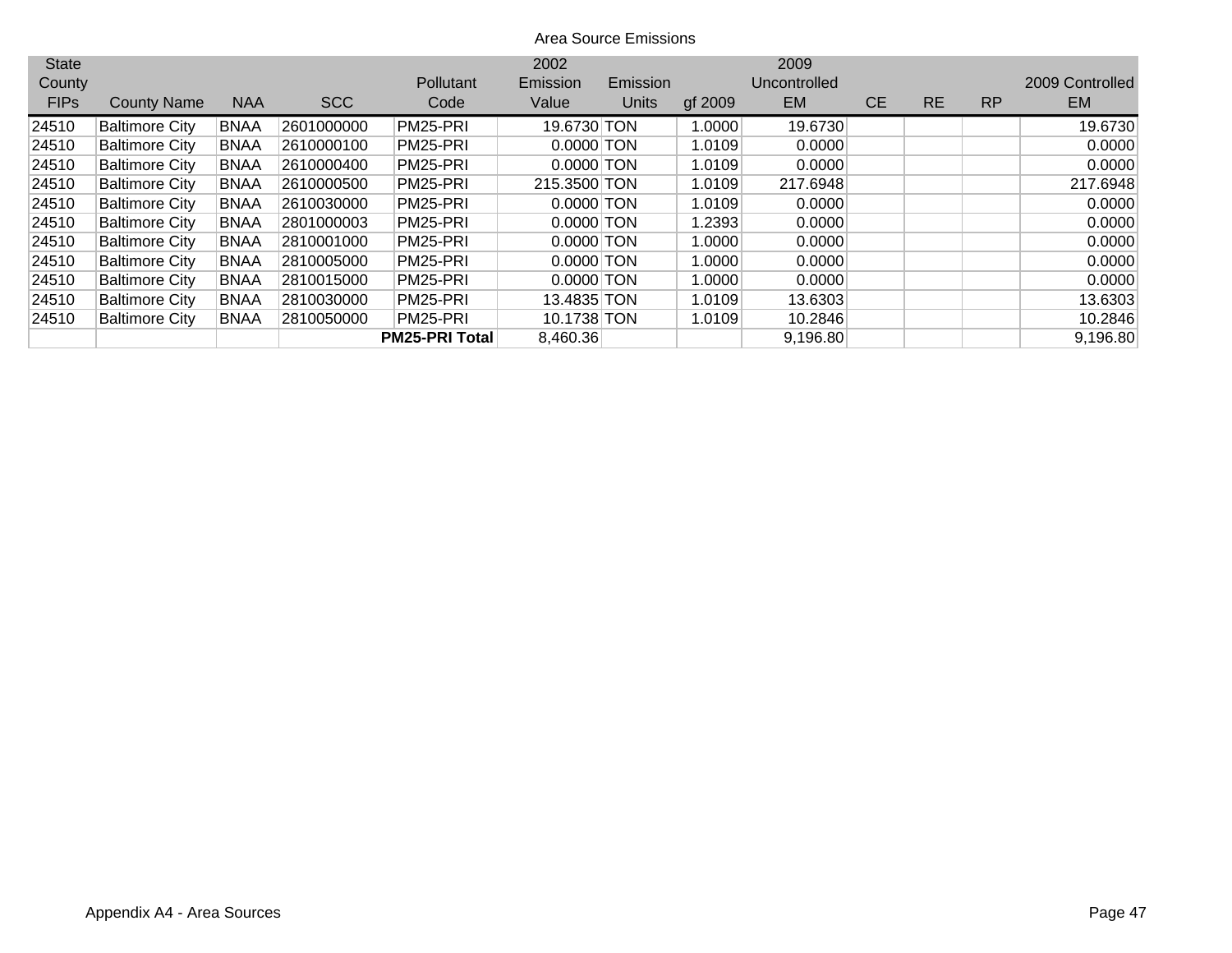| <b>State</b> |                    |             |            |                 | 2002         |          |         | 2009         |           |           |           |                 |
|--------------|--------------------|-------------|------------|-----------------|--------------|----------|---------|--------------|-----------|-----------|-----------|-----------------|
| County       |                    |             |            | Pollutant       | Emission     | Emission |         | Uncontrolled |           |           |           | 2009 Controlled |
| <b>FIPs</b>  | <b>County Name</b> | <b>NAA</b>  | <b>SCC</b> | Code            | Value        | Units    | gf 2009 | EM           | <b>CE</b> | <b>RE</b> | <b>RP</b> | <b>EM</b>       |
| 24003        | Anne Arundel       | <b>BNAA</b> | 2102004000 | SO <sub>2</sub> | 58.5400 TON  |          | 1.0857  | 63.5565      |           |           |           | 63.5565         |
| 24003        | Anne Arundel       | <b>BNAA</b> | 2102005000 | SO <sub>2</sub> | 144.0100 TON |          | 1.0857  | 156.3507     |           |           |           | 156.3507        |
| 24003        | Anne Arundel       | <b>BNAA</b> | 2103002000 | SO <sub>2</sub> | 34.8296 TON  |          | 1.0857  | 37.8142      |           |           |           | 37.8142         |
| 24003        | Anne Arundel       | <b>BNAA</b> | 2103004000 | SO <sub>2</sub> | 224.3300 TON |          | 1.0857  | 243.5537     |           |           |           | 243.5537        |
| 24003        | Anne Arundel       | <b>BNAA</b> | 2103005000 | SO <sub>2</sub> | 22.7900 TON  |          | 1.0857  | 24.7430      |           |           |           | 24.7430         |
| 24003        | Anne Arundel       | <b>BNAA</b> | 2103006000 | SO <sub>2</sub> | 1.0690 TON   |          | 1.0857  | 1.1606       |           |           |           | 1.1606          |
| 24003        | Anne Arundel       | <b>BNAA</b> | 2103007000 | SO <sub>2</sub> | $0.0068$ TON |          | 1.0857  | 0.0073       |           |           |           | 0.0073          |
| 24003        | Anne Arundel       | <b>BNAA</b> | 2103011000 | SO <sub>2</sub> | 15.9600 TON  |          | 1.0857  | 17.3277      |           |           |           | 17.3277         |
| 24003        | Anne Arundel       | <b>BNAA</b> | 2104002000 | SO <sub>2</sub> | 6.7848 TON   |          | 1.0000  | 6.7848       |           |           |           | 6.7848          |
| 24003        | Anne Arundel       | <b>BNAA</b> | 2104004000 | SO <sub>2</sub> | 395.0400 TON |          | 1.0848  | 428.5440     |           |           |           | 428.5440        |
| 24003        | Anne Arundel       | <b>BNAA</b> | 2104006000 | SO <sub>2</sub> | 1.5168 TON   |          | 1.0848  | 1.6454       |           |           |           | 1.6454          |
| 24003        | Anne Arundel       | <b>BNAA</b> | 2104007000 | SO <sub>2</sub> | 0.0383 TON   |          | 1.0848  | 0.0416       |           |           |           | 0.0416          |
| 24003        | Anne Arundel       | <b>BNAA</b> | 2104008070 | SO <sub>2</sub> | 0.6465 TON   |          | 1.0508  | 0.6793       |           |           |           | 0.6793          |
| 24003        | Anne Arundel       | <b>BNAA</b> | 2104011000 | SO <sub>2</sub> | 27.9700 TON  |          | 1.0848  | 30.3422      |           |           |           | 30.3422         |
| 24003        | Anne Arundel       | <b>BNAA</b> | 2601000000 | SO <sub>2</sub> | $0.0000$ TON |          | 1.0000  | 0.0000       |           |           |           | 0.0000          |
| 24003        | Anne Arundel       | <b>BNAA</b> | 2610000100 | SO <sub>2</sub> | 0.1847 TON   |          | 1.0508  | 0.1941       |           |           |           | 0.1941          |
| 24003        | Anne Arundel       | <b>BNAA</b> | 2610000400 | SO <sub>2</sub> | 0.3858 TON   |          | 1.0508  | 0.4054       |           |           |           | 0.4054          |
| 24003        | Anne Arundel       | <b>BNAA</b> | 2610000500 | SO <sub>2</sub> | $0.0000$ TON |          | 1.0508  | 0.0000       |           |           |           | 0.0000          |
| 24003        | Anne Arundel       | <b>BNAA</b> | 2610030000 | SO <sub>2</sub> | 0.4195 TON   |          | 1.0508  | 0.4409       |           |           |           | 0.4409          |
| 24005        | <b>Baltimore</b>   | <b>BNAA</b> | 2102004000 | SO <sub>2</sub> | 73.6200 TON  |          | 1.1566  | 85.1521      |           |           |           | 85.1521         |
| 24005        | <b>Baltimore</b>   | <b>BNAA</b> | 2102005000 | SO <sub>2</sub> | 181.1000 TON |          | 1.1566  | 209.4681     |           |           |           | 209.4681        |
| 24005        | <b>Baltimore</b>   | <b>BNAA</b> | 2103002000 | SO <sub>2</sub> | 104.4887 TON |          | 1.1566  | 120.8561     |           |           |           | 120.8561        |
| 24005        | <b>Baltimore</b>   | <b>BNAA</b> | 2103004000 | SO <sub>2</sub> | 282.1000 TON |          | 1.1566  | 326.2891     |           |           |           | 326.2891        |
| 24005        | <b>Baltimore</b>   | <b>BNAA</b> | 2103005000 | SO <sub>2</sub> | 28.6600 TON  |          | 1.1566  | 33.1494      |           |           |           | 33.1494         |
| 24005        | <b>Baltimore</b>   | <b>BNAA</b> | 2103006000 | SO <sub>2</sub> | 2.3814 TON   |          | 1.1566  | 2.7544       |           |           |           | 2.7544          |
| 24005        | <b>Baltimore</b>   | <b>BNAA</b> | 2103007000 | SO <sub>2</sub> | $0.0070$ TON |          | 1.1566  | 0.0081       |           |           |           | 0.0081          |
| 24005        | <b>Baltimore</b>   | <b>BNAA</b> | 2103011000 | SO <sub>2</sub> | 20.0800 TON  |          | 1.1566  | 23.2254      |           |           |           | 23.2254         |
| 24005        | <b>Baltimore</b>   | <b>BNAA</b> | 2104002000 | SO <sub>2</sub> | 12.0402 TON  |          | 1.0000  | 12.0402      |           |           |           | 12.0402         |
| 24005        | <b>Baltimore</b>   | <b>BNAA</b> | 2104004000 | SO <sub>2</sub> | 496.7800 TON |          | 1.0677  | 530.4301     |           |           |           | 530.4301        |
| 24005        | <b>Baltimore</b>   | <b>BNAA</b> | 2104006000 | SO <sub>2</sub> | 4.0508 TON   |          | 1.0677  | 4.3252       |           |           |           | 4.3252          |
| 24005        | <b>Baltimore</b>   | <b>BNAA</b> | 2104007000 | SO <sub>2</sub> | 0.0397 TON   |          | 1.0677  | 0.0424       |           |           |           | 0.0424          |
| 24005        | <b>Baltimore</b>   | <b>BNAA</b> | 2104008070 | SO <sub>2</sub> | 1.0859 TON   |          | 1.0586  | 1.1495       |           |           |           | 1.1495          |
| 24005        | <b>Baltimore</b>   | <b>BNAA</b> | 2104011000 | SO <sub>2</sub> | 35.1700 TON  |          | 1.0586  | 37.2305      |           |           |           | 37.2305         |
| 24005        | <b>Baltimore</b>   | <b>BNAA</b> | 2601000000 | SO <sub>2</sub> | 0.8035 TON   |          | 1.0000  | 0.8035       |           |           |           | 0.8035          |
| 24005        | Baltimore          | <b>BNAA</b> | 2610000100 | SO <sub>2</sub> | $0.1953$ TON |          | 1.0586  | 0.2067       |           |           |           | 0.2067          |
| 24005        | Baltimore          | <b>BNAA</b> | 2610000400 | SO <sub>2</sub> | $0.4101$ TON |          | 1.0586  | 0.4341       |           |           |           | 0.4341          |
| 24005        | <b>Baltimore</b>   | <b>BNAA</b> | 2610000500 | SO <sub>2</sub> | $0.0000$ TON |          | 1.0586  | 0.0000       |           |           |           | 0.0000          |
| 24005        | <b>Baltimore</b>   | <b>BNAA</b> | 2610030000 | SO <sub>2</sub> | 0.8442 TON   |          | 1.0586  | 0.8936       |           |           |           | 0.8936          |
| 24013        | Carroll            | <b>BNAA</b> | 2102004000 | SO <sub>2</sub> | 36.1900 TON  |          | 1.1030  | 39.9165      |           |           |           | 39.9165         |
| 24013        | Carroll            | <b>BNAA</b> | 2102005000 | SO <sub>2</sub> | 89.0300 TON  |          | 1.1030  | 98.1975      |           |           |           | 98.1975         |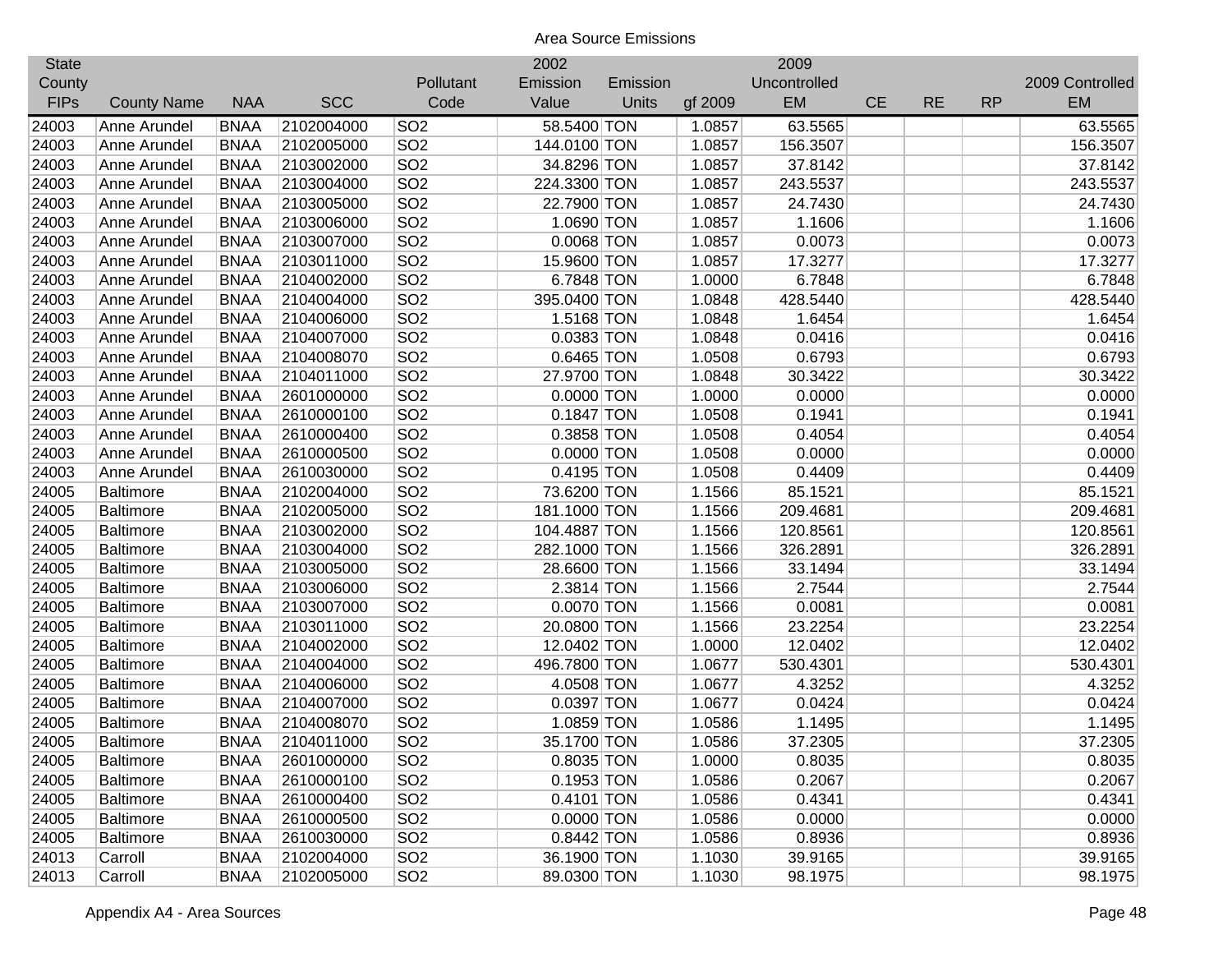| <b>State</b> |                    |             |            |                 | 2002         |          |         | 2009         |           |           |           |                 |
|--------------|--------------------|-------------|------------|-----------------|--------------|----------|---------|--------------|-----------|-----------|-----------|-----------------|
| County       |                    |             |            | Pollutant       | Emission     | Emission |         | Uncontrolled |           |           |           | 2009 Controlled |
| <b>FIPs</b>  | <b>County Name</b> | <b>NAA</b>  | <b>SCC</b> | Code            | Value        | Units    | gf 2009 | <b>EM</b>    | <b>CE</b> | <b>RE</b> | <b>RP</b> | <b>EM</b>       |
| 24013        | Carroll            | <b>BNAA</b> | 2103002000 | SO <sub>2</sub> | 34.8296 TON  |          | 1.1030  | 38.4160      |           |           |           | 38.4160         |
| 24013        | Carroll            | <b>BNAA</b> | 2103004000 | SO <sub>2</sub> | 138.6900 TON |          | 1.1030  | 152.9710     |           |           |           | 152.9710        |
| 24013        | Carroll            | <b>BNAA</b> | 2103005000 | SO <sub>2</sub> | 14.0900 TON  |          | 1.1030  | 15.5409      |           |           |           | 15.5409         |
| 24013        | Carroll            | <b>BNAA</b> | 2103006000 | SO <sub>2</sub> | 0.2242 TON   |          | 1.1030  | 0.2473       |           |           |           | 0.2473          |
| 24013        | Carroll            | <b>BNAA</b> | 2103007000 | SO <sub>2</sub> | $0.0026$ TON |          | 1.1030  | 0.0029       |           |           |           | 0.0029          |
| 24013        | Carroll            | <b>BNAA</b> | 2103011000 | SO <sub>2</sub> | 9.8700 TON   |          | 1.1030  | 10.8863      |           |           |           | 10.8863         |
| 24013        | Carroll            | <b>BNAA</b> | 2104002000 | SO <sub>2</sub> | 5.9883 TON   |          | 1.0000  | 5.9883       |           |           |           | 5.9883          |
| 24013        | Carroll            | <b>BNAA</b> | 2104004000 | SO <sub>2</sub> | 244.2200 TON |          | 1.1352  | 277.2447     |           |           |           | 277.2447        |
| 24013        | Carroll            | <b>BNAA</b> | 2104006000 | SO <sub>2</sub> | 0.2354 TON   |          | 1.1352  | 0.2672       |           |           |           | 0.2672          |
| 24013        | Carroll            | <b>BNAA</b> | 2104007000 | SO <sub>2</sub> | $0.0150$ TON |          | 1.1352  | 0.0170       |           |           |           | 0.0170          |
| 24013        | Carroll            | <b>BNAA</b> | 2104008070 | SO <sub>2</sub> | $0.2517$ TON |          | 1.1220  | 0.2824       |           |           |           | 0.2824          |
| 24013        | Carroll            | <b>BNAA</b> | 2104011000 | SO <sub>2</sub> | 17.2900 TON  |          | 1.1352  | 19.6280      |           |           |           | 19.6280         |
| 24013        | Carroll            | <b>BNAA</b> | 2601000000 | SO <sub>2</sub> | $0.0000$ TON |          | 1.0000  | 0.0000       |           |           |           | 0.0000          |
| 24013        | Carroll            | <b>BNAA</b> | 2610000100 | SO <sub>2</sub> | $0.0088$ TON |          | 1.1220  | 0.0099       |           |           |           | 0.0099          |
| 24013        | Carroll            | <b>BNAA</b> | 2610000400 | SO <sub>2</sub> | $0.0213$ TON |          | 1.1220  | 0.0239       |           |           |           | 0.0239          |
| 24013        | Carroll            | <b>BNAA</b> | 2610000500 | SO <sub>2</sub> | 0.0000 TON   |          | 1.1220  | 0.0000       |           |           |           | 0.0000          |
| 24013        | Carroll            | <b>BNAA</b> | 2610030000 | SO <sub>2</sub> | $0.0890$ TON |          | 1.1220  | 0.0998       |           |           |           | 0.0998          |
| 24025        | Harford            | <b>BNAA</b> | 2102004000 | SO <sub>2</sub> | 32.2200 TON  |          | 1.1667  | 37.5900      |           |           |           | 37.5900         |
| 24025        | Harford            | <b>BNAA</b> | 2102005000 | SO <sub>2</sub> | 79.2600 TON  |          | 1.1667  | 92.4700      |           |           |           | 92.4700         |
| 24025        | Harford            | <b>BNAA</b> | 2103002000 | SO <sub>2</sub> | 34.8296 TON  |          | 1.1667  | 40.6345      |           |           |           | 40.6345         |
| 24025        | Harford            | <b>BNAA</b> | 2103004000 | SO <sub>2</sub> | 123.4600 TON |          | 1.1667  | 144.0367     |           |           |           | 144.0367        |
| 24025        | Harford            | <b>BNAA</b> | 2103005000 | SO <sub>2</sub> | 12.5400 TON  |          | 1.1667  | 14.6300      |           |           |           | 14.6300         |
| 24025        | Harford            | <b>BNAA</b> | 2103006000 | SO <sub>2</sub> | $0.4577$ TON |          | 1.1667  | 0.5340       |           |           |           | 0.5340          |
| 24025        | Harford            | <b>BNAA</b> | 2103007000 | SO <sub>2</sub> | $0.0059$ TON |          | 1.1667  | 0.0068       |           |           |           | 0.0068          |
| 24025        | Harford            | <b>BNAA</b> | 2103011000 | SO <sub>2</sub> | 8.7900 TON   |          | 1.1667  | 10.2550      |           |           |           | 10.2550         |
| 24025        | Harford            | <b>BNAA</b> | 2104002000 | SO <sub>2</sub> | 9.2247 TON   |          | 1.0000  | 9.2247       |           |           |           | 9.2247          |
| 24025        | Harford            | <b>BNAA</b> | 2104004000 | SO <sub>2</sub> | 217.4100 TON |          | 1.1399  | 247.8153     |           |           |           | 247.8153        |
| 24025        | Harford            | <b>BNAA</b> | 2104006000 | SO <sub>2</sub> | 0.6329 TON   |          | 1.1399  | 0.7214       |           |           |           | 0.7214          |
| 24025        | Harford            | <b>BNAA</b> | 2104007000 | SO <sub>2</sub> | 0.0332 TON   |          | 1.1399  | 0.0379       |           |           |           | 0.0379          |
| 24025        | Harford            | <b>BNAA</b> | 2104008070 | SO <sub>2</sub> | 0.3393 TON   |          | 1.1141  | 0.3780       |           |           |           | 0.3780          |
| 24025        | Harford            | <b>BNAA</b> | 2104011000 | SO <sub>2</sub> | 15.3900 TON  |          | 1.1141  | 17.1453      |           |           |           | 17.1453         |
| 24025        | Harford            | <b>BNAA</b> | 2601000000 | SO <sub>2</sub> | 90.7025 TON  |          | 1.0000  | 90.7025      |           |           |           | 90.7025         |
| 24025        | Harford            | <b>BNAA</b> | 2610000100 | SO <sub>2</sub> | 0.2161 TON   |          | 1.1141  | 0.2407       |           |           |           | 0.2407          |
| 24025        | Harford            | <b>BNAA</b> | 2610000400 | SO <sub>2</sub> | $0.0492$ TON |          | 1.1141  | 0.0549       |           |           |           | 0.0549          |
| 24025        | Harford            | <b>BNAA</b> | 2610000500 | SO <sub>2</sub> | $0.0000$ TON |          | 1.1141  | 0.0000       |           |           |           | 0.0000          |
| 24025        | Harford            | <b>BNAA</b> | 2610030000 | SO <sub>2</sub> | $0.0014$ TON |          | 1.1141  | 0.0016       |           |           |           | 0.0016          |
| 24027        | Howard             | <b>BNAA</b> | 2102004000 | SO <sub>2</sub> | 15.0300 TON  |          | 1.0289  | 15.4641      |           |           |           | 15.4641         |
| 24027        | Howard             | <b>BNAA</b> | 2102005000 | SO <sub>2</sub> | 36.9700 TON  |          | 1.0289  | 38.0377      |           |           |           | 38.0377         |
| 24027        | Howard             | <b>BNAA</b> | 2103002000 | SO <sub>2</sub> | 34.8296 TON  |          | 1.0289  | 35.8355      |           |           |           | 35.8355         |
| 24027        | Howard             | <b>BNAA</b> | 2103004000 | SO <sub>2</sub> | 57.5900 TON  |          | 1.0289  | 59.2533      |           |           |           | 59.2533         |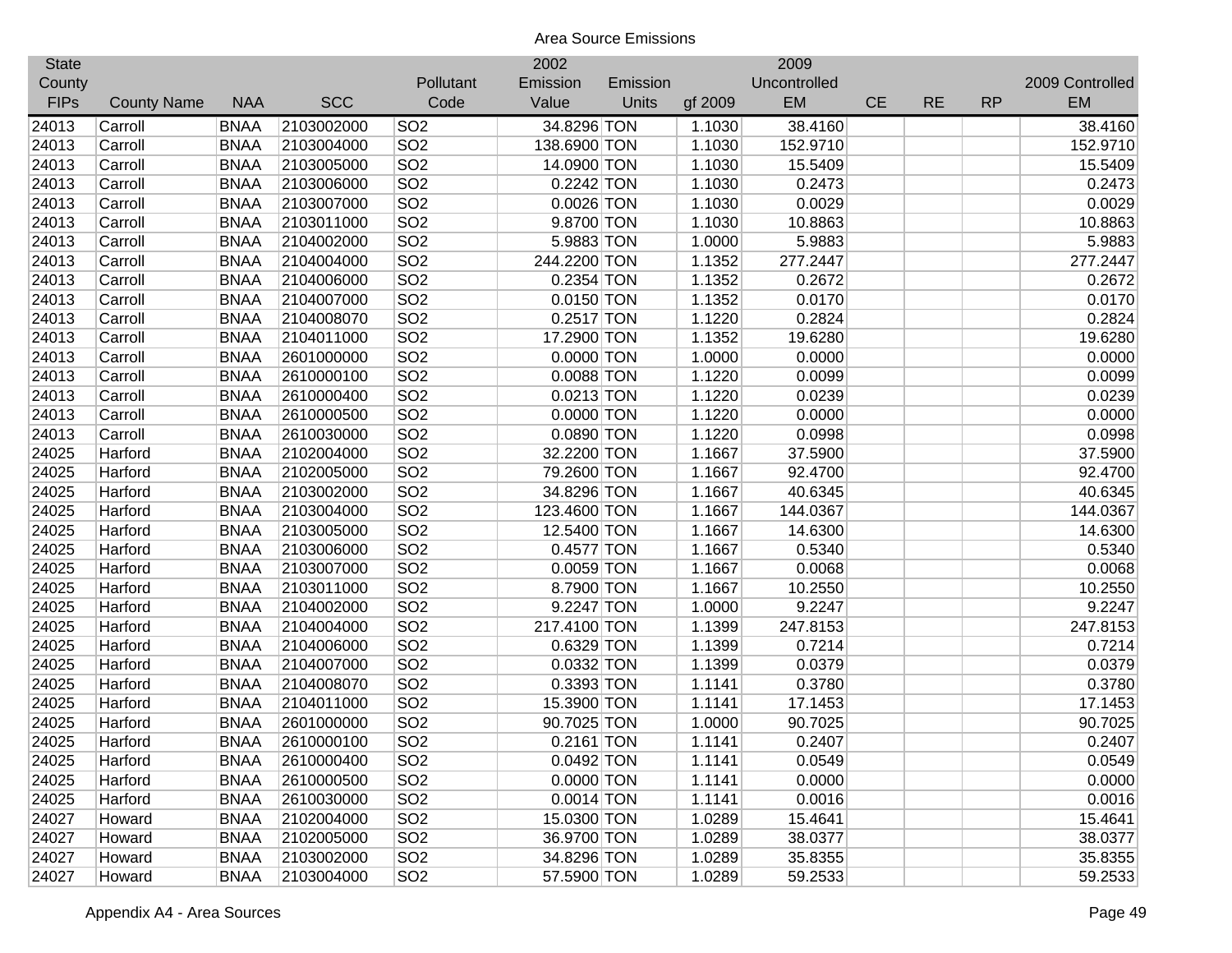| <b>State</b> |                       |             |            |                  | 2002         |          |         | 2009         |           |           |           |                 |
|--------------|-----------------------|-------------|------------|------------------|--------------|----------|---------|--------------|-----------|-----------|-----------|-----------------|
| County       |                       |             |            | Pollutant        | Emission     | Emission |         | Uncontrolled |           |           |           | 2009 Controlled |
| <b>FIPs</b>  | <b>County Name</b>    | <b>NAA</b>  | <b>SCC</b> | Code             | Value        | Units    | gf 2009 | EM           | <b>CE</b> | <b>RE</b> | <b>RP</b> | <b>EM</b>       |
| 24027        | Howard                | <b>BNAA</b> | 2103005000 | SO <sub>2</sub>  | 5.8500 TON   |          | 1.0289  | 6.0190       |           |           |           | 6.0190          |
| 24027        | Howard                | <b>BNAA</b> | 2103006000 | SO <sub>2</sub>  | 0.6761 TON   |          | 1.0289  | 0.6956       |           |           |           | 0.6956          |
| 24027        | Howard                | <b>BNAA</b> | 2103007000 | SO <sub>2</sub>  | 0.0033 TON   |          | 1.0289  | 0.0034       |           |           |           | 0.0034          |
| 24027        | Howard                | <b>BNAA</b> | 2103011000 | SO <sub>2</sub>  | 4.1000 TON   |          | 1.0289  | 4.2184       |           |           |           | 4.2184          |
| 24027        | Howard                | <b>BNAA</b> | 2104002000 | SO <sub>2</sub>  | $0.0000$ TON |          | 1.0000  | 0.0000       |           |           |           | 0.0000          |
| 24027        | Howard                | <b>BNAA</b> | 2104004000 | SO <sub>2</sub>  | 101.4100 TON |          | 1.1310  | 114.6961     |           |           |           | 114.6961        |
| 24027        | Howard                | <b>BNAA</b> | 2104006000 | SO <sub>2</sub>  | 0.9099 TON   |          | 1.1310  | 1.0291       |           |           |           | 1.0291          |
| 24027        | Howard                | <b>BNAA</b> | 2104007000 | SO <sub>2</sub>  | $0.0187$ TON |          | 1.1310  | 0.0211       |           |           |           | 0.0211          |
| 24027        | Howard                | <b>BNAA</b> | 2104008070 | SO <sub>2</sub>  | $0.3459$ TON |          | 1.1161  | 0.3860       |           |           |           | 0.3860          |
| 24027        | Howard                | <b>BNAA</b> | 2104011000 | SO <sub>2</sub>  | 7.1800 TON   |          | 1.1310  | 8.1207       |           |           |           | 8.1207          |
| 24027        | Howard                | <b>BNAA</b> | 2601000000 | SO <sub>2</sub>  | $0.0000$ TON |          | 1.0000  | 0.0000       |           |           |           | 0.0000          |
| 24027        | Howard                | <b>BNAA</b> | 2610000100 | SO <sub>2</sub>  | 0.1006 TON   |          | 1.1161  | 0.1123       |           |           |           | 0.1123          |
| 24027        | Howard                | <b>BNAA</b> | 2610000400 | SO <sub>2</sub>  | $0.2113$ TON |          | 1.1161  | 0.2358       |           |           |           | 0.2358          |
| 24027        | Howard                | <b>BNAA</b> | 2610000500 | SO <sub>2</sub>  | $0.0000$ TON |          | 1.1161  | 0.0000       |           |           |           | 0.0000          |
| 24027        | Howard                | <b>BNAA</b> | 2610030000 | SO <sub>2</sub>  | 0.5258 TON   |          | 1.1161  | 0.5869       |           |           |           | 0.5869          |
| 24510        | <b>Baltimore City</b> | <b>BNAA</b> | 2102004000 | SO <sub>2</sub>  | 68.6100 TON  |          | 1.0639  | 72.9913      |           |           |           | 72.9913         |
| 24510        | <b>Baltimore City</b> | <b>BNAA</b> | 2102005000 | SO <sub>2</sub>  | 168.7800 TON |          | 1.0639  | 179.5580     |           |           |           | 179.5580        |
| 24510        | <b>Baltimore City</b> | <b>BNAA</b> | 2103002000 | SO <sub>2</sub>  | 34.8296 TON  |          | 1.0639  | 37.0537      |           |           |           | 37.0537         |
| 24510        | <b>Baltimore City</b> | <b>BNAA</b> | 2103004000 | SO <sub>2</sub>  | 262.9100 TON |          | 1.0639  | 279.6990     |           |           |           | 279.6990        |
| 24510        | <b>Baltimore City</b> | <b>BNAA</b> | 2103005000 | SO <sub>2</sub>  | 26.7100 TON  |          | 1.0639  | 28.4157      |           |           |           | 28.4157         |
| 24510        | <b>Baltimore City</b> | <b>BNAA</b> | 2103006000 | SO <sub>2</sub>  | 2.4877 TON   |          | 1.0639  | 2.6465       |           |           |           | 2.6465          |
| 24510        | <b>Baltimore City</b> | <b>BNAA</b> | 2103007000 | SO <sub>2</sub>  | $0.0079$ TON |          | 1.0639  | 0.0084       |           |           |           | 0.0084          |
| 24510        | <b>Baltimore City</b> | <b>BNAA</b> | 2103011000 | SO <sub>2</sub>  | 18.7100 TON  |          | 1.0639  | 19.9048      |           |           |           | 19.9048         |
| 24510        | <b>Baltimore City</b> | <b>BNAA</b> | 2104002000 | SO <sub>2</sub>  | 8.7501 TON   |          | 1.0000  | 8.7501       |           |           |           | 8.7501          |
| 24510        | <b>Baltimore City</b> | <b>BNAA</b> | 2104004000 | SO <sub>2</sub>  | 462.9800 TON |          | 1.0272  | 475.5732     |           |           |           | 475.5732        |
| 24510        | <b>Baltimore City</b> | <b>BNAA</b> | 2104006000 | SO <sub>2</sub>  | 4.3448 TON   |          | 1.0272  | 4.4630       |           |           |           | 4.4630          |
| 24510        | <b>Baltimore City</b> | <b>BNAA</b> | 2104007000 | SO <sub>2</sub>  | $0.0450$ TON |          | 1.0272  | 0.0462       |           |           |           | 0.0462          |
| 24510        | <b>Baltimore City</b> | <b>BNAA</b> | 2104008070 | SO <sub>2</sub>  | 0.9660 TON   |          | 1.0109  | 0.9765       |           |           |           | 0.9765          |
| 24510        | <b>Baltimore City</b> | <b>BNAA</b> | 2104011000 | SO <sub>2</sub>  | 32.7800 TON  |          | 1.0272  | 33.6716      |           |           |           | 33.6716         |
| 24510        | <b>Baltimore City</b> | <b>BNAA</b> | 2601000000 | SO <sub>2</sub>  | 184.0425 TON |          | 1.0000  | 184.0425     |           |           |           | 184.0425        |
| 24510        | <b>Baltimore City</b> | <b>BNAA</b> | 2610000100 | SO <sub>2</sub>  | $0.0000$ TON |          | 1.0109  | 0.0000       |           |           |           | 0.0000          |
| 24510        | <b>Baltimore City</b> | <b>BNAA</b> | 2610000400 | SO <sub>2</sub>  | $0.0000$ TON |          | 1.0109  | 0.0000       |           |           |           | 0.0000          |
| 24510        | <b>Baltimore City</b> | <b>BNAA</b> | 2610000500 | SO <sub>2</sub>  | $0.0000$ TON |          | 1.0109  | 0.0000       |           |           |           | 0.0000          |
| 24510        | <b>Baltimore City</b> | <b>BNAA</b> | 2610030000 | SO <sub>2</sub>  | $0.0000$ TON |          | 1.0109  | 0.0000       |           |           |           | 0.0000          |
|              |                       |             |            | <b>SO2 Total</b> | 4,937.69     |          |         | 5,380.78     |           |           |           | 5,380.78        |
| 24003        | Anne Arundel          | <b>BNAA</b> | 2104008001 | <b>SOX</b>       | 0.9798 TON   |          | 1.0000  | 0.9799       |           |           |           | 0.9799          |
| 24003        | Anne Arundel          | <b>BNAA</b> | 2104008010 | <b>SOX</b>       | 1.8427 TON   |          | 1.0000  | 1.8428       |           |           |           | 1.8428          |
| 24003        | Anne Arundel          | <b>BNAA</b> | 2104008030 | <b>SOX</b>       | 0.3009 TON   |          | 1.0000  | 0.3010       |           |           |           | 0.3010          |
| 24003        | Anne Arundel          | <b>BNAA</b> | 2104008050 | <b>SOX</b>       | $0.7212$ TON |          | 1.0000  | 0.7212       |           |           |           | 0.7212          |
| 24003        | Anne Arundel          | <b>BNAA</b> | 2104008053 | SOX              | $0.1429$ TON |          | 1.0000  | 0.1429       |           |           |           | 0.1429          |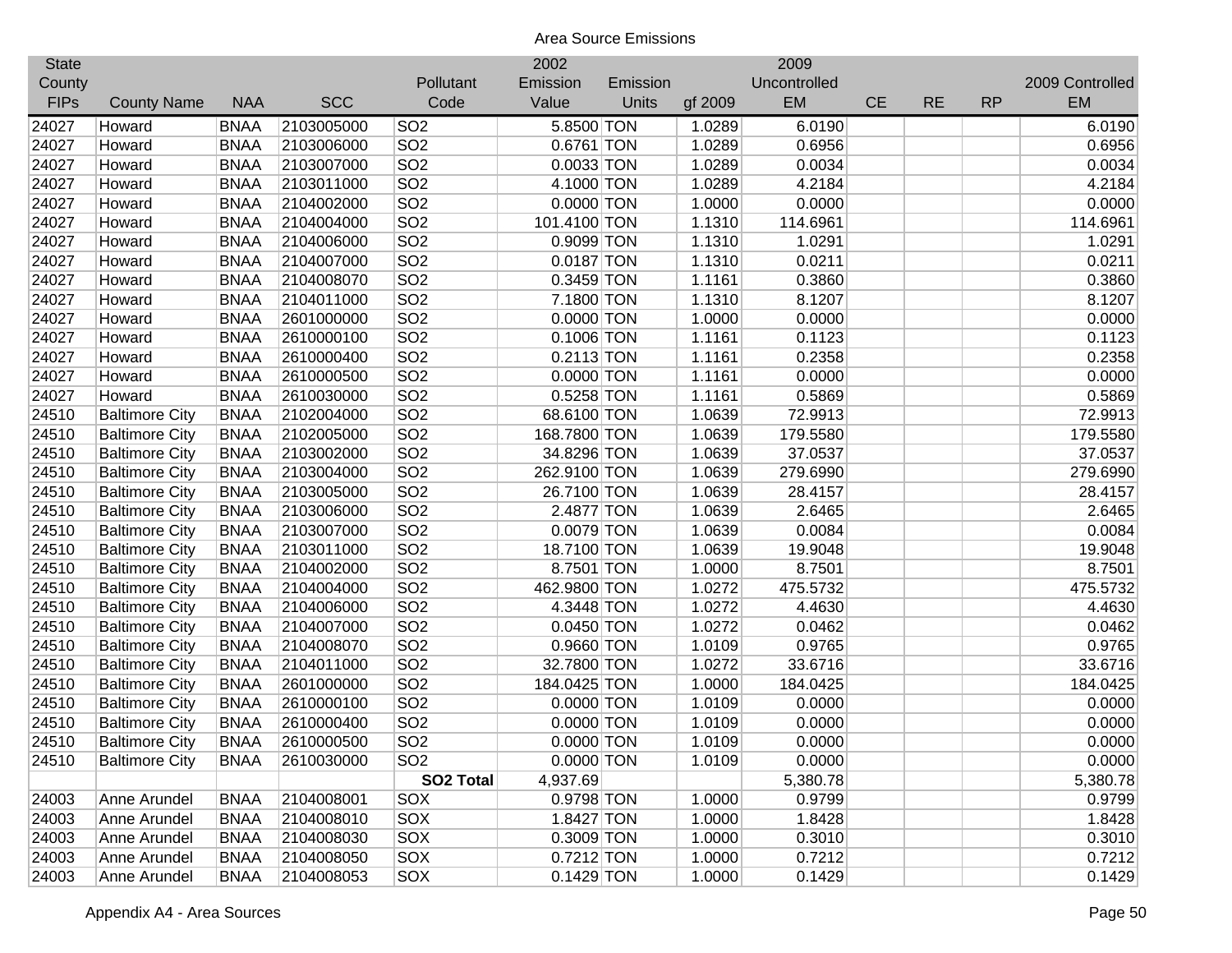| <b>State</b> |                       |             |            |            | 2002         |          |         | 2009         |           |           |           |                 |
|--------------|-----------------------|-------------|------------|------------|--------------|----------|---------|--------------|-----------|-----------|-----------|-----------------|
| County       |                       |             |            | Pollutant  | Emission     | Emission |         | Uncontrolled |           |           |           | 2009 Controlled |
| <b>FIPs</b>  | <b>County Name</b>    | <b>NAA</b>  | <b>SCC</b> | Code       | Value        | Units    | gf 2009 | EM           | <b>CE</b> | <b>RE</b> | <b>RP</b> | <b>EM</b>       |
| 24003        | Anne Arundel          | <b>BNAA</b> | 2104008060 | SOX        | $0.0815$ TON |          | 1.1800  | 0.0962       |           |           |           | 0.0962          |
| 24003        | Anne Arundel          | <b>BNAA</b> | 2104009000 | SOX        | 0.9040 TON   |          | 1.0000  | 0.9040       |           |           |           | 0.9040          |
| 24003        | Anne Arundel          | <b>BNAA</b> | 2199008000 | SOX        | $0.1203$ TON |          | 1.1800  | 0.1419       |           |           |           | 0.1419          |
| 24005        | <b>Baltimore</b>      | <b>BNAA</b> | 2104008001 | <b>SOX</b> | $0.5751$ TON |          | 1.0000  | 0.5752       |           |           |           | 0.5752          |
| 24005        | <b>Baltimore</b>      | <b>BNAA</b> | 2104008010 | <b>SOX</b> | 1.8884 TON   |          | 1.0000  | 1.8884       |           |           |           | 1.8884          |
| 24005        | <b>Baltimore</b>      | <b>BNAA</b> | 2104008030 | SOX        | 0.3084 TON   |          | 1.0000  | 0.3084       |           |           |           | 0.3084          |
| 24005        | <b>Baltimore</b>      | <b>BNAA</b> | 2104008050 | SOX        | 0.7390 TON   |          | 1.0000  | 0.7391       |           |           |           | 0.7391          |
| 24005        | <b>Baltimore</b>      | <b>BNAA</b> | 2104008053 | SOX        | $0.1446$ TON |          | 1.0000  | 0.1446       |           |           |           | 0.1446          |
| 24005        | <b>Baltimore</b>      | <b>BNAA</b> | 2104008060 | SOX        | 0.0820 TON   |          | 1.1800  | 0.0968       |           |           |           | 0.0968          |
| 24005        | <b>Baltimore</b>      | <b>BNAA</b> | 2104009000 | SOX        | 0.5306 TON   |          | 1.0000  | 0.5306       |           |           |           | 0.5306          |
| 24005        | <b>Baltimore</b>      | <b>BNAA</b> | 2199008000 | <b>SOX</b> | $0.1210$ TON |          | 1.1800  | 0.1428       |           |           |           | 0.1428          |
| 24013        | Carroll               | <b>BNAA</b> | 2104008001 | <b>SOX</b> | 0.3832 TON   |          | 1.0000  | 0.3832       |           |           |           | 0.3832          |
| 24013        | Carroll               | <b>BNAA</b> | 2104008010 | SOX        | 0.4982 TON   |          | 1.0000  | 0.4982       |           |           |           | 0.4982          |
| 24013        | Carroll               | <b>BNAA</b> | 2104008030 | SOX        | $0.0814$ TON |          | 1.0000  | 0.0814       |           |           |           | 0.0814          |
| 24013        | Carroll               | <b>BNAA</b> | 2104008050 | <b>SOX</b> | $0.1950$ TON |          | 1.0000  | 0.1950       |           |           |           | 0.1950          |
| 24013        | Carroll               | <b>BNAA</b> | 2104008053 | <b>SOX</b> | 0.2637 TON   |          | 1.0000  | 0.2637       |           |           |           | 0.2637          |
| 24013        | Carroll               | <b>BNAA</b> | 2104008060 | SOX        | $0.1549$ TON |          | 1.1800  | 0.1828       |           |           |           | 0.1828          |
| 24013        | Carroll               | <b>BNAA</b> | 2104009000 | SOX        | 0.3535 TON   |          | 1.0000  | 0.3535       |           |           |           | 0.3535          |
| 24013        | Carroll               | <b>BNAA</b> | 2199008000 | <b>SOX</b> | 0.2286 TON   |          | 1.1800  | 0.2697       |           |           |           | 0.2697          |
| 24025        | Harford               | <b>BNAA</b> | 2104008001 | <b>SOX</b> | 0.3609 TON   |          | 1.0000  | 0.3609       |           |           |           | 0.3609          |
| 24025        | Harford               | <b>BNAA</b> | 2104008010 | <b>SOX</b> | $0.5430$ TON |          | 1.0000  | 0.5431       |           |           |           | 0.5431          |
| 24025        | Harford               | <b>BNAA</b> | 2104008030 | <b>SOX</b> | 0.0887 TON   |          | 1.0000  | 0.0887       |           |           |           | 0.0887          |
| 24025        | Harford               | <b>BNAA</b> | 2104008050 | <b>SOX</b> | $0.2125$ TON |          | 1.0000  | 0.2125       |           |           |           | 0.2125          |
| 24025        | Harford               | <b>BNAA</b> | 2104008053 | SOX        | $0.1538$ TON |          | 1.0000  | 0.1538       |           |           |           | 0.1538          |
| 24025        | Harford               | <b>BNAA</b> | 2104008060 | SOX        | $0.0890$ TON |          | 1.1800  | 0.1050       |           |           |           | 0.1050          |
| 24025        | Harford               | <b>BNAA</b> | 2104009000 | SOX        | 0.3329 TON   |          | 1.0000  | 0.3329       |           |           |           | 0.3329          |
| 24025        | Harford               | <b>BNAA</b> | 2199008000 | SOX        | $0.1313$ TON |          | 1.1800  | 0.1550       |           |           |           | 0.1550          |
| 24027        | Howard                | <b>BNAA</b> | 2104008001 | SOX        | 0.2383 TON   |          | 1.0000  | 0.2383       |           |           |           | 0.2383          |
| 24027        | Howard                | <b>BNAA</b> | 2104008010 | SOX        | 0.4274 TON   |          | 1.0000  | 0.4274       |           |           |           | 0.4274          |
| 24027        | Howard                | <b>BNAA</b> | 2104008030 | SOX        | 0.0698 TON   |          | 1.0000  | 0.0698       |           |           |           | 0.0698          |
| 24027        | Howard                | <b>BNAA</b> | 2104008050 | SOX        | $0.1673$ TON |          | 1.0000  | 0.1673       |           |           |           | 0.1673          |
| 24027        | Howard                | <b>BNAA</b> | 2104008053 | SOX        | 0.0506 TON   |          | 1.0000  | 0.0506       |           |           |           | 0.0506          |
| 24027        | Howard                | <b>BNAA</b> | 2104008060 | SOX        | 0.0295 TON   |          | 1.1800  | 0.0348       |           |           |           | 0.0348          |
| 24027        | Howard                | <b>BNAA</b> | 2104009000 | SOX        | $0.2198$ TON |          | 1.0000  | 0.2199       |           |           |           | 0.2199          |
| 24027        | Howard                | <b>BNAA</b> | 2199008000 | <b>SOX</b> | 0.0436 TON   |          | 1.1800  | 0.0514       |           |           |           | 0.0514          |
| 24510        | <b>Baltimore City</b> | <b>BNAA</b> | 2104008001 | <b>SOX</b> | $0.1068$ TON |          | 1.0000  | 0.1068       |           |           |           | 0.1068          |
| 24510        | <b>Baltimore City</b> | <b>BNAA</b> | 2104008010 | <b>SOX</b> | $0.0919$ TON |          | 1.0000  | 0.0920       |           |           |           | 0.0920          |
| 24510        | <b>Baltimore City</b> | <b>BNAA</b> | 2104008030 | <b>SOX</b> | $0.0150$ TON |          | 1.0000  | 0.0150       |           |           |           | 0.0150          |
| 24510        | <b>Baltimore City</b> | <b>BNAA</b> | 2104008050 | SOX        | 0.0360 TON   |          | 1.0000  | 0.0360       |           |           |           | 0.0360          |
| 24510        | <b>Baltimore City</b> | <b>BNAA</b> | 2104008053 | SOX        | 0.0168 TON   |          | 1.0000  | 0.0168       |           |           |           | 0.0168          |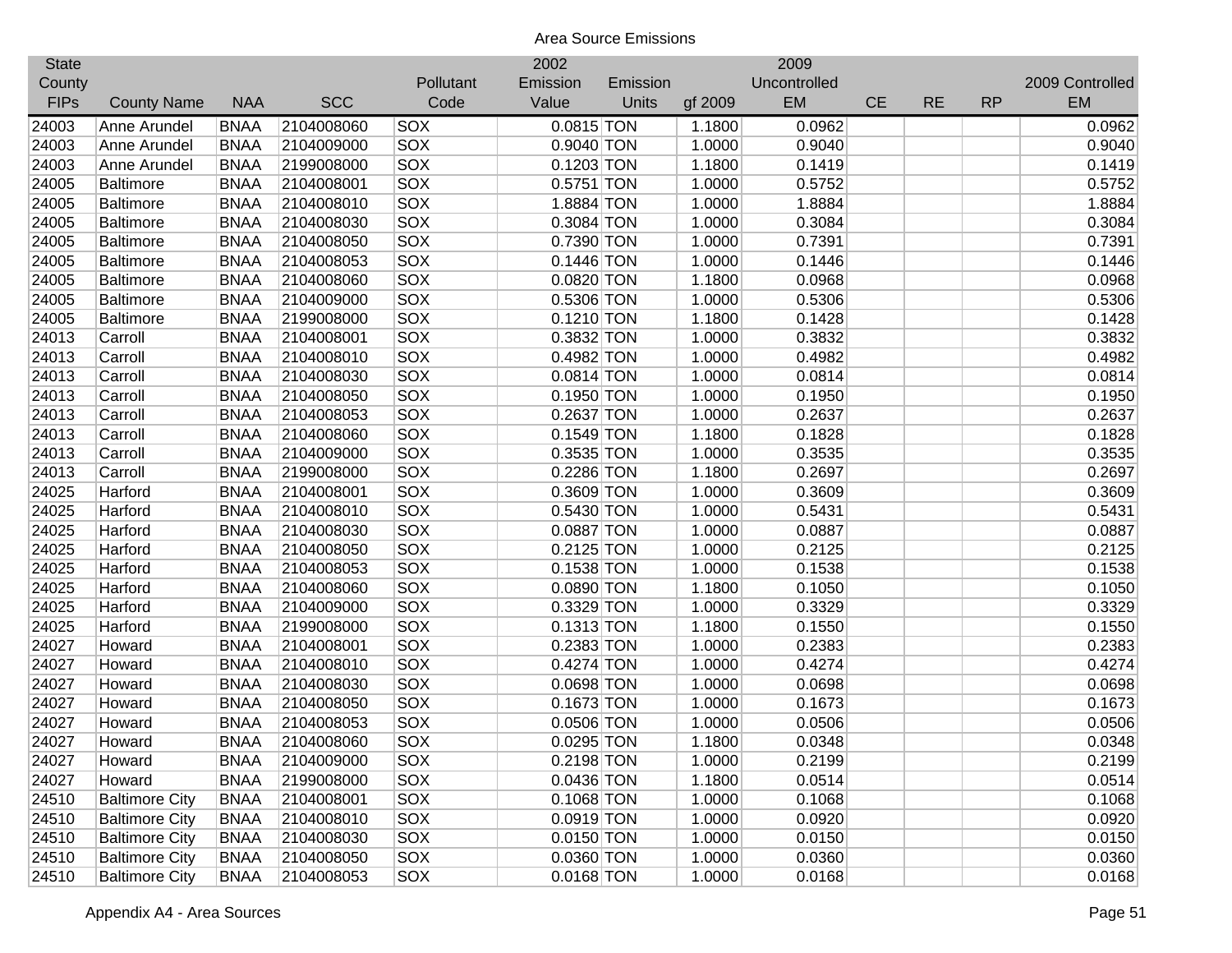| <b>State</b> |                       |             |            |                  | 2002         |              |         | 2009         |    |    |           |                 |
|--------------|-----------------------|-------------|------------|------------------|--------------|--------------|---------|--------------|----|----|-----------|-----------------|
| County       |                       |             |            | Pollutant        | Emission     | Emission     |         | Uncontrolled |    |    |           | 2009 Controlled |
| <b>FIPs</b>  | <b>County Name</b>    | <b>NAA</b>  | <b>SCC</b> | Code             | Value        | <b>Units</b> | af 2009 | <b>EM</b>    | CЕ | RE | <b>RP</b> | EM.             |
| 24510        | <b>Baltimore City</b> | <b>BNAA</b> | 2104008060 | SOX              | $0.0091$ TON |              | 1.1800  | 0.0108       |    |    |           | 0.0108          |
| 24510        | <b>Baltimore City</b> | <b>BNAA</b> | 2104009000 | SOX              | $0.0985$ TON |              | 1.0000  | 0.0985       |    |    |           | 0.0985          |
| 24510        | <b>Baltimore City</b> | <b>BNAA</b> | 2199008000 | SOX              | $0.0135$ TON |              | 1.1800  | 0.0159       |    |    |           | 0.0159          |
|              |                       |             |            | <b>SOX Total</b> | 15.19        |              |         | 15.39        |    |    |           | 15.39           |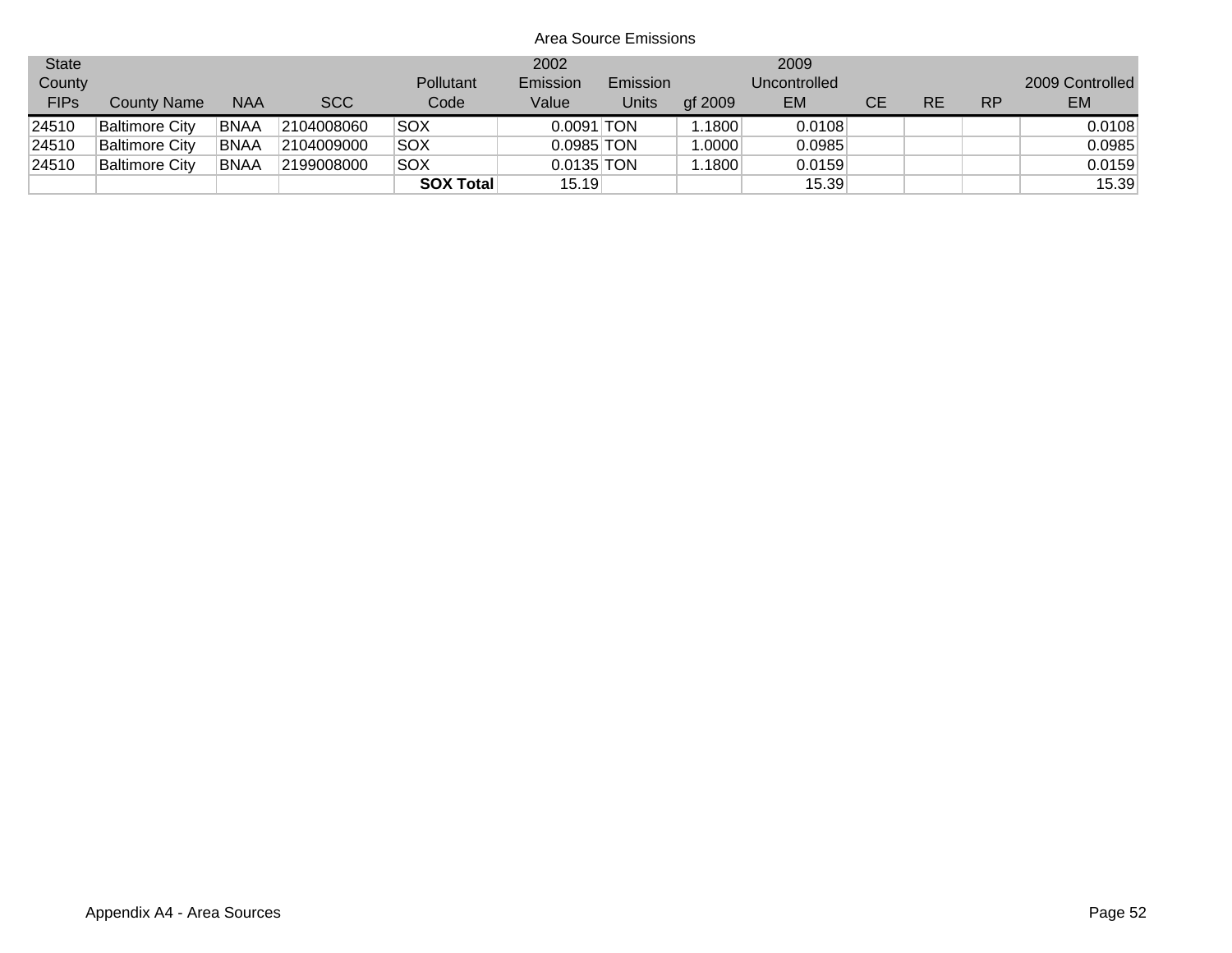| <b>State</b> |                    |             |            |            | 2002         |          |         | 2009         |           |           |             |                 |
|--------------|--------------------|-------------|------------|------------|--------------|----------|---------|--------------|-----------|-----------|-------------|-----------------|
| County       |                    |             |            | Pollutant  | Emission     | Emission |         | Uncontrolled |           |           |             | 2009 Controlled |
| <b>FIPs</b>  | <b>County Name</b> | <b>NAA</b>  | <b>SCC</b> | Code       | Value        | Units    | gf 2009 | EM           | <b>CE</b> | <b>RE</b> | <b>RP</b>   | <b>EM</b>       |
| 24003        | Anne Arundel       | <b>BNAA</b> | 2102004000 | <b>VOC</b> | 0.2700 TON   |          | 1.0857  | 0.2931       |           |           |             | 0.2931          |
| 24003        | Anne Arundel       | <b>BNAA</b> | 2102005000 | <b>VOC</b> | $0.2500$ TON |          | 1.0857  | 0.2714       |           |           |             | 0.2714          |
| 24003        | Anne Arundel       | <b>BNAA</b> | 2103002000 | <b>VOC</b> | 0.3407 TON   |          | 1.0857  | 0.3699       |           |           |             | 0.3699          |
| 24003        | Anne Arundel       | <b>BNAA</b> | 2103004000 | VOC        | 1.7700 TON   |          | 1.0857  | 1.9217       |           |           |             | 1.9217          |
| 24003        | Anne Arundel       | <b>BNAA</b> | 2103005000 | <b>VOC</b> | $0.1600$ TON |          | 1.0857  | 0.1737       |           |           |             | 0.1737          |
| 24003        | Anne Arundel       | <b>BNAA</b> | 2103006000 | <b>VOC</b> | 9.7994 TON   |          | 1.0857  | 10.6392      |           |           |             | 10.6392         |
| 24003        | Anne Arundel       | <b>BNAA</b> | 2103007000 | <b>VOC</b> | $0.1607$ TON |          | 1.0857  | 0.1744       |           |           |             | 0.1744          |
| 24003        | Anne Arundel       | <b>BNAA</b> | 2103011000 | <b>VOC</b> | 0.1300 TON   |          | 1.0857  | 0.1411       |           |           |             | 0.1411          |
| 24003        | Anne Arundel       | <b>BNAA</b> | 2104002000 | <b>VOC</b> | 1.0943 TON   |          | 1.0000  | 1.0943       |           |           |             | 1.0943          |
| 24003        | Anne Arundel       | <b>BNAA</b> | 2104004000 | <b>VOC</b> | 6.5200 TON   |          | 1.0848  | 7.0730       |           |           |             | 7.0730          |
| 24003        | Anne Arundel       | <b>BNAA</b> | 2104006000 | <b>VOC</b> | 13.9037 TON  |          | 1.0848  | 15.0829      |           |           |             | 15.0829         |
| 24003        | Anne Arundel       | <b>BNAA</b> | 2104007000 | <b>VOC</b> | 0.9086 TON   |          | 1.0848  | 0.9857       |           |           |             | 0.9857          |
| 24003        | Anne Arundel       | <b>BNAA</b> | 2104008001 | <b>VOC</b> | 46.1986 TON  |          | 1.0000  | 46.2005      |           |           |             | 46.2005         |
| 24003        | Anne Arundel       | <b>BNAA</b> | 2104008010 | <b>VOC</b> | 338.0514 TON |          | 1.0000  | 338.0651     |           |           |             | 338.0651        |
| 24003        | Anne Arundel       | <b>BNAA</b> | 2104008030 | <b>VOC</b> | 12.9407 TON  |          | 1.0000  | 12.9412      |           |           |             | 12.9412         |
| 24003        | Anne Arundel       | <b>BNAA</b> | 2104008050 | <b>VOC</b> | 36.4189 TON  |          | 1.0000  | 36.4203      |           |           |             | 36.4203         |
| 24003        | Anne Arundel       | <b>BNAA</b> | 2104008053 | <b>VOC</b> | $0.0179$ TON |          | 1.0000  | 0.0179       |           |           |             | 0.0179          |
| 24003        | Anne Arundel       | <b>BNAA</b> | 2104008060 | <b>VOC</b> | 46.6655 TON  |          | 1.1800  | 55.0649      |           |           |             | 55.0649         |
| 24003        | Anne Arundel       | <b>BNAA</b> | 2104008070 | <b>VOC</b> | 370.1108 TON |          | 1.0508  | 388.9169     |           |           |             | 388.9169        |
| 24003        | Anne Arundel       | <b>BNAA</b> | 2104009000 | <b>VOC</b> | 7.3447 TON   |          | 1.0000  | 7.3450       |           |           |             | 7.3450          |
| 24003        | Anne Arundel       | <b>BNAA</b> | 2104011000 | <b>VOC</b> | 0.4600 TON   |          | 1.0848  | 0.4990       |           |           |             | 0.4990          |
| 24003        | Anne Arundel       | <b>BNAA</b> | 2199008000 | <b>VOC</b> | 0.6967 TON   |          | 1.1800  | 0.8221       |           |           |             | 0.8221          |
| 24003        | Anne Arundel       | <b>BNAA</b> | 2275900000 | <b>VOC</b> | 4.0956 TON   |          | 1.0857  | 4.4466       |           |           |             | 4.4466          |
| 24003        | Anne Arundel       | <b>BNAA</b> | 2302002100 | <b>VOC</b> | 3.8539 TON   |          | 1.0348  | 3.9878       |           |           |             | 3.9878          |
| 24003        | Anne Arundel       | <b>BNAA</b> | 2302002200 | <b>VOC</b> | 12.1205 TON  |          | 1.0348  | 12.5418      |           |           |             | 12.5418         |
| 24003        | Anne Arundel       | <b>BNAA</b> | 2302003000 | <b>VOC</b> | 2.1172 TON   |          | 1.0348  | 2.1908       |           |           |             | 2.1908          |
| 24003        | Anne Arundel       | <b>BNAA</b> | 2302003100 | <b>VOC</b> | 1.5318 TON   |          | 1.0348  | 1.5851       |           |           |             | 1.5851          |
| 24003        | Anne Arundel       | <b>BNAA</b> | 2302003200 | <b>VOC</b> | 0.0722 TON   |          | 1.0348  | 0.0747       |           |           |             | 0.0747          |
| 24003        | Anne Arundel       | <b>BNAA</b> | 2302050000 | <b>VOC</b> | 9.3500 TON   |          | 1.0508  | 9.8251       |           |           |             | 9.8251          |
| 24003        | Anne Arundel       | <b>BNAA</b> | 2302070001 | <b>VOC</b> | $0.0427$ TON |          | 1.0508  | 0.0449       |           |           |             | 0.0449          |
| 24003        | Anne Arundel       | <b>BNAA</b> | 2302070005 | <b>VOC</b> | $0.0000$ TON |          | 1.0508  | 0.0000       |           |           |             | 0.0000          |
| 24003        | Anne Arundel       | <b>BNAA</b> | 2401002000 | <b>VOC</b> | 345.0856 TON |          | 1.0508  | 362.6201     | 0.31      | 1         | 1           | 250.2078        |
| 24003        | Anne Arundel       | <b>BNAA</b> | 2401003000 | <b>VOC</b> | 304.6142 TON |          | 1.0508  | 320.0923     | 0.31      | 1         | $\vert$ 1   | 220.8637        |
| 24003        | Anne Arundel       | <b>BNAA</b> | 2401005000 | <b>VOC</b> | 146.2168 TON |          | 1.0857  | 158.7467     |           |           |             | 158.7467        |
| 24003        | Anne Arundel       | <b>BNAA</b> | 2401008000 | <b>VOC</b> | 11.4339 TON  |          | 1.0508  | 12.0148      | 0.31      | 1         | $\mathbf 1$ | 8.2902          |
| 24003        | Anne Arundel       | <b>BNAA</b> | 2401008999 | <b>VOC</b> | $0.0000$ TON |          | 1.0508  | 0.0000       | 0.31      | 1         | 1           | 0.0000          |
| 24003        | Anne Arundel       | <b>BNAA</b> | 2401015000 | <b>VOC</b> | 5.3710 TON   |          | 1.0857  | 5.8313       |           |           |             | 5.8313          |
| 24003        | Anne Arundel       | <b>BNAA</b> | 2401025000 | <b>VOC</b> | 134.9920 TON |          | 1.0857  | 146.5600     |           |           |             | 146.5600        |
| 24003        | Anne Arundel       | <b>BNAA</b> | 2401040000 | <b>VOC</b> | 327.2022 TON |          | 1.0857  | 355.2414     |           |           |             | 355.2414        |
| 24003        | Anne Arundel       | <b>BNAA</b> | 2401050000 | <b>VOC</b> | 125.8470 TON |          | 1.0857  | 136.6313     |           |           |             | 136.6313        |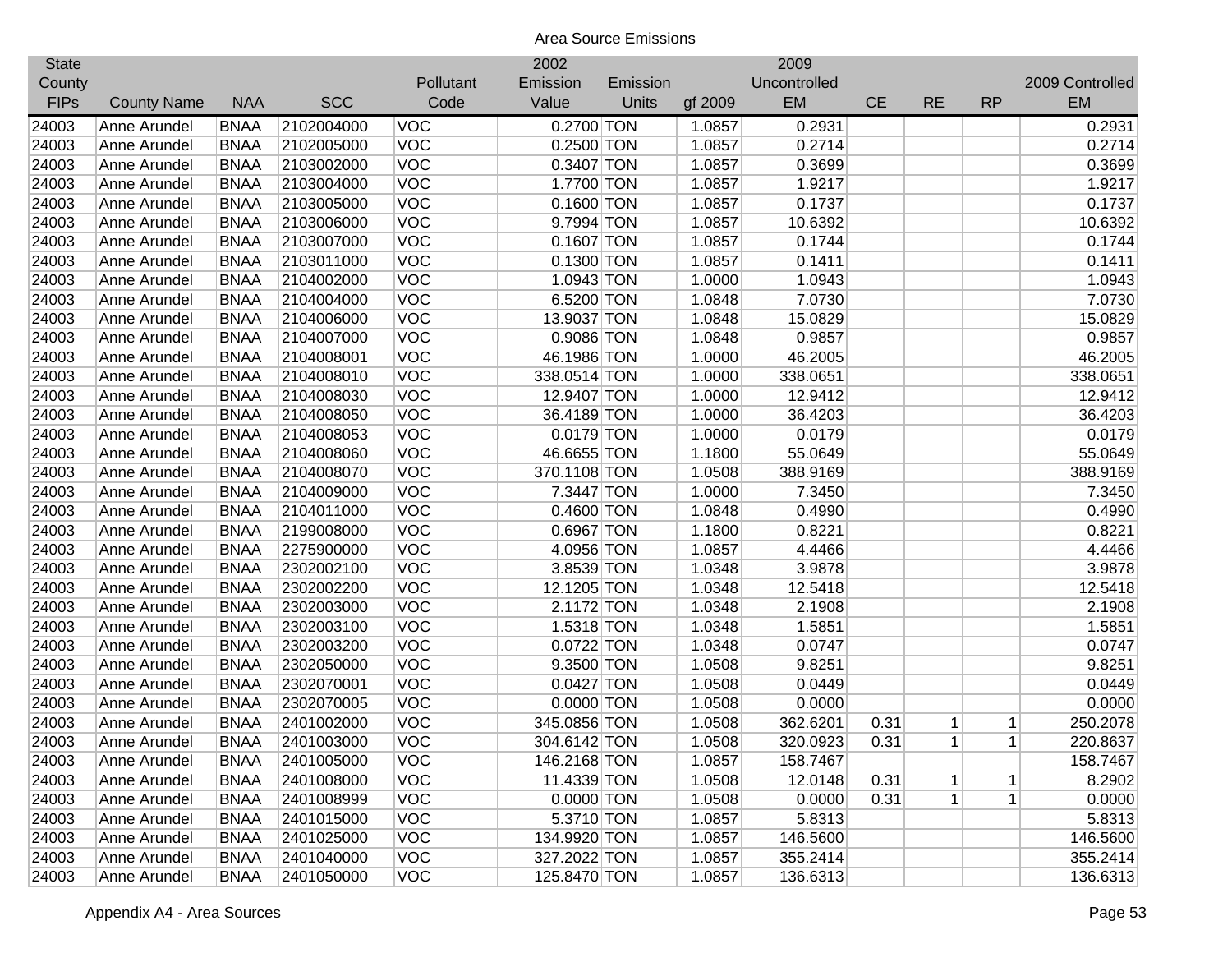| <b>State</b> |                    |             |            |            | 2002           |          |         | 2009              |               |             |             |                 |
|--------------|--------------------|-------------|------------|------------|----------------|----------|---------|-------------------|---------------|-------------|-------------|-----------------|
| County       |                    |             |            | Pollutant  | Emission       | Emission |         | Uncontrolled      |               |             |             | 2009 Controlled |
| <b>FIPs</b>  | <b>County Name</b> | <b>NAA</b>  | <b>SCC</b> | Code       | Value          | Units    | gf 2009 | <b>EM</b>         | <b>CE</b>     | <b>RE</b>   | <b>RP</b>   | <b>EM</b>       |
| 24003        | Anne Arundel       | <b>BNAA</b> | 2401055000 | <b>VOC</b> | 39.9630 TON    |          | 1.0857  | 43.3876           |               |             |             | 43.3876         |
| 24003        | Anne Arundel       | <b>BNAA</b> | 2401080000 | <b>VOC</b> | 27.5660 TON    |          | 1.0857  | 29.9282           |               |             |             | 29.9282         |
| 24003        | Anne Arundel       | <b>BNAA</b> | 2401090000 | <b>VOC</b> | 151.0164 TON   |          | 1.0857  | 163.9576          |               |             |             | 163.9576        |
| 24003        | Anne Arundel       | <b>BNAA</b> | 2401100000 | VOC        | 161.0842 TON   |          | 1.0857  | 174.8881          | 0.31          | 1           | 1           | 120.6728        |
| 24003        | Anne Arundel       | <b>BNAA</b> | 2401200000 | <b>VOC</b> | 161.0842 TON   |          | 1.0857  | 174.8881          |               |             |             | 174.8881        |
| 24003        | Anne Arundel       | <b>BNAA</b> | 2401990000 | <b>VOC</b> | 0.3500 TON     |          | 1.0857  | 0.3800            |               |             |             | 0.3800          |
| 24003        | Anne Arundel       | <b>BNAA</b> | 2415300000 | <b>VOC</b> | 478.5299 TON   |          | 1.0857  | 519.5369          |               |             |             | 519.5369        |
| 24003        | Anne Arundel       | <b>BNAA</b> | 2420000370 | <b>VOC</b> | $0.0000$ TON   |          | 1.0508  | 0.0000            |               |             |             | 0.0000          |
| 24003        | Anne Arundel       | <b>BNAA</b> | 2425000000 | <b>VOC</b> | 114.9470 TON   |          | 1.0508  | 120.7877          |               |             |             | 120.7877        |
| 24003        | Anne Arundel       | <b>BNAA</b> | 2440020000 | <b>VOC</b> | 201.7247 TON   |          | 1.0857  | 219.0112          |               |             |             | 219.0112        |
| 24003        | Anne Arundel       | <b>BNAA</b> | 2461022000 | <b>VOC</b> | 1.0068 TON     |          | 1.0508  | 1.0579            |               |             |             | 1.0579          |
| 24003        | Anne Arundel       | <b>BNAA</b> | 2461800000 | VOC        | 109.7976 TON   |          | 1.0000  | 109.7976          |               |             |             | 109.7976        |
| 24003        | Anne Arundel       | <b>BNAA</b> | 2465000000 | VOC        | 1,776.9596 TON |          | 1.0508  | 1,867.2505        | 0.142         | 1           | 1           | 1,602.1009      |
| 24003        | Anne Arundel       | <b>BNAA</b> | 2501011011 | <b>VOC</b> | 41.0830 TON    |          | 1.0508  | 43.1705 0.4745    |               | 1           | 1           | 22.6861         |
| 24003        | Anne Arundel       | <b>BNAA</b> | 2501011012 | <b>VOC</b> | 354.7710 TON   |          | 1.0508  | 372.7976 0.4745   |               | 1           | $\mathbf 1$ | 195.9051        |
| 24003        | Anne Arundel       | <b>BNAA</b> | 2501011016 | <b>VOC</b> | 19.4700 TON    |          | 1.0508  | 20.4593 0.4745    |               | 1           | 1           | 10.7514         |
| 24003        | Anne Arundel       | <b>BNAA</b> | 2501012011 | <b>VOC</b> | 4.8850 TON     |          | 1.0508  |                   | 5.1332 0.4745 | 1           | 1           | 2.6975          |
| 24003        | Anne Arundel       | <b>BNAA</b> | 2501012012 | <b>VOC</b> | 63.6430 TON    |          | 1.0508  | 66.8768 0.4745    |               | 1           | $\mathbf 1$ | 35.1438         |
| 24003        | Anne Arundel       | <b>BNAA</b> | 2501012016 | <b>VOC</b> | 965.2490 TON   |          | 1.0508  | 1,014.2952 0.4745 |               | $\mathbf 1$ | 1'          | 533.0121        |
| 24003        | Anne Arundel       | <b>BNAA</b> | 2501060053 | <b>VOC</b> | 119.4206 TON   |          | 1.1580  | 138.2854          |               |             |             | 138.2854        |
| 24003        | Anne Arundel       | <b>BNAA</b> | 2501060100 | <b>VOC</b> | 295.3700 TON   |          | 1.1580  | 342.0294          |               |             |             | 342.0294        |
| 24003        | Anne Arundel       | <b>BNAA</b> | 2501060201 | <b>VOC</b> | 126.5888 TON   |          | 1.1580  | 146.5860          |               |             |             | 146.5860        |
| 24003        | Anne Arundel       | <b>BNAA</b> | 2505020030 | VOC        | $0.0000$ TON   |          | 1.0857  | 0.0000            |               |             |             | 0.0000          |
| 24003        | Anne Arundel       | <b>BNAA</b> | 2505020060 | VOC        | $0.0000$ TON   |          | 1.0857  | 0.0000            |               |             |             | 0.0000          |
| 24003        | Anne Arundel       | <b>BNAA</b> | 2505020090 | VOC        | $0.0000$ TON   |          | 1.0857  | 0.0000            |               |             |             | 0.0000          |
| 24003        | Anne Arundel       | <b>BNAA</b> | 2505020120 | <b>VOC</b> | $0.0000$ TON   |          | 1.0857  | 0.0000            |               |             |             | 0.0000          |
| 24003        | Anne Arundel       | <b>BNAA</b> | 2505020150 | <b>VOC</b> | $0.0000$ TON   |          | 1.0857  | 0.0000            |               |             |             | 0.0000          |
| 24003        | Anne Arundel       | <b>BNAA</b> | 2505020180 | <b>VOC</b> | $0.0008$ TON   |          | 1.0857  | 0.0009            |               |             |             | 0.0009          |
| 24003        | Anne Arundel       | <b>BNAA</b> | 2505030120 | <b>VOC</b> | 10.2616 TON    |          | 1.1580  | 11.8827           |               |             |             | 11.8827         |
| 24003        | Anne Arundel       | <b>BNAA</b> | 2601000000 | <b>VOC</b> | $0.0000$ TON   |          | 1.0000  | 0.0000            |               |             |             | 0.0000          |
| 24003        | Anne Arundel       | <b>BNAA</b> | 2610000100 | <b>VOC</b> | 6.8037 TON     |          | 1.0508  | 7.1494            |               |             |             | 7.1494          |
| 24003        | Anne Arundel       | <b>BNAA</b> | 2610000400 | <b>VOC</b> | 4.4160 TON     |          | 1.0508  | 4.6404            |               |             |             | 4.6404          |
| 24003        | Anne Arundel       | <b>BNAA</b> | 2610000500 | <b>VOC</b> | 298.9900 TON   |          | 1.0508  | 314.1823          |               |             |             | 314.1823        |
| 24003        | Anne Arundel       | <b>BNAA</b> | 2610030000 | <b>VOC</b> | 1.7596 TON     |          | 1.0508  | 1.8490            |               |             |             | 1.8490          |
| 24003        | Anne Arundel       | <b>BNAA</b> | 2620030000 | <b>VOC</b> | 15.4604 TON    |          | 1.0508  | 16.2460           |               |             |             | 16.2460         |
| 24003        | Anne Arundel       | <b>BNAA</b> | 2630020000 | <b>VOC</b> | 16.6652 TON    |          | 1.0848  | 18.0786           |               |             |             | 18.0786         |
| 24003        | Anne Arundel       | <b>BNAA</b> | 2660000000 | <b>VOC</b> | 74.2775 TON    |          | 1.0000  | 74.2775           |               |             |             | 74.2775         |
| 24003        | Anne Arundel       | <b>BNAA</b> | 2810001000 | <b>VOC</b> | 0.0396 TON     |          | 1.0000  | 0.0396            |               |             |             | 0.0396          |
| 24003        | Anne Arundel       | <b>BNAA</b> | 2810005000 | <b>VOC</b> | $0.0000$ TON   |          | 1.0000  | 0.0000            |               |             |             | 0.0000          |
| 24003        | Anne Arundel       | <b>BNAA</b> | 2810015000 | <b>VOC</b> | 0.2700 TON     |          | 1.0000  | 0.2700            |               |             |             | 0.2700          |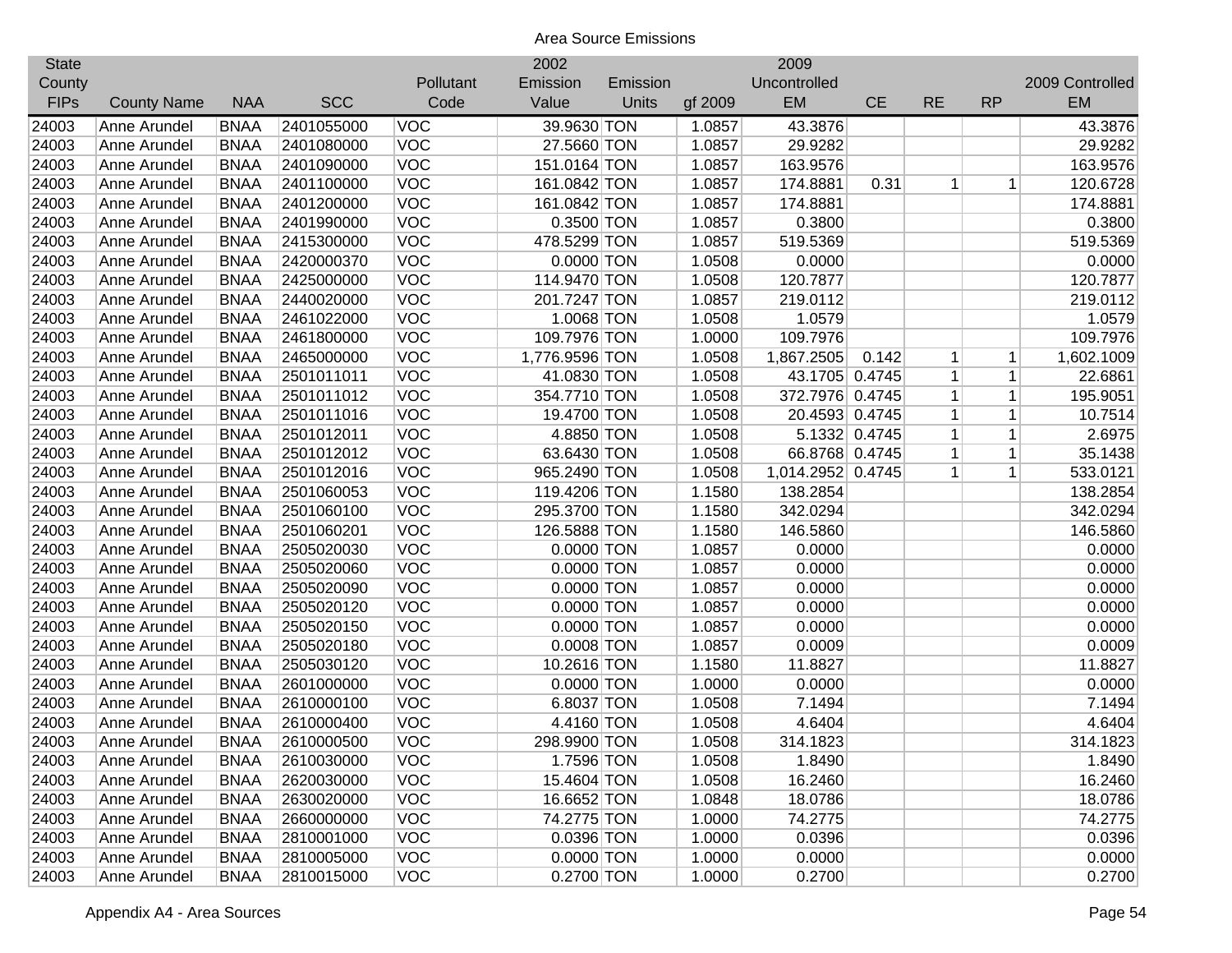| <b>State</b> |                    |             |            |            | 2002         |          |         | 2009         |           |           |              |                 |
|--------------|--------------------|-------------|------------|------------|--------------|----------|---------|--------------|-----------|-----------|--------------|-----------------|
| County       |                    |             |            | Pollutant  | Emission     | Emission |         | Uncontrolled |           |           |              | 2009 Controlled |
| <b>FIPs</b>  | <b>County Name</b> | <b>NAA</b>  | <b>SCC</b> | Code       | Value        | Units    | gf 2009 | EM           | <b>CE</b> | <b>RE</b> | <b>RP</b>    | <b>EM</b>       |
| 24003        | Anne Arundel       | <b>BNAA</b> | 2810030000 | <b>VOC</b> | 3.1878 TON   |          | 1.0508  | 3.3498       |           |           |              | 3.3498          |
| 24003        | Anne Arundel       | <b>BNAA</b> | 2810050000 | <b>VOC</b> | 2.0000 TON   |          | 1.0508  | 2.1016       |           |           |              | 2.1016          |
| 24003        | Anne Arundel       | <b>BNAA</b> | 2830000000 | VOC        | 1.5233 TON   |          | 1.0000  | 1.5233       |           |           |              | 1.5233          |
| 24005        | <b>Baltimore</b>   | <b>BNAA</b> | 2102004000 | <b>VOC</b> | 0.3400 TON   |          | 1.1566  | 0.3933       |           |           |              | 0.3933          |
| 24005        | <b>Baltimore</b>   | <b>BNAA</b> | 2102005000 | <b>VOC</b> | 0.3200 TON   |          | 1.1566  | 0.3701       |           |           |              | 0.3701          |
| 24005        | <b>Baltimore</b>   | <b>BNAA</b> | 2103002000 | <b>VOC</b> | 1.0222 TON   |          | 1.1566  | 1.1823       |           |           |              | 1.1823          |
| 24005        | <b>Baltimore</b>   | <b>BNAA</b> | 2103004000 | <b>VOC</b> | 2.2200 TON   |          | 1.1566  | 2.5677       |           |           |              | 2.5677          |
| 24005        | <b>Baltimore</b>   | <b>BNAA</b> | 2103005000 | VOC        | 0.2000 TON   |          | 1.1566  | 0.2313       |           |           |              | 0.2313          |
| 24005        | <b>Baltimore</b>   | <b>BNAA</b> | 2103006000 | <b>VOC</b> | 21.8295 TON  |          | 1.1566  | 25.2489      |           |           |              | 25.2489         |
| 24005        | <b>Baltimore</b>   | <b>BNAA</b> | 2103007000 | <b>VOC</b> | $0.1662$ TON |          | 1.1566  | 0.1922       |           |           |              | 0.1922          |
| 24005        | <b>Baltimore</b>   | <b>BNAA</b> | 2103011000 | <b>VOC</b> | $0.1600$ TON |          | 1.1566  | 0.1851       |           |           |              | 0.1851          |
| 24005        | <b>Baltimore</b>   | <b>BNAA</b> | 2104002000 | <b>VOC</b> | 1.9420 TON   |          | 1.0000  | 1.9420       |           |           |              | 1.9420          |
| 24005        | <b>Baltimore</b>   | <b>BNAA</b> | 2104004000 | <b>VOC</b> | 8.2000 TON   |          | 1.0677  | 8.7554       |           |           |              | 8.7554          |
| 24005        | <b>Baltimore</b>   | <b>BNAA</b> | 2104006000 | <b>VOC</b> | 37.1321 TON  |          | 1.0677  | 39.6473      |           |           |              | 39.6473         |
| 24005        | <b>Baltimore</b>   | <b>BNAA</b> | 2104007000 | <b>VOC</b> | 0.9400 TON   |          | 1.0677  | 1.0037       |           |           |              | 1.0037          |
| 24005        | <b>Baltimore</b>   | <b>BNAA</b> | 2104008001 | <b>VOC</b> | 27.1174 TON  |          | 1.0000  | 27.1185      |           |           |              | 27.1185         |
| 24005        | <b>Baltimore</b>   | <b>BNAA</b> | 2104008010 | <b>VOC</b> | 346.4276 TON |          | 1.0000  | 346.4416     |           |           |              | 346.4416        |
| 24005        | <b>Baltimore</b>   | <b>BNAA</b> | 2104008030 | <b>VOC</b> | 13.2613 TON  |          | 1.0000  | 13.2619      |           |           |              | 13.2619         |
| 24005        | <b>Baltimore</b>   | <b>BNAA</b> | 2104008050 | <b>VOC</b> | 37.3212 TON  |          | 1.0000  | 37.3228      |           |           |              | 37.3228         |
| 24005        | <b>Baltimore</b>   | <b>BNAA</b> | 2104008053 | <b>VOC</b> | $0.0181$ TON |          | 1.0000  | 0.0181       |           |           |              | 0.0181          |
| 24005        | <b>Baltimore</b>   | <b>BNAA</b> | 2104008060 | <b>VOC</b> | 46.9430 TON  |          | 1.1800  | 55.3924      |           |           |              | 55.3924         |
| 24005        | <b>Baltimore</b>   | <b>BNAA</b> | 2104008070 | <b>VOC</b> | 621.6510 TON |          | 1.0586  | 658.0716     |           |           |              | 658.0716        |
| 24005        | <b>Baltimore</b>   | <b>BNAA</b> | 2104009000 | <b>VOC</b> | 4.3112 TON   |          | 1.0000  | 4.3113       |           |           |              | 4.3113          |
| 24005        | <b>Baltimore</b>   | <b>BNAA</b> | 2104011000 | VOC        | 0.5800 TON   |          | 1.0586  | 0.6140       |           |           |              | 0.6140          |
| 24005        | <b>Baltimore</b>   | <b>BNAA</b> | 2199008000 | VOC        | 0.7008 TON   |          | 1.1800  | 0.8270       |           |           |              | 0.8270          |
| 24005        | <b>Baltimore</b>   | <b>BNAA</b> | 2275900000 | <b>VOC</b> | 2.3632 TON   |          | 1.1566  | 2.7334       |           |           |              | 2.7334          |
| 24005        | <b>Baltimore</b>   | <b>BNAA</b> | 2302002100 | <b>VOC</b> | 5.4339 TON   |          | 1.0348  | 5.6228       |           |           |              | 5.6228          |
| 24005        | <b>Baltimore</b>   | <b>BNAA</b> | 2302002200 | <b>VOC</b> | 16.8819 TON  |          | 1.0348  | 17.4687      |           |           |              | 17.4687         |
| 24005        | <b>Baltimore</b>   | <b>BNAA</b> | 2302003000 | <b>VOC</b> | 2.9129 TON   |          | 1.0348  | 3.0141       |           |           |              | 3.0141          |
| 24005        | <b>Baltimore</b>   | <b>BNAA</b> | 2302003100 | <b>VOC</b> | 2.1618 TON   |          | 1.0348  | 2.2370       |           |           |              | 2.2370          |
| 24005        | <b>Baltimore</b>   | <b>BNAA</b> | 2302003200 | <b>VOC</b> | $0.1000$ TON |          | 1.0348  | 0.1034       |           |           |              | 0.1034          |
| 24005        | <b>Baltimore</b>   | <b>BNAA</b> | 2302050000 | <b>VOC</b> | $0.0000$ TON |          | 1.0586  | 0.0000       |           |           |              | 0.0000          |
| 24005        | <b>Baltimore</b>   | <b>BNAA</b> | 2302070001 | <b>VOC</b> | $0.0414$ TON |          | 1.0586  | 0.0438       |           |           |              | 0.0438          |
| 24005        | <b>Baltimore</b>   | <b>BNAA</b> | 2302070005 | <b>VOC</b> | 0.0751 TON   |          | 1.0586  | 0.0795       |           |           |              | 0.0795          |
| 24005        | Baltimore          | <b>BNAA</b> | 2401002000 | <b>VOC</b> | 528.0593 TON |          | 1.0586  | 558.9966     | 0.31      | 1         | 1            | 385.7077        |
| 24005        | <b>Baltimore</b>   | <b>BNAA</b> | 2401003000 | <b>VOC</b> | 466.1289 TON |          | 1.0586  | 493.4380     | 0.31      | 1         | $\mathbf{1}$ | 340.4722        |
| 24005        | <b>Baltimore</b>   | <b>BNAA</b> | 2401005000 | <b>VOC</b> | 210.8077 TON |          | 1.1566  | 243.8293     |           |           |              | 243.8293        |
| 24005        | <b>Baltimore</b>   | <b>BNAA</b> | 2401008000 | <b>VOC</b> | 14.9468 TON  |          | 1.0586  | 15.8225      | 0.31      | 1         | $\mathbf 1$  | 10.9175         |
| 24005        | <b>Baltimore</b>   | <b>BNAA</b> | 2401008999 | <b>VOC</b> | 0.0000 TON   |          | 1.0586  | 0.0000       | 0.31      | 1         | $\vert$      | 0.0000          |
| 24005        | <b>Baltimore</b>   | <b>BNAA</b> | 2401015000 | <b>VOC</b> | 20.6325 TON  |          | 1.1566  | 23.8644      |           |           |              | 23.8644         |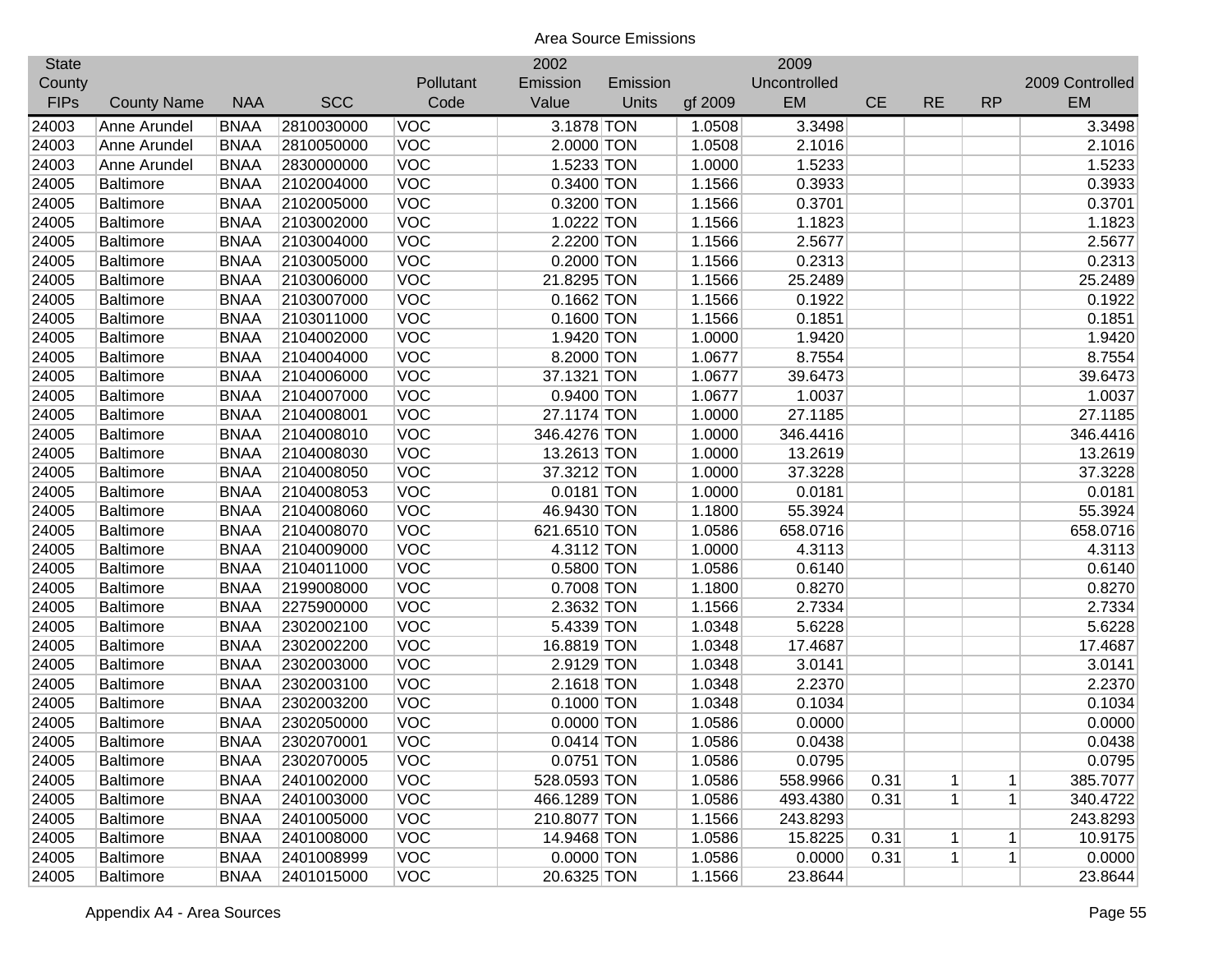| <b>State</b> |                    |             |            |            | 2002           |          |         | 2009              |               |              |              |                 |
|--------------|--------------------|-------------|------------|------------|----------------|----------|---------|-------------------|---------------|--------------|--------------|-----------------|
| County       |                    |             |            | Pollutant  | Emission       | Emission |         | Uncontrolled      |               |              |              | 2009 Controlled |
| <b>FIPs</b>  | <b>County Name</b> | <b>NAA</b>  | <b>SCC</b> | Code       | Value          | Units    | gf 2009 | EM                | <b>CE</b>     | <b>RE</b>    | <b>RP</b>    | <b>EM</b>       |
| 24005        | <b>Baltimore</b>   | <b>BNAA</b> | 2401025000 | <b>VOC</b> | 233.1680 TON   |          | 1.1566  | 269.6922          |               |              |              | 269.6922        |
| 24005        | <b>Baltimore</b>   | <b>BNAA</b> | 2401040000 | <b>VOC</b> | 393.1437 TON   |          | 1.1566  | 454.7270          |               |              |              | 454.7270        |
| 24005        | <b>Baltimore</b>   | <b>BNAA</b> | 2401050000 | VOC        | 143.7985 TON   |          | 1.1566  | 166.3236          |               |              |              | 166.3236        |
| 24005        | <b>Baltimore</b>   | <b>BNAA</b> | 2401055000 | VOC        | 174.9055 TON   |          | 1.1566  | 202.3033          |               |              |              | 202.3033        |
| 24005        | <b>Baltimore</b>   | <b>BNAA</b> | 2401080000 | VOC        | $0.0000$ TON   |          | 1.1566  | 0.0000            |               |              |              | 0.0000          |
| 24005        | <b>Baltimore</b>   | <b>BNAA</b> | 2401090000 | <b>VOC</b> | 231.0894 TON   |          | 1.1566  | 267.2880          |               |              |              | 267.2880        |
| 24005        | <b>Baltimore</b>   | <b>BNAA</b> | 2401100000 | VOC        | 246.4954 TON   |          | 1.1566  | 285.1072          | 0.31          | 1            | 1            | 196.7240        |
| 24005        | <b>Baltimore</b>   | <b>BNAA</b> | 2401200000 | VOC        | 246.4954 TON   |          | 1.1566  | 285.1072          |               |              |              | 285.1072        |
| 24005        | <b>Baltimore</b>   | <b>BNAA</b> | 2401990000 | VOC        | 19.8100 TON    |          | 1.1566  | 22.9131           |               |              |              | 22.9131         |
| 24005        | <b>Baltimore</b>   | <b>BNAA</b> | 2415300000 | <b>VOC</b> | 766.7003 TON   |          | 1.1566  | 886.7988          |               |              |              | 886.7988        |
| 24005        | <b>Baltimore</b>   | <b>BNAA</b> | 2420000370 | <b>VOC</b> | 6.4055 TON     |          | 1.0586  | 6.7808            |               |              |              | 6.7808          |
| 24005        | <b>Baltimore</b>   | <b>BNAA</b> | 2425000000 | VOC        | 154.9532 TON   |          | 1.0586  | 164.0315          |               |              |              | 164.0315        |
| 24005        | <b>Baltimore</b>   | <b>BNAA</b> | 2440020000 | VOC        | 559.4867 TON   |          | 1.1566  | 647.1266          |               |              |              | 647.1266        |
| 24005        | <b>Baltimore</b>   | <b>BNAA</b> | 2461022000 | VOC        | 1.5406 TON     |          | 1.0586  | 1.6309            |               |              |              | 1.6309          |
| 24005        | <b>Baltimore</b>   | <b>BNAA</b> | 2461800000 | VOC        | 307.6728 TON   |          | 1.0000  | 307.6728          |               |              |              | 307.6728        |
| 24005        | <b>Baltimore</b>   | <b>BNAA</b> | 2465000000 | VOC        | 2,719.1519 TON |          | 1.0586  | 2,878.4585        | 0.142         | 1            | 1            | 2,469.7174      |
| 24005        | <b>Baltimore</b>   | <b>BNAA</b> | 2501011011 | <b>VOC</b> | 68.3930 TON    |          | 1.0586  | 72.3999           | 0.4745        | 1            | $\mathbf 1$  | 38.0462         |
| 24005        | <b>Baltimore</b>   | <b>BNAA</b> | 2501011012 | <b>VOC</b> | 590.6060 TON   |          | 1.0586  | 625.2077          | 0.4745        | 1            | $\mathbf{1}$ | 328.5467        |
| 24005        | <b>Baltimore</b>   | <b>BNAA</b> | 2501011016 | <b>VOC</b> | 32.4130 TON    |          | 1.0586  | 34.3120 0.4745    |               | 1            | $\mathbf{1}$ | 18.0309         |
| 24005        | <b>Baltimore</b>   | <b>BNAA</b> | 2501012011 | VOC        | 6.0610 TON     |          | 1.0586  |                   | 6.4161 0.4745 | $\mathbf{1}$ | $\mathbf 1$  | 3.3717          |
| 24005        | <b>Baltimore</b>   | <b>BNAA</b> | 2501012012 | VOC        | 78.9640 TON    |          | 1.0586  | 83.5903 0.4745    |               | 1            | $\mathbf{1}$ | 43.9267         |
| 24005        | <b>Baltimore</b>   | <b>BNAA</b> | 2501012016 | VOC        | 1,197.6190 TON |          | 1.0586  | 1,267.7837 0.4745 |               | 1            | $\mathbf{1}$ | 666.2203        |
| 24005        | <b>Baltimore</b>   | <b>BNAA</b> | 2501060053 | <b>VOC</b> | 150.3294 TON   |          | 1.1407  | 171.4821          |               |              |              | 171.4821        |
| 24005        | <b>Baltimore</b>   | <b>BNAA</b> | 2501060100 | VOC        | 422.8100 TON   |          | 1.1407  | 482.3031          |               |              |              | 482.3031        |
| 24005        | <b>Baltimore</b>   | <b>BNAA</b> | 2501060201 | VOC        | 161.6445 TON   |          | 1.1407  | 184.3894          |               |              |              | 184.3894        |
| 24005        | <b>Baltimore</b>   | <b>BNAA</b> | 2505020030 | VOC        | $0.0000$ TON   |          | 1.1566  | 0.0000            |               |              |              | 0.0000          |
| 24005        | <b>Baltimore</b>   | <b>BNAA</b> | 2505020060 | <b>VOC</b> | $0.0000$ TON   |          | 1.1566  | 0.0000            |               |              |              | 0.0000          |
| 24005        | <b>Baltimore</b>   | <b>BNAA</b> | 2505020090 | <b>VOC</b> | $0.0000$ TON   |          | 1.1566  | 0.0000            |               |              |              | 0.0000          |
| 24005        | <b>Baltimore</b>   | <b>BNAA</b> | 2505020150 | <b>VOC</b> | $0.0000$ TON   |          | 1.1566  | 0.0000            |               |              |              | 0.0000          |
| 24005        | <b>Baltimore</b>   | <b>BNAA</b> | 2505020180 | <b>VOC</b> | $0.0000$ TON   |          | 1.1566  | 0.0000            |               |              |              | 0.0000          |
| 24005        | <b>Baltimore</b>   | <b>BNAA</b> | 2505030120 | <b>VOC</b> | 13.9374 TON    |          | 1.1407  | 15.8985           |               |              |              | 15.8985         |
| 24005        | <b>Baltimore</b>   | <b>BNAA</b> | 2601000000 | <b>VOC</b> | 0.5790 TON     |          | 1.0000  | 0.5790            |               |              |              | 0.5790          |
| 24005        | <b>Baltimore</b>   | <b>BNAA</b> | 2610000100 | <b>VOC</b> | 7.1953 TON     |          | 1.0586  | 7.6168            |               |              |              | 7.6168          |
| 24005        | <b>Baltimore</b>   | <b>BNAA</b> | 2610000400 | <b>VOC</b> | 4.6935 TON     |          | 1.0586  | 4.9684            |               |              |              | 4.9684          |
| 24005        | Baltimore          | <b>BNAA</b> | 2610000500 | <b>VOC</b> | 536.7900 TON   |          | 1.0586  | 568.2388          |               |              |              | 568.2388        |
| 24005        | <b>Baltimore</b>   | <b>BNAA</b> | 2610030000 | <b>VOC</b> | 3.5405 TON     |          | 1.0586  | 3.7479            |               |              |              | 3.7479          |
| 24005        | <b>Baltimore</b>   | <b>BNAA</b> | 2620030000 | <b>VOC</b> | 14.4840 TON    |          | 1.0586  | 15.3326           |               |              |              | 15.3326         |
| 24005        | <b>Baltimore</b>   | <b>BNAA</b> | 2630020000 | <b>VOC</b> | 99.3679 TON    |          | 1.0677  | 106.0988          |               |              |              | 106.0988        |
| 24005        | <b>Baltimore</b>   | <b>BNAA</b> | 2660000000 | <b>VOC</b> | 52.9250 TON    |          | 1.0000  | 52.9250           |               |              |              | 52.9250         |
| 24005        | <b>Baltimore</b>   | <b>BNAA</b> | 2810001000 | <b>VOC</b> | 0.6039 TON     |          | 1.0000  | 0.6039            |               |              |              | 0.6039          |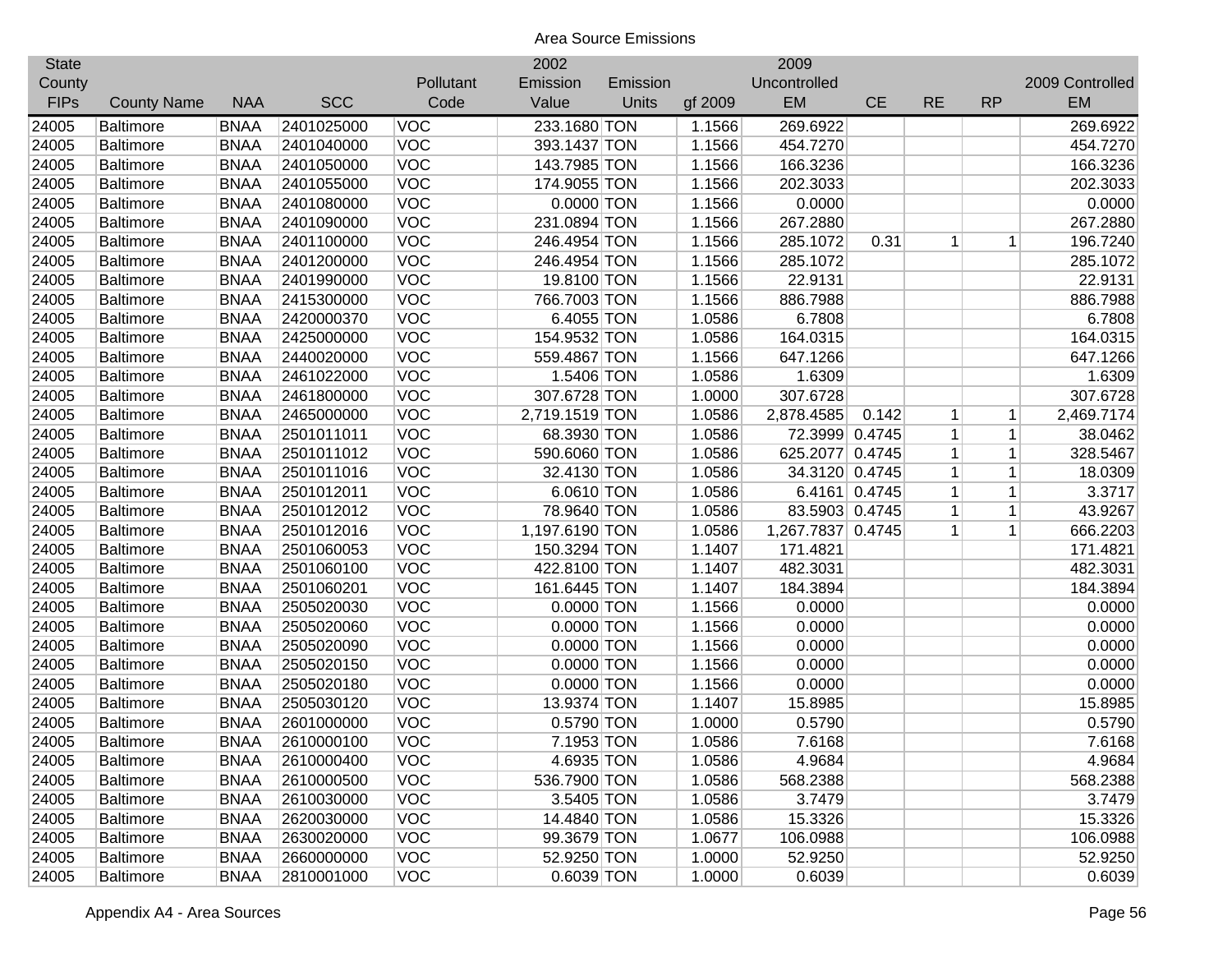| <b>State</b> |                    |             |            |            | 2002         |              |         | 2009         |           |           |             |                 |
|--------------|--------------------|-------------|------------|------------|--------------|--------------|---------|--------------|-----------|-----------|-------------|-----------------|
| County       |                    |             |            | Pollutant  | Emission     | Emission     |         | Uncontrolled |           |           |             | 2009 Controlled |
| <b>FIPs</b>  | <b>County Name</b> | <b>NAA</b>  | <b>SCC</b> | Code       | Value        | <b>Units</b> | gf 2009 | EM           | <b>CE</b> | <b>RE</b> | <b>RP</b>   | <b>EM</b>       |
| 24005        | <b>Baltimore</b>   | <b>BNAA</b> | 2810005000 | <b>VOC</b> | $0.0000$ TON |              | 1.0000  | 0.0000       |           |           |             | 0.0000          |
| 24005        | <b>Baltimore</b>   | <b>BNAA</b> | 2810015000 | <b>VOC</b> | 7.2360 TON   |              | 1.0000  | 7.2360       |           |           |             | 7.2360          |
| 24005        | <b>Baltimore</b>   | <b>BNAA</b> | 2810030000 | VOC        | 4.1176 TON   |              | 1.0586  | 4.3588       |           |           |             | 4.3588          |
| 24005        | <b>Baltimore</b>   | <b>BNAA</b> | 2810050000 | <b>VOC</b> | 2.3800 TON   |              | 1.0586  | 2.5194       |           |           |             | 2.5194          |
| 24005        | <b>Baltimore</b>   | <b>BNAA</b> | 2830000000 | <b>VOC</b> | 0.7890 TON   |              | 1.0000  | 0.7890       |           |           |             | 0.7890          |
| 24013        | Carroll            | <b>BNAA</b> | 2102004000 | <b>VOC</b> | 0.1700 TON   |              | 1.1030  | 0.1875       |           |           |             | 0.1875          |
| 24013        | Carroll            | <b>BNAA</b> | 2102005000 | <b>VOC</b> | $0.1600$ TON |              | 1.1030  | 0.1765       |           |           |             | 0.1765          |
| 24013        | Carroll            | <b>BNAA</b> | 2103002000 | VOC        | 0.3407 TON   |              | 1.1030  | 0.3758       |           |           |             | 0.3758          |
| 24013        | Carroll            | <b>BNAA</b> | 2103004000 | <b>VOC</b> | 1.0900 TON   |              | 1.1030  | 1.2022       |           |           |             | 1.2022          |
| 24013        | Carroll            | <b>BNAA</b> | 2103005000 | <b>VOC</b> | $0.1000$ TON |              | 1.1030  | 0.1103       |           |           |             | 0.1103          |
| 24013        | Carroll            | <b>BNAA</b> | 2103006000 | <b>VOC</b> | 2.0553 TON   |              | 1.1030  | 2.2669       |           |           |             | 2.2669          |
| 24013        | Carroll            | <b>BNAA</b> | 2103007000 | <b>VOC</b> | $0.0628$ TON |              | 1.1030  | 0.0693       |           |           |             | 0.0693          |
| 24013        | Carroll            | <b>BNAA</b> | 2103011000 | VOC        | 0.0800 TON   |              | 1.1030  | 0.0882       |           |           |             | 0.0882          |
| 24013        | Carroll            | <b>BNAA</b> | 2104002000 | <b>VOC</b> | 0.9658 TON   |              | 1.0000  | 0.9658       |           |           |             | 0.9658          |
| 24013        | Carroll            | <b>BNAA</b> | 2104004000 | <b>VOC</b> | 4.0300 TON   |              | 1.1352  | 4.5750       |           |           |             | 4.5750          |
| 24013        | Carroll            | <b>BNAA</b> | 2104006000 | <b>VOC</b> | 2.1577 TON   |              | 1.1352  | 2.4494       |           |           |             | 2.4494          |
| 24013        | Carroll            | <b>BNAA</b> | 2104007000 | <b>VOC</b> | $0.3552$ TON |              | 1.1352  | 0.4033       |           |           |             | 0.4033          |
| 24013        | Carroll            | <b>BNAA</b> | 2104008001 | <b>VOC</b> | 18.0657 TON  |              | 1.0000  | 18.0664      |           |           |             | 18.0664         |
| 24013        | Carroll            | <b>BNAA</b> | 2104008010 | <b>VOC</b> | 91.3964 TON  |              | 1.0000  | 91.4001      |           |           |             | 91.4001         |
| 24013        | Carroll            | <b>BNAA</b> | 2104008030 | <b>VOC</b> | 3.4987 TON   |              | 1.0000  | 3.4988       |           |           |             | 3.4988          |
| 24013        | Carroll            | <b>BNAA</b> | 2104008050 | <b>VOC</b> | 9.8463 TON   |              | 1.0000  | 9.8467       |           |           |             | 9.8467          |
| 24013        | Carroll            | <b>BNAA</b> | 2104008053 | <b>VOC</b> | 0.0330 TON   |              | 1.0000  | 0.0330       |           |           |             | 0.0330          |
| 24013        | Carroll            | <b>BNAA</b> | 2104008060 | <b>VOC</b> | 88.6835 TON  |              | 1.1800  | 104.6458     |           |           |             | 104.6458        |
| 24013        | Carroll            | <b>BNAA</b> | 2104008070 | <b>VOC</b> | 144.0949 TON |              | 1.1220  | 161.6786     |           |           |             | 161.6786        |
| 24013        | Carroll            | <b>BNAA</b> | 2104009000 | VOC        | 2.8721 TON   |              | 1.0000  | 2.8722       |           |           |             | 2.8722          |
| 24013        | Carroll            | <b>BNAA</b> | 2104011000 | VOC        | $0.2900$ TON |              | 1.1352  | 0.3292       |           |           |             | 0.3292          |
| 24013        | Carroll            | <b>BNAA</b> | 2199008000 | <b>VOC</b> | 1.3240 TON   |              | 1.1800  | 1.5623       |           |           |             | 1.5623          |
| 24013        | Carroll            | <b>BNAA</b> | 2275900000 | <b>VOC</b> | 1.4129 TON   |              | 1.1030  | 1.5584       |           |           |             | 1.5584          |
| 24013        | Carroll            | <b>BNAA</b> | 2302002100 | <b>VOC</b> | 0.9885 TON   |              | 1.0348  | 1.0229       |           |           |             | 1.0229          |
| 24013        | Carroll            | <b>BNAA</b> | 2302002200 | <b>VOC</b> | 3.3547 TON   |              | 1.0348  | 3.4713       |           |           |             | 3.4713          |
| 24013        | Carroll            | <b>BNAA</b> | 2302003000 | <b>VOC</b> | $0.4425$ TON |              | 1.0348  | 0.4579       |           |           |             | 0.4579          |
| 24013        | Carroll            | <b>BNAA</b> | 2302003100 | <b>VOC</b> | $0.5197$ TON |              | 1.0348  | 0.5377       |           |           |             | 0.5377          |
| 24013        | Carroll            | <b>BNAA</b> | 2302003200 | <b>VOC</b> | $0.0060$ TON |              | 1.0348  | 0.0062       |           |           |             | 0.0062          |
| 24013        | Carroll            | <b>BNAA</b> | 2302050000 | <b>VOC</b> | 7.9200 TON   |              | 1.1220  | 8.8865       |           |           |             | 8.8865          |
| 24013        | Carroll            | <b>BNAA</b> | 2302070001 | <b>VOC</b> | $0.0179$ TON |              | 1.1220  | 0.0201       |           |           |             | 0.0201          |
| 24013        | Carroll            | <b>BNAA</b> | 2302070005 | <b>VOC</b> | 0.0760 TON   |              | 1.1220  | 0.0853       |           |           |             | 0.0853          |
| 24013        | Carroll            | <b>BNAA</b> | 2401002000 | <b>VOC</b> | 109.0158 TON |              | 1.1220  | 122.3188     | 0.31      | 1         | 1           | 84.4000         |
| 24013        | Carroll            | <b>BNAA</b> | 2401003000 | <b>VOC</b> | 96.2305 TON  |              | 1.1220  | 107.9734     | 0.31      | 1         | $\mathbf 1$ | 74.5016         |
| 24013        | Carroll            | <b>BNAA</b> | 2401005000 | <b>VOC</b> | 46.8462 TON  |              | 1.1030  | 51.6699      |           |           |             | 51.6699         |
| 24013        | Carroll            | <b>BNAA</b> | 2401008000 | <b>VOC</b> | 9.0021 TON   |              | 1.1220  | 10.1006      | 0.31      | 1         | 1           | 6.9694          |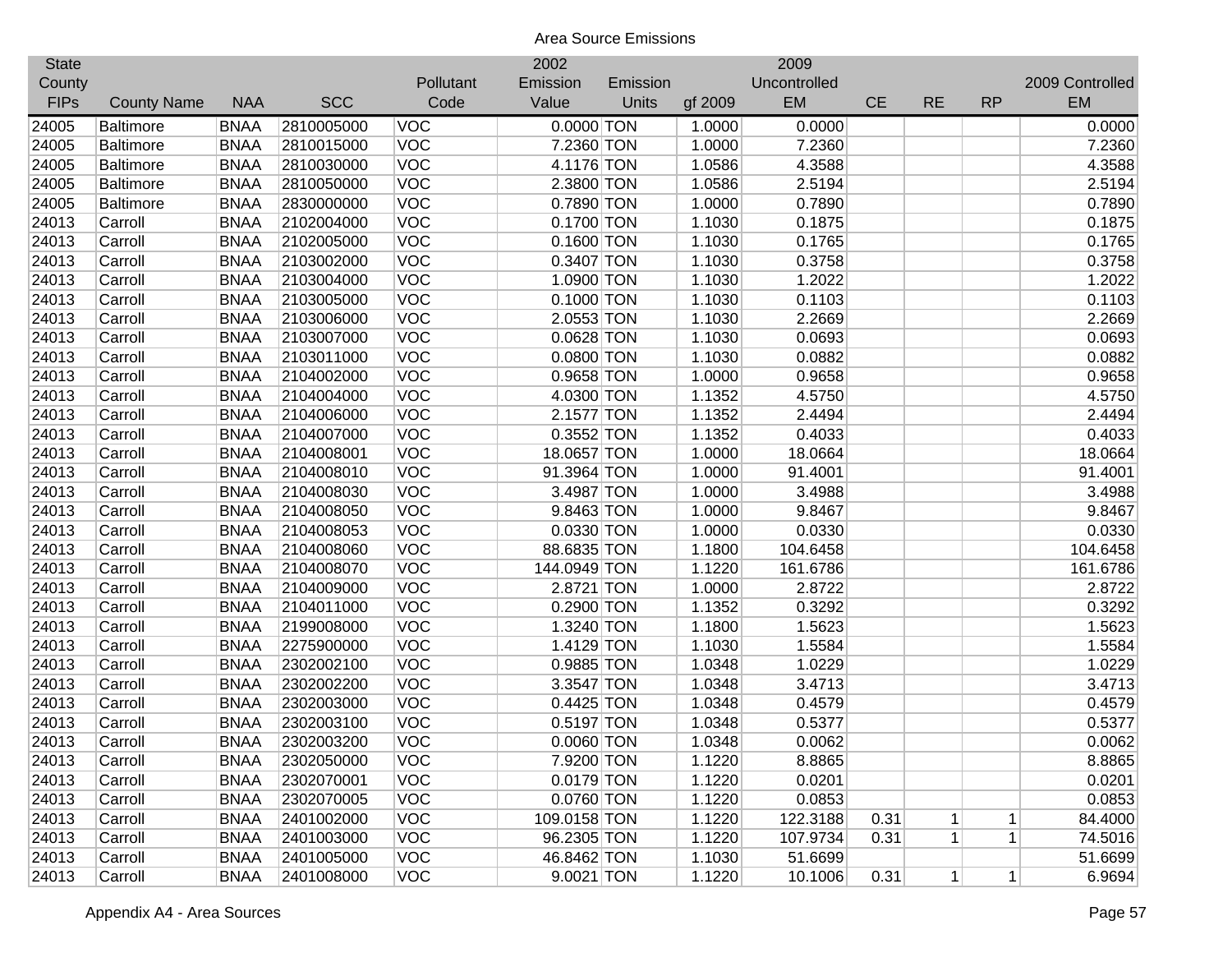| <b>State</b> |                    |             |            |            | 2002         |          |         | 2009            |               |                |              |                 |
|--------------|--------------------|-------------|------------|------------|--------------|----------|---------|-----------------|---------------|----------------|--------------|-----------------|
| County       |                    |             |            | Pollutant  | Emission     | Emission |         | Uncontrolled    |               |                |              | 2009 Controlled |
| <b>FIPs</b>  | <b>County Name</b> | <b>NAA</b>  | <b>SCC</b> | Code       | Value        | Units    | gf 2009 | EM              | <b>CE</b>     | <b>RE</b>      | <b>RP</b>    | <b>EM</b>       |
| 24013        | Carroll            | <b>BNAA</b> | 2401008999 | <b>VOC</b> | $0.0000$ TON |          | 1.1220  | 0.0000          | 0.31          | 1 <sup>1</sup> | $\mathbf{1}$ | 0.0000          |
| 24013        | Carroll            | <b>BNAA</b> | 2401015000 | <b>VOC</b> | 23.7110 TON  |          | 1.1030  | 26.1525         |               |                |              | 26.1525         |
| 24013        | Carroll            | <b>BNAA</b> | 2401025000 | VOC        | 35.8720 TON  |          | 1.1030  | 39.5658         |               |                |              | 39.5658         |
| 24013        | Carroll            | <b>BNAA</b> | 2401040000 | VOC        | 103.3663 TON |          | 1.1030  | 114.0099        |               |                |              | 114.0099        |
| 24013        | Carroll            | <b>BNAA</b> | 2401050000 | VOC        | 39.7563 TON  |          | 1.1030  | 43.8500         |               |                |              | 43.8500         |
| 24013        | Carroll            | <b>BNAA</b> | 2401055000 | <b>VOC</b> | 44.8525 TON  |          | 1.1030  | 49.4710         |               |                |              | 49.4710         |
| 24013        | Carroll            | <b>BNAA</b> | 2401080000 | VOC        | 1.8480 TON   |          | 1.1030  | 2.0383          |               |                |              | 2.0383          |
| 24013        | Carroll            | <b>BNAA</b> | 2401090000 | VOC        | 47.7075 TON  |          | 1.1030  | 52.6200         |               |                |              | 52.6200         |
| 24013        | Carroll            | <b>BNAA</b> | 2401100000 | VOC        | 50.8880 TON  |          | 1.1030  | 56.1280         | 0.31          | 1              | 1            | 38.7283         |
| 24013        | Carroll            | <b>BNAA</b> | 2401200000 | <b>VOC</b> | 50.8880 TON  |          | 1.1030  | 56.1280         |               |                |              | 56.1280         |
| 24013        | Carroll            | <b>BNAA</b> | 2401990000 | <b>VOC</b> | 9.5950 TON   |          | 1.1030  | 10.5830         |               |                |              | 10.5830         |
| 24013        | Carroll            | <b>BNAA</b> | 2415300000 | VOC        | 158.4608 TON |          | 1.1030  | 174.7777        |               |                |              | 174.7777        |
| 24013        | Carroll            | <b>BNAA</b> | 2420000370 | VOC        | 0.0000 TON   |          | 1.1220  | 0.0000          |               |                |              | 0.0000          |
| 24013        | Carroll            | <b>BNAA</b> | 2425000000 | VOC        | 44.8113 TON  |          | 1.1220  | 50.2796         |               |                |              | 50.2796         |
| 24013        | Carroll            | <b>BNAA</b> | 2440020000 | VOC        | 69.5482 TON  |          | 1.1030  | 76.7096         |               |                |              | 76.7096         |
| 24013        | Carroll            | <b>BNAA</b> | 2461022000 | VOC        | 0.3181 TON   |          | 1.1220  | 0.3569          |               |                |              | 0.3569          |
| 24013        | Carroll            | <b>BNAA</b> | 2461800000 | <b>VOC</b> | 250.8247 TON |          | 1.0000  | 250.8247        |               |                |              | 250.8247        |
| 24013        | Carroll            | <b>BNAA</b> | 2465000000 | <b>VOC</b> | 561.3583 TON |          | 1.1220  | 629.8601        | 0.142         | 1 <sup>1</sup> | 1            | 540.4199        |
| 24013        | Carroll            | <b>BNAA</b> | 2501011011 | <b>VOC</b> | 12.3980 TON  |          | 1.1220  | 13.9109         | 0.4745        | 1              | $\mathbf{1}$ | 7.3102          |
| 24013        | Carroll            | <b>BNAA</b> | 2501011012 | VOC        | 107.0590 TON |          | 1.1220  | 120.1233 0.4745 |               | $\mathbf{1}$   | $\mathbf 1$  | 63.1248         |
| 24013        | Carroll            | <b>BNAA</b> | 2501011016 | VOC        | 5.8750 TON   |          | 1.1220  |                 | 6.5919 0.4745 | 1              | $\mathbf 1$  | 3.4641          |
| 24013        | Carroll            | <b>BNAA</b> | 2501012011 | <b>VOC</b> | 2.1960 TON   |          | 1.1220  |                 | 2.4640 0.4745 | 1              | $\mathbf{1}$ | 1.2948          |
| 24013        | Carroll            | <b>BNAA</b> | 2501012012 | VOC        | 28.6080 TON  |          | 1.1220  | 32.0990 0.4745  |               | $\mathbf{1}$   | $\mathbf 1$  | 16.8680         |
| 24013        | Carroll            | <b>BNAA</b> | 2501012016 | VOC        | 433.8840 TON |          | 1.1220  | 486.8303 0.4745 |               | $\mathbf{1}$   | $\mathbf{1}$ | 255.8293        |
| 24013        | Carroll            | <b>BNAA</b> | 2501060053 | VOC        | 34.2145 TON  |          | 1.1605  | 39.7061         |               |                |              | 39.7061         |
| 24013        | Carroll            | <b>BNAA</b> | 2501060100 | VOC        | 67.9700 TON  |          | 1.1605  | 78.8794         |               |                |              | 78.8794         |
| 24013        | Carroll            | <b>BNAA</b> | 2501060201 | <b>VOC</b> | 36.7898 TON  |          | 1.1605  | 42.6947         |               |                |              | 42.6947         |
| 24013        | Carroll            | <b>BNAA</b> | 2505020030 | <b>VOC</b> | $0.0000$ TON |          | 1.1030  | 0.0000          |               |                |              | 0.0000          |
| 24013        | Carroll            | <b>BNAA</b> | 2505020060 | <b>VOC</b> | $0.0000$ TON |          | 1.1030  | 0.0000          |               |                |              | 0.0000          |
| 24013        | Carroll            | <b>BNAA</b> | 2505020090 | <b>VOC</b> | 0.0000 TON   |          | 1.1030  | 0.0000          |               |                |              | 0.0000          |
| 24013        | Carroll            | <b>BNAA</b> | 2505020150 | <b>VOC</b> | 0.0000 TON   |          | 1.1030  | 0.0000          |               |                |              | 0.0000          |
| 24013        | Carroll            | <b>BNAA</b> | 2505020180 | <b>VOC</b> | $0.0000$ TON |          | 1.1030  | 0.0000          |               |                |              | 0.0000          |
| 24013        | Carroll            | <b>BNAA</b> | 2505030120 | <b>VOC</b> | 3.2593 TON   |          | 1.1605  | 3.7824          |               |                |              | 3.7824          |
| 24013        | Carroll            | <b>BNAA</b> | 2601000000 | <b>VOC</b> | $0.0000$ TON |          | 1.0000  | 0.0000          |               |                |              | 0.0000          |
| 24013        | Carroll            | <b>BNAA</b> | 2610000100 | <b>VOC</b> | 0.3254 TON   |          | 1.1220  | 0.3652          |               |                |              | 0.3652          |
| 24013        | Carroll            | <b>BNAA</b> | 2610000400 | <b>VOC</b> | $0.2441$ TON |          | 1.1220  | 0.2739          |               |                |              | 0.2739          |
| 24013        | Carroll            | <b>BNAA</b> | 2610000500 | <b>VOC</b> | 157.6800 TON |          | 1.1220  | 176.9215        |               |                |              | 176.9215        |
| 24013        | Carroll            | <b>BNAA</b> | 2610030000 | <b>VOC</b> | 0.3731 TON   |          | 1.1220  | 0.4186          |               |                |              | 0.4186          |
| 24013        | Carroll            | <b>BNAA</b> | 2620030000 | <b>VOC</b> | 5.0637 TON   |          | 1.1220  | 5.6817          |               |                |              | 5.6817          |
| 24013        | Carroll            | <b>BNAA</b> | 2630020000 | <b>VOC</b> | 25.1306 TON  |          | 1.1352  | 28.5288         |               |                |              | 28.5288         |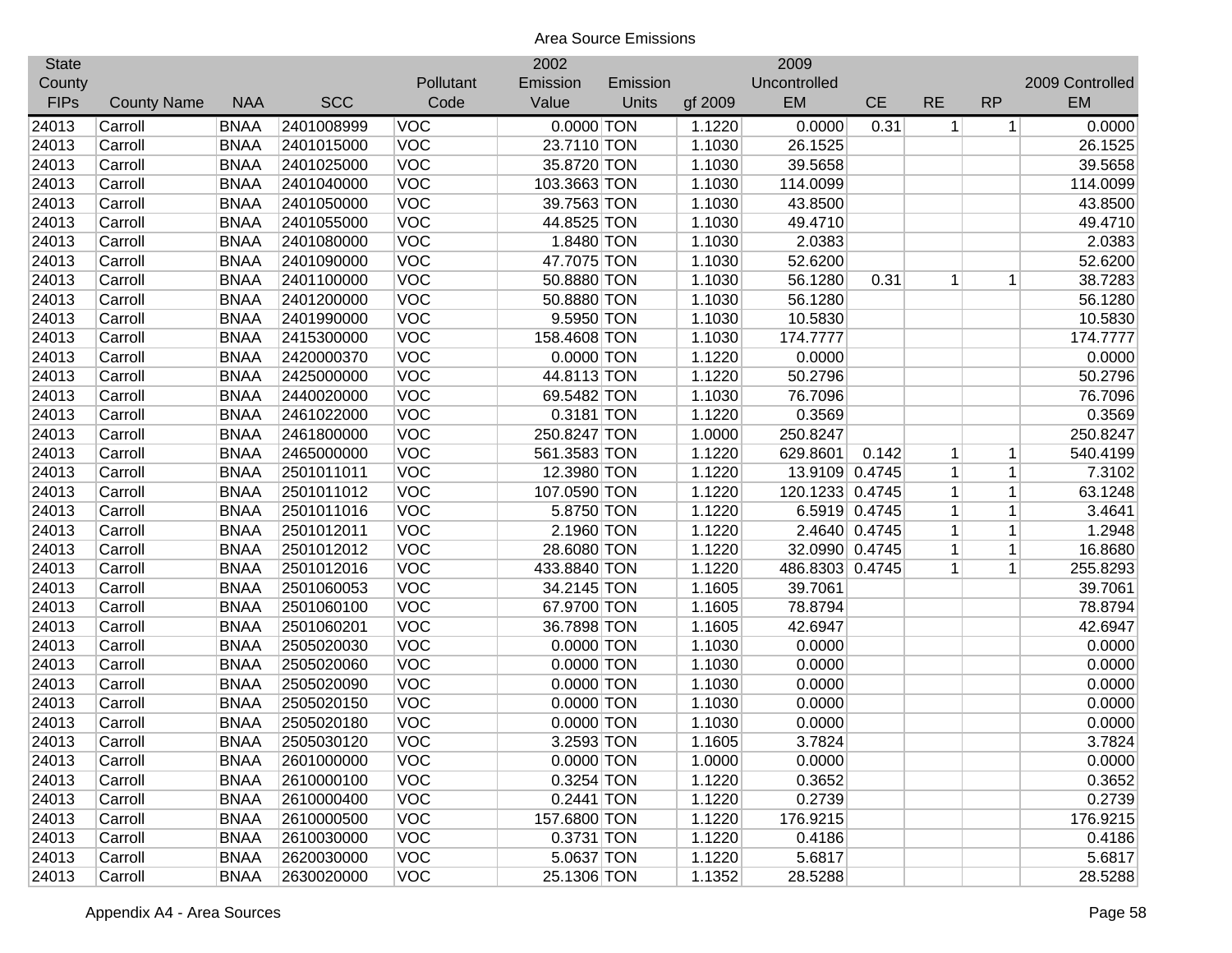| <b>State</b> |                    |             |            |            | 2002         |          |         | 2009         |           |           |           |                 |
|--------------|--------------------|-------------|------------|------------|--------------|----------|---------|--------------|-----------|-----------|-----------|-----------------|
| County       |                    |             |            | Pollutant  | Emission     | Emission |         | Uncontrolled |           |           |           | 2009 Controlled |
| <b>FIPs</b>  | <b>County Name</b> | <b>NAA</b>  | <b>SCC</b> | Code       | Value        | Units    | gf 2009 | EM           | <b>CE</b> | <b>RE</b> | <b>RP</b> | <b>EM</b>       |
| 24013        | Carroll            | <b>BNAA</b> | 2660000000 | <b>VOC</b> | $0.1825$ TON |          | 1.0000  | 0.1825       |           |           |           | 0.1825          |
| 24013        | Carroll            | <b>BNAA</b> | 2810001000 | <b>VOC</b> | $0.0660$ TON |          | 1.0000  | 0.0660       |           |           |           | 0.0660          |
| 24013        | Carroll            | <b>BNAA</b> | 2810005000 | <b>VOC</b> | $0.0000$ TON |          | 1.0000  | 0.0000       |           |           |           | 0.0000          |
| 24013        | Carroll            | <b>BNAA</b> | 2810015000 | <b>VOC</b> | $0.0000$ TON |          | 1.0000  | 0.0000       |           |           |           | 0.0000          |
| 24013        | Carroll            | <b>BNAA</b> | 2810030000 | <b>VOC</b> | 1.2334 TON   |          | 1.1220  | 1.3839       |           |           |           | 1.3839          |
| 24013        | Carroll            | <b>BNAA</b> | 2810050000 | <b>VOC</b> | 0.3000 TON   |          | 1.1220  | 0.3366       |           |           |           | 0.3366          |
| 24013        | Carroll            | <b>BNAA</b> | 2830000000 | <b>VOC</b> | 0.0857 TON   |          | 1.0000  | 0.0857       |           |           |           | 0.0857          |
| 24025        | Harford            | <b>BNAA</b> | 2102004000 | <b>VOC</b> | $0.1500$ TON |          | 1.1667  | 0.1750       |           |           |           | 0.1750          |
| 24025        | Harford            | <b>BNAA</b> | 2102005000 | <b>VOC</b> | $0.1400$ TON |          | 1.1667  | 0.1633       |           |           |           | 0.1633          |
| 24025        | Harford            | <b>BNAA</b> | 2103002000 | <b>VOC</b> | 0.3407 TON   |          | 1.1667  | 0.3975       |           |           |           | 0.3975          |
| 24025        | Harford            | <b>BNAA</b> | 2103004000 | <b>VOC</b> | 0.9700 TON   |          | 1.1667  | 1.1317       |           |           |           | 1.1317          |
| 24025        | Harford            | <b>BNAA</b> | 2103005000 | <b>VOC</b> | 0.0900 TON   |          | 1.1667  | 0.1050       |           |           |           | 0.1050          |
| 24025        | Harford            | <b>BNAA</b> | 2103006000 | <b>VOC</b> | 4.1955 TON   |          | 1.1667  | 4.8948       |           |           |           | 4.8948          |
| 24025        | Harford            | <b>BNAA</b> | 2103007000 | <b>VOC</b> | 0.1391 TON   |          | 1.1667  | 0.1623       |           |           |           | 0.1623          |
| 24025        | Harford            | <b>BNAA</b> | 2103011000 | <b>VOC</b> | 0.0700 TON   |          | 1.1667  | 0.0817       |           |           |           | 0.0817          |
| 24025        | Harford            | <b>BNAA</b> | 2104002000 | <b>VOC</b> | 1.4879 TON   |          | 1.0000  | 1.4879       |           |           |           | 1.4879          |
| 24025        | Harford            | <b>BNAA</b> | 2104004000 | <b>VOC</b> | 3.5900 TON   |          | 1.1399  | 4.0921       |           |           |           | 4.0921          |
| 24025        | Harford            | <b>BNAA</b> | 2104006000 | <b>VOC</b> | 5.8019 TON   |          | 1.1399  | 6.6133       |           |           |           | 6.6133          |
| 24025        | Harford            | <b>BNAA</b> | 2104007000 | <b>VOC</b> | 0.7869 TON   |          | 1.1399  | 0.8970       |           |           |           | 0.8970          |
| 24025        | Harford            | <b>BNAA</b> | 2104008001 | <b>VOC</b> | 17.0142 TON  |          | 1.0000  | 17.0149      |           |           |           | 17.0149         |
| 24025        | Harford            | <b>BNAA</b> | 2104008010 | <b>VOC</b> | 99.6214 TON  |          | 1.0000  | 99.6254      |           |           |           | 99.6254         |
| 24025        | Harford            | <b>BNAA</b> | 2104008030 | <b>VOC</b> | 3.8135 TON   |          | 1.0000  | 3.8137       |           |           |           | 3.8137          |
| 24025        | Harford            | <b>BNAA</b> | 2104008050 | <b>VOC</b> | 10.7324 TON  |          | 1.0000  | 10.7328      |           |           |           | 10.7328         |
| 24025        | Harford            | <b>BNAA</b> | 2104008053 | VOC        | $0.0192$ TON |          | 1.0000  | 0.0192       |           |           |           | 0.0192          |
| 24025        | Harford            | <b>BNAA</b> | 2104008060 | VOC        | 50.9472 TON  |          | 1.1800  | 60.1174      |           |           |           | 60.1174         |
| 24025        | Harford            | <b>BNAA</b> | 2104008070 | <b>VOC</b> | 194.2744 TON |          | 1.1141  | 216.4321     |           |           |           | 216.4321        |
| 24025        | Harford            | <b>BNAA</b> | 2104009000 | <b>VOC</b> | 2.7049 TON   |          | 1.0000  | 2.7050       |           |           |           | 2.7050          |
| 24025        | Harford            | <b>BNAA</b> | 2104011000 | <b>VOC</b> | 0.2500 TON   |          | 1.1141  | 0.2785       |           |           |           | 0.2785          |
| 24025        | Harford            | <b>BNAA</b> | 2199008000 | <b>VOC</b> | 0.7606 TON   |          | 1.1800  | 0.8975       |           |           |           | 0.8975          |
| 24025        | Harford            | <b>BNAA</b> | 2275900000 | <b>VOC</b> | 0.3778 TON   |          | 1.1667  | 0.4407       |           |           |           | 0.4407          |
| 24025        | Harford            | <b>BNAA</b> | 2302002100 | <b>VOC</b> | 1.4766 TON   |          | 1.0348  | 1.5279       |           |           |           | 1.5279          |
| 24025        | Harford            | <b>BNAA</b> | 2302002200 | <b>VOC</b> | 4.4094 TON   |          | 1.0348  | 4.5627       |           |           |           | 4.5627          |
| 24025        | Harford            | <b>BNAA</b> | 2302003000 | <b>VOC</b> | 0.8135 TON   |          | 1.0348  | 0.8418       |           |           |           | 0.8418          |
| 24025        | Harford            | <b>BNAA</b> | 2302003100 | <b>VOC</b> | $0.5457$ TON |          | 1.0348  | 0.5647       |           |           |           | 0.5647          |
| 24025        | Harford            | <b>BNAA</b> | 2302003200 | <b>VOC</b> | $0.0291$ TON |          | 1.0348  | 0.0301       |           |           |           | 0.0301          |
| 24025        | Harford            | <b>BNAA</b> | 2302050000 | <b>VOC</b> | 3.3000 TON   |          | 1.1141  | 3.6764       |           |           |           | 3.6764          |
| 24025        | Harford            | <b>BNAA</b> | 2302070001 | <b>VOC</b> | $0.0229$ TON |          | 1.1141  | 0.0255       |           |           |           | 0.0255          |
| 24025        | Harford            | <b>BNAA</b> | 2302070005 | <b>VOC</b> | $0.0219$ TON |          | 1.1141  | 0.0244       |           |           |           | 0.0244          |
| 24025        | Harford            | <b>BNAA</b> | 2401002000 | <b>VOC</b> | 156.1032 TON |          | 1.1141  | 173.9074     | 0.31      | $1\vert$  | $\vert$   | 119.9961        |
| 24025        | Harford            | <b>BNAA</b> | 2401003000 | <b>VOC</b> | 137.7955 TON |          | 1.1141  | 153.5116     | 0.31      | 1         | 1         | 105.9230        |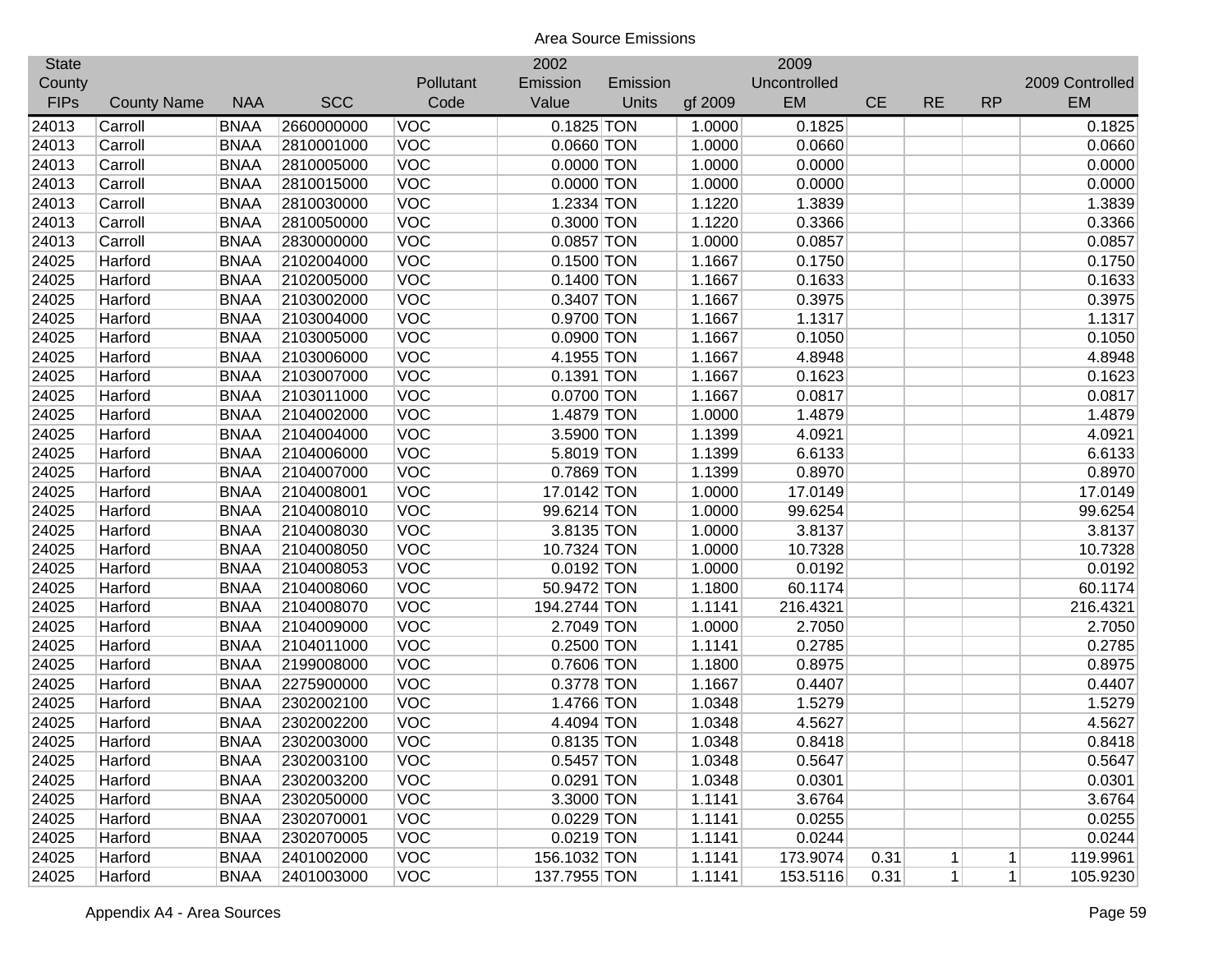| <b>State</b> |                    |             |            |            | 2002         |          |         | 2009            |               |              |              |                 |
|--------------|--------------------|-------------|------------|------------|--------------|----------|---------|-----------------|---------------|--------------|--------------|-----------------|
| County       |                    |             |            | Pollutant  | Emission     | Emission |         | Uncontrolled    |               |              |              | 2009 Controlled |
| <b>FIPs</b>  | <b>County Name</b> | <b>NAA</b>  | <b>SCC</b> | Code       | Value        | Units    | gf 2009 | <b>EM</b>       | <b>CE</b>     | <b>RE</b>    | <b>RP</b>    | <b>EM</b>       |
| 24025        | Harford            | <b>BNAA</b> | 2401005000 | VOC        | 95.1119 TON  |          | 1.1667  | 110.9639        |               |              |              | 110.9639        |
| 24025        | Harford            | <b>BNAA</b> | 2401008000 | VOC        | 6.4249 TON   |          | 1.1141  | 7.1576          | 0.31          | 1            | $\mathbf 1$  | 4.9388          |
| 24025        | Harford            | <b>BNAA</b> | 2401008999 | VOC        | $0.0000$ TON |          | 1.1141  | 0.0000          | 0.31          | $\mathbf 1$  | $\mathbf{1}$ | 0.0000          |
| 24025        | Harford            | <b>BNAA</b> | 2401015000 | VOC        | 1.1135 TON   |          | 1.1667  | 1.2991          |               |              |              | 1.2991          |
| 24025        | Harford            | <b>BNAA</b> | 2401025000 | VOC        | 129.8000 TON |          | 1.1667  | 151.4333        |               |              |              | 151.4333        |
| 24025        | Harford            | <b>BNAA</b> | 2401040000 | VOC        | 148.0135 TON |          | 1.1667  | 172.6824        |               |              |              | 172.6824        |
| 24025        | Harford            | <b>BNAA</b> | 2401050000 | VOC        | 56.9283 TON  |          | 1.1667  | 66.4163         |               |              |              | 66.4163         |
| 24025        | Harford            | <b>BNAA</b> | 2401055000 | VOC        | 25.7565 TON  |          | 1.1667  | 30.0493         |               |              |              | 30.0493         |
| 24025        | Harford            | <b>BNAA</b> | 2401080000 | VOC        | 1.2320 TON   |          | 1.1667  | 1.4373          |               |              |              | 1.4373          |
| 24025        | Harford            | <b>BNAA</b> | 2401090000 | <b>VOC</b> | 68.3139 TON  |          | 1.1667  | 79.6996         |               |              |              | 79.6996         |
| 24025        | Harford            | <b>BNAA</b> | 2401100000 | VOC        | 72.8682 TON  |          | 1.1667  | 85.0129         | 0.31          | 1            | 1            | 58.6589         |
| 24025        | Harford            | <b>BNAA</b> | 2401200000 | VOC        | 72.8682 TON  |          | 1.1667  | 85.0129         |               |              |              | 85.0129         |
| 24025        | Harford            | <b>BNAA</b> | 2401990000 | VOC        | 3.7450 TON   |          | 1.1667  | 4.3692          |               |              |              | 4.3692          |
| 24025        | Harford            | <b>BNAA</b> | 2415300000 | <b>VOC</b> | 227.1665 TON |          | 1.1667  | 265.0276        |               |              |              | 265.0276        |
| 24025        | Harford            | <b>BNAA</b> | 2420000370 | <b>VOC</b> | 0.0000 TON   |          | 1.1141  | 0.0000          |               |              |              | 0.0000          |
| 24025        | Harford            | <b>BNAA</b> | 2425000000 | VOC        | 29.2138 TON  |          | 1.1141  | 32.5457         |               |              |              | 32.5457         |
| 24025        | Harford            | <b>BNAA</b> | 2440020000 | VOC        | 80.4085 TON  |          | 1.1667  | 93.8099         |               |              |              | 93.8099         |
| 24025        | Harford            | <b>BNAA</b> | 2461022000 | VOC        | $0.4554$ TON |          | 1.1141  | 0.5074          |               |              |              | 0.5074          |
| 24025        | Harford            | <b>BNAA</b> | 2461800000 | <b>VOC</b> | 103.3371 TON |          | 1.0000  | 103.3371        |               |              |              | 103.3371        |
| 24025        | Harford            | <b>BNAA</b> | 2465000000 | <b>VOC</b> | 803.8269 TON |          | 1.1141  | 895.5065        | 0.142         | 1            | 1            | 768.3445        |
| 24025        | Harford            | <b>BNAA</b> | 2501011011 | VOC        | 18.6580 TON  |          | 1.1141  | 20.7860 0.4745  |               | $\mathbf{1}$ | $\mathbf 1$  | 10.9231         |
| 24025        | Harford            | <b>BNAA</b> | 2501011012 | VOC        | 161.1170 TON |          | 1.1141  | 179.4930 0.4745 |               | 1            | $\mathbf{1}$ | 94.3236         |
| 24025        | Harford            | <b>BNAA</b> | 2501011016 | <b>VOC</b> | 8.8420 TON   |          | 1.1141  |                 | 9.8505 0.4745 | 1            | $\mathbf{1}$ | 5.1764          |
| 24025        | Harford            | <b>BNAA</b> | 2501012011 | VOC        | 2.2770 TON   |          | 1.1141  |                 | 2.5367 0.4745 | $\mathbf{1}$ | $\mathbf{1}$ | 1.3330          |
| 24025        | Harford            | <b>BNAA</b> | 2501012012 | VOC        | 29.6700 TON  |          | 1.1141  | 33.0540 0.4745  |               | 1            | $\mathbf 1$  | 17.3699         |
| 24025        | Harford            | <b>BNAA</b> | 2501012016 | VOC        | 449.9950 TON |          | 1.1141  | 501.3187 0.4745 |               | $\mathbf 1$  | $\mathbf{1}$ | 263.4430        |
| 24025        | Harford            | <b>BNAA</b> | 2501060053 | <b>VOC</b> | 50.1915 TON  |          | 1.1637  | 58.4084         |               |              |              | 58.4084         |
| 24025        | Harford            | <b>BNAA</b> | 2501060100 | <b>VOC</b> | 120.7300 TON |          | 1.1637  | 140.4949        |               |              |              | 140.4949        |
| 24025        | Harford            | <b>BNAA</b> | 2501060201 | <b>VOC</b> | 53.9693 TON  |          | 1.1637  | 62.8047         |               |              |              | 62.8047         |
| 24025        | Harford            | <b>BNAA</b> | 2505020030 | <b>VOC</b> | $0.0000$ TON |          | 1.1667  | 0.0000          |               |              |              | 0.0000          |
| 24025        | Harford            | <b>BNAA</b> | 2505020060 | <b>VOC</b> | 0.0000 TON   |          | 1.1667  | 0.0000          |               |              |              | 0.0000          |
| 24025        | Harford            | <b>BNAA</b> | 2505020090 | <b>VOC</b> | 0.0000 TON   |          | 1.1667  | 0.0000          |               |              |              | 0.0000          |
| 24025        | Harford            | <b>BNAA</b> | 2505020150 | <b>VOC</b> | $0.0000$ TON |          | 1.1667  | 0.0000          |               |              |              | 0.0000          |
| 24025        | Harford            | <b>BNAA</b> | 2505020180 | <b>VOC</b> | 0.0000 TON   |          | 1.1667  | 0.0000          |               |              |              | 0.0000          |
| 24025        | Harford            | <b>BNAA</b> | 2505030120 | <b>VOC</b> | 4.3896 TON   |          | 1.1637  | 5.1083          |               |              |              | 5.1083          |
| 24025        | Harford            | <b>BNAA</b> | 2601000000 | <b>VOC</b> | 4.9275 TON   |          | 1.0000  | 4.9275          |               |              |              | 4.9275          |
| 24025        | Harford            | <b>BNAA</b> | 2610000100 | <b>VOC</b> | 7.9601 TON   |          | 1.1141  | 8.8680          |               |              |              | 8.8680          |
| 24025        | Harford            | <b>BNAA</b> | 2610000400 | <b>VOC</b> | $0.5635$ TON |          | 1.1141  | 0.6278          |               |              |              | 0.6278          |
| 24025        | Harford            | <b>BNAA</b> | 2610000500 | <b>VOC</b> | 205.2700 TON |          | 1.1141  | 228.6818        |               |              |              | 228.6818        |
| 24025        | Harford            | <b>BNAA</b> | 2610030000 | <b>VOC</b> | 0.0059 TON   |          | 1.1141  | 0.0066          |               |              |              | 0.0066          |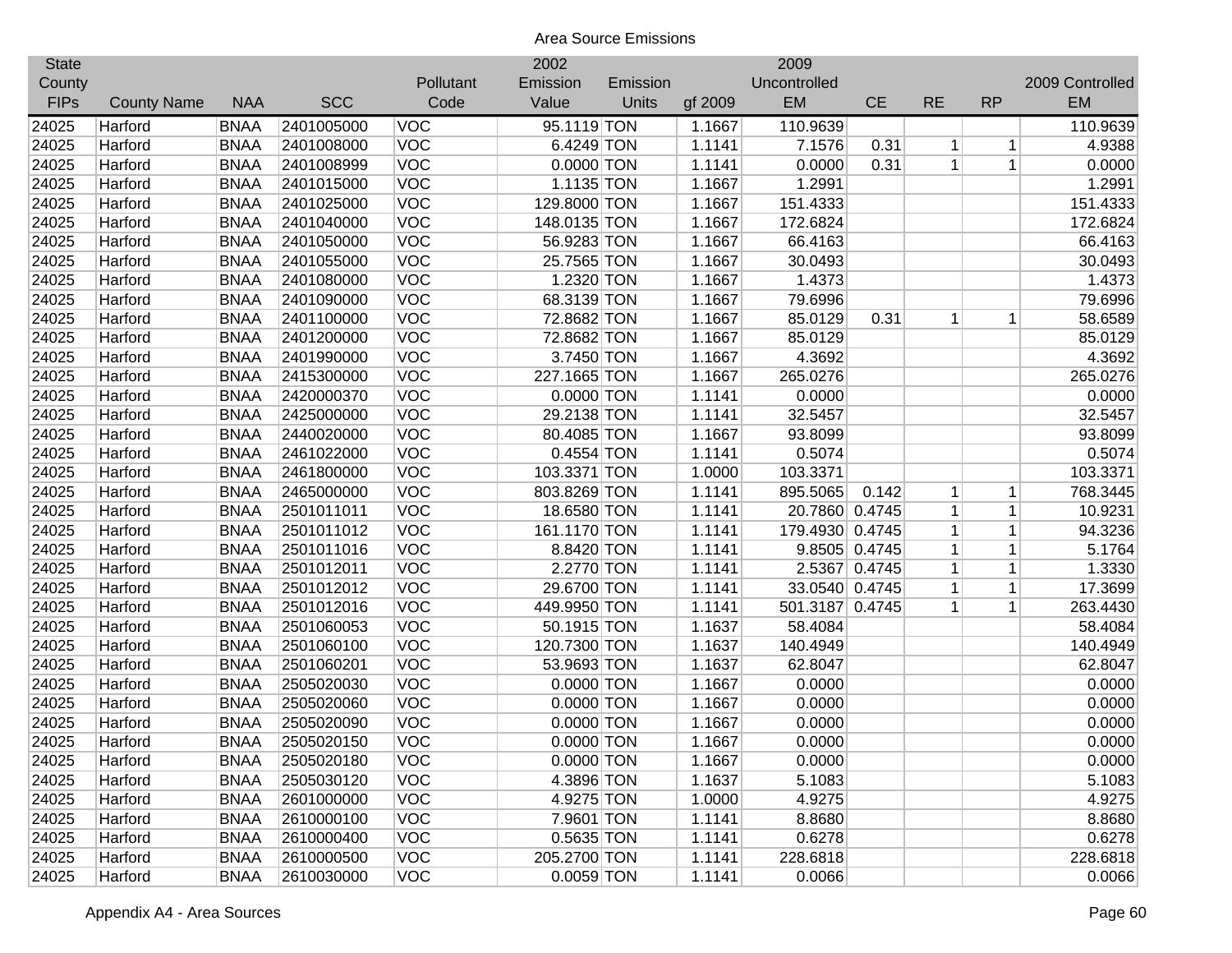| <b>State</b> |                    |             |            |            | 2002         |          |         | 2009         |           |           |           |                 |
|--------------|--------------------|-------------|------------|------------|--------------|----------|---------|--------------|-----------|-----------|-----------|-----------------|
| County       |                    |             |            | Pollutant  | Emission     | Emission |         | Uncontrolled |           |           |           | 2009 Controlled |
| <b>FIPs</b>  | <b>County Name</b> | <b>NAA</b>  | <b>SCC</b> | Code       | Value        | Units    | gf 2009 | EM           | <b>CE</b> | <b>RE</b> | <b>RP</b> | <b>EM</b>       |
| 24025        | Harford            | <b>BNAA</b> | 2620030000 | <b>VOC</b> | 7.9149 TON   |          | 1.1141  | 8.8176       |           |           |           | 8.8176          |
| 24025        | Harford            | <b>BNAA</b> | 2630020000 | <b>VOC</b> | 5.2219 TON   |          | 1.1399  | 5.9522       |           |           |           | 5.9522          |
| 24025        | Harford            | <b>BNAA</b> | 2660000000 | <b>VOC</b> | 9.4900 TON   |          | 1.0000  | 9.4900       |           |           |           | 9.4900          |
| 24025        | Harford            | <b>BNAA</b> | 2810001000 | <b>VOC</b> | 0.4686 TON   |          | 1.0000  | 0.4686       |           |           |           | 0.4686          |
| 24025        | Harford            | <b>BNAA</b> | 2810005000 | <b>VOC</b> | $0.0000$ TON |          | 1.0000  | 0.0000       |           |           |           | 0.0000          |
| 24025        | Harford            | <b>BNAA</b> | 2810015000 | <b>VOC</b> | $0.1260$ TON |          | 1.0000  | 0.1260       |           |           |           | 0.1260          |
| 24025        | Harford            | <b>BNAA</b> | 2810030000 | <b>VOC</b> | 1.2460 TON   |          | 1.1141  | 1.3881       |           |           |           | 1.3881          |
| 24025        | Harford            | <b>BNAA</b> | 2810050000 | <b>VOC</b> | 0.5100 TON   |          | 1.1141  | 0.5682       |           |           |           | 0.5682          |
| 24025        | Harford            | <b>BNAA</b> | 2830000000 | <b>VOC</b> | 0.8035 TON   |          | 1.0000  | 0.8035       |           |           |           | 0.8035          |
| 24027        | Howard             | <b>BNAA</b> | 2102004000 | <b>VOC</b> | 0.0700 TON   |          | 1.0289  | 0.0720       |           |           |           | 0.0720          |
| 24027        | Howard             | <b>BNAA</b> | 2102005000 | <b>VOC</b> | 0.0700 TON   |          | 1.0289  | 0.0720       |           |           |           | 0.0720          |
| 24027        | Howard             | <b>BNAA</b> | 2103002000 | <b>VOC</b> | 0.3407 TON   |          | 1.0289  | 0.3506       |           |           |           | 0.3506          |
| 24027        | Howard             | <b>BNAA</b> | 2103004000 | <b>VOC</b> | $0.4500$ TON |          | 1.0289  | 0.4630       |           |           |           | 0.4630          |
| 24027        | Howard             | <b>BNAA</b> | 2103005000 | <b>VOC</b> | 0.0400 TON   |          | 1.0289  | 0.0412       |           |           |           | 0.0412          |
| 24027        | Howard             | <b>BNAA</b> | 2103006000 | <b>VOC</b> | 6.1974 TON   |          | 1.0289  | 6.3764       |           |           |           | 6.3764          |
| 24027        | Howard             | <b>BNAA</b> | 2103007000 | <b>VOC</b> | 0.0783 TON   |          | 1.0289  | 0.0806       |           |           |           | 0.0806          |
| 24027        | Howard             | <b>BNAA</b> | 2103011000 | <b>VOC</b> | 0.0300 TON   |          | 1.0289  | 0.0309       |           |           |           | 0.0309          |
| 24027        | Howard             | <b>BNAA</b> | 2104002000 | <b>VOC</b> | $0.0000$ TON |          | 1.0000  | 0.0000       |           |           |           | 0.0000          |
| 24027        | Howard             | <b>BNAA</b> | 2104004000 | <b>VOC</b> | 1.6700 TON   |          | 1.1310  | 1.8888       |           |           |           | 1.8888          |
| 24027        | Howard             | <b>BNAA</b> | 2104006000 | <b>VOC</b> | 8.3405 TON   |          | 1.1310  | 9.4333       |           |           |           | 9.4333          |
| 24027        | Howard             | <b>BNAA</b> | 2104007000 | <b>VOC</b> | 0.4431 TON   |          | 1.1310  | 0.5011       |           |           |           | 0.5011          |
| 24027        | Howard             | <b>BNAA</b> | 2104008001 | <b>VOC</b> | 11.2357 TON  |          | 1.0000  | 11.2362      |           |           |           | 11.2362         |
| 24027        | Howard             | <b>BNAA</b> | 2104008010 | <b>VOC</b> | 78.4102 TON  |          | 1.0000  | 78.4134      |           |           |           | 78.4134         |
| 24027        | Howard             | <b>BNAA</b> | 2104008030 | VOC        | 3.0016 TON   |          | 1.0000  | 3.0017       |           |           |           | 3.0017          |
| 24027        | Howard             | <b>BNAA</b> | 2104008050 | <b>VOC</b> | 8.4473 TON   |          | 1.0000  | 8.4476       |           |           |           | 8.4476          |
| 24027        | Howard             | <b>BNAA</b> | 2104008053 | <b>VOC</b> | $0.0063$ TON |          | 1.0000  | 0.0063       |           |           |           | 0.0063          |
| 24027        | Howard             | <b>BNAA</b> | 2104008060 | <b>VOC</b> | 16.8970 TON  |          | 1.1800  | 19.9383      |           |           |           | 19.9383         |
| 24027        | Howard             | <b>BNAA</b> | 2104008070 | <b>VOC</b> | 198.0152 TON |          | 1.1161  | 221.0108     |           |           |           | 221.0108        |
| 24027        | Howard             | <b>BNAA</b> | 2104009000 | <b>VOC</b> | 1.7863 TON   |          | 1.0000  | 1.7863       |           |           |           | 1.7863          |
| 24027        | Howard             | <b>BNAA</b> | 2104011000 | <b>VOC</b> | 0.1200 TON   |          | 1.1310  | 0.1357       |           |           |           | 0.1357          |
| 24027        | Howard             | <b>BNAA</b> | 2199008000 | <b>VOC</b> | 0.2523 TON   |          | 1.1800  | 0.2977       |           |           |           | 0.2977          |
| 24027        | Howard             | <b>BNAA</b> | 2275900000 | <b>VOC</b> | $0.0000$ TON |          | 1.0289  | 0.0000       |           |           |           | 0.0000          |
| 24027        | Howard             | <b>BNAA</b> | 2302002100 | <b>VOC</b> | 1.7918 TON   |          | 1.0348  | 1.8541       |           |           |           | 1.8541          |
| 24027        | Howard             | <b>BNAA</b> | 2302002200 | <b>VOC</b> | 5.3593 TON   |          | 1.0348  | 5.5456       |           |           |           | 5.5456          |
| 24027        | Howard             | <b>BNAA</b> | 2302003000 | <b>VOC</b> | 0.9313 TON   |          | 1.0348  | 0.9637       |           |           |           | 0.9637          |
| 24027        | Howard             | <b>BNAA</b> | 2302003100 | <b>VOC</b> | 0.6883 TON   |          | 1.0348  | 0.7122       |           |           |           | 0.7122          |
| 24027        | Howard             | <b>BNAA</b> | 2302003200 | <b>VOC</b> | 0.0338 TON   |          | 1.0348  | 0.0350       |           |           |           | 0.0350          |
| 24027        | Howard             | <b>BNAA</b> | 2302050000 | <b>VOC</b> | 10.5600 TON  |          | 1.1161  | 11.7863      |           |           |           | 11.7863         |
| 24027        | Howard             | <b>BNAA</b> | 2302070001 | <b>VOC</b> | 0.0388 TON   |          | 1.1161  | 0.0433       |           |           |           | 0.0433          |
| 24027        | Howard             | <b>BNAA</b> | 2302070005 | <b>VOC</b> | $0.0000$ TON |          | 1.1161  | 0.0000       |           |           |           | 0.0000          |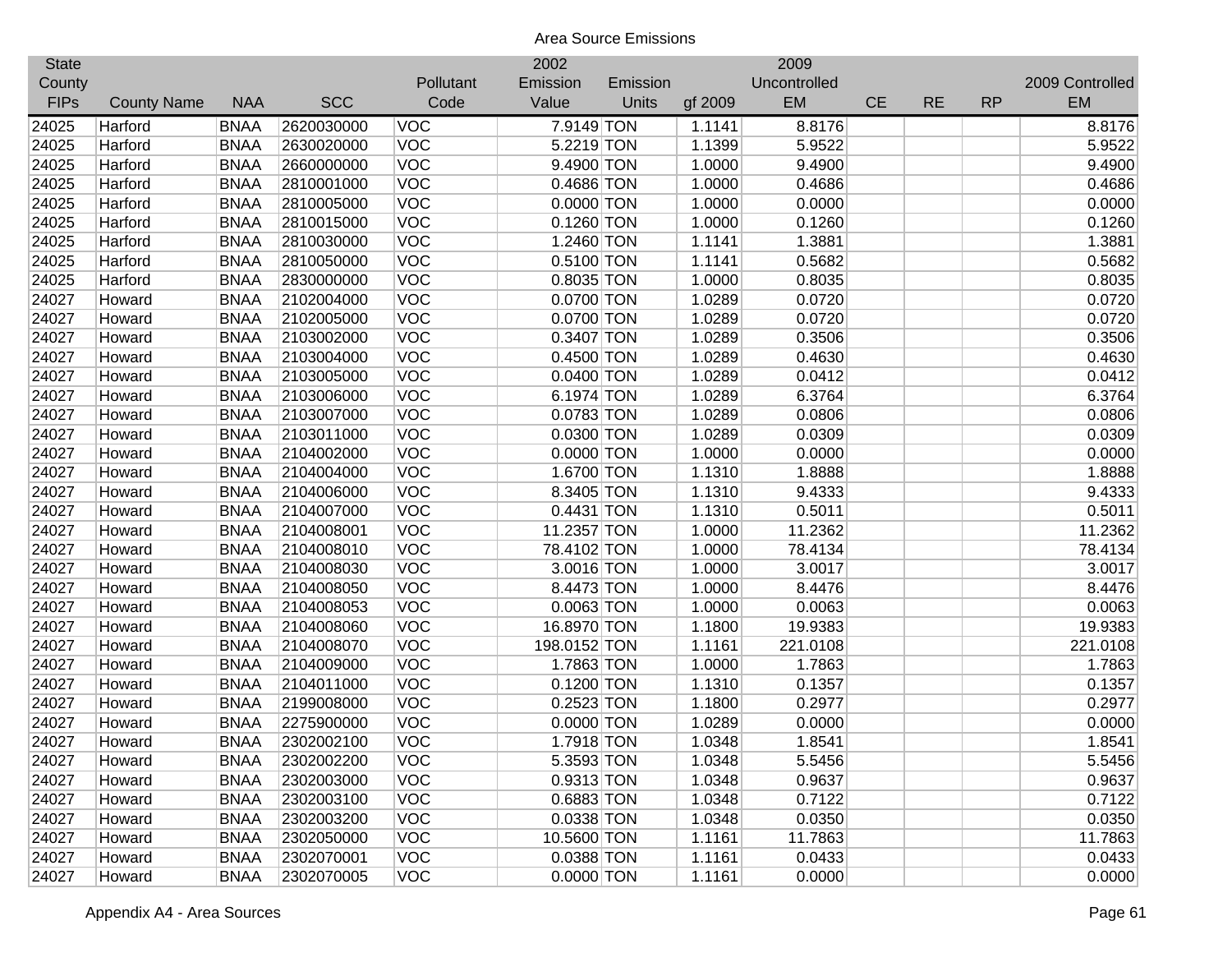| <b>State</b> |                    |             |            |            | 2002         |          |         | 2009            |               |              |              |                 |
|--------------|--------------------|-------------|------------|------------|--------------|----------|---------|-----------------|---------------|--------------|--------------|-----------------|
| County       |                    |             |            | Pollutant  | Emission     | Emission |         | Uncontrolled    |               |              |              | 2009 Controlled |
| <b>FIPs</b>  | <b>County Name</b> | <b>NAA</b>  | <b>SCC</b> | Code       | Value        | Units    | gf 2009 | <b>EM</b>       | <b>CE</b>     | <b>RE</b>    | <b>RP</b>    | <b>EM</b>       |
| 24027        | Howard             | <b>BNAA</b> | 2401002000 | <b>VOC</b> | 178.3170 TON |          | 1.1161  | 199.0250        | 0.31          | $\mathbf{1}$ | $\vert$      | 137.3273        |
| 24027        | Howard             | <b>BNAA</b> | 2401003000 | <b>VOC</b> | 157.4041 TON |          | 1.1161  | 175.6835        | 0.31          | $\mathbf{1}$ | $\mathbf{1}$ | 121.2216        |
| 24027        | Howard             | <b>BNAA</b> | 2401005000 | <b>VOC</b> | 90.4983 TON  |          | 1.0289  | 93.1119         |               |              |              | 93.1119         |
| 24027        | Howard             | <b>BNAA</b> | 2401008000 | <b>VOC</b> | 7.5419 TON   |          | 1.1161  | 8.4178          | 0.31          | 1            | $\mathbf 1$  | 5.8083          |
| 24027        | Howard             | <b>BNAA</b> | 2401008999 | <b>VOC</b> | $0.0000$ TON |          | 1.1161  | 0.0000          | 0.31          | $\mathbf{1}$ | $\mathbf{1}$ | 0.0000          |
| 24027        | Howard             | <b>BNAA</b> | 2401015000 | <b>VOC</b> | 13.8860 TON  |          | 1.0289  | 14.2870         |               |              |              | 14.2870         |
| 24027        | Howard             | <b>BNAA</b> | 2401025000 | <b>VOC</b> | 168.0320 TON |          | 1.0289  | 172.8849        |               |              |              | 172.8849        |
| 24027        | Howard             | <b>BNAA</b> | 2401040000 | <b>VOC</b> | 169.0761 TON |          | 1.0289  | 173.9591        |               |              |              | 173.9591        |
| 24027        | Howard             | <b>BNAA</b> | 2401050000 | <b>VOC</b> | 60.2713 TON  |          | 1.0289  | 62.0119         |               |              |              | 62.0119         |
| 24027        | Howard             | <b>BNAA</b> | 2401055000 | <b>VOC</b> | 68.5300 TON  |          | 1.0289  | 70.5092         |               |              |              | 70.5092         |
| 24027        | Howard             | <b>BNAA</b> | 2401080000 | <b>VOC</b> | 2.4640 TON   |          | 1.0289  | 2.5352          |               |              |              | 2.5352          |
| 24027        | Howard             | <b>BNAA</b> | 2401090000 | VOC        | 78.0351 TON  |          | 1.0289  | 80.2888         |               |              |              | 80.2888         |
| 24027        | Howard             | <b>BNAA</b> | 2401100000 | VOC        | 83.2374 TON  |          | 1.0289  | 85.6414         | 0.31          | $\mathbf 1$  | 1            | 59.0926         |
| 24027        | Howard             | <b>BNAA</b> | 2401200000 | VOC        | 83.2374 TON  |          | 1.0289  | 85.6414         |               |              |              | 85.6414         |
| 24027        | Howard             | <b>BNAA</b> | 2401990000 | VOC        | 14.4550 TON  |          | 1.0289  | 14.8725         |               |              |              | 14.8725         |
| 24027        | Howard             | <b>BNAA</b> | 2415300000 | <b>VOC</b> | 259.4927 TON |          | 1.0289  | 266.9871        |               |              |              | 266.9871        |
| 24027        | Howard             | <b>BNAA</b> | 2420000370 | <b>VOC</b> | 0.0000 TON   |          | 1.1161  | 0.0000          |               |              |              | 0.0000          |
| 24027        | Howard             | <b>BNAA</b> | 2425000000 | <b>VOC</b> | 73.2978 TON  |          | 1.1161  | 81.8100         |               |              |              | 81.8100         |
| 24027        | Howard             | <b>BNAA</b> | 2440020000 | <b>VOC</b> | 75.8205 TON  |          | 1.0289  | 78.0103         |               |              |              | 78.0103         |
| 24027        | Howard             | <b>BNAA</b> | 2461022000 | <b>VOC</b> | 0.5202 TON   |          | 1.1161  | 0.5806          |               |              |              | 0.5806          |
| 24027        | Howard             | <b>BNAA</b> | 2461800000 | <b>VOC</b> | 123.7669 TON |          | 1.0000  | 123.7669        |               |              |              | 123.7669        |
| 24027        | Howard             | <b>BNAA</b> | 2465000000 | <b>VOC</b> | 918.2130 TON |          | 1.1161  | 1,024.8456      | 0.142         | 1            | 1            | 879.3175        |
| 24027        | Howard             | <b>BNAA</b> | 2501011011 | <b>VOC</b> | 20.7780 TON  |          | 1.1161  | 23.1910 0.4745  |               | $\mathbf{1}$ | $\mathbf 1$  | 12.1868         |
| 24027        | Howard             | <b>BNAA</b> | 2501011012 | <b>VOC</b> | 179.4280 TON |          | 1.1161  | 200.2651 0.4745 |               | 1            | $\mathbf{1}$ | 105.2393        |
| 24027        | Howard             | <b>BNAA</b> | 2501011016 | <b>VOC</b> | 9.8470 TON   |          | 1.1161  | 10.9905 0.4745  |               | $\mathbf{1}$ | $\mathbf 1$  | 5.7755          |
| 24027        | Howard             | <b>BNAA</b> | 2501012011 | VOC        | 2.4750 TON   |          | 1.1161  |                 | 2.7624 0.4745 | $\mathbf{1}$ | $\mathbf 1$  | 1.4517          |
| 24027        | Howard             | <b>BNAA</b> | 2501012012 | <b>VOC</b> | 32.2450 TON  |          | 1.1161  | 35.9896 0.4745  |               | $\mathbf{1}$ | $\mathbf 1$  | 18.9125         |
| 24027        | Howard             | <b>BNAA</b> | 2501012016 | <b>VOC</b> | 489.0410 TON |          | 1.1161  | 545.8336 0.4745 |               | $\mathbf 1$  | $\mathbf 1$  | 286.8355        |
| 24027        | Howard             | <b>BNAA</b> | 2501060053 | <b>VOC</b> | 52.8200 TON  |          | 1.1400  | 60.2157         |               |              |              | 60.2157         |
| 24027        | Howard             | <b>BNAA</b> | 2501060100 | <b>VOC</b> | 186.3200 TON |          | 1.1400  | 212.4078        |               |              |              | 212.4078        |
| 24027        | Howard             | <b>BNAA</b> | 2501060201 | <b>VOC</b> | 56.7958 TON  |          | 1.1400  | 64.7481         |               |              |              | 64.7481         |
| 24027        | Howard             | <b>BNAA</b> | 2505020030 | <b>VOC</b> | $0.0000$ TON |          | 1.0289  | 0.0000          |               |              |              | 0.0000          |
| 24027        | Howard             | <b>BNAA</b> | 2505020060 | <b>VOC</b> | $0.0000$ TON |          | 1.0289  | 0.0000          |               |              |              | 0.0000          |
| 24027        | Howard             | <b>BNAA</b> | 2505020090 | <b>VOC</b> | 0.0000 TON   |          | 1.0289  | 0.0000          |               |              |              | 0.0000          |
| 24027        | Howard             | <b>BNAA</b> | 2505020150 | <b>VOC</b> | $0.0000$ TON |          | 1.0289  | 0.0000          |               |              |              | 0.0000          |
| 24027        | Howard             | <b>BNAA</b> | 2505020180 | <b>VOC</b> | $0.0000$ TON |          | 1.0289  | 0.0000          |               |              |              | 0.0000          |
| 24027        | Howard             | <b>BNAA</b> | 2505030120 | <b>VOC</b> | 5.0492 TON   |          | 1.1400  | 5.7562          |               |              |              | 5.7562          |
| 24027        | Howard             | <b>BNAA</b> | 2601000000 | <b>VOC</b> | $0.0000$ TON |          | 1.0000  | 0.0000          |               |              |              | 0.0000          |
| 24027        | Howard             | <b>BNAA</b> | 2610000100 | <b>VOC</b> | 3.7078 TON   |          | 1.1161  | 4.1384          |               |              |              | 4.1384          |
| 24027        | Howard             | <b>BNAA</b> | 2610000400 | <b>VOC</b> | 2.4186 TON   |          | 1.1161  | 2.6994          |               |              |              | 2.6994          |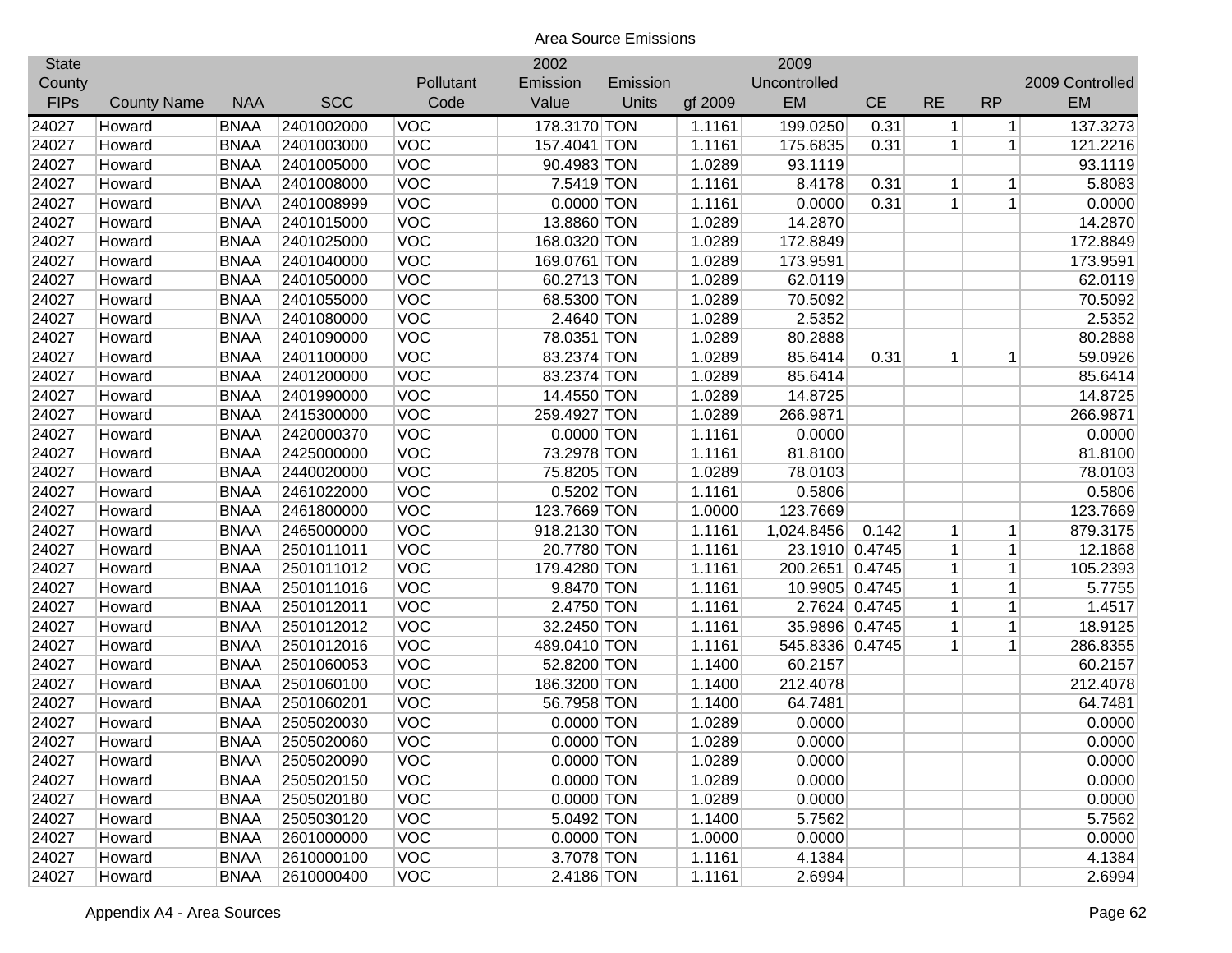| <b>State</b> |                       |             |            |            | 2002         |          |         | 2009         |           |           |           |                 |
|--------------|-----------------------|-------------|------------|------------|--------------|----------|---------|--------------|-----------|-----------|-----------|-----------------|
| County       |                       |             |            | Pollutant  | Emission     | Emission |         | Uncontrolled |           |           |           | 2009 Controlled |
| <b>FIPs</b>  | <b>County Name</b>    | <b>NAA</b>  | <b>SCC</b> | Code       | Value        | Units    | gf 2009 | EM           | <b>CE</b> | <b>RE</b> | <b>RP</b> | <b>EM</b>       |
| 24027        | Howard                | <b>BNAA</b> | 2610000500 | <b>VOC</b> | 270.1500 TON |          | 1.1161  | 301.5227     |           |           |           | 301.5227        |
| 24027        | Howard                | <b>BNAA</b> | 2610030000 | <b>VOC</b> | 2.2053 TON   |          | 1.1161  | 2.4614       |           |           |           | 2.4614          |
| 24027        | Howard                | <b>BNAA</b> | 2620030000 | <b>VOC</b> | 2.9699 TON   |          | 1.1161  | 3.3148       |           |           |           | 3.3148          |
| 24027        | Howard                | <b>BNAA</b> | 2630020000 | <b>VOC</b> | 6.1910 TON   |          | 1.1310  | 7.0021       |           |           |           | 7.0021          |
| 24027        | Howard                | <b>BNAA</b> | 2660000000 | <b>VOC</b> | 10.9500 TON  |          | 1.0000  | 10.9500      |           |           |           | 10.9500         |
| 24027        | Howard                | <b>BNAA</b> | 2810001000 | VOC        | $0.0660$ TON |          | 1.0000  | 0.0660       |           |           |           | 0.0660          |
| 24027        | Howard                | <b>BNAA</b> | 2810005000 | VOC        | $0.0000$ TON |          | 1.0000  | 0.0000       |           |           |           | 0.0000          |
| 24027        | Howard                | <b>BNAA</b> | 2810015000 | <b>VOC</b> | $0.6660$ TON |          | 1.0000  | 0.6660       |           |           |           | 0.6660          |
| 24027        | Howard                | <b>BNAA</b> | 2810030000 | <b>VOC</b> | 1.1259 TON   |          | 1.1161  | 1.2566       |           |           |           | 1.2566          |
| 24027        | Howard                | <b>BNAA</b> | 2810050000 | <b>VOC</b> | 0.5200 TON   |          | 1.1161  | 0.5804       |           |           |           | 0.5804          |
| 24027        | Howard                | <b>BNAA</b> | 2830000000 | <b>VOC</b> | $0.1674$ TON |          | 1.0000  | 0.1674       |           |           |           | 0.1674          |
| 24510        | <b>Baltimore City</b> | <b>BNAA</b> | 2102004000 | <b>VOC</b> | 0.3200 TON   |          | 1.0639  | 0.3404       |           |           |           | 0.3404          |
| 24510        | <b>Baltimore City</b> | <b>BNAA</b> | 2102005000 | <b>VOC</b> | 0.3000 TON   |          | 1.0639  | 0.3192       |           |           |           | 0.3192          |
| 24510        | <b>Baltimore City</b> | <b>BNAA</b> | 2103002000 | <b>VOC</b> | 0.3407 TON   |          | 1.0639  | 0.3625       |           |           |           | 0.3625          |
| 24510        | <b>Baltimore City</b> | <b>BNAA</b> | 2103004000 | <b>VOC</b> | 2.0700 TON   |          | 1.0639  | 2.2022       |           |           |           | 2.2022          |
| 24510        | <b>Baltimore City</b> | <b>BNAA</b> | 2103005000 | <b>VOC</b> | 0.1900 TON   |          | 1.0639  | 0.2021       |           |           |           | 0.2021          |
| 24510        | <b>Baltimore City</b> | <b>BNAA</b> | 2103006000 | <b>VOC</b> | 22.8037 TON  |          | 1.0639  | 24.2599      |           |           |           | 24.2599         |
| 24510        | <b>Baltimore City</b> | <b>BNAA</b> | 2103007000 | <b>VOC</b> | $0.1885$ TON |          | 1.0639  | 0.2005       |           |           |           | 0.2005          |
| 24510        | <b>Baltimore City</b> | <b>BNAA</b> | 2103011000 | <b>VOC</b> | $0.1500$ TON |          | 1.0639  | 0.1596       |           |           |           | 0.1596          |
| 24510        | <b>Baltimore City</b> | <b>BNAA</b> | 2104002000 | <b>VOC</b> | 1.4113 TON   |          | 1.0000  | 1.4113       |           |           |           | 1.4113          |
| 24510        | <b>Baltimore City</b> | <b>BNAA</b> | 2104004000 | <b>VOC</b> | 7.6400 TON   |          | 1.0272  | 7.8478       |           |           |           | 7.8478          |
| 24510        | <b>Baltimore City</b> | <b>BNAA</b> | 2104006000 | <b>VOC</b> | 39.8272 TON  |          | 1.0272  | 40.9106      |           |           |           | 40.9106         |
| 24510        | <b>Baltimore City</b> | <b>BNAA</b> | 2104007000 | VOC        | 1.0661 TON   |          | 1.0272  | 1.0951       |           |           |           | 1.0951          |
| 24510        | <b>Baltimore City</b> | <b>BNAA</b> | 2104008001 | VOC        | 5.0336 TON   |          | 1.0000  | 5.0338       |           |           |           | 5.0338          |
| 24510        | <b>Baltimore City</b> | <b>BNAA</b> | 2104008010 | VOC        | 16.8682 TON  |          | 1.0000  | 16.8689      |           |           |           | 16.8689         |
| 24510        | <b>Baltimore City</b> | <b>BNAA</b> | 2104008030 | <b>VOC</b> | $0.6457$ TON |          | 1.0000  | 0.6457       |           |           |           | 0.6457          |
| 24510        | <b>Baltimore City</b> | <b>BNAA</b> | 2104008050 | <b>VOC</b> | 1.8172 TON   |          | 1.0000  | 1.8173       |           |           |           | 1.8173          |
| 24510        | <b>Baltimore City</b> | <b>BNAA</b> | 2104008053 | <b>VOC</b> | $0.0021$ TON |          | 1.0000  | 0.0021       |           |           |           | 0.0021          |
| 24510        | <b>Baltimore City</b> | <b>BNAA</b> | 2104008060 | <b>VOC</b> | 5.2332 TON   |          | 1.1800  | 6.1752       |           |           |           | 6.1752          |
| 24510        | <b>Baltimore City</b> | <b>BNAA</b> | 2104008070 | <b>VOC</b> | 553.0372 TON |          | 1.0109  | 559.0589     |           |           |           | 559.0589        |
| 24510        | <b>Baltimore City</b> | <b>BNAA</b> | 2104009000 | <b>VOC</b> | 0.8002 TON   |          | 1.0000  | 0.8003       |           |           |           | 0.8003          |
| 24510        | <b>Baltimore City</b> | <b>BNAA</b> | 2104011000 | <b>VOC</b> | 0.5400 TON   |          | 1.0272  | 0.5547       |           |           |           | 0.5547          |
| 24510        | <b>Baltimore City</b> | <b>BNAA</b> | 2199008000 | VOC        | 0.0781 TON   |          | 1.1800  | 0.0922       |           |           |           | 0.0922          |
| 24510        | <b>Baltimore City</b> | <b>BNAA</b> | 2275900000 | <b>VOC</b> | $0.0000$ TON |          | 1.0639  | 0.0000       |           |           |           | 0.0000          |
| 24510        | <b>Baltimore City</b> | <b>BNAA</b> | 2302002100 | <b>VOC</b> | 6.3525 TON   |          | 1.0348  | 6.5733       |           |           |           | 6.5733          |
| 24510        | <b>Baltimore City</b> | <b>BNAA</b> | 2302002200 | <b>VOC</b> | 17.7499 TON  |          | 1.0348  | 18.3668      |           |           |           | 18.3668         |
| 24510        | <b>Baltimore City</b> | <b>BNAA</b> | 2302003000 | <b>VOC</b> | 3.3526 TON   |          | 1.0348  | 3.4691       |           |           |           | 3.4691          |
| 24510        | <b>Baltimore City</b> | <b>BNAA</b> | 2302003100 | <b>VOC</b> | 2.2200 TON   |          | 1.0348  | 2.2972       |           |           |           | 2.2972          |
| 24510        | <b>Baltimore City</b> | <b>BNAA</b> | 2302003200 | <b>VOC</b> | $0.1252$ TON |          | 1.0348  | 0.1296       |           |           |           | 0.1296          |
| 24510        | <b>Baltimore City</b> | <b>BNAA</b> | 2302050000 | <b>VOC</b> | 24.7700 TON  |          | 1.0109  | 25.0397      |           |           |           | 25.0397         |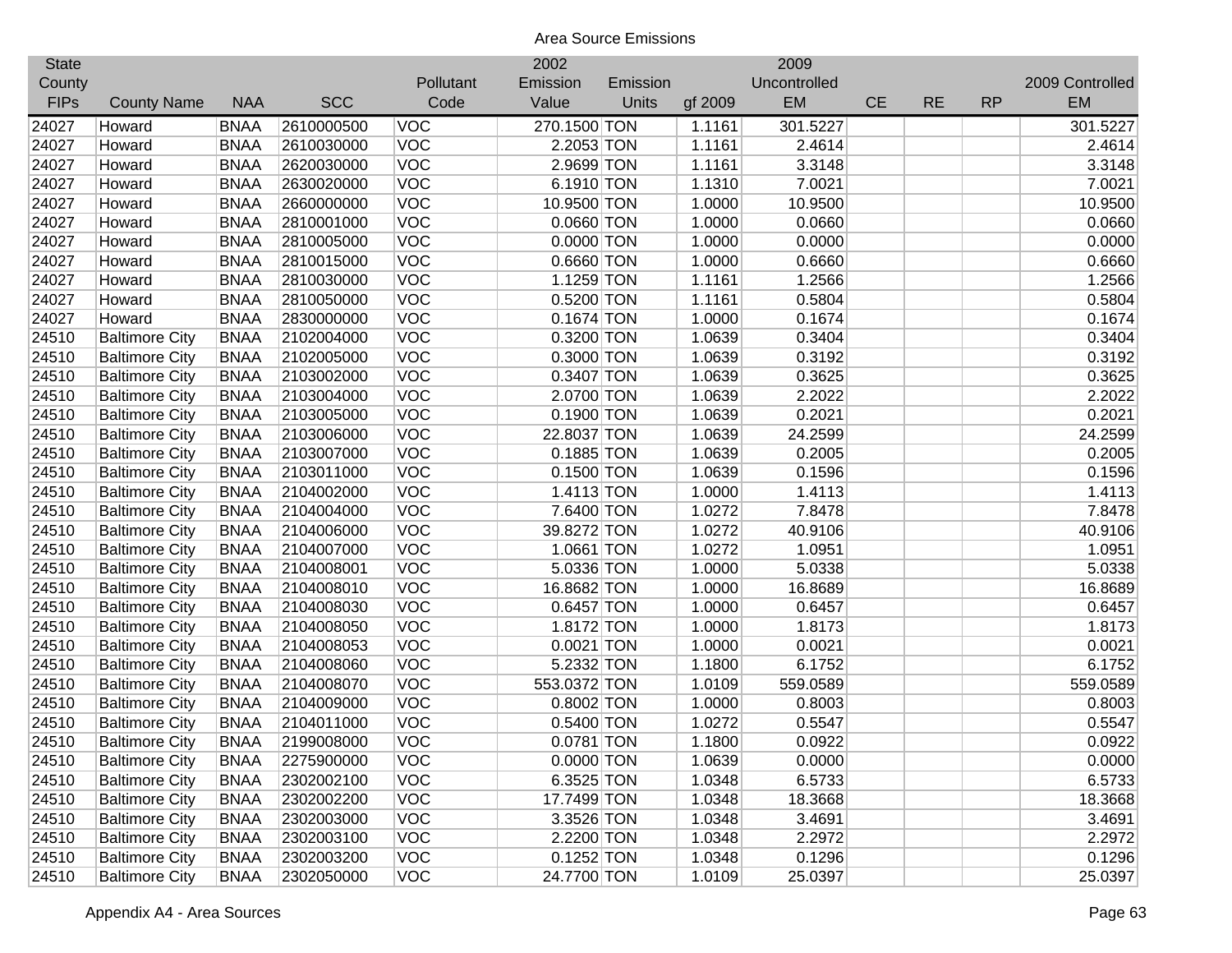| <b>State</b> |                       |             |            |            | 2002           |              |         | 2009            |               |              |              |                 |
|--------------|-----------------------|-------------|------------|------------|----------------|--------------|---------|-----------------|---------------|--------------|--------------|-----------------|
| County       |                       |             |            | Pollutant  | Emission       | Emission     |         | Uncontrolled    |               |              |              | 2009 Controlled |
| <b>FIPs</b>  | <b>County Name</b>    | <b>NAA</b>  | <b>SCC</b> | Code       | Value          | <b>Units</b> | gf 2009 | EM              | <b>CE</b>     | <b>RE</b>    | <b>RP</b>    | <b>EM</b>       |
| 24510        | <b>Baltimore City</b> | <b>BNAA</b> | 2302070001 | <b>VOC</b> | 0.5702 TON     |              | 1.0109  | 0.5764          |               |              |              | 0.5764          |
| 24510        | <b>Baltimore City</b> | <b>BNAA</b> | 2302070005 | <b>VOC</b> | $0.0000$ TON   |              | 1.0109  | 0.0000          |               |              |              | 0.0000          |
| 24510        | <b>Baltimore City</b> | <b>BNAA</b> | 2401002000 | <b>VOC</b> | 437.7865 TON   |              | 1.0109  | 442.5533        | 0.31          | 1            | 1            | 305.3618        |
| 24510        | <b>Baltimore City</b> | <b>BNAA</b> | 2401003000 | VOC        | 386.4433 TON   |              | 1.0109  | 390.6510        | 0.31          | $\mathbf{1}$ | $\mathbf{1}$ | 269.5492        |
| 24510        | <b>Baltimore City</b> | <b>BNAA</b> | 2401005000 | <b>VOC</b> | 172.4790 TON   |              | 1.0639  | 183.4933        |               |              |              | 183.4933        |
| 24510        | <b>Baltimore City</b> | <b>BNAA</b> | 2401008000 | <b>VOC</b> | 3.8251 TON     |              | 1.0109  | 3.8668          | 0.31          | $\mathbf 1$  | 1            | 2.6681          |
| 24510        | <b>Baltimore City</b> | <b>BNAA</b> | 2401008999 | <b>VOC</b> | $0.0000$ TON   |              | 1.0109  | 0.0000          | 0.31          | 1            | $\mathbf{1}$ | 0.0000          |
| 24510        | <b>Baltimore City</b> | <b>BNAA</b> | 2401015000 | <b>VOC</b> | 14.9890 TON    |              | 1.0639  | 15.9462         |               |              |              | 15.9462         |
| 24510        | <b>Baltimore City</b> | <b>BNAA</b> | 2401025000 | <b>VOC</b> | 177.4720 TON   |              | 1.0639  | 188.8051        |               |              |              | 188.8051        |
| 24510        | <b>Baltimore City</b> | <b>BNAA</b> | 2401040000 | <b>VOC</b> | 415.0991 TON   |              | 1.0639  | 441.6067        |               |              |              | 441.6067        |
| 24510        | <b>Baltimore City</b> | <b>BNAA</b> | 2401050000 | <b>VOC</b> | 159.6535 TON   |              | 1.0639  | 169.8487        |               |              |              | 169.8487        |
| 24510        | <b>Baltimore City</b> | <b>BNAA</b> | 2401055000 | VOC        | 67.9910 TON    |              | 1.0639  | 72.3328         |               |              |              | 72.3328         |
| 24510        | <b>Baltimore City</b> | <b>BNAA</b> | 2401080000 | VOC        | 29.4140 TON    |              | 1.0639  | 31.2923         |               |              |              | 31.2923         |
| 24510        | <b>Baltimore City</b> | <b>BNAA</b> | 2401090000 | <b>VOC</b> | 191.5842 TON   |              | 1.0639  | 203.8185        |               |              |              | 203.8185        |
| 24510        | <b>Baltimore City</b> | <b>BNAA</b> | 2401100000 | <b>VOC</b> | 204.3565 TON   |              | 1.0639  | 217.4064        | 0.31          | 1            | 1            | 150.0104        |
| 24510        | <b>Baltimore City</b> | <b>BNAA</b> | 2401200000 | VOC        | 204.3565 TON   |              | 1.0639  | 217.4064        |               |              |              | 217.4064        |
| 24510        | <b>Baltimore City</b> | <b>BNAA</b> | 2401990000 | <b>VOC</b> | 9.9225 TON     |              | 1.0639  | 10.5561         |               |              |              | 10.5561         |
| 24510        | <b>Baltimore City</b> | <b>BNAA</b> | 2415300000 | <b>VOC</b> | 633.7038 TON   |              | 1.0639  | 674.1712        |               |              |              | 674.1712        |
| 24510        | <b>Baltimore City</b> | <b>BNAA</b> | 2420000370 | <b>VOC</b> | 18.2150 TON    |              | 1.0109  | 18.4133         |               |              |              | 18.4133         |
| 24510        | <b>Baltimore City</b> | <b>BNAA</b> | 2425000000 | <b>VOC</b> | 156.4828 TON   |              | 1.0109  | 158.1866        |               |              |              | 158.1866        |
| 24510        | <b>Baltimore City</b> | <b>BNAA</b> | 2440020000 | <b>VOC</b> | 330.1289 TON   |              | 1.0639  | 351.2104        |               |              |              | 351.2104        |
| 24510        | <b>Baltimore City</b> | <b>BNAA</b> | 2461022000 | <b>VOC</b> | 1.2772 TON     |              | 1.0109  | 1.2911          |               |              |              | 1.2911          |
| 24510        | <b>Baltimore City</b> | <b>BNAA</b> | 2461800000 | <b>VOC</b> | 33.3207 TON    |              | 1.0000  | 33.3207         |               |              |              | 33.3207         |
| 24510        | <b>Baltimore City</b> | <b>BNAA</b> | 2465000000 | <b>VOC</b> | 2,254.3074 TON |              | 1.0109  | 2,278.8533      | 0.142         | 1            | 1            | 1,955.2561      |
| 24510        | <b>Baltimore City</b> | <b>BNAA</b> | 2501011011 | VOC        | 58.0130 TON    |              | 1.0109  | 58.6447 0.4745  |               | $\mathbf{1}$ | $\mathbf{1}$ | 30.8178         |
| 24510        | <b>Baltimore City</b> | <b>BNAA</b> | 2501011012 | <b>VOC</b> | 500.9690 TON   |              | 1.0109  | 506.4238 0.4745 |               | 1            | 1            | 266.1257        |
| 24510        | <b>Baltimore City</b> | <b>BNAA</b> | 2501011016 | <b>VOC</b> | 27.4940 TON    |              | 1.0109  | 27.7934 0.4745  |               | 1            | 1            | 14.6054         |
| 24510        | <b>Baltimore City</b> | <b>BNAA</b> | 2501012011 | <b>VOC</b> | 3.8430 TON     |              | 1.0109  |                 | 3.8848 0.4745 | 1            | $\mathbf{1}$ | 2.0415          |
| 24510        | <b>Baltimore City</b> | <b>BNAA</b> | 2501012012 | <b>VOC</b> | 50.0680 TON    |              | 1.0109  | 50.6132 0.4745  |               | 1            | $\mathbf 1$  | 26.5972         |
| 24510        | <b>Baltimore City</b> | <b>BNAA</b> | 2501012016 | <b>VOC</b> | 759.3660 TON   |              | 1.0109  | 767.6343 0.4745 |               | 1            | 1            | 403.3918        |
| 24510        | <b>Baltimore City</b> | <b>BNAA</b> | 2501060053 | <b>VOC</b> | 86.0779 TON    |              | 1.1253  | 96.8616         |               |              |              | 96.8616         |
| 24510        | <b>Baltimore City</b> | <b>BNAA</b> | 2501060100 | <b>VOC</b> | 202.7500 TON   |              | 1.1253  | 228.1501        |               |              |              | 228.1501        |
| 24510        | <b>Baltimore City</b> | <b>BNAA</b> | 2501060201 | <b>VOC</b> | 92.5569 TON    |              | 1.1253  | 104.1522        |               |              |              | 104.1522        |
| 24510        | <b>Baltimore City</b> | <b>BNAA</b> | 2505020030 | <b>VOC</b> | 1.7630 TON     |              | 1.0639  | 1.8756          |               |              |              | 1.8756          |
| 24510        | <b>Baltimore City</b> | <b>BNAA</b> | 2505020060 | <b>VOC</b> | $0.0085$ TON   |              | 1.0639  | 0.0090          |               |              |              | 0.0090          |
| 24510        | <b>Baltimore City</b> | <b>BNAA</b> | 2505020090 | <b>VOC</b> | $0.0640$ TON   |              | 1.0639  | 0.0681          |               |              |              | 0.0681          |
| 24510        | <b>Baltimore City</b> | <b>BNAA</b> | 2505020120 | <b>VOC</b> | 726.3256 TON   |              | 1.0639  | 772.7077        |               |              |              | 772.7077        |
| 24510        | <b>Baltimore City</b> | <b>BNAA</b> | 2505020150 | <b>VOC</b> | 1.6789 TON     |              | 1.0639  | 1.7861          |               |              |              | 1.7861          |
| 24510        | <b>Baltimore City</b> | <b>BNAA</b> | 2505020180 | <b>VOC</b> | 0.3266 TON     |              | 1.0639  | 0.3474          |               |              |              | 0.3474          |
| 24510        | <b>Baltimore City</b> | <b>BNAA</b> | 2505030120 | <b>VOC</b> | 7.5959 TON     |              | 1.1253  | 8.5475          |               |              |              | 8.5475          |